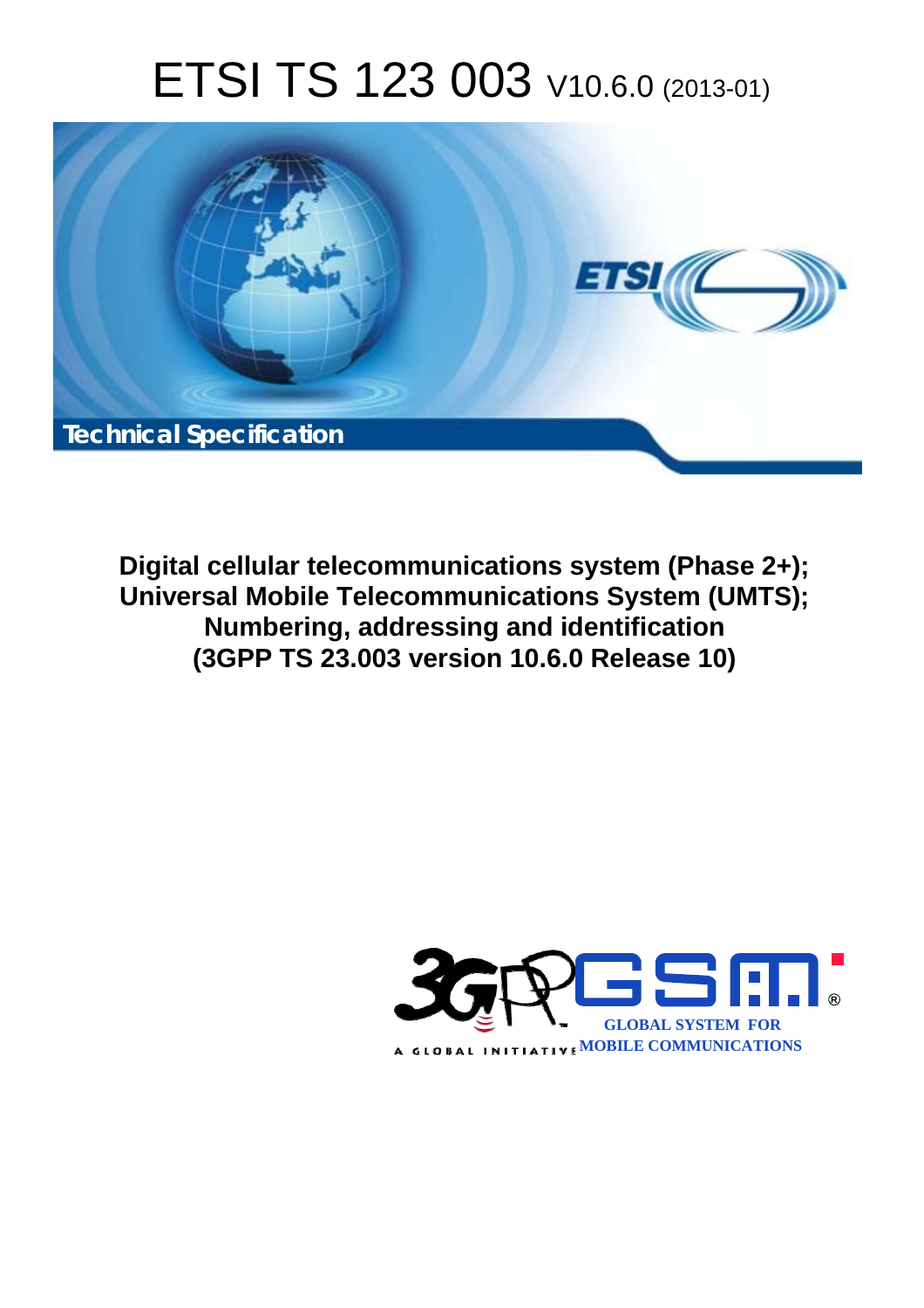Reference RTS/TSGC-0423003va60

> Keywords GSM,UMTS

#### *ETSI*

#### 650 Route des Lucioles F-06921 Sophia Antipolis Cedex - FRANCE

Tel.: +33 4 92 94 42 00 Fax: +33 4 93 65 47 16

Siret N° 348 623 562 00017 - NAF 742 C Association à but non lucratif enregistrée à la Sous-Préfecture de Grasse (06) N° 7803/88

#### *Important notice*

Individual copies of the present document can be downloaded from: [http://www.etsi.org](http://www.etsi.org/)

The present document may be made available in more than one electronic version or in print. In any case of existing or perceived difference in contents between such versions, the reference version is the Portable Document Format (PDF). In case of dispute, the reference shall be the printing on ETSI printers of the PDF version kept on a specific network drive within ETSI Secretariat.

Users of the present document should be aware that the document may be subject to revision or change of status. Information on the current status of this and other ETSI documents is available at <http://portal.etsi.org/tb/status/status.asp>

If you find errors in the present document, please send your comment to one of the following services: [http://portal.etsi.org/chaircor/ETSI\\_support.asp](http://portal.etsi.org/chaircor/ETSI_support.asp)

#### *Copyright Notification*

No part may be reproduced except as authorized by written permission. The copyright and the foregoing restriction extend to reproduction in all media.

> © European Telecommunications Standards Institute 2013. All rights reserved.

DECT<sup>™</sup>, PLUGTESTS<sup>™</sup>, UMTS<sup>™</sup> and the ETSI logo are Trade Marks of ETSI registered for the benefit of its Members. **3GPP**TM and **LTE**™ are Trade Marks of ETSI registered for the benefit of its Members and of the 3GPP Organizational Partners.

**GSM**® and the GSM logo are Trade Marks registered and owned by the GSM Association.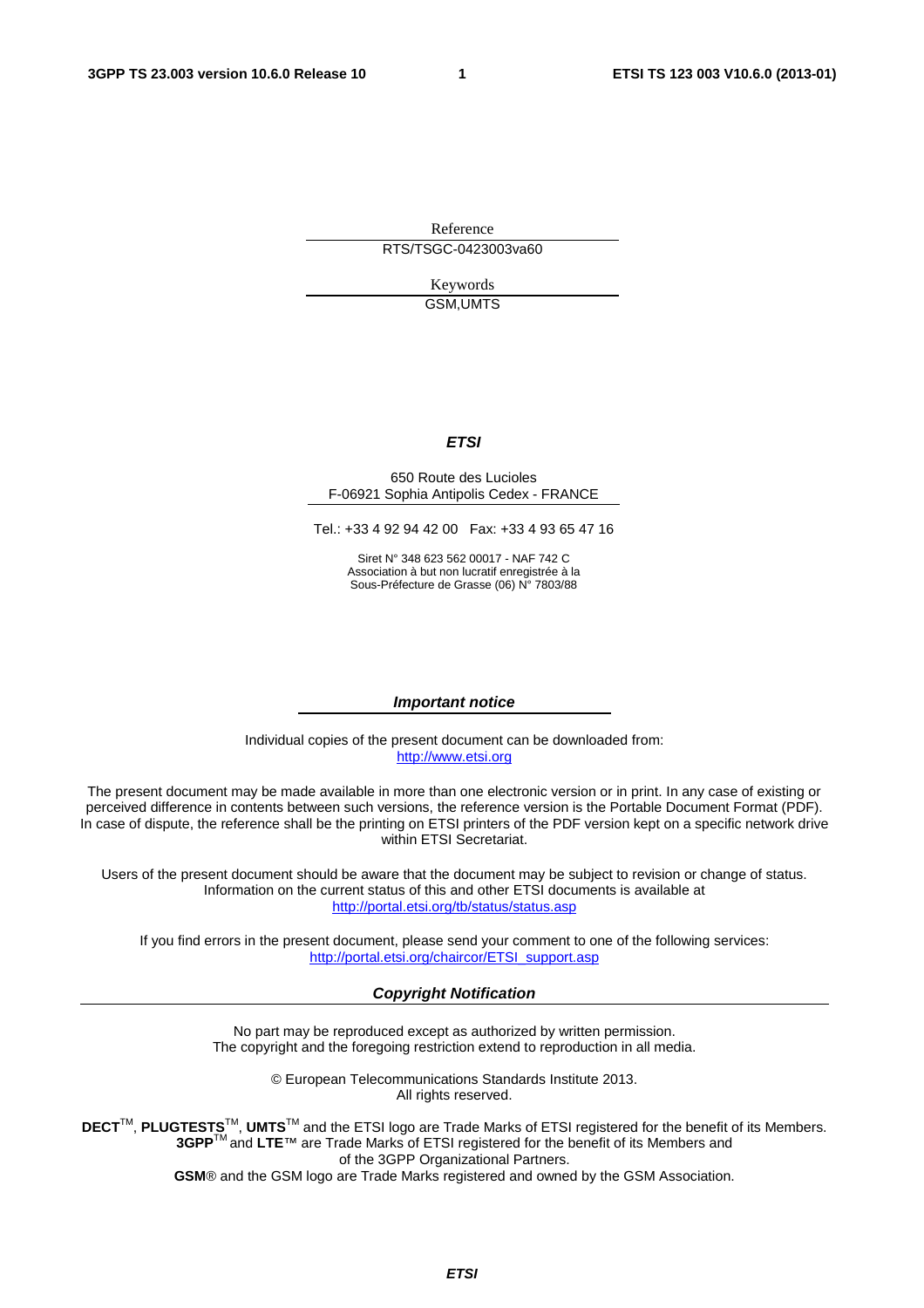# Intellectual Property Rights

IPRs essential or potentially essential to the present document may have been declared to ETSI. The information pertaining to these essential IPRs, if any, is publicly available for **ETSI members and non-members**, and can be found in ETSI SR 000 314: *"Intellectual Property Rights (IPRs); Essential, or potentially Essential, IPRs notified to ETSI in respect of ETSI standards"*, which is available from the ETSI Secretariat. Latest updates are available on the ETSI Web server [\(http://ipr.etsi.org](http://webapp.etsi.org/IPR/home.asp)).

Pursuant to the ETSI IPR Policy, no investigation, including IPR searches, has been carried out by ETSI. No guarantee can be given as to the existence of other IPRs not referenced in ETSI SR 000 314 (or the updates on the ETSI Web server) which are, or may be, or may become, essential to the present document.

# Foreword

This Technical Specification (TS) has been produced by ETSI 3rd Generation Partnership Project (3GPP).

The present document may refer to technical specifications or reports using their 3GPP identities, UMTS identities or GSM identities. These should be interpreted as being references to the corresponding ETSI deliverables.

The cross reference between GSM, UMTS, 3GPP and ETSI identities can be found under [http://webapp.etsi.org/key/queryform.asp.](http://webapp.etsi.org/key/queryform.asp)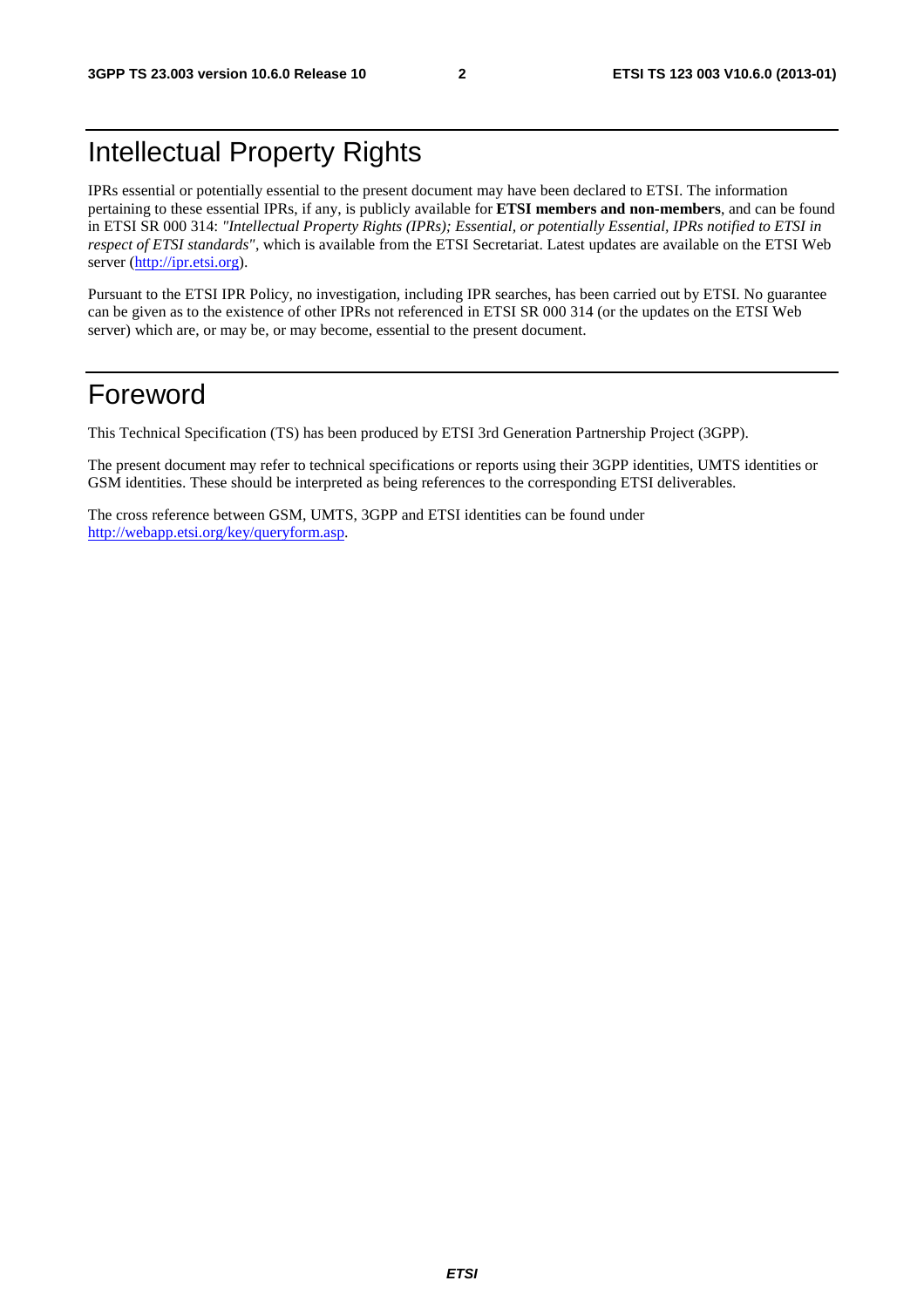$\mathbf{3}$ 

# Contents

| 1         |                                                                                        |  |
|-----------|----------------------------------------------------------------------------------------|--|
| 1.1       |                                                                                        |  |
| 1.1.1     |                                                                                        |  |
| 1.1.2     |                                                                                        |  |
| 1.2       |                                                                                        |  |
| 1.3       |                                                                                        |  |
| 1.4       |                                                                                        |  |
| 2         |                                                                                        |  |
| 2.1       |                                                                                        |  |
| 2.2       |                                                                                        |  |
| 2.3       |                                                                                        |  |
| 2.4       |                                                                                        |  |
| 2.5       |                                                                                        |  |
| 2.6       |                                                                                        |  |
| 2.7       |                                                                                        |  |
| 2.8       |                                                                                        |  |
| 2.8.1     |                                                                                        |  |
| 2.8.2     | Mapping between Temporary and Area Identities for the EUTRAN and the UTRAN/GERAN based |  |
|           |                                                                                        |  |
| 2.8.2.0   |                                                                                        |  |
| 2.8.2.1   |                                                                                        |  |
| 2.8.2.1.1 |                                                                                        |  |
| 2.8.2.1.2 |                                                                                        |  |
| 2.8.2.1.3 |                                                                                        |  |
| 2.8.2.2   |                                                                                        |  |
| 2.8.2.2.1 |                                                                                        |  |
| 2.8.2.2.2 |                                                                                        |  |
| 2.8.2.2.3 |                                                                                        |  |
| 2.9       |                                                                                        |  |
| 3         |                                                                                        |  |
| 3.1       |                                                                                        |  |
| 3.2       |                                                                                        |  |
| 3.3       |                                                                                        |  |
| 3.4       |                                                                                        |  |
| 3.5       |                                                                                        |  |
| 3.6       |                                                                                        |  |
| 3.7       |                                                                                        |  |
| 3.8       |                                                                                        |  |
| 4         |                                                                                        |  |
| 4.1       |                                                                                        |  |
| 4.2       |                                                                                        |  |
| 4.3       |                                                                                        |  |
| 4.3.1     |                                                                                        |  |
| 4.3.2     |                                                                                        |  |
| 4.4       |                                                                                        |  |
| 4.5       |                                                                                        |  |
| 4.6       |                                                                                        |  |
| 4.7       |                                                                                        |  |
| 4.8       |                                                                                        |  |
| 4.9       |                                                                                        |  |
|           |                                                                                        |  |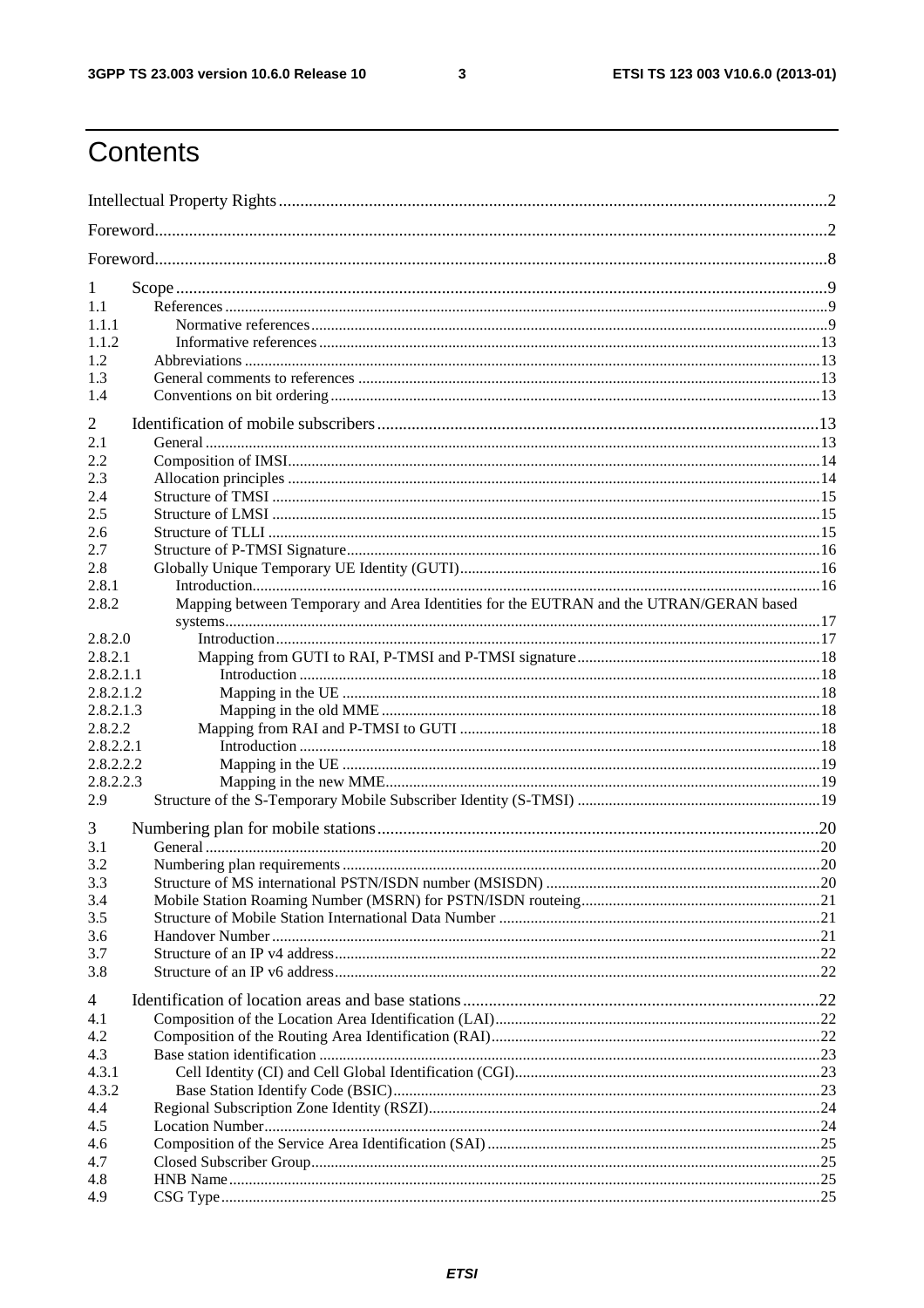| 4.10           |                                                                                             |  |
|----------------|---------------------------------------------------------------------------------------------|--|
| 5              |                                                                                             |  |
| 5.1            |                                                                                             |  |
| 5.2            |                                                                                             |  |
| 6              | International Mobile Station Equipment Identity and Software Version Number26               |  |
| 6.1            |                                                                                             |  |
| 6.2            |                                                                                             |  |
| 6.2.1          |                                                                                             |  |
| 6.2.2          |                                                                                             |  |
| 6.3            |                                                                                             |  |
| 7              |                                                                                             |  |
| 7.1            |                                                                                             |  |
| 7.2            |                                                                                             |  |
| 7.3            |                                                                                             |  |
|                |                                                                                             |  |
| 8              |                                                                                             |  |
| 8.1            |                                                                                             |  |
| 8.2            |                                                                                             |  |
| 9              |                                                                                             |  |
| 9.0            |                                                                                             |  |
| 9.1            |                                                                                             |  |
| 9.1.1          |                                                                                             |  |
| 9.1.2          |                                                                                             |  |
| 9.2            |                                                                                             |  |
| 9.2.1          |                                                                                             |  |
| 9.3            |                                                                                             |  |
| 10             |                                                                                             |  |
| 10.1           |                                                                                             |  |
| 10.2           |                                                                                             |  |
| 10.2.1         |                                                                                             |  |
| 10.2.2         |                                                                                             |  |
| 10.2.3         |                                                                                             |  |
| 10.2.4         |                                                                                             |  |
| 10.3           |                                                                                             |  |
| 10.3.1         |                                                                                             |  |
| 10.3.2         |                                                                                             |  |
| 10.3.2.1       |                                                                                             |  |
| 10.3.2.2       |                                                                                             |  |
| 10.3.2.3       |                                                                                             |  |
| 10.3.3         |                                                                                             |  |
| 10.4<br>10.4.1 |                                                                                             |  |
| 10.4.2         |                                                                                             |  |
| 10.4.3         |                                                                                             |  |
| 10.5           |                                                                                             |  |
| 10.5.1         |                                                                                             |  |
| 10.5.2         |                                                                                             |  |
| 10.5.3         |                                                                                             |  |
| 11             |                                                                                             |  |
| 12             | Identification of PLMN, RNC, Service Area, CN domain and Shared Network Area 37             |  |
| 12.1           |                                                                                             |  |
| 12.2           |                                                                                             |  |
| 12.3           |                                                                                             |  |
| 12.4           |                                                                                             |  |
| 12.5           |                                                                                             |  |
| 12.6           |                                                                                             |  |
| 13             | Numbering, addressing and identification within the IP multimedia core network subsystem 38 |  |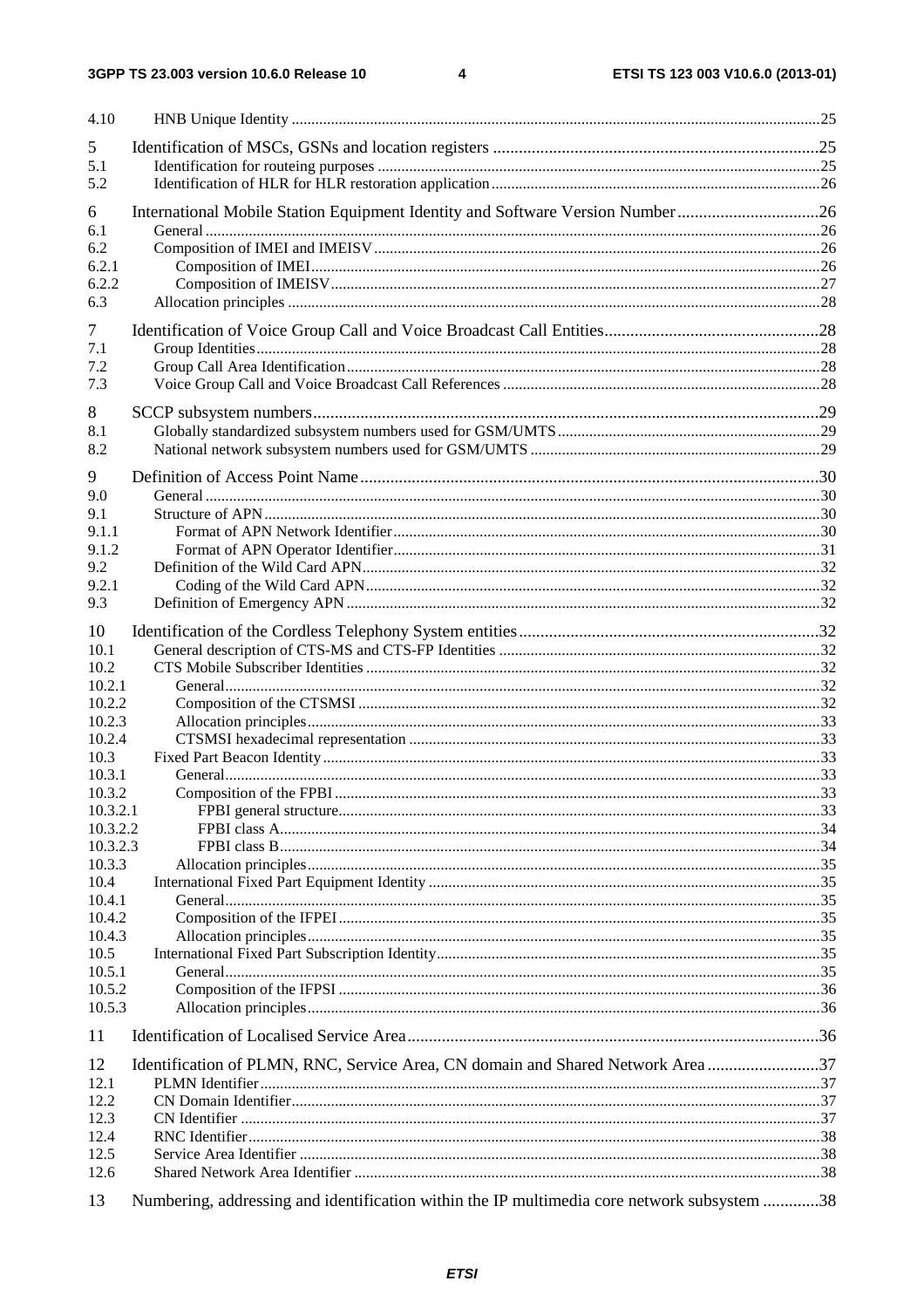$5\phantom{a}$ 

| 13.1     |                                                                                      |  |
|----------|--------------------------------------------------------------------------------------|--|
| 13.2     |                                                                                      |  |
| 13.3     |                                                                                      |  |
| 13.4     |                                                                                      |  |
| 13.4A    |                                                                                      |  |
| 13.4B    |                                                                                      |  |
| 13.5     |                                                                                      |  |
| 13.5A    |                                                                                      |  |
| 13.6     |                                                                                      |  |
| 13.7     |                                                                                      |  |
| 13.8     |                                                                                      |  |
| 13.9     |                                                                                      |  |
|          |                                                                                      |  |
| 13.9.1   |                                                                                      |  |
| 13.9.1.1 |                                                                                      |  |
| 13.9.1.2 |                                                                                      |  |
| 14       | Numbering, addressing and identification for 3GPP System to WLAN Interworking 43     |  |
| 14.1     |                                                                                      |  |
| 14.2     |                                                                                      |  |
| 14.3     |                                                                                      |  |
| 14.4     |                                                                                      |  |
| 14.4A    |                                                                                      |  |
| 14.5     |                                                                                      |  |
|          |                                                                                      |  |
| 14.6     |                                                                                      |  |
| 14.7     |                                                                                      |  |
| 14.7.1   |                                                                                      |  |
| 14.7.2   |                                                                                      |  |
| 14.7.3   |                                                                                      |  |
|          |                                                                                      |  |
| 15       |                                                                                      |  |
|          |                                                                                      |  |
| 15.1     |                                                                                      |  |
| 15.2     |                                                                                      |  |
| 15.3     |                                                                                      |  |
| 15.4     |                                                                                      |  |
| 16       |                                                                                      |  |
| 16.1     |                                                                                      |  |
| 16.2     |                                                                                      |  |
|          |                                                                                      |  |
|          | 17 Numbering, addressing and identification within the Generic Access Network51      |  |
| 17.1     |                                                                                      |  |
| 17.2     |                                                                                      |  |
| 17.2.1   |                                                                                      |  |
| 17.2.2   |                                                                                      |  |
| 17.2.3   |                                                                                      |  |
| 17.3     |                                                                                      |  |
| 17.3.1   |                                                                                      |  |
|          |                                                                                      |  |
| 17.3.2   |                                                                                      |  |
| 17.3.3   |                                                                                      |  |
| 18       | Addressing and Identification for IMS Service Continuity and Single-Radio Voice Call |  |
|          |                                                                                      |  |
| 18.1     |                                                                                      |  |
| 18.2     |                                                                                      |  |
| 18.3     |                                                                                      |  |
|          |                                                                                      |  |
| 18.4     |                                                                                      |  |
| 18.5     |                                                                                      |  |
| 18.6     |                                                                                      |  |
| 18.7     |                                                                                      |  |
| 19       | Numbering, addressing and identification for the Evolved Packet Core (EPC)55         |  |
| 19.1     |                                                                                      |  |
| 19.2     |                                                                                      |  |
|          |                                                                                      |  |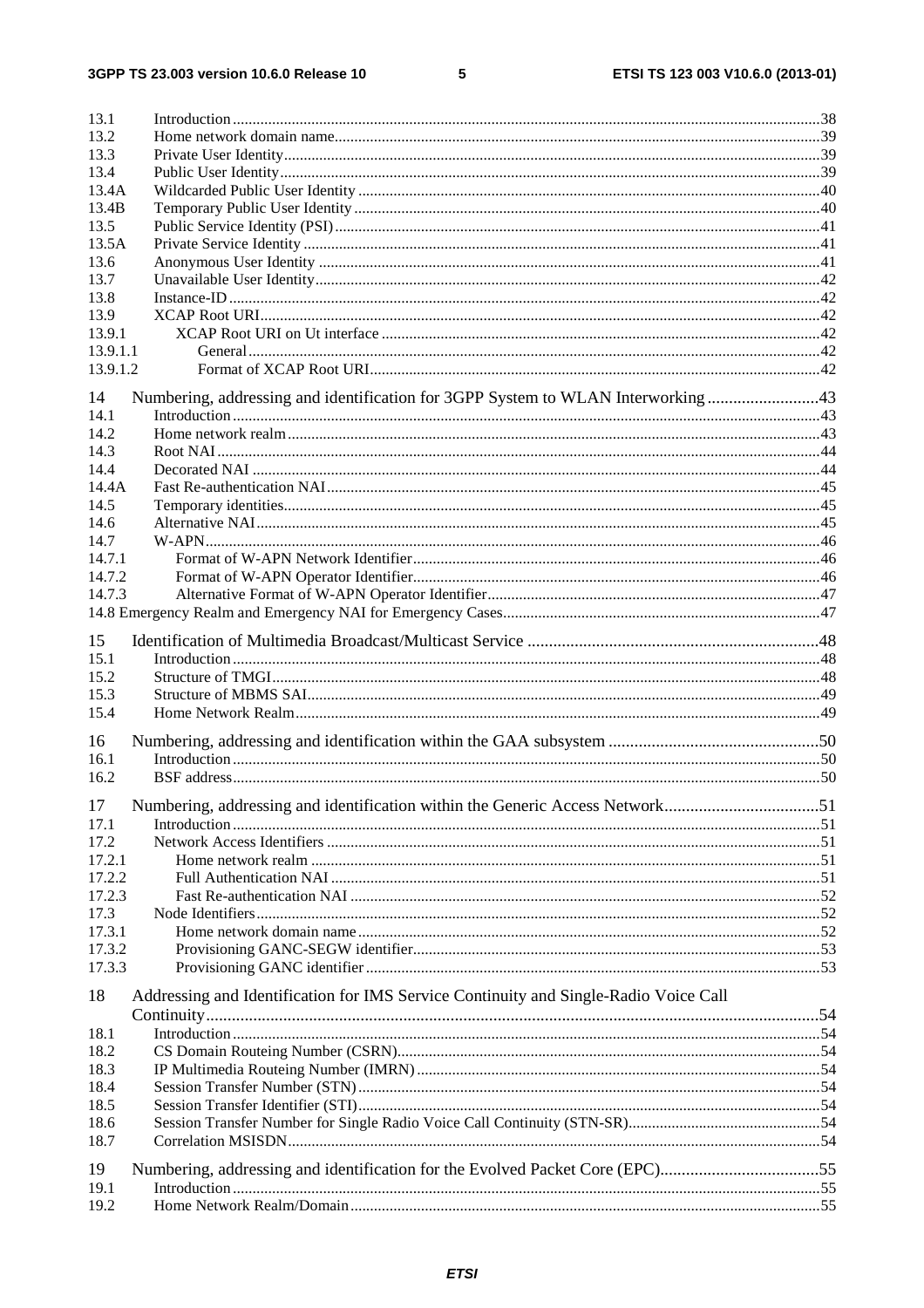$\bf 6$ 

| 19.3             |                               |  |
|------------------|-------------------------------|--|
| 19.3.1           |                               |  |
| 19.3.2           |                               |  |
| 19.3.3           |                               |  |
| 19.3.4           |                               |  |
| 19.3.5           |                               |  |
| 19.3.6           |                               |  |
| 19.4             |                               |  |
| 19.4.1<br>19.4.2 |                               |  |
| 19.4.2.1         |                               |  |
| 19.4.2.2         |                               |  |
| 19.4.2.2.1       |                               |  |
| 19.4.2.2.2       |                               |  |
| 19.4.2.2.3       |                               |  |
| 19.4.2.2.4       |                               |  |
| 19.4.2.3         |                               |  |
| 19.4.2.4         |                               |  |
| 19.4.2.5         |                               |  |
| 19.4.2.6         |                               |  |
| 19.4.2.7         |                               |  |
| 19.4.2.8         |                               |  |
| 19.4.2.9         |                               |  |
| 19.4.2.10        |                               |  |
| 19.4.3           |                               |  |
| 19.5             |                               |  |
| 19.6             |                               |  |
| 20               |                               |  |
| 20.1             |                               |  |
| 20.2             |                               |  |
| 20.3             |                               |  |
| 20.3.1           |                               |  |
| 20.3.2           |                               |  |
| 20.3.3           |                               |  |
| 20.3.4           |                               |  |
| 20.3.5           |                               |  |
| 21               |                               |  |
| 21.1             | Introduction                  |  |
| 21.2             |                               |  |
| 21.2.1           |                               |  |
| 21.2.2           |                               |  |
| 21.2.3           |                               |  |
|                  |                               |  |
| 22               |                               |  |
| 22.1             |                               |  |
| 22.2             |                               |  |
|                  |                               |  |
| 22.2.2           |                               |  |
| 23               |                               |  |
| 23.1             |                               |  |
| 23.2             |                               |  |
| 23.3             |                               |  |
| 23.3.1           |                               |  |
| 23.3.2           |                               |  |
| 23.3.2.1         |                               |  |
| 23.3.2.2         |                               |  |
|                  |                               |  |
|                  | <b>Annex A (informative):</b> |  |
| A.1              |                               |  |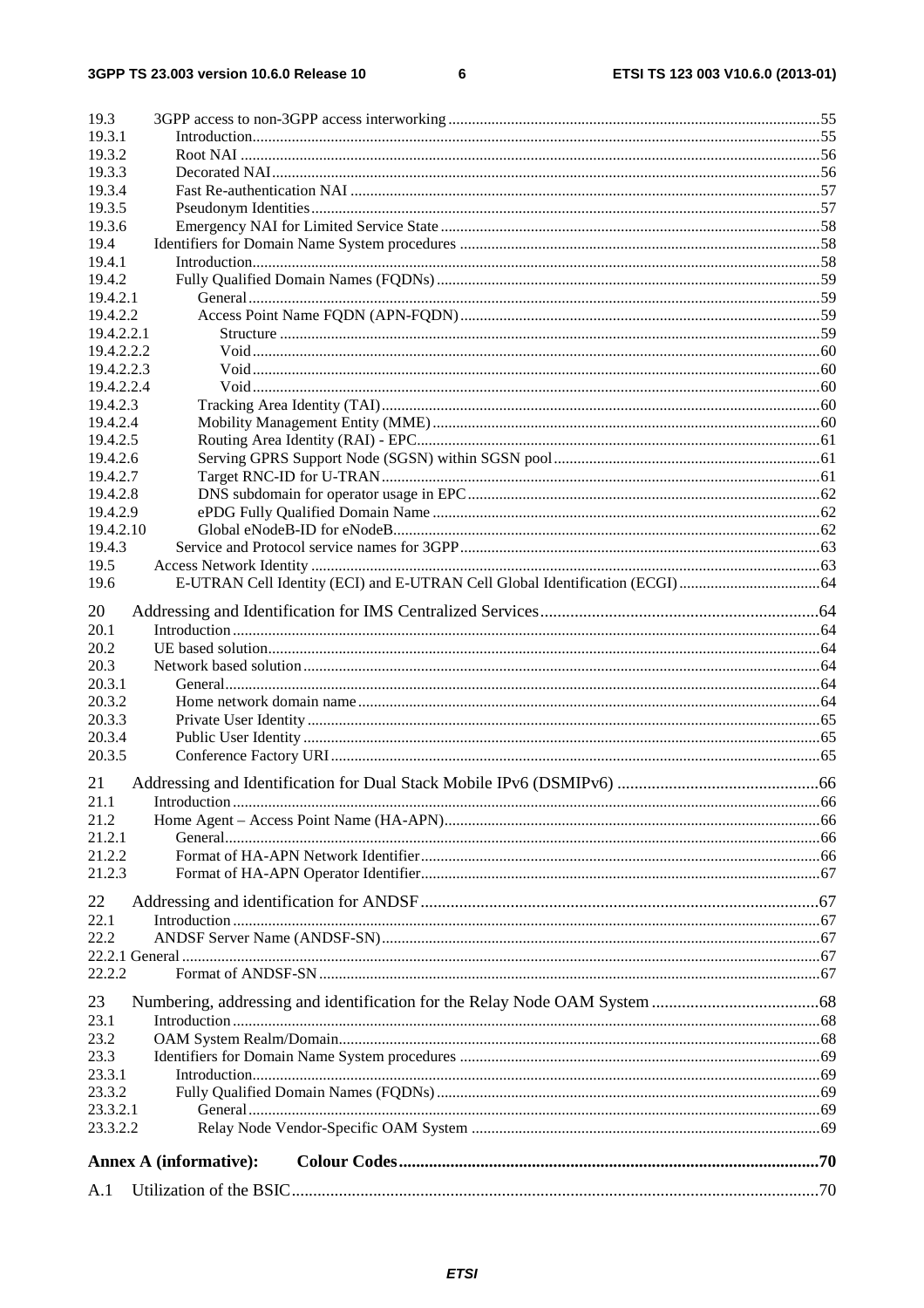$\overline{7}$ 

| A.3 |                               |                                                               |  |
|-----|-------------------------------|---------------------------------------------------------------|--|
|     |                               |                                                               |  |
| B.1 |                               |                                                               |  |
| B.2 |                               |                                                               |  |
| B.3 |                               |                                                               |  |
|     |                               |                                                               |  |
|     |                               |                                                               |  |
| C.2 |                               |                                                               |  |
| C.3 |                               |                                                               |  |
|     | <b>Annex D</b> (informative): | Applicability and use of the ".3gppnetwork.org" domain name76 |  |
|     | <b>Annex E</b> (normative):   |                                                               |  |
|     | <b>Annex F</b> (informative): |                                                               |  |
|     |                               |                                                               |  |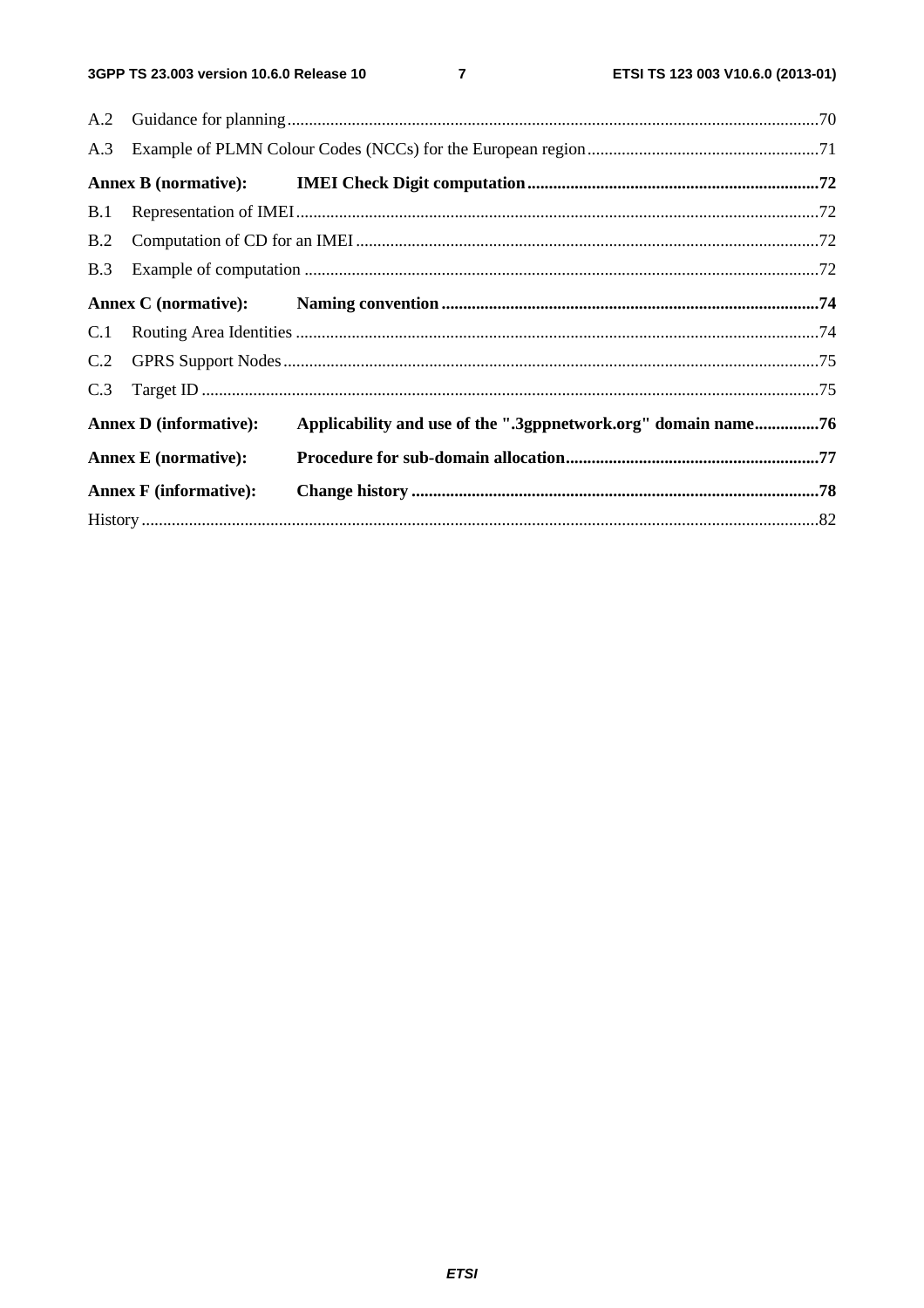# Foreword

This Technical Specification (TS) has been produced by the 3<sup>rd</sup> Generation Partnership Project (3GPP).

The present document defines the principal purpose and use of International Mobile station Equipment Identities (IMEI) within the digital cellular telecommunications system and the 3GPP system.

The contents of the present document are subject to continuing work within the TSG and may change following formal TSG approval. Should the TSG modify the contents of the present document, it will be re-released by the TSG with an identifying change of release date and an increase in version number as follows:

Version x.y.z

where:

- x the first digit:
	- 1 presented to TSG for information;
	- 2 presented to TSG for approval;
	- 3 or greater indicates TSG approved document under change control.
- y the second digit is incremented for all changes of substance, i.e. technical enhancements, corrections, updates, etc.
- z the third digit is incremented when editorial only changes have been incorporated in the document.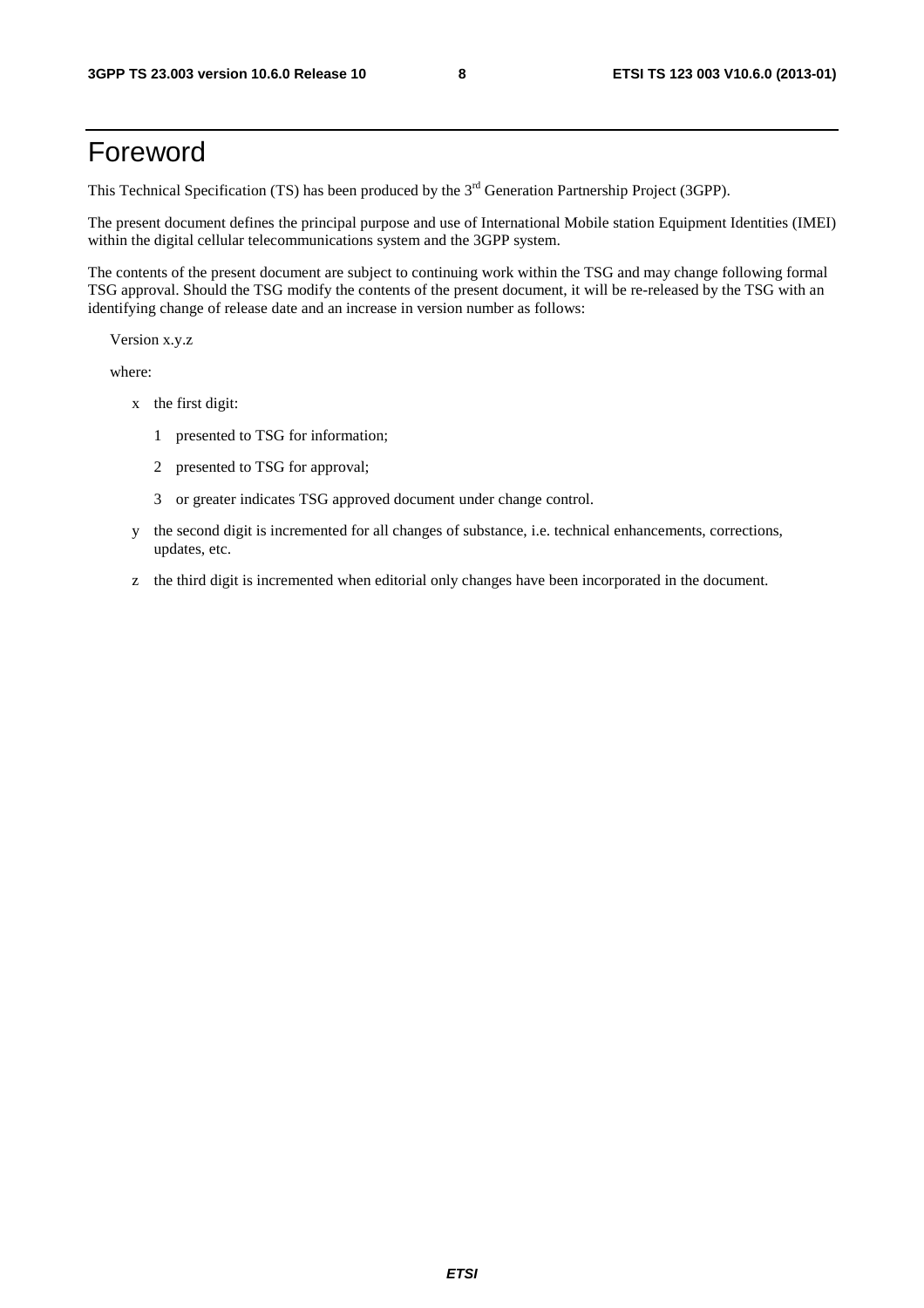### 1 Scope

The present document defines the principal purpose and use of International Mobile station Equipment Identities (IMEI) within the digital cellular telecommunications system and the 3GPP system.

The present document defines:

- a) an identification plan for mobile subscribers in the GSM system;
- b) principles of assigning telephone and ISDN numbers to MSs in the country of registration of the MS;
- c) principles of assigning Mobile Station (MS) roaming numbers to visiting MSs;
- d) an identification plan for location areas, routing areas, and base stations in the GSM system;
- e) an identification plan for MSCs, SGSNs, GGSNs, and location registers in the GSM system;
- f) principles of assigning international mobile equipment identities;
- g) principles of assigning zones for regional subscription;
- h) an identification plan for groups of subscribers to the Voice Group Call Service (VGCS) and to the Voice Broadcast Service (VBS); and identification plan for voice group calls and voice broadcast calls; an identification plan for group call areas;
- i) principles for assigning Packet Data Protocol (PDP) addresses to mobile stations;
- j) an identification plan for point-to-multipoint data transmission groups;
- k) an identification plan for CN domain, RNC and service area in the UTRAN system.
- l) an identification plan for mobile subscribers in the WLAN system.
- m) addressing and identification for IMS Service Continuity
- n) an identification plan together with principles of assignment and mapping of identities for the Evolved Packet System

### 1.1 References

#### 1.1.1 Normative references

The following documents contain provisions which, through reference in this text, constitute provisions of the present document.

- References are either specific (identified by date of publication, edition number, version number, etc.) or non-specific.
- For a specific reference, subsequent revisions do not apply.
- For a non-specific reference, the latest version applies. In the case of a reference to a 3GPP document (including a GSM document), a non-specific reference implicitly refers to the latest version of that document *in the same Release as the present document*.
- [1] 3GPP TS 21.905: "Vocabulary for 3GPP Specifications ".
- [2] 3GPP TS 23.008: "Organization of subscriber data".
- [3] 3GPP TS 23.060: "General Packet Radio Service (GPRS); Service description; Stage 2"
- [4] 3GPP TS 23.070: "Routeing of calls to/from Public Data Networks (PDN)".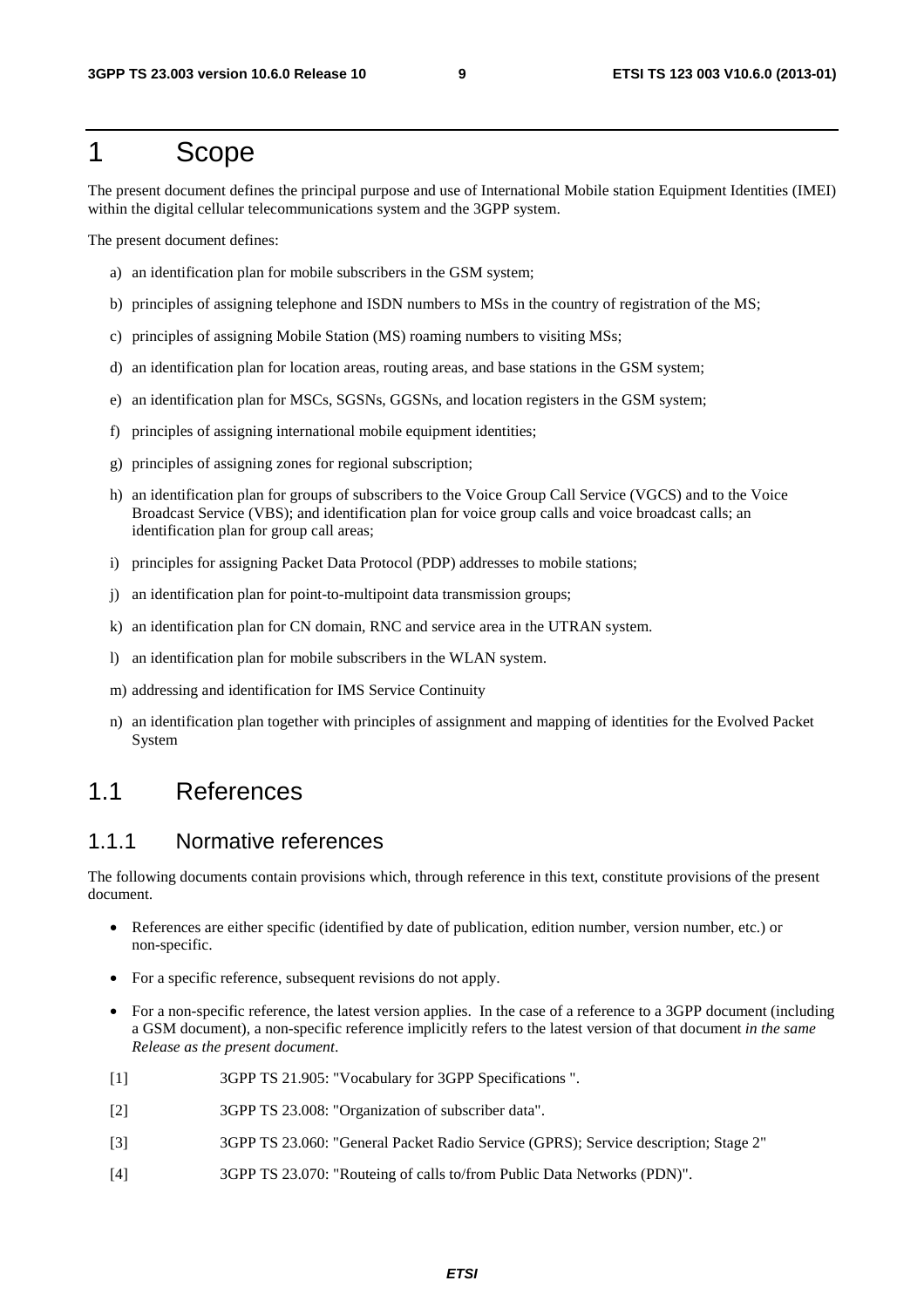| $[5]$  | 3GPP TS 24.008: "Mobile Radio Interface Layer 3 specification; Core Network Protocols; Stage<br>$3$ ".                             |
|--------|------------------------------------------------------------------------------------------------------------------------------------|
| [6]    | 3GPP TS 29.060: "GPRS Tunnelling protocol (GTP) across the Gn and Gp interface".                                                   |
| $[7]$  | 3GPP TS 43.020: "Digital cellular telecommunications system (Phase 2+); Security related<br>network functions".                    |
| [8]    | void                                                                                                                               |
| [9]    | 3GPP TS 51.011: " Specification of the Subscriber Identity Module - Mobile Equipment (SIM -<br>ME) interface".                     |
| $[10]$ | ITU-T Recommendation E.164: "The international public telecommunication numbering plan".                                           |
| $[11]$ | ITU-T Recommendation E.212: "The international identification plan for mobile terminals and<br>mobile users".                      |
| $[12]$ | ITU-T Recommendation E.213: "Telephone and ISDN numbering plan for land Mobile Stations in<br>public land mobile networks (PLMN)". |
| $[13]$ | ITU-T Recommendation X.121: "International numbering plan for public data networks".                                               |
| $[14]$ | IETF RFC 791: "Internet Protocol".                                                                                                 |
| $[15]$ | IETF RFC 2373: "IP Version 6 Addressing Architecture".                                                                             |
| $[16]$ | 3GPP TS 25.401: "UTRAN Overall Description".                                                                                       |
| $[17]$ | 3GPP TS 25.413: "UTRAN Iu Interface RANAP Signalling".                                                                             |
| $[18]$ | IETF RFC 2181: "Clarifications to the DNS Specification".                                                                          |
| $[19]$ | IETF RFC 1035: "Domain Names - Implementation and Specification".                                                                  |
| $[20]$ | IETF RFC 1123: "Requirements for Internet Hosts -- Application and Support".                                                       |
| $[21]$ | IETF RFC 2462: "IPv6 Stateless Address Autoconfiguration".                                                                         |
| $[22]$ | IETF RFC 3041: "Privacy Extensions for Stateless Address Autoconfiguration in IPv6".                                               |
| $[23]$ | 3GPP TS 23.236: "Intra Domain Connection of RAN Nodes to Multiple CN Nodes".                                                       |
| $[24]$ | 3GPP TS 23.228: "IP Multimedia (IM) Subsystem - Stage 2"                                                                           |
| $[25]$ | Void                                                                                                                               |
| $[26]$ | IETF RFC 3261: "SIP: Session Initiation Protocol"                                                                                  |
| $[27]$ | 3GPP TS 31.102: "Characteristics of the USIM Application."                                                                         |
| $[28]$ | Void                                                                                                                               |
| $[29]$ | 3GPP TS 44.118: "Radio Resource Control (RRC) Protocol, Iu Mode".                                                                  |
| $[30]$ | 3GPP TS 23.073: "Support of Localised Service Area (SoLSA); Stage 2"                                                               |
| $[31]$ | 3GPP TS 29.002: "Mobile Application Part (MAP) specification"                                                                      |
| $[32]$ | 3GPP TS 22.016: "International Mobile Equipment Identities (IMEI)"                                                                 |
| $[33]$ | Void                                                                                                                               |
| $[34]$ | Void                                                                                                                               |
| $[35]$ | 3GPP TS 45.056: "CTS-FP Radio Sub-system"                                                                                          |
| $[36]$ | 3GPP TS 42.009: "Security aspects" [currently not being raised to rel-5 – Pete H. looking into it]                                 |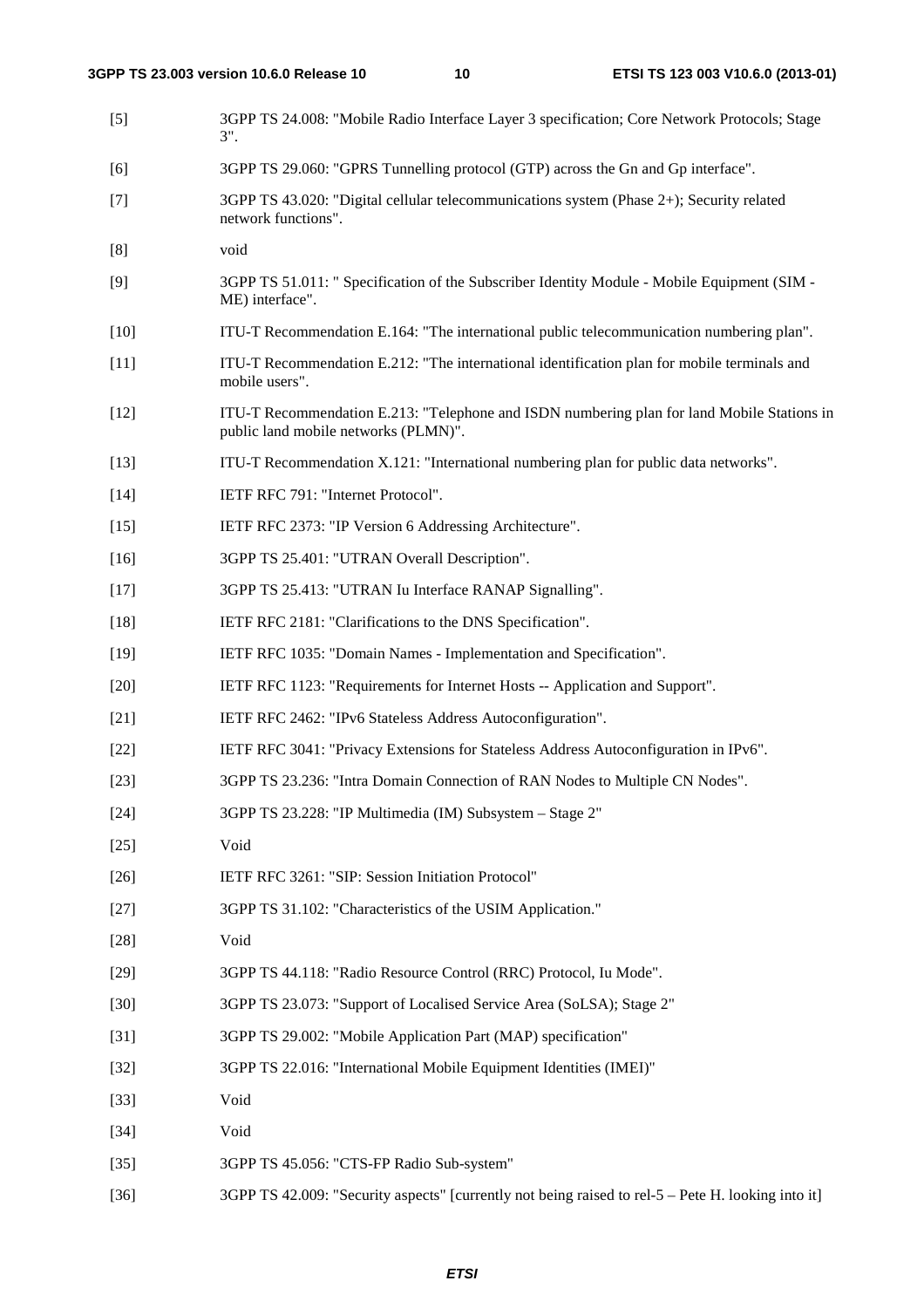| $[37]$ | 3GPP TS 25.423: "UTRAN Iur interface RNSAP signalling"                                                                          |
|--------|---------------------------------------------------------------------------------------------------------------------------------|
| $[38]$ | 3GPP TS 25.419: "UTRAN Iu-BC interface: Service Area Broadcast Protocol (SABP)"                                                 |
| $[39]$ | 3GPP TS 25.410: "UTRAN Iu Interface: General Aspects and Principles"                                                            |
| $[40]$ | ISO/IEC 7812: "Identification cards - Numbering system and registration procedure for issuer<br>identifiers"                    |
| $[41]$ | Void                                                                                                                            |
| $[42]$ | 3GPP TS 33.102 "3G security; Security architecture"                                                                             |
| $[43]$ | 3GPP TS 43.130: "Iur-g interface; Stage 2"                                                                                      |
| $[45]$ | IETF RFC 3966: "The tel URI for Telephone Numbers"                                                                              |
| $[46]$ | 3GPP TS 44.068: "Group Call Control (GCC) protocol".                                                                            |
| $[47]$ | 3GPP TS 44.069: "Broadcast Call Control (BCC) Protocol".                                                                        |
| $[48]$ | 3GPP TS 24.234: "3GPP System to WLAN Interworking; UE to Network protocols; Stage 3".                                           |
| $[49]$ | Void                                                                                                                            |
| $[50]$ | IETF RFC 4187: "EAP AKA Authentication".                                                                                        |
| $[51]$ | IETF RFC 4186: "EAP SIM Authentication".                                                                                        |
| $[52]$ | 3GPP TS 23.246: "Multimedia Broadcast/Multicast Service (MBMS); Architecture and functional<br>description"                     |
| $[53]$ | IETF RFC 4282: "The Network Access Identifier".                                                                                 |
| $[54]$ | IETF RFC 2279: "UTF-8, a transformation format of ISO 10646".                                                                   |
| $[55]$ | 3GPP TS 33.234: "Wireless Local Area Network (WLAN) interworking security".                                                     |
| $[56]$ | Void                                                                                                                            |
| $[58]$ | 3GPP TS 33.221 "Generic Authentication Architecture (GAA); Support for Subscriber<br>Certificates".                             |
| [60]   | IEEE 1003.1-2004, Part 1: Base Definitions                                                                                      |
| [61]   | 3GPP TS 43.318: "Generic Access to the A/Gb interface; Stage 2"                                                                 |
| $[62]$ | 3GPP TS 44.318: "Generic Access (GA) to the A/Gb interface; Mobile GA interface layer 3<br>specification"                       |
| $[63]$ | 3GPP TS 29.163: "Interworking between the IP Multimedia (IM) Core Network (CN) subsystem<br>and Circuit Switched (CS) networks" |
| [64]   | IETF RFC 2606: "Reserved Top Level DNS Names"                                                                                   |
| $[65]$ | Void                                                                                                                            |
| [66]   | 3GPP TS 51.011 Release 4: "Specification of the Subscriber Identity Module - Mobile Equipment<br>(SIM - ME) interface"          |
| $[67]$ | 3GPP2 X.S0013-004: "IP Multimedia Call Control Protocol based on SIP and SDP; Stage 3"                                          |
| $[68]$ | 3GPP TS 23.402: "Architecture Enhancements for non-3GPP accesses"                                                               |
| $[69]$ | 3GPP TS 33.402: "3GPP System Architecture Evolution: Security Aspects of non-3GPP accesses"                                     |

[70] 3GPP TS 23.292: "IP Multimedia Subsystem (IMS) Centralized Services; Stage 2"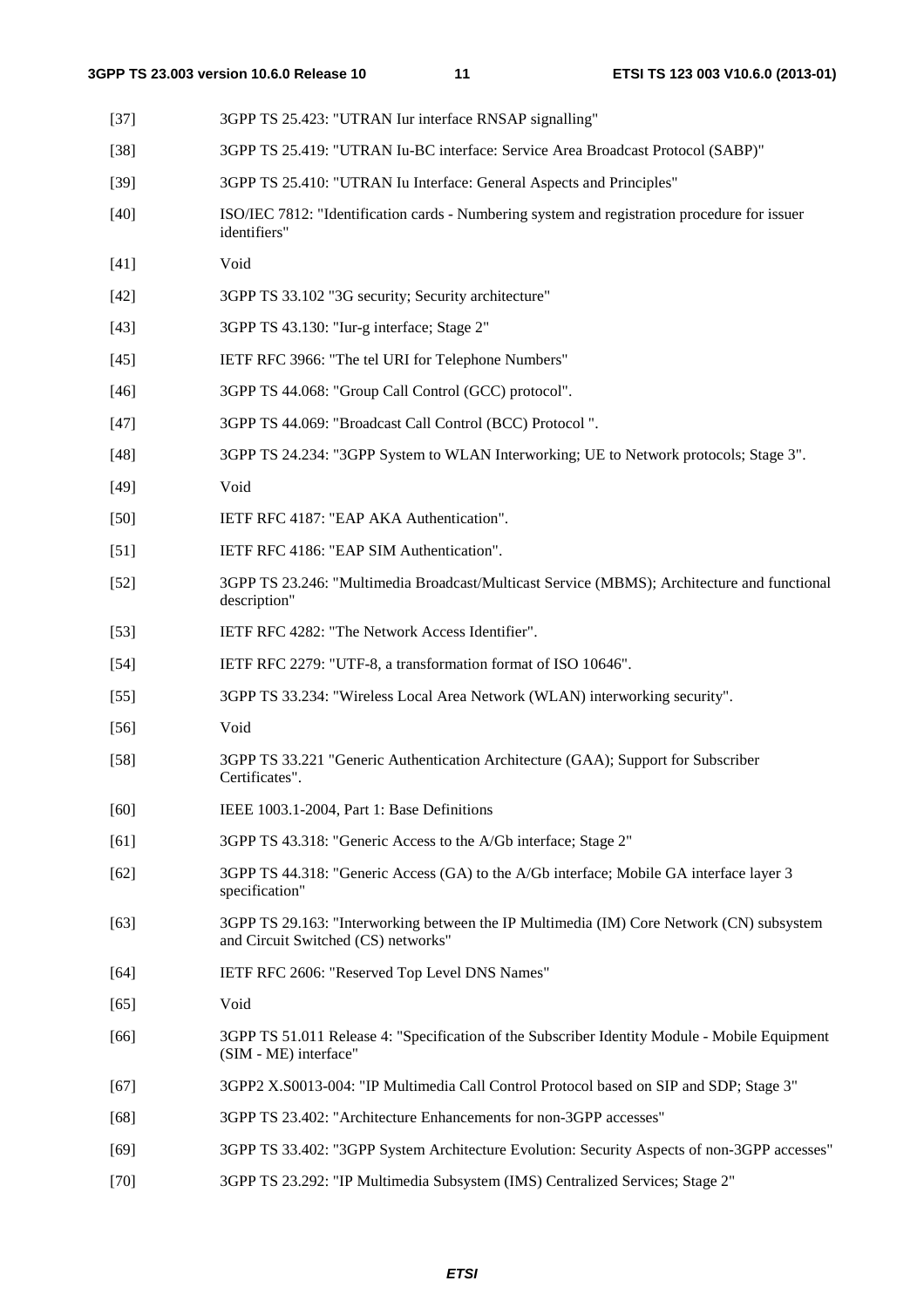- [71] 3GPP TS 23.237: "IP Multimedia Subsystem (IMS) Service Continuity" [72] 3GPP TS 23.401: "General Packet Radio Service (GPRS) enhancements for Evolved Universal Terrestrial Radio Access Network (E-UTRAN) access" [73] 3GPP TS 29.303: "Domain Name System Procedures; Stage 3" [74] IETF RFC 3958: "Domain-Based Application Service Location Using SRV RRs and the Dynamic Delegation Discovery Service (DDDS)" [75] Void [76] 3GPP TS 23.237: "Mobility between 3GPP-Wireless Local Area Network (WLAN) interworking and 3GPP systems" [77] 3GPP TS 24.302: "Access to the 3GPP Evolved Packet Core (EPC) via non-3GPP access networks; Stage 3" [78] 3GPP TS 23.273: "Evolved Packet System; 3GPP EPS AAA Interfaces" [79] IETF Internet-Draft, draft-montemurro-gsma-imei-urn-11 (October 2012): "A Uniform Resource Name Namespace For The GSM Association (GSMA) and the International Mobile station Equipment Identity (IMEI)". [80] IETF RFC 4122: "A Universally Unique IDentifier (UUID) URN Namespace". [81] 3GPP TS 24.229: "IP multimedia call control protocol based on Session Initiation Protocol (SIP) and Session Description Protocol (SDP); Stage 3". [82] IETF RFC5448: "Improved Extensible Authentication Protocol Method for 3rd Generation Authentication and Key Agreement (EAP-AKA') " [83] 3GPP TS 22.011: "Service accessibility". [84] 3GPP TS 36.413: "Evolved Universal Terrestrial Radio Access Network (E-UTRAN) ; S1 Application Protocol (S1AP)". [85] Guidelines for use of a 48-bit Extended Unique Identifier (EUI-48<sup>TM</sup>), http://standards.ieee.org/regauth/oui/tutorials/EUI48.html [86] GUIDELINES FOR 64-BIT GLOBAL IDENTIFIER (EUI-64) REGISTRATION AUTHORITY, <http://standards.ieee.org/regauth/oui/tutorials/EUI64.html> [87] The Broadband Forum TR-069: "CPE WAN Management Protocol v1.1", Issue 1 Amendment 2, December 2007 [88] 3GPP TS 29.274: "Evolved General Packet Radio Service (GPRS) Tunnelling Protocol for Control plane (GTPv2-C); Stage 3". [89] 3GPP TS 33.401: "3GPP System Architecture Evolution: Security Architecture". [90] 3GPP TS 24.301: "Non-Access-Stratum (NAS) protocol for Evolved Packet System (EPS); Stage 3". [91] 3GPP TS 36.300: " Evolved Universal Terrestrial Radio Access (E-UTRA) and Evolved Universal Terrestrial Radio Access Network (E-UTRAN); Overall description; Stage 2". [92] 3GPP TS 23.216: "Single Radio Voice Call Continuity (SRVCC)". [93] 3GPP TS 31.103: "IP Multimedia Services Identity Module (ISIM) application". [94] IETF RFC 4825: "The Extensible Markup Language (XML) Configuration Access Protocol (XCAP)". [95] 3GPP TS 29.229: " Cx and Dx interfaces based on the Diameter protocol; Protocol details".
- [96] 3GPP TS 29.329: " Sh Interface based on the Diameter protocol; Protocol details".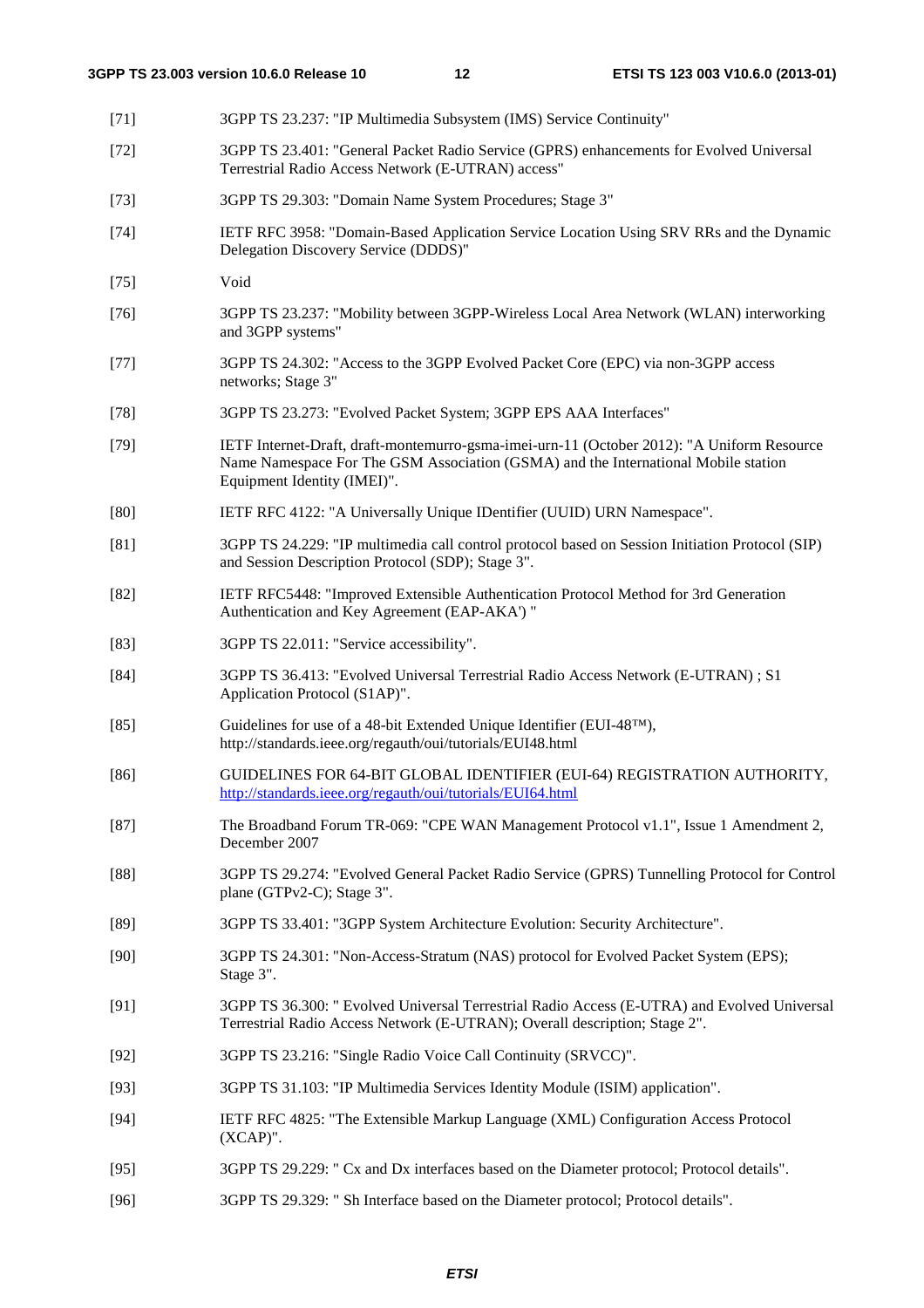[97] 3GPP TS 29.165: "Inter-IMS Network to Network Interface (NNI); Stage 3".

#### 1.1.2 Informative references

- [44] "COMPLEMENT TO ITU-T RECOMMENDATION E.212 (11/98)", Annex to ITU Operational Bulletin No. 741 – 1.VI.200; This is published on the ITU-T website, whose home page is at http://www.itu.int/ITU-T/
- [57] GSMA PRD IR.34 "Inter-PLMN Backbone Guidelines"
- [59] Void

#### 1.2 Abbreviations

For the purposes of the present document, the abbreviations defined in 3GPP TS 21.905 [1] and the following apply. An abbreviation defined in the present document takes precedence over the definition of the same abbreviation, if any, in 3GPP TR 21.905 [1].

| <b>EPS</b>  | <b>Evolved Packet System</b>          |
|-------------|---------------------------------------|
| <b>GUTI</b> | Globally Unique Temporary UE Identity |
| ICS.        | <b>IMS</b> Centralized Services       |
| UUID        | Universally Unique IDentifier         |

### 1.3 General comments to references

The identification plan for mobile subscribers defined below is that defined in ITU-T Recommendation E.212.

The ISDN numbering plan for MSs and the allocation of mobile station roaming numbers is that defined in ITU-T Recommendation E.213. Only one of the principles for allocating ISDN numbers is proposed for PLMNs. Only the method for allocating MS roaming numbers contained in the main text of ITU-T Recommendation E.213 is recommended for use in PLMNs. If there is any difference between the present document and the ITU-T Recommendations, the former shall prevail.

For terminology, see also ITU-T Recommendations E.164 and X.121.

### 1.4 Conventions on bit ordering

The following conventions hold for the coding of the different identities appearing in the present document and in other GSM Technical Specifications if not indicated otherwise:

- the different parts of an identity are shown in the figures in order of significance;
- the most significant part of an identity is on the left part of the figure and the least significant on the right.

When an identity appears in other Technical Specifications, the following conventions hold if not indicated otherwise:

- digits are numbered by order of significance, with digit 1 being the most significant;
- bits are numbered by order of significance, with the lowest bit number corresponding to the least significant bit.

# 2 Identification of mobile subscribers

#### 2.1 General

A unique International Mobile Subscriber Identity (IMSI) shall be allocated to each mobile subscriber in the GSM/UMTS/EPS system.

NOTE: This IMSI is the concept referred to by ITU-T as "International Mobile Station Identity".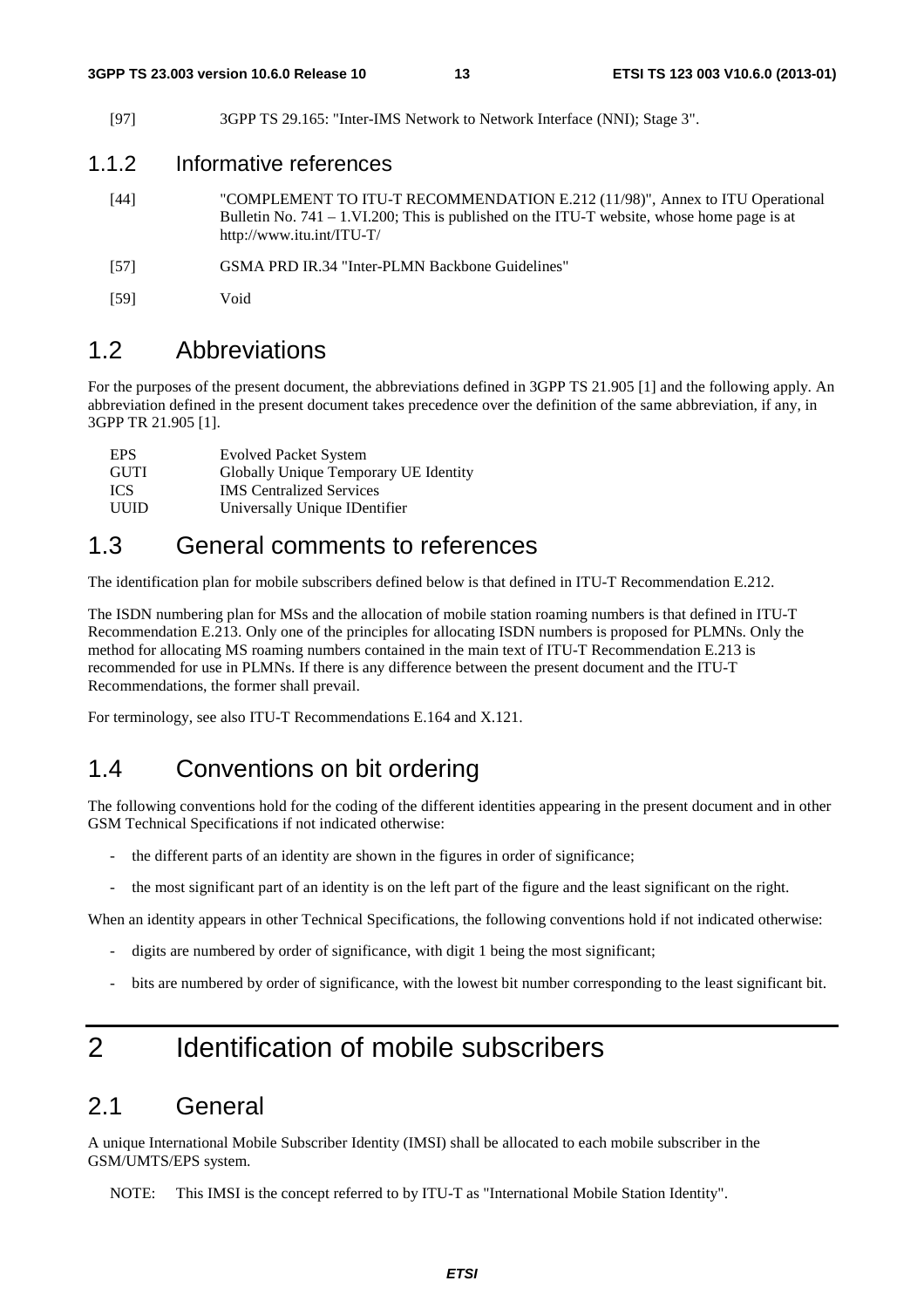In order to support the subscriber identity confidentiality service the VLRs, SGSNs and MME may allocate Temporary Mobile Subscriber Identities (TMSI) to visiting mobile subscribers. The VLR,SGSN and MME must be capable of correlating an allocated TMSI with the IMSI of the MS to which it is allocated.

An MS may be allocated three TMSIs, one for services provided through the MSC, one for services provided through the SGSN (P-TMSI for short) and one for the services provided via the MME (M-TMSI part GUTI for short).

For addressing on resources used for GPRS, a Temporary Logical Link Identity (TLLI) is used. The TLLI to use is built by the MS either on the basis of the P-TMSI (local or foreign TLLI), or directly (random TLLI).

In order to speed up the search for subscriber data in the VLR a supplementary Local Mobile Station Identity (LMSI) is defined.

The LMSI may be allocated by the VLR at location updating and is sent to the HLR together with the IMSI. The HLR makes no use of it but includes it together with the IMSI in all messages sent to the VLR concerning that MS.

### 2.2 Composition of IMSI

IMSI is composed as shown in figure 1.



**Figure 1: Structure of IMSI** 

IMSI is composed of three parts:

- 1) Mobile Country Code (MCC) consisting of three digits. The MCC identifies uniquely the country of domicile of the mobile subscriber;
- 2) Mobile Network Code (MNC) consisting of two or three digits for GSM/UMTS applications. The MNC identifies the home PLMN of the mobile subscriber. The length of the MNC (two or three digits) depends on the value of the MCC. A mixture of two and three digit MNC codes within a single MCC area is not recommended and is outside the scope of this specification.
- 3) Mobile Subscriber Identification Number (MSIN) identifying the mobile subscriber within a PLMN.

The National Mobile Subscriber Identity (NMSI) consists of the Mobile Network Code and the Mobile Subscriber Identification Number.

### 2.3 Allocation principles

IMSI shall consist of decimal digits (0 through 9) only.

The number of digits in IMSI shall not exceed 15.

The allocation of Mobile Country Codes (MCCs) is administered by the ITU-T. The current allocation is given in the COMPLEMENT TO ITU-T RECOMMENDATION E.212 [44].

The allocation of National Mobile Subscriber Identity (NMSI) is the responsibility of each administration.

If more than one PLMN exists in a country, the same Mobile Network Code should not be assigned to more than one PLMN.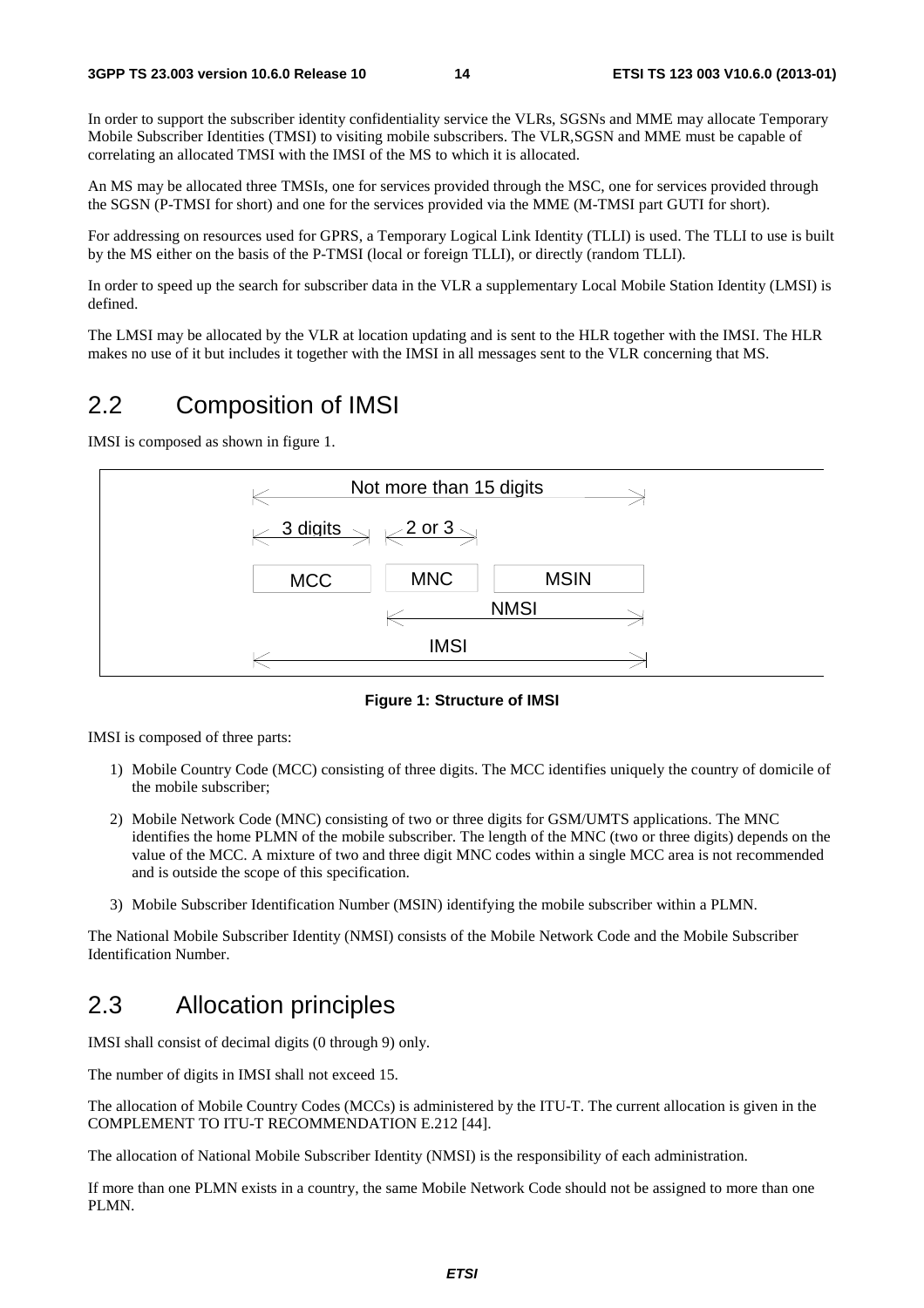The allocation of IMSIs should be such that not more than the digits MCC + MNC of the IMSI have to be analysed in a foreign PLMN for information transfer.

### 2.4 Structure of TMSI

Since the TMSI has only local significance (i.e. within a VLR and the area controlled by a VLR, or within an SGSN and the area controlled by an SGSN, or within an MME and the area controlled by an MME), the structure and coding of it can be chosen by agreement between operator and manufacturer in order to meet local needs.

The TMSI consists of 4 octets. It can be coded using a full hexadecimal representation.

In order to avoid double allocation of TMSIs after a restart of an allocating node, some part of the TMSI may be related to the time when it was allocated or contain a bit field which is changed when the allocating node has recovered from the restart.

In areas where both MSC-based services and SGSN-based services are provided, some discrimination is needed between the allocation of TMSIs for MSC-based services and the allocation of TMSIs for SGSN-based services. The discrimination shall be done on the 2 most significant bits, with values 00, 01, and 10 being used by the VLR, and 11 being used by the SGSN.

If intra domain connection of RAN nodes to multiple CN nodes as described in 3GPP TS 23.236 [23] is applied in the MSC/VLR or SGSN, then the NRI shall be part of the TMSI. The NRI has a configurable length of 0 to 10 bits. A configurable length of 0 bits indicates that the NRI is not used and this feature is not applied in the MSC/VLR or SGSN. The NRI shall be coded in bits 23 to 14. An NRI shorter than 10 bits shall be encoded with the most significant bit of the NRI field in bit 23.

The TMSI shall be allocated only in ciphered form. See also 3GPP TS 43.020 [7] and 3GPP TS 33.102 [42].

The network shall not allocate a TMSI with all 32 bits equal to 1 (this is because the TMSI must be stored in the SIM, and the SIM uses 4 octets with all bits equal to 1 to indicate that no valid TMSI is available).

To allow for eventual modifications of the management of the TMSI code space management, MSs shall not check if an allocated TMSI belongs to the range allocated to the allocating node. MSs shall use an allocated TMSI according to the specifications, whatever its value.

### 2.5 Structure of LMSI

The LMSI consists of 4 octets and may be allocated by the VLR. The VLR shall not allocate the value zero. The value zero is reserved to indicate that an LMSI parameter sent from the HLR to the VLR shall not be interpreted.

### 2.6 Structure of TLLI

A TLLI is built by the MS or by the SGSN either on the basis of the P-TMSI (local or foreign TLLI), or directly (random or auxiliary TLLI), according to the following rules.

The TLLI consists of 32 bits, numbered from 0 to 31 by order of significance, with bit 0 being the LSB.

A local TLLI is built by an MS which has a valid P-TMSI as follows:

bits 31 down to 30 are set to 1; and

bits 29 down to 0 are set equal to bits 29 to 0 of the P-TMSI.

A foreign TLLI is built by an MS which has a valid P-TMSI as follows:

bit 31 is set to 1 and bit 30 is set to 0; and

bits 29 down to 0 are set equal to bits 29 to 0 of the P-TMSI.

A random TLLI is built by an MS as follows:

bit 31 is set to 0;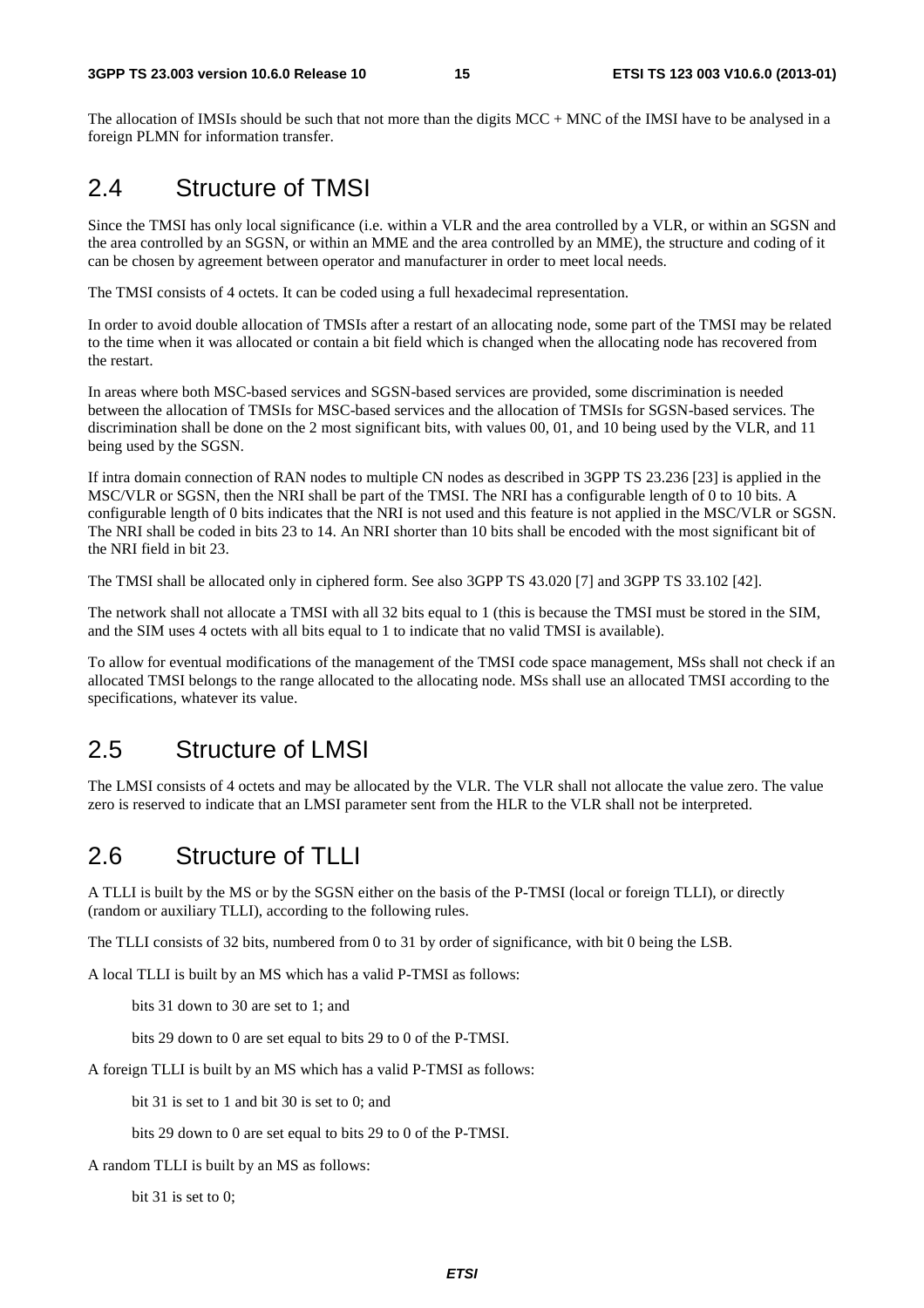bits 30 down to 27 are set to 1; and

bits 0 to 26 are chosen randomly.

An auxiliary TLLI is built by the SGSN as follows:

bit 31 is set to 0:

bits 30 down to 28 are set to 1;

bit 27 is set to 0; and

bits 0 to 26 can be assigned independently.

Other types of TLLI may be introduced in the future.

Part of the TLLI codespace is re-used in GERAN to allow for the inclusion of the GERAN Radio Network Temporary Identifier in RLC/MAC messages. The G-RNTI is defined in 3GPP TS 44.118 [29].

The structure of the TLLI is summarised in table 1.

| 31 | 30 | 29 | 28 | 27 | 26 to 0 | <b>Type of TLLI</b>         |
|----|----|----|----|----|---------|-----------------------------|
|    |    |    |    |    |         | <b>Local TLLI</b>           |
|    |    |    |    |    |         | Foreign TLLI                |
|    |    |    |    |    |         | Random TLLI                 |
|    |    |    |    |    |         | <b>Auxiliary TLLI</b>       |
|    |    |    |    | ۰. |         | Reserved                    |
|    |    |    |    | v  | ⌒       | Reserved                    |
|    |    |    |    | G  | G       | Part of the assigned G-RNTI |
|    |    |    |    | D  | R       | Random G-RNTI               |

|  |  |  | Table 1: TLLI structure |
|--|--|--|-------------------------|
|--|--|--|-------------------------|

'T', 'R', 'A' and 'X' indicate bits which can take any value for the type of TLLI. More precisely, 'T' indicates bits derived from a P-TMSI, 'R' indicates bits chosen randomly, 'A' indicates bits chosen by the SGSN, 'G' indicates bits derived from the assigned G-RNTI and 'X' indicates bits in reserved ranges.

### 2.7 Structure of P-TMSI Signature

The P-TMSI Signature consists of 3 octets and may be allocated by the SGSN.

The network shall not allocate a P-TMSI Signature with all 24 bits equal to 1 (this is because the P-TMSI Signature must be stored in the SIM, and the SIM uses 3 octets with all bits equal to 1 to indicate that no valid P-TMSI signature is available.

# 2.8 Globally Unique Temporary UE Identity (GUTI)

#### 2.8.1 Introduction

The purpose of the GUTI is to provide an unambiguous identification of the UE that does not reveal the UE or the user's permanent identity in the Evolved Packet System (EPS). It also allows the identification of the MME and network. It can be used by the network and the UE to establish the UE's identity during signalling between them in the EPS. See 3GPP TS 23.401 [72].

The GUTI has two main components:

- one that uniquely identifies the MME which allocated the GUTI; and
- one that uniquely identifies the UE within the MME that allocated the GUTI.

Within the MME, the mobile shall be identified by the M-TMSI.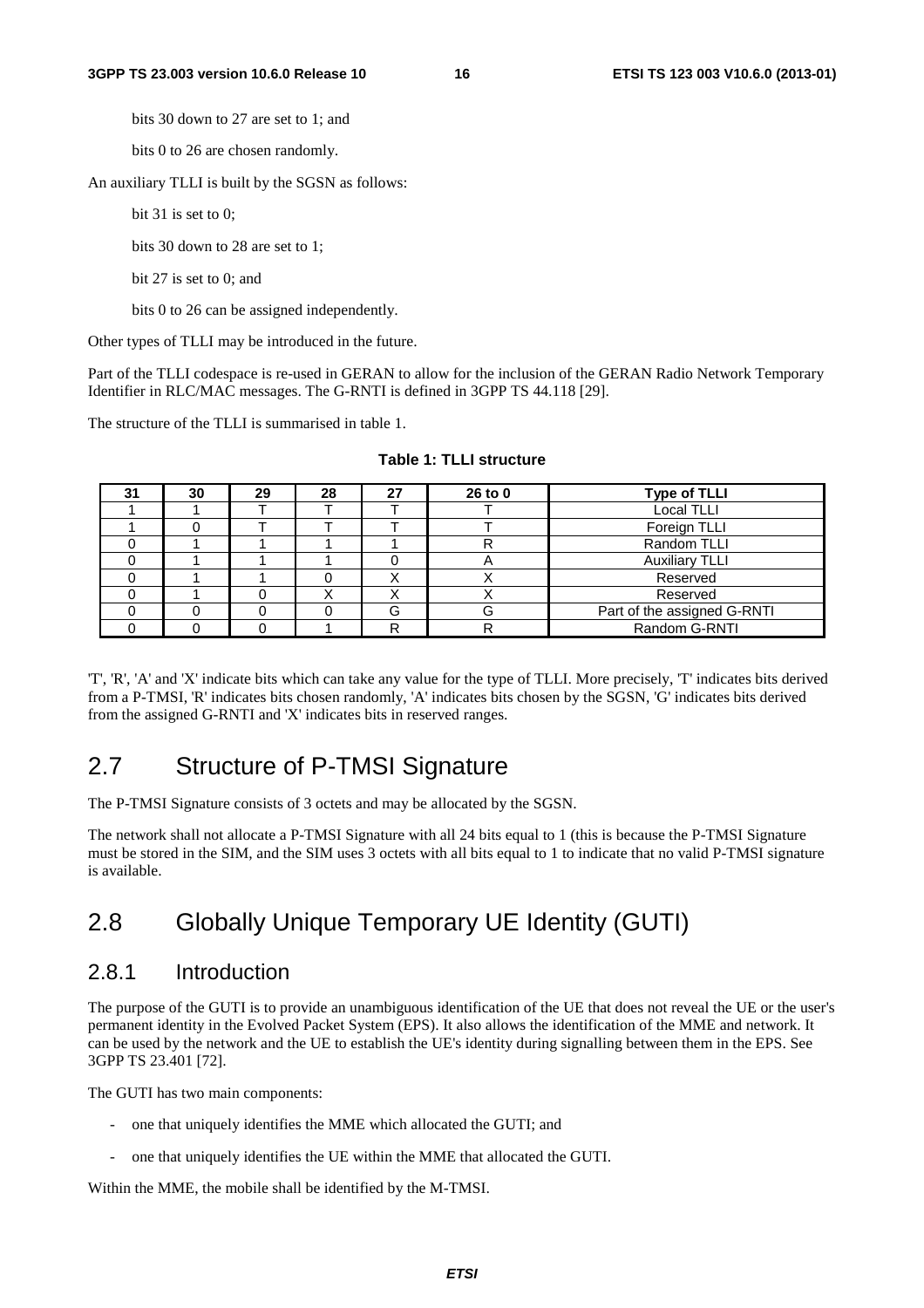The Globally Unique MME Identifier (GUMMEI) shall be constructed from the MCC, MNC and MME Identifier (MMEI).

The MMEI shall be constructed from an MME Group ID (MMEGI) and an MME Code (MMEC).

The GUTI shall be constructed from the GUMMEI and the M-TMSI.

For paging purposes, the mobile is paged with the S-TMSI. The S-TMSI shall be constructed from the MMEC and the M-TMSI.

The operator shall need to ensure that the MMEC is unique within the MME pool area and, if overlapping pool areas are in use, unique within the area of overlapping MME pools.

The GUTI shall be used to support subscriber identity confidentiality, and, in the shortened S-TMSI form, to enable more efficient radio signalling procedures (e.g. paging and Service Request).

The format and size of the GUTI is therefore the following:

 $\langle$ GUTI $\rangle$  =  $\langle$ GUMMEI $>$ M-TMSI $>$ ,

where <GUMMEI> = <MCC><MNC><MME Identifier>

and <MME Identifier> = <MME Group ID><MME Code>

MCC and MNC shall have the same field size as in earlier 3GPP systems.

M-TMSI shall be of 32 bits length.

MME Group ID shall be of 16 bits length.

MME Code shall be of 8 bits length.

#### 2.8.2 Mapping between Temporary and Area Identities for the EUTRAN and the UTRAN/GERAN based systems

#### 2.8.2.0 Introduction

This section provides information on the mapping of the temporary and location area identities, e.g. for the construction of the Routeing Area Update Request message in GERAN/UTRAN or Tracking Area Update Request message in E-UTRAN.

In GERAN and UTRAN:

 $\langle RAI \rangle = \langle MCC \rangle \langle MNC \rangle \langle LAC \rangle \langle RAC \rangle$ 

<P-TMSI/TLLI> includes the mapped NRI

P-TMSI shall be of 32 bits length where the two topmost bits are reserved and always set to '11'. Hence, for a UE which may handover to GERAN/UTRAN (based on subscription and UE capabilities), the corresponding bits in the M-TMSI are set to '11' (see subclause 2.8.2.1.3).

3GPP TS 23.236 [23] specifies that the NRI field is of variable length and shall be mapped into the P-TMSI starting at bit 23 and down to bit 14. The most significant bit of the NRI is located at bit 23 of the P-TMSI regardless of the configured length of the NRI. To support mobility between GERAN/UTRAN and E-UTRAN, the NRI length is limited to a maximum of 8 bits to be compatible for the mapping to MME Code within GUTI (see subclause 2.8.2.2).

The P-TMSI and NRI are defined elsewhere in this specification.

In the case of a combined MME-SGSN node, the NRI of the SGSN part and the MME code of the MME part, refer to the same combined node. RAN configuration allows NAS messages on GERAN/UTRAN and E-UTRAN to be routed to the same combined node. The same or different values of NRI and MME code may be used for a combined node.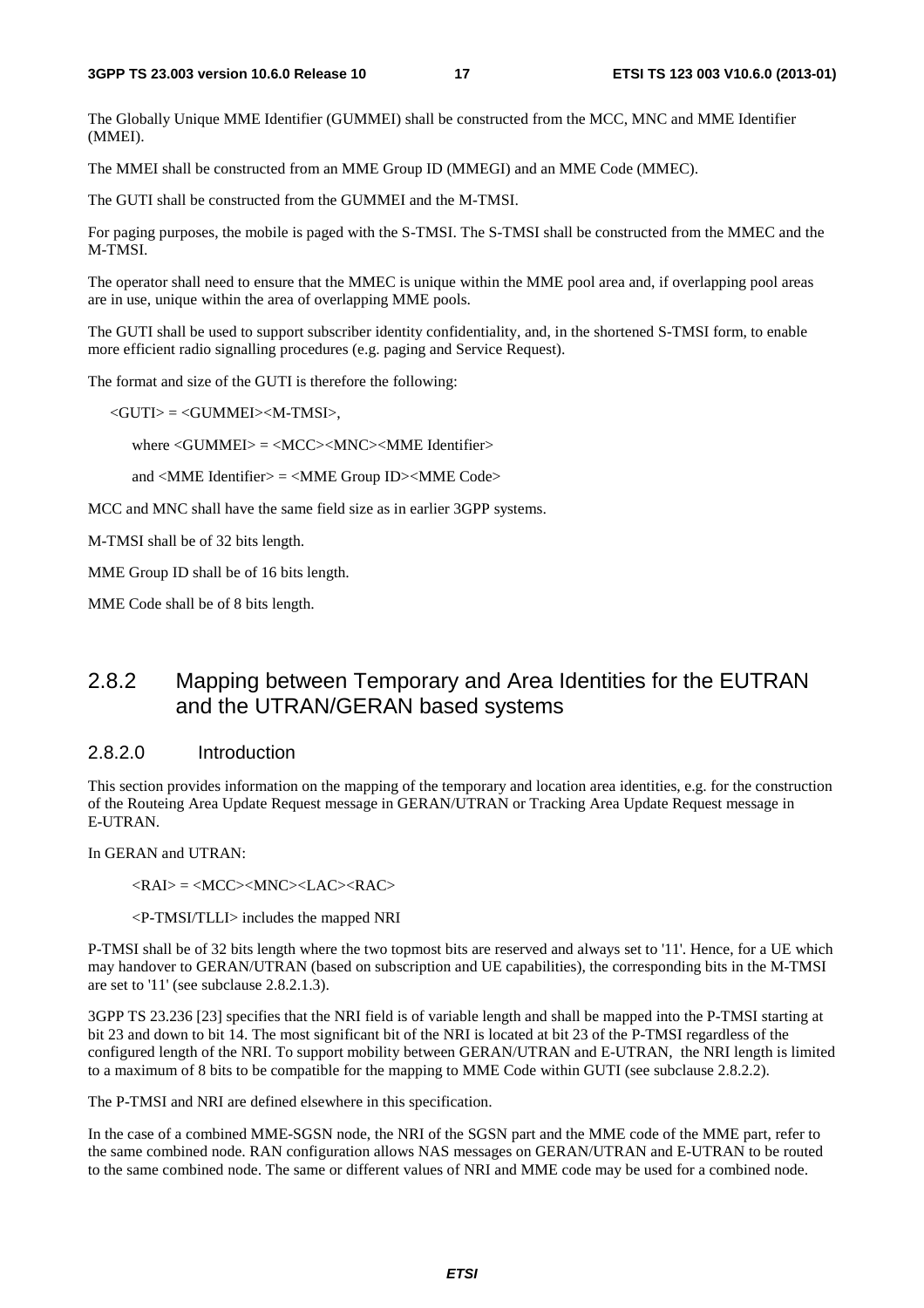#### 2.8.2.1 Mapping from GUTI to RAI, P-TMSI and P-TMSI signature

#### 2.8.2.1.1 Introduction

This subclause addresses the case when a UE moves from an MME to an SGSN. The SGSN may be either an S4 SGSN or a Gn/Gp SGSN.

#### 2.8.2.1.2 Mapping in the UE

When a UE moves from an E-UTRAN to a GERAN/UTRAN, the UE needs to map the GUTI to an RAI, a P-TMSI and a P-TMSI Signature, for them to be sent to the SGSN. For GERAN, the TLLI is derived from the P-TMSI by the UE and is a foreign TLLI (see subclause 2.6).

The mapping of the GUTI shall be done to the combination of RAI of GERAN / UTRAN and the P-TMSI:

E-UTRAN <MCC> maps to GERAN/UTRAN <MCC>

E-UTRAN <MNC> maps to GERAN/UTRAN <MNC>

E-UTRAN <MME Group ID> maps to GERAN/UTRAN <LAC>

E-UTRAN <MME Code> maps to GERAN/UTRAN <RAC> and is also copied into the 8 most significant bits of the NRI field within the P-TMSI;

E-UTRAN <M-TMSI> maps as follows:

- 6 bits of the E-UTRAN <M-TMSI> starting at bit 29 and down to bit 24 are mapped into bit 29 and down to bit 24 of the GERAN/UTRAN <P-TMSI>;
- 16 bits of the E-UTRAN <M-TMSI> starting at bit 15 and down to bit 0 are mapped into bit 15 and down to bit 0 of the GERAN/UTRAN <P-TMSI>;
- and the remaining 8 bits of the E-UTRAN <M-TMSI> are mapped into the 8 MBS bits of the <P-TMSI signature> field.
- The remaining 2 octets of the <P-TMSI signature> shall be filled according to subclause 9.1.1 in 3GPP TS.33.401 [89].

For UTRAN, the 10-bit long NRI bits are masked out from the P-TMSI and are also supplied by the UE to the RAN node as IDNNS (Intra Domain NAS Node Selector) (see 3GPP TS 23.236 [23]). However, the RAN configured NRI length should not exceed 8 bits.

#### 2.8.2.1.3 Mapping in the old MME

A new SGSN attempts to retrieve information regarding the UE, e.g. the IMSI, from the old MME. In order to find the UE context, the MME needs to map the RAI, P-TMSI (or TLLI) and the P-TMSI Signature (sent by the SGSN) to create the GUTI.

The MME shall perform a reverse mapping to the mapping procedure specified in subclause 2.8.2.1.2 "Mapping in the UE" (see 3GPP TS 29.060 [6] and 3GPP TS 29.274 [88] for specifics of the messaging). For the reverse mapping, the E-UTRAN <MME Code> within the GUTI shall be set either to bits 23 to 16 of the GERAN/UTRAN <P-TMSI> (i.e., the NRI field) or to the GERAN/UTRAN <RAC>. For GERAN TLLI, the old MME replaces the two topmost bits of TLLI, received from new SGSN via GTPv1, with '11' before mapping the TLLI to the GUTI used for looking up the "UE Context".

#### 2.8.2.2 Mapping from RAI and P-TMSI to GUTI

#### 2.8.2.2.1 Introduction

This subclause addresses the case when a UE moves from an SGSN to an MME. The SGSN may be either an S4 SGSN or a Gn/Gp SGSN.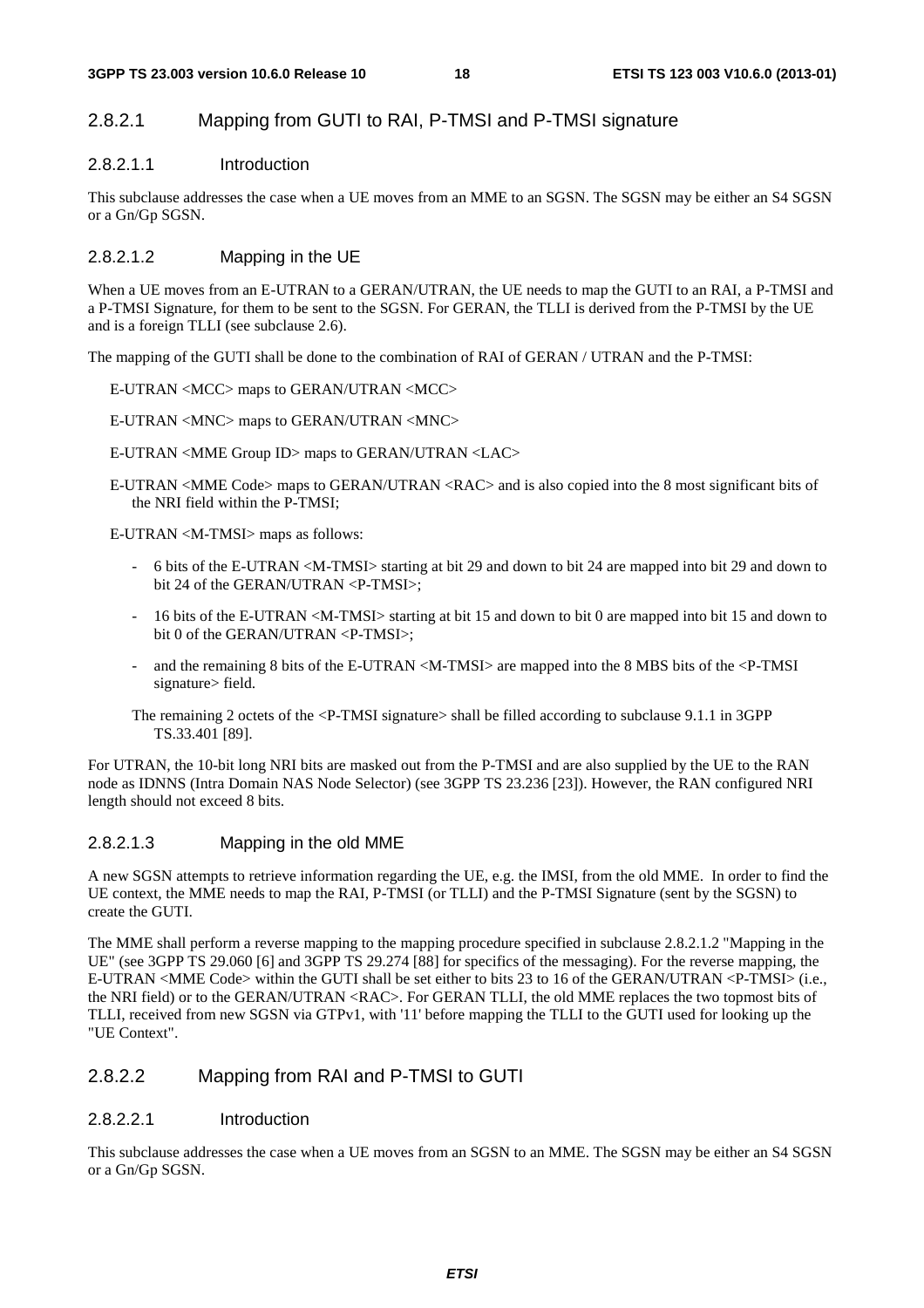#### **3GPP TS 23.003 version 10.6.0 Release 10 19 ETSI TS 123 003 V10.6.0 (2013-01)**

#### 2.8.2.2.2 Mapping in the UE

When the UE moves from the GERAN/UTRAN to the E-UTRAN, the UE needs to map the RAI and P-TMSI to a GUTI to be sent to the MME. The P-TMSI signature is sent intact to the MME.

The mapping of P-TMSI (TLLI) and RAI in GERAN/UTRAN to GUTI in E-UTRAN shall be performed as follows:

GERAN/UTRAN <MCC> maps to E-UTRAN <MCC>

GERAN/UTRAN <MNC> maps to E-UTRAN <MNC>

GERAN/UTRAN <LAC> maps to E-UTRAN <MME Group ID>

GERAN/UTRAN <RAC> maps into bit 23 and down to bit 16 of the M-TMSI

The 8 most significant bits of GERAN/UTRAN <NRI> map to the MME code.

GERAN/UTRAN <P-TMSI> maps as follows:

- 6 bits of the GERAN/UTRAN <P-TMSI> starting at bit 29 and down to bit 24 are mapped into bit 29 and down to bit 24 of the E-UTRAN <M-TMSI>;
- 16 bits of the GERAN/UTRAN <P-TMSI> starting at bit 15 and down to bit 0 are mapped into bit 15 and down to bit 0 of the E-UTRAN <M-TMSI>.

The values of <LAC> and <MME group id> shall be disjoint, so that they can be differentiated.

The most significant bit of the <LAC> shall be set to zero; and the most significant bit of <MME group id> shall be set to one. Based on this definition, the most significant bit of the <MME group id> can be used to distinguish the node type, i.e. whether it is an MME or SGSN. The UE copies the received old SGSN"s <LAC> into the <MME Group ID> when sending a message to an MME, regardless of the value of the most significant bit of the  $\langle$ LAC $>$ . In networks where this definition is not applied (e.g. in networks already configured with LAC with the most significant bit set to 1 before LTE deployment), the information in the TAU/RAU request indicating whether the provided GUTI/P-TMSI is "native" (i.e. no system change) or "mapped" (i.e. system change) can be used to distinguish the node type for UEs implemented according to this release of the specification (see 3GPP TS 24.301 [90] and 3GPP TS 24.008 [5]). Specific network implementations still satisfying 3GPP standard interfaces can be used for pre-Rel-10 UEs to distinguish the node type.

NOTE 1: As an example, at NAS level, the MME/SGSN can retrieve the old SGSN/MME by using additional GUTI/additional RAI/P-TMSI with double DNS query to solve the first time the UE moves between E-UTRAN and GERAN/UTRAN. As another example, the MME/SGSN can retrieve the old SGSN/MME by using double DNS query.

#### 2.8.2.2.3 Mapping in the new MME

In order to retrieve the UE's information, e.g. the IMSI, from the old SGSN, the new MME extracts the RAI and P-TMSI from the GUTI via the reverse mapping procedure to that specified in subclause 2.8.2.2.2. This is done in order to be able to include the RAI and P-TMSI, along with the P-TMSI Signature, in the corresponding message sent to the old SGSN (see 3GPP TS 29.060 [6] and 3GPP TS 29.274 [88] for specifics of the messaging).

### 2.9 Structure of the S-Temporary Mobile Subscriber Identity (S-TMSI)

The S-TMSI is the shortened form of the GUTI to enable more efficient radio signalling procedures (e.g. paging and Service Request). For paging purposes, the mobile is paged with the S-TMSI. The S-TMSI shall be constructed from the MMEC and the M-TMSI:

 $\langle$ S-TMSI $\rangle$  =  $\langle$ MMEC $\rangle$  $\langle$ M-TMSI $\rangle$ 

See subclause 2.8 for these definitions and the mapping.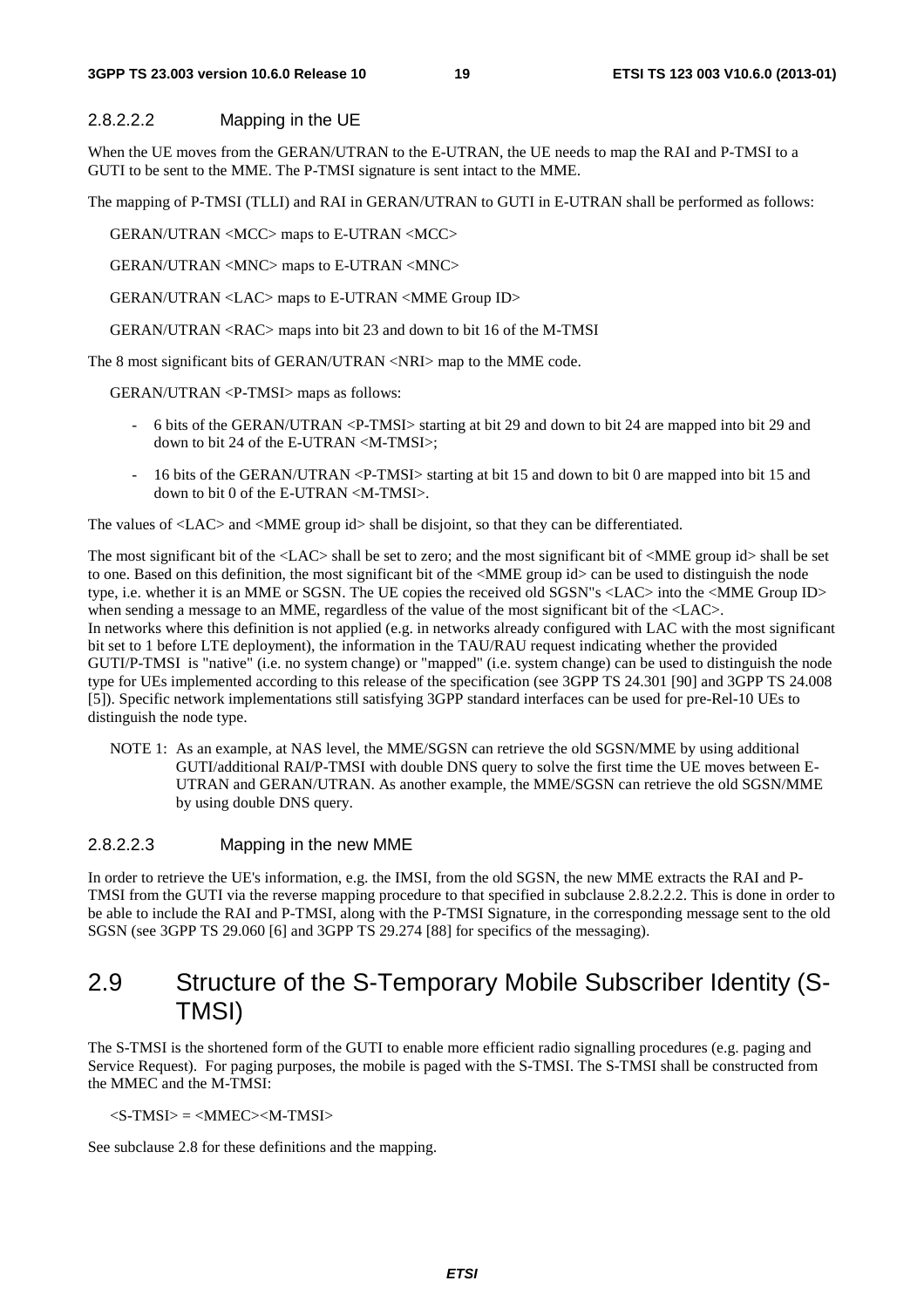# 3 Numbering plan for mobile stations

### 3.1 General

The structure of the following numbers is defined below:

- the number used by a subscriber of a fixed (or mobile) network to call a mobile station of a PLMN;
- the network addresses used for packet data communication between a mobile station and a fixed (or mobile) station;
- mobile station roaming numbers.

One or more numbers of the ISDN numbering plan shall be assigned to a mobile station to be used for all calls to that station, i.e. the assignment of at least one MSISDN to a mobile station is mandatory.

NOTE: For card operated stations the ISDN number should be assigned to the holder of the card (personal number).

# 3.2 Numbering plan requirements

In principle, it should be possible for any subscriber of the ISDN or PSTN to call any MS in a PLMN. This implies that ISDN numbers for MSs should comply with the ISDN numbering plan in the home country of the MS.

The ISDN numbers of MSs should be composed in such a way that standard ISDN/PSTN charging can be used for calls to MSs.

It should be possible for each administration to develop its own independent numbering/addressing plan for MSs.

The numbering/addressing plan should not limit the possibility for MSs to roam among PLMNs.

It should be possible to change the IMSI without changing the ISDN number allocated to an MS and vice versa.

In principle, it should be possible for any subscriber of the CSPDN/PSPDN to call any MS in a PLMN. This implies that it may be necessary for an MS to have a X.121 number.

In principle, it should be possible for any fixed or mobile terminal to communicate with a mobile terminal using an IP v4 address or IP v6 address.

### 3.3 Structure of MS international PSTN/ISDN number (MSISDN)

MS international ISDN numbers are allocated from the ITU-T Recommendation E.164 numbering plan; see also ITU-T Recommendation E.213. The structure of the MS international ISDN number will then be as shown in figure 2.



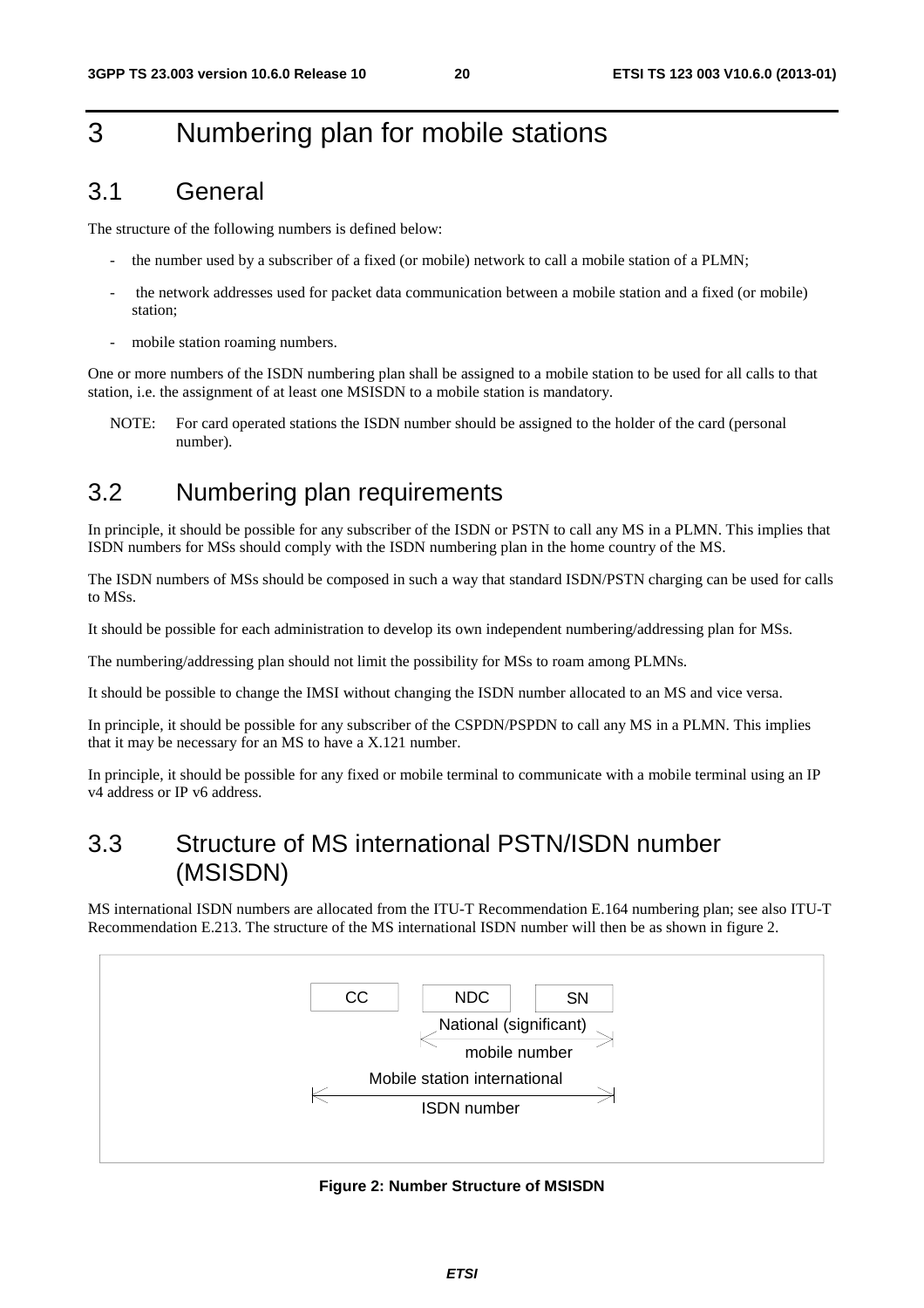The number consists of:

- Country Code (CC) of the country in which the MS is registered, followed by:
- National (significant) mobile number, which consists of:
	- National Destination Code (NDC) and
	- Subscriber Number (SN).

For GSM/UMTS applications, a National Destination Code is allocated to each PLMN. In some countries more than one NDC may be required for each PLMN.

The composition of the MS international ISDN number should be such that it can be used as a global title address in the Signalling Connection Control Part (SCCP) for routeing messages to the home location register of the MS. The country code (CC) and the national destination code (NDC) will provide such routeing information. If further routeing information is required, it should be contained in the first few digits of the subscriber number (SN).

A sub-address may be appended to an ISDN number for use in call setup and in supplementary service operations where an ISDN number is required (see ITU-T Recommendations E.164, clause 11.2 and X.213 annex A). The sub-address is transferred to the terminal equipment denoted by the ISDN number.

The maximum length of a sub-address is 20 octets, including one octet to identify the coding scheme for the sub-address (see ITU-T Recommendation X.213, annex A). All coding schemes described in ITU-T Recommendation X.213, annex A are supported in GSM and UMTS.

### 3.4 Mobile Station Roaming Number (MSRN) for PSTN/ISDN routeing

The Mobile Station Roaming Number (MSRN) is used to route calls directed to an MS. On request from the Gateway MSC via the HLR it is temporarily allocated to an MS by the VLR with which the MS is registered; it addresses the Visited MSC collocated with the assigning VLR. More than one MSRN may be assigned simultaneously to an MS.

The MSRN is passed by the HLR to the Gateway MSC to route calls to the MS.

The Mobile Station Roaming Number for PSTN/ISDN routing shall have the same structure as international ISDN numbers in the area in which the roaming number is allocated, i.e.:

- the country code of the country in which the visitor location register is located;
- the national destination code of the visited PLMN or numbering area;
- a subscriber number with the appropriate structure for that numbering area.

The MSRN shall not be used for subscriber dialling. It should be noted that the MSRN can be identical to the MSISDN (clause 3.3) in certain circumstances. In order to discriminate between subscriber generated access to these numbers and re-routeing performed by the network, re-routeing or redirection indicators or other signalling means should be used, if available.

### 3.5 Structure of Mobile Station International Data Number

The structure of MS international data numbers should comply with the data numbering plan of ITU-T Recommendation X.121 as applied in the home country of the mobile subscriber. Implications for numbering interworking functions which may need to be provided by the PLMN (if the use of X.121 numbers is required) are indicated in 3GPP TS 23.070 [4].

### 3.6 Handover Number

The handover number is used for establishment of a circuit between MSCs to be used for a call being handed over. The structure of the handover number is the same as the structure of the MSRN. The handover number may be reused in the same way as the MSRN.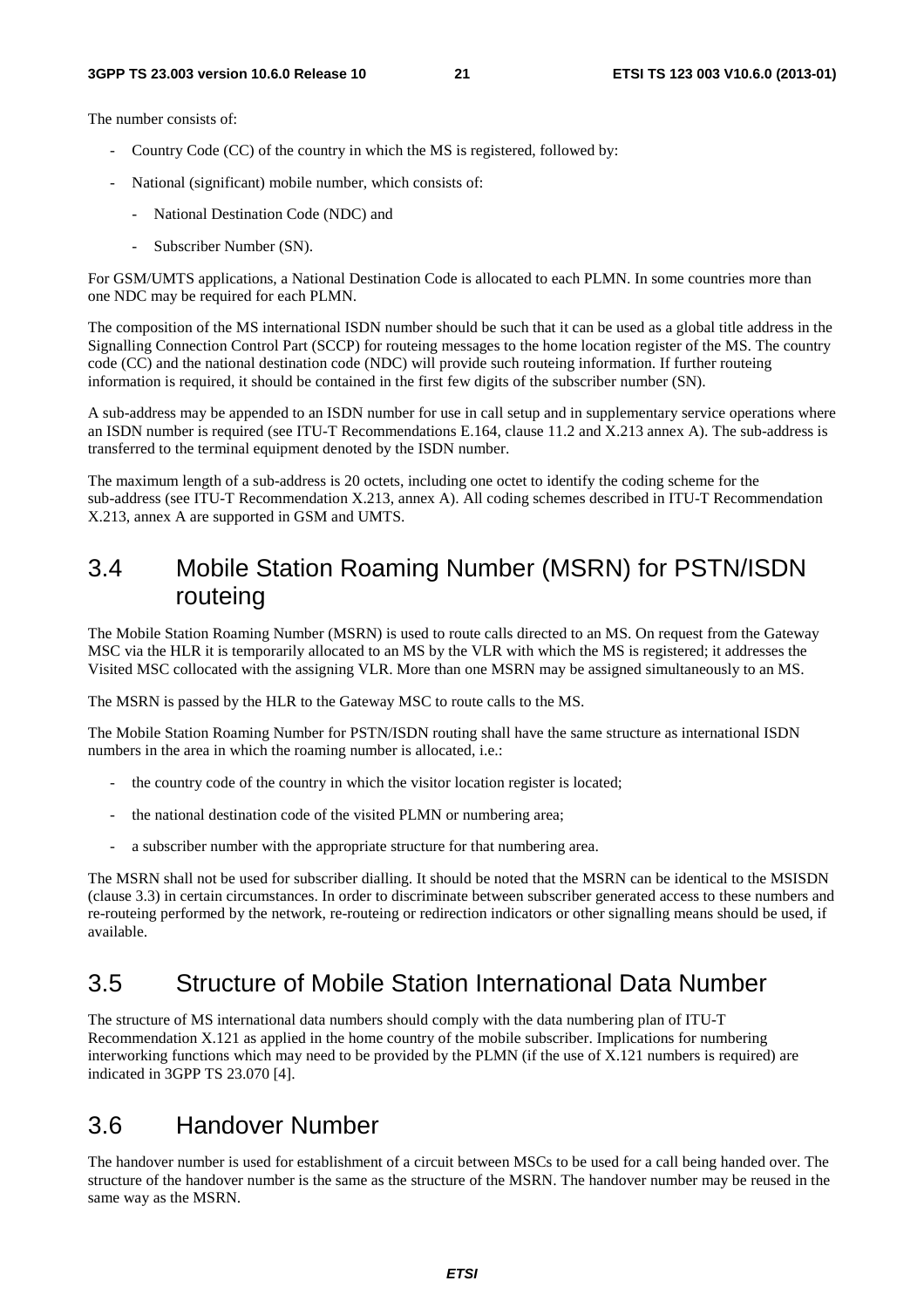# 3.7 Structure of an IP v4 address

One or more IP address domains may be allocated to each PLMN. The IP v4 address structure is defined in RFC 791 [14].

An IP v4 address may be allocated to an MS either permanently or temporarily during a connection with the network.

# 3.8 Structure of an IP v6 address

One or more IP address domains could be allocated to each PLMN. The IP v6 address structure is defined in RFC 2373 [15].

An IP v6 address may be allocated to an MS either permanently or temporarily during a connection with the network

If the dynamic IPv6 stateless address autoconfiguration procedure is used, then each PDP context, or group of PDP contexts sharing the same IP address, is assigned a unique prefix as defined in 3GPP TS 23.060 [3].

As described in RFC 2462 [21] and RFC 3041 [22], the MS can change its interface identifier without the GPRS network being aware of the change.

# 4 Identification of location areas and base stations

# 4.1 Composition of the Location Area Identification (LAI)

The Location Area Identification shall be composed as shown in figure 3:



#### **Figure 3: Structure of Location Area Identification**

The LAI is composed of the following elements:

- Mobile Country Code (MCC) identifies the country in which the GSM PLMN is located. The value of the MCC is the same as the three digit MCC contained in international mobile subscriber identity (IMSI);
- Mobile Network Code (MNC) is a code identifying the GSM PLMN in that country. The MNC takes the same value as the two or three digit MNC contained in IMSI;
- Location Area Code (LAC) is a fixed length code (of 2 octets) identifying a location area within a PLMN. This part of the location area identification can be coded using a full hexadecimal representation except for the following reserved hexadecimal values:

0000, and

FFFE.

 These reserved values are used in some special cases when no valid LAI exists in the MS (see 3GPP TS 24.008 [5], 3GPP TS 31.102 [27] and 3GPP TS 51.011 [9]).

A specific GSM PLMN code (MCC + MNC) may be broadcast for mobile stations which are not compatible with SoLSA and which do not understand the exclusive access indicator (see 3GPP TS 23.073 [30]). The reserved value of the escape PLMN code is  $MCC = 901$  and  $MNC = 08$ .

# 4.2 Composition of the Routing Area Identification (RAI)

The Routing Area Identification shall be composed as shown in figure 4: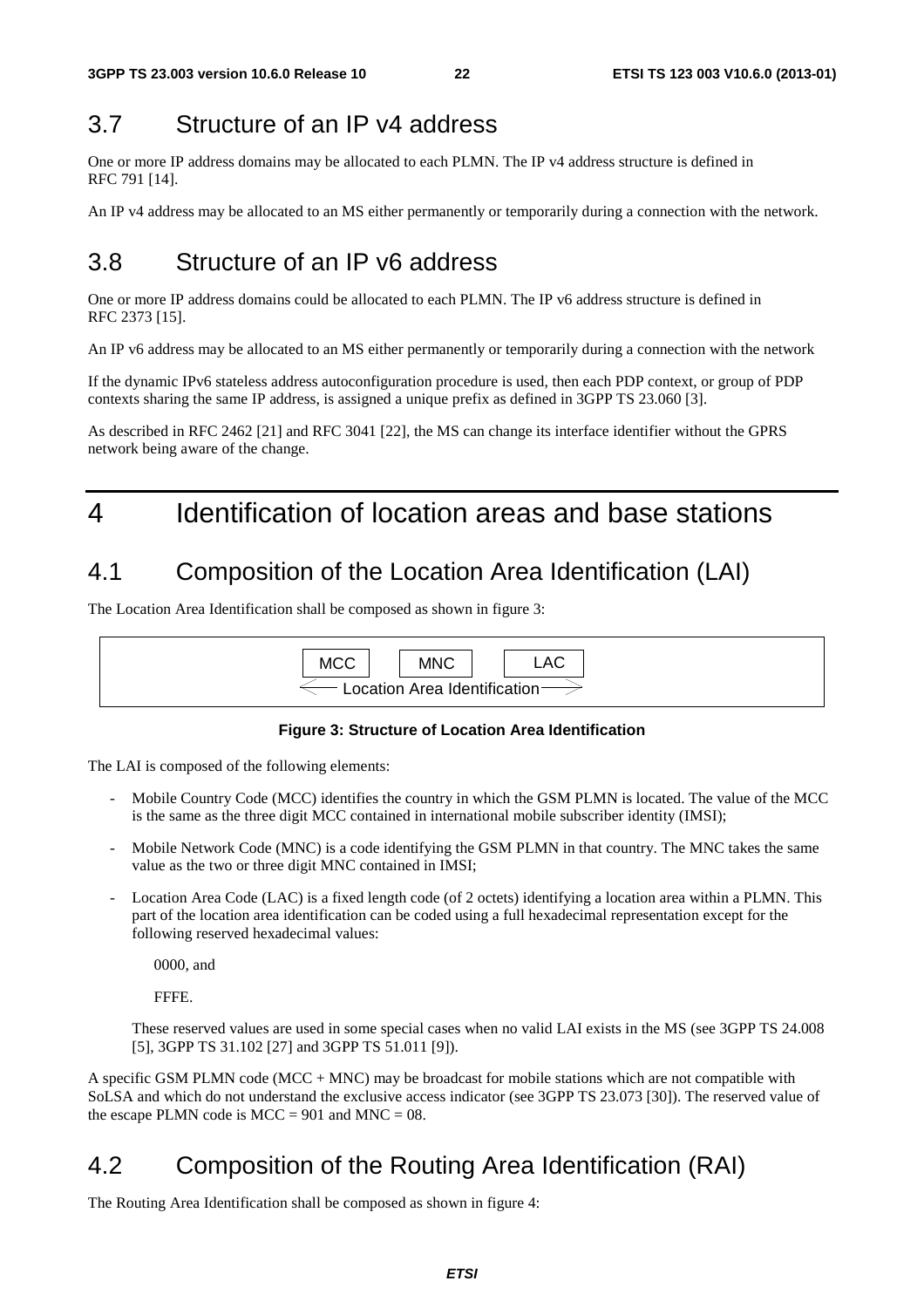

#### **Figure 4: Structure of Routing Area Identification**

The RAI is composed of the following elements:

- A valid Location Area Identity (LAI) as defined in clause 4.1. Invalid LAI values are used in some special cases when no valid RAI exists in the mobile station (see 3GPP TS 24.008 [5], 3GPP TS 31.102 [27] and 3GPP TS 51.011 [9]).
- Routeing Area Code (RAC) which is a fixed length code (of 1 octet) identifying a routeing area within a location area.

#### 4.3 Base station identification

#### 4.3.1 Cell Identity (CI) and Cell Global Identification (CGI)

The BSS and cell within the BSS are identified within a location area or routeing area by adding a Cell Identity (CI) to the location area or routeing area identification, as shown in figure 5. The CI is of fixed length with 2 octets and it can be coded using a full hexadecimal representation.

The Cell Global Identification is the concatenation of the Location Area Identification and the Cell Identity. Cell Identity shall be unique within a location area.



#### **Figure 5: Structure of Cell Global Identification**

#### 4.3.2 Base Station Identify Code (BSIC)

The base station identity code is a local colour code that allows an MS to distinguish between different neighbouring base stations. BSIC is a 6 bit code which is structured as shown in Figure 6.





In the definition of the NCC, care should be taken to ensure that the same NCC is not used in adjacent PLMNs which may use the same BCCH carrier frequencies in neighbouring areas. Therefore, to prevent potential deadlocks, a definition of the NCC appears in annex A. This annex will be reviewed in a co-ordinated manner when a PLMN is created.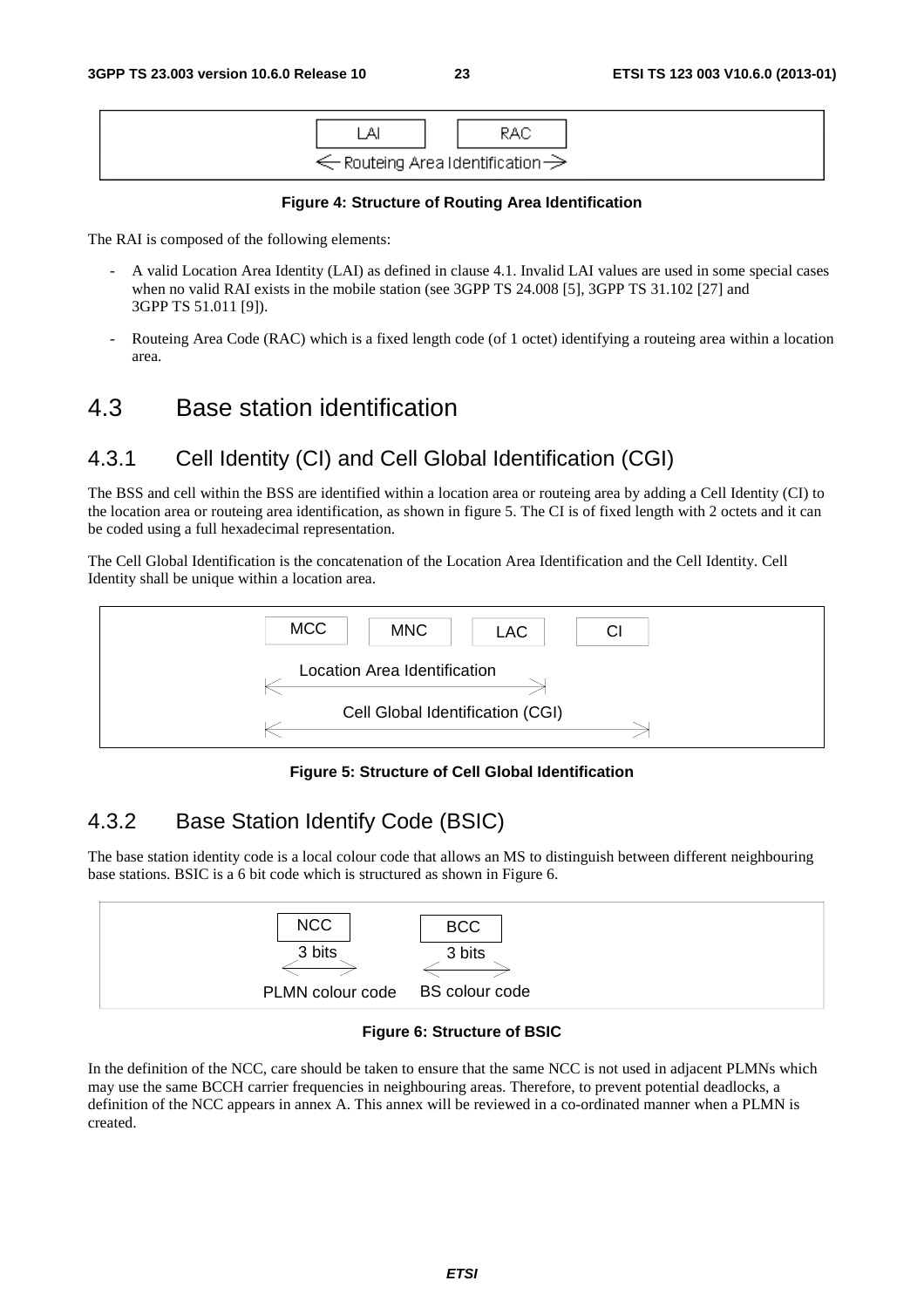# 4.4 Regional Subscription Zone Identity (RSZI)

A PLMN-specific regional subscription defines unambiguously for the entire PLMN the regions in which roaming is allowed. It consists of one or more regional subscription zones. The regional subscription zone is identified by a Regional Subscription Zone Identity (RSZI). A regional subscription zone identity is composed as shown in figure 7.



**Figure 7: Structure of Regional Subscription Zone Identity (RSZI)** 

The elements of the regional subscription zone identity are:

- 1) the Country Code (CC) which identifies the country in which the PLMN is located;
- 2) the National Destination Code (NDC) which identifies the PLMN in that country;
- 3) the Zone Code (ZC) which identifies a regional subscription zone as a pattern of allowed and not allowed location areas uniquely within that PLMN.

CC and NDC are those of an ITU-T E.164 VLR or SGSN number (see clause 5.1) of the PLMN; they are coded with a trailing filler, if required. ZC has fixed length of two octets and is coded in full hexadecimal representation.

RSZIs, including the zone codes, are assigned by the VPLMN operator. The zone code is evaluated in the VLR or SGSN by information stored in the VLR or SGSN as a result of administrative action. If a zone code is received by a VLR or SGSN during updating by the HLR and this zone code is related to that VLR or SGSN, the VLR or SGSN shall be able to decide for all its MSC or SGSN areas and all its location areas whether they are allowed or not allowed.

For details of assignment of RSZI and of ZC as subscriber data see 3GPP TS 23.008 [2].

For selection of RSZI at location updating by comparison with the leading digits of the VLR or SGSN number and for transfer of ZC from the HLR to VLR and SGSN see 3GPP TS 29.002 [31].

### 4.5 Location Number

A location number is a number which defines a specific location within a PLMN. The location number is formatted according to ITU-T Recommendation E.164, as shown in figure 8. The Country Code (CC) and National Destination Code (NDC) fields of the location number are those which define the PLMN of which the location is part.

| rr | אר ווח | $\cdot$ $\sim$ |
|----|--------|----------------|
|    |        |                |

#### **Figure 8: Location Number Structure**

The structure of the locally significant part (LSP) of the location number is a matter for agreement between the PLMN operator and the national numbering authority in the PLMN's country. It is desirable that the location number can be interpreted without the need for detailed knowledge of the internal structure of the PLMN; the LSP should therefore include the national destination code in the national numbering plan for the fixed network which defines the geographic area in which the location lies.

The set of location numbers for a PLMN shall be chosen so that a location number can be distinguished from the MSISDN of a subscriber of the PLMN. This will allow the PLMN to trap attempts by users to dial a location number.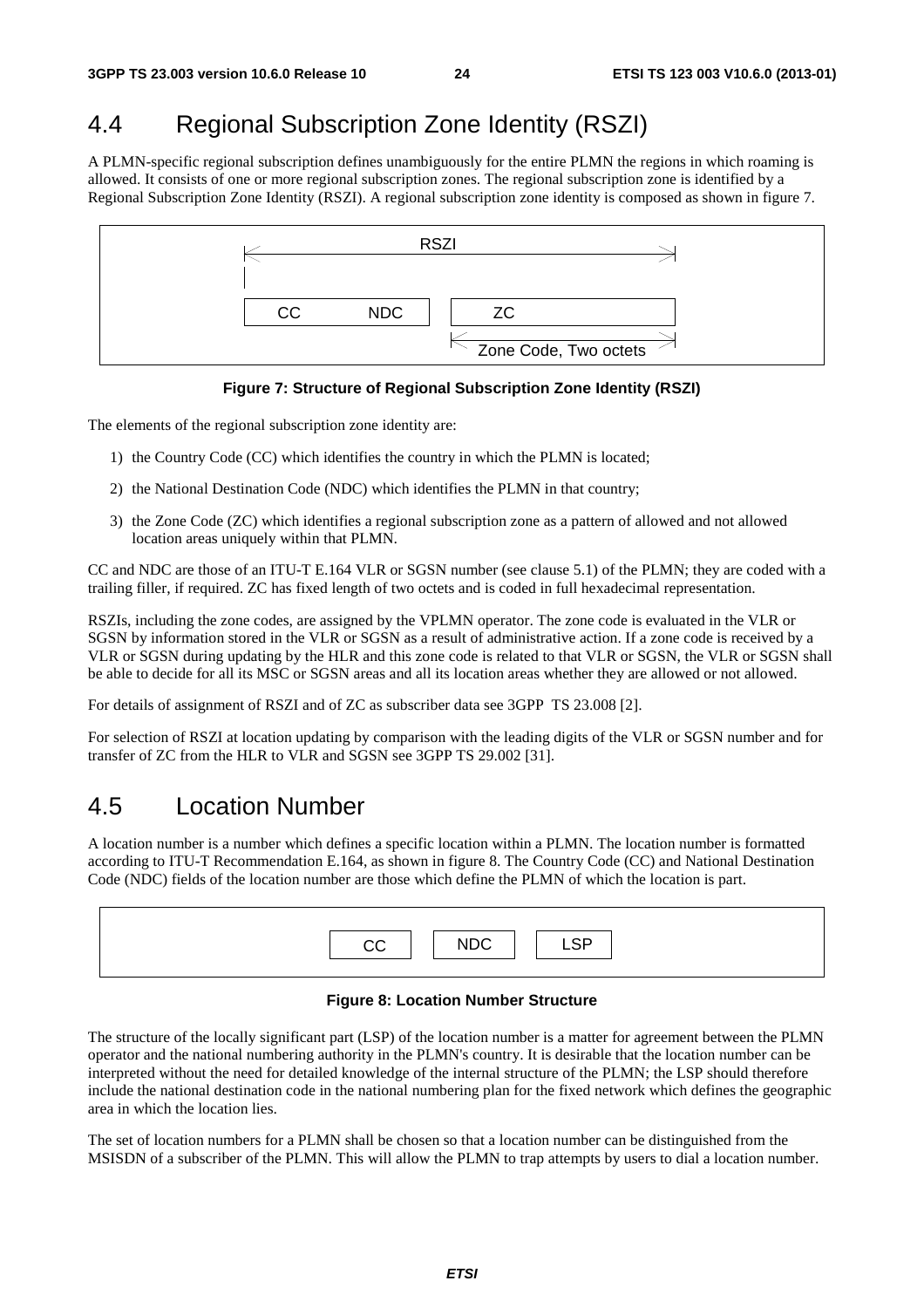# 4.6 Composition of the Service Area Identification (SAI)

Void (see subclause 12.5).

# 4.7 Closed Subscriber Group

A Closed Subscriber Group consists of a single cell or a collection of cells within an E-UTRAN and UTRAN that are open to only a certain group of subscribers.

Within a PLMN, a Closed Subscriber Group is identified by a Closed Subscriber Group Identity (CSG-ID). The CSG-ID shall be fix length 27 bit value.

### 4.8 HNB Name

HNB Name shall be a broadcast string in free text format that provides a human readable name for the Home NodeB or Home eNodeB CSG identity.

HNB Name shall be coded in UTF-8 format with variable number of bytes per character. The maximum length of HNB Name shall be 48 bytes.

See 3GPP TS 22.011 [83] for details.

# 4.9 CSG Type

CSG Type shall provide the type of a CSG identity in a human readable form. It shall reside in the UE only. See 3GPP TS 22.011 [83] for details.

When the CSG Type has a text component, the CSG Type shall be coded in UTF-8 format with variable number of bytes per character . The maximum text length shall not exceed 12 characters in any language.

### 4.10 HNB Unique Identity

HNB Unique Identity uniquely identifies a Home NodeB or Home eNodeB.

The HNB unique identity shall be defined as either a 48-bit or 64-bit extended unique identifier (EUI-48 or EUI-64) as defined in [45] (EUI-48) and [46] (EUI-64).

For use in HNB certificates, the HNB Unique Identity shall be transformed into a FQDN in the form:

 $\leq$ EUI-48/64> $\leq$ REALM $>$ 

<EUI48/64> is the first label which shall be the EUI-48 or EUI-64, represented as a string of 12 or 16 hexadecimal digits including any leading zeros. <REALM> denotes the realm which may consist of 3 labels , e.g. hnb. femtocellyendor.com

# 5 Identification of MSCs, GSNs and location registers

### 5.1 Identification for routeing purposes

MSCs, GSNs and location registers are identified by international PSTN/ISDN numbers and/or Signalling Point Codes ("entity number", i.e., "HLR number", "VLR number", "MSC number", "SGSN number" and "GGSN number") in each PLMN.

Additionally SGSNs and GGSNs are identified by GSN Addresses. These are the SGSN Address and the GGSN Address.

A GSN Address shall be composed as shown in figure 9.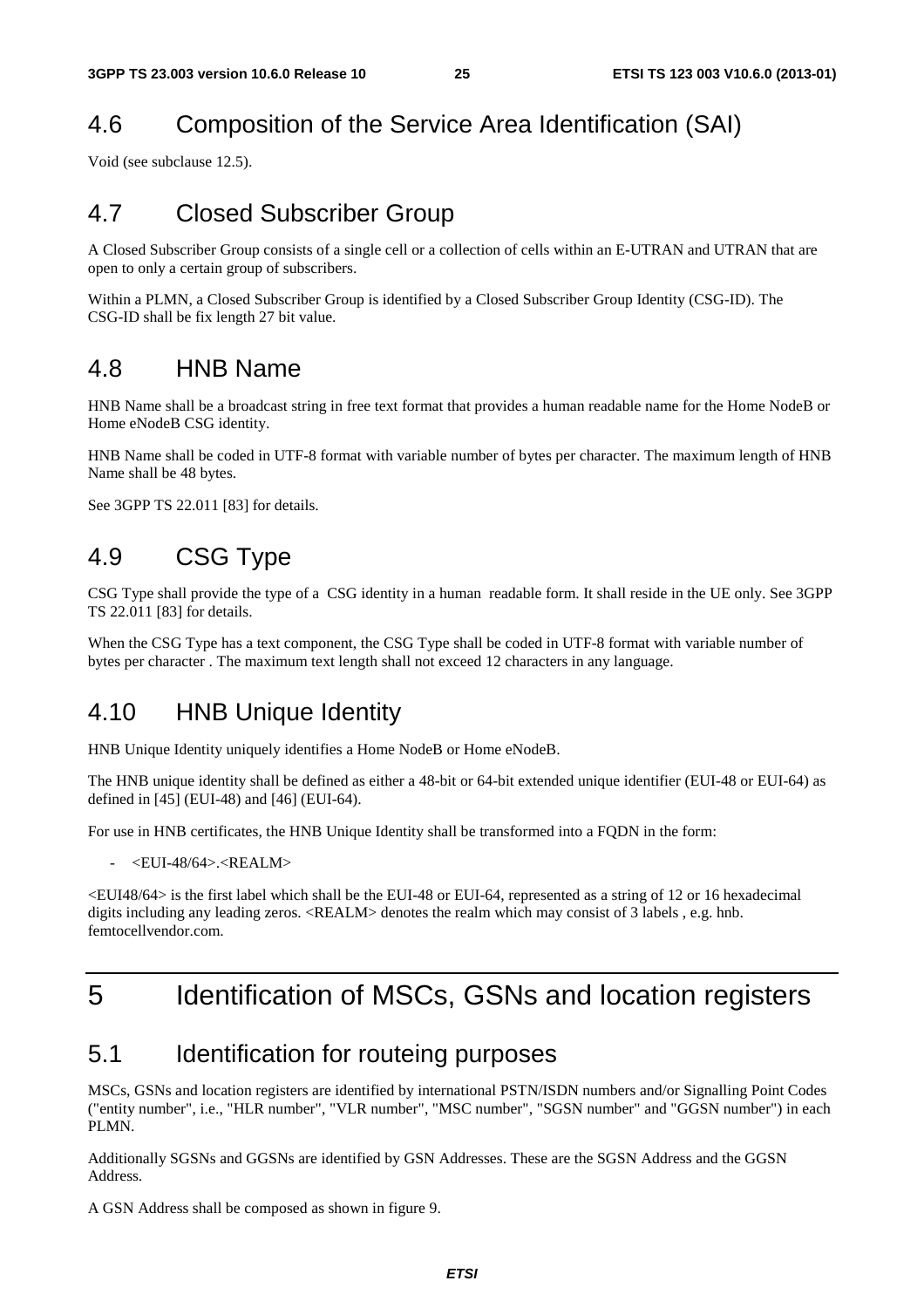

**Figure 9: Structure of GSN Address** 

The GSN Address is composed of the following elements:

- 1) The Address Type, which is a fixed length code (of 2 bits) identifying the type of address that is used in the Address field.
- 2) The Address Length, which is a fixed length code (of 6 bits) identifying the length of the Address field.
- 3) The Address, which is a variable length field which contains either an IPv4 address or an IPv6 address.

Address Type 0 and Address Length 4 are used when Address is an IPv4 address.

Address Type 1 and Address Length 16 are used when Address is an IPv6 address.

The IP v4 address structure is defined in RFC 791 [14].

The IP v6 address structure is defined in RFC 2373 [15].

### 5.2 Identification of HLR for HLR restoration application

HLR may also be identified by one or several "HLR id(s)", consisting of the leading digits of the IMSI (MCC + MNC + leading digits of MSIN).

# 6 International Mobile Station Equipment Identity and Software Version Number

### 6.1 General

The structure and allocation principles of the International Mobile station Equipment Identity and Software Version number (IMEISV) and the International Mobile station Equipment Identity (IMEI) are defined below.

The Mobile Station Equipment is uniquely defined by the IMEI or the IMEISV.

# 6.2 Composition of IMEI and IMEISV

#### 6.2.1 Composition of IMEI

The International Mobile station Equipment Identity (IMEI) is composed as shown in figure 10.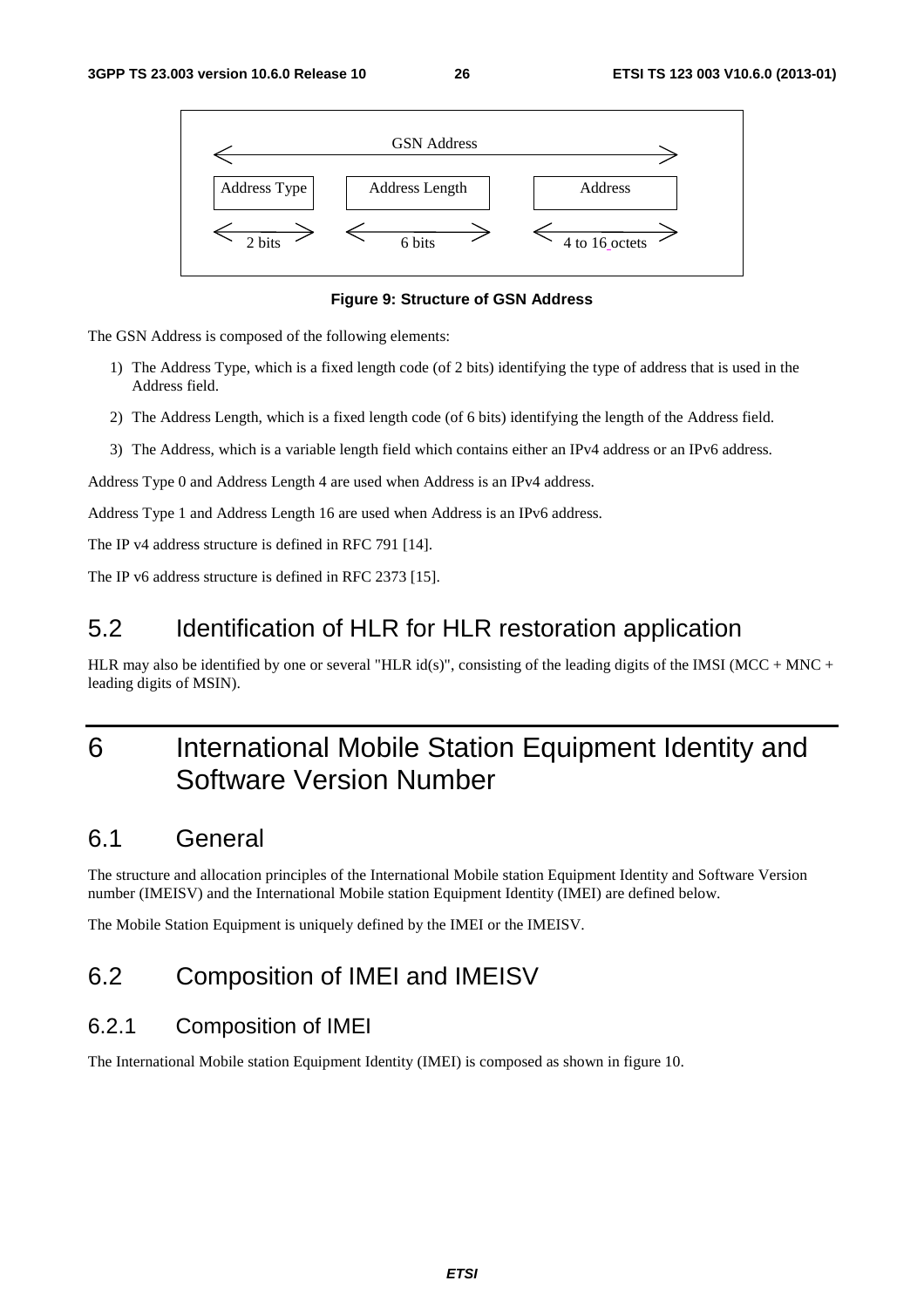

#### **Figure 10: Structure of IMEI**

The IMEI is composed of the following elements (each element shall consist of decimal digits only):

- Type Allocation Code (TAC). Its length is 8 digits;
- Serial Number (SNR) is an individual serial number uniquely identifying each equipment within the TAC. Its length is 6 digits;
- Check Digit (CD) / Spare Digit (SD): If this is the Check Digit see paragraph below; if this digit is Spare Digit it shall be set to zero, when transmitted by the MS.

The IMEI (14 digits) is complemented by a Check Digit (CD). The Check Digit is not part of the digits transmitted when the IMEI is checked, as described below. The Check Digit is intended to avoid manual transmission errors, e.g. when customers register stolen MEs at the operator's customer care desk. The Check Digit is defined according to the Luhn formula, as defined in annex B.

NOTE: The Check Digit is not applied to the Software Version Number.

The security requirements of the IMEI are defined in 3GPP TS 22.016 [32].

#### 6.2.2 Composition of IMEISV

The International Mobile station Equipment Identity and Software Version Number (IMEISV) is composed as shown in figure 11.



**Figure 11: Structure of IMEISV** 

The IMEISV is composed of the following elements (each element shall consist of decimal digits only):

- Type Allocation Code (TAC). Its length is 8 digits;
- Serial Number (SNR) is an individual serial number uniquely identifying each equipment within each TAC. Its length is 6 digits;
- Software Version Number (SVN) identifies the software version number of the mobile equipment. Its length is 2 digits.

Regarding updates of the IMEISV: The security requirements of 3GPP TS 22.016 [32] apply only to the TAC and SNR, but not to the SVN part of the IMEISV.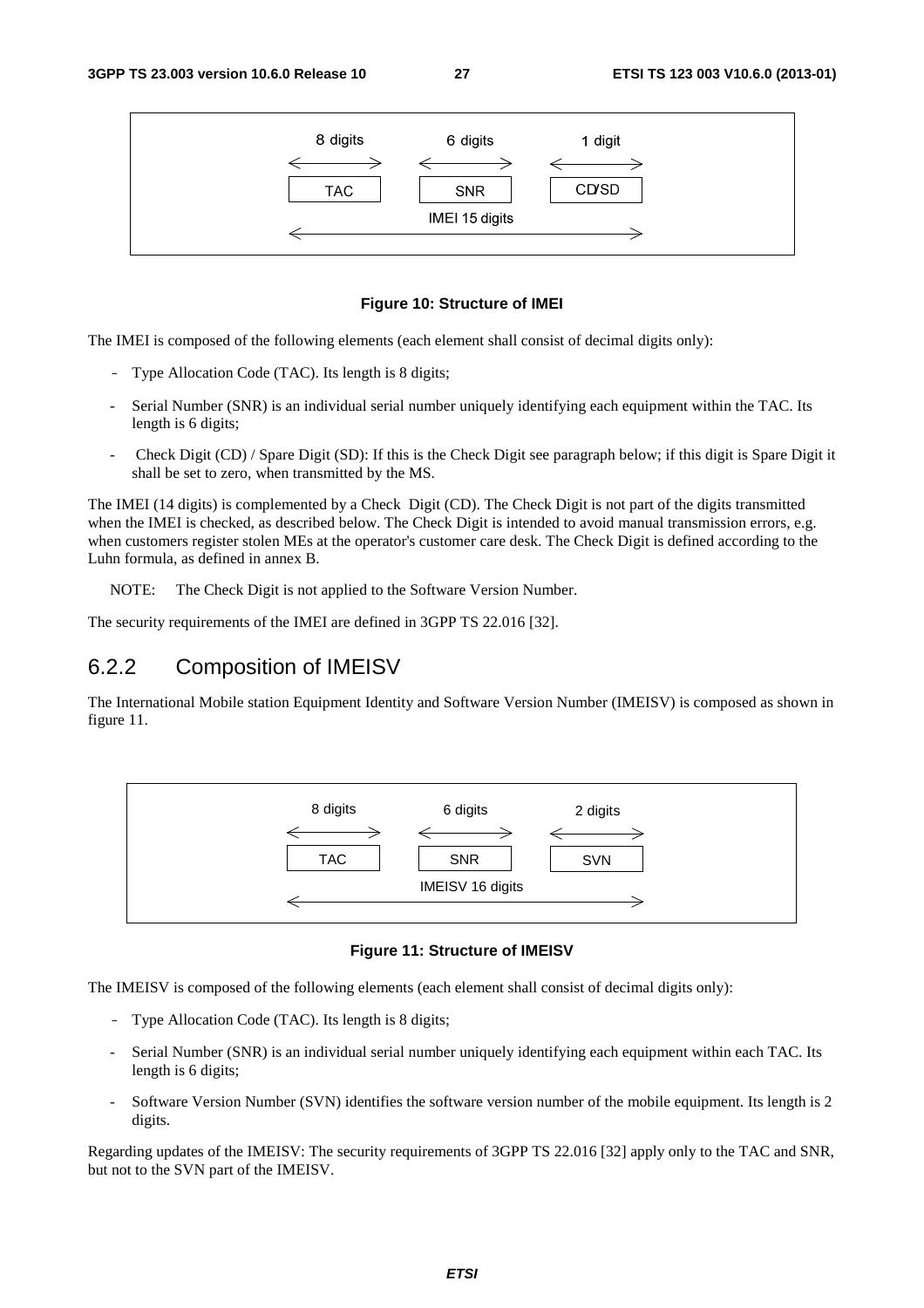### 6.3 Allocation principles

The Type Allocation Code (TAC) is issued by a central body.

Manufacturers shall allocate individual serial numbers (SNR) in a sequential order.

For a given ME, the combination of TAC and SNR used in the IMEI shall duplicate the combination of TAC and SNR used in the IMEISV.

The Software Version Number is allocated by the manufacturer. SVN value 99 is reserved for future use.

# 7 Identification of Voice Group Call and Voice Broadcast Call Entities

# 7.1 Group Identities

Logical groups of subscribers to the Voice Group Call Service or to the Voice Broadcast Service are identified by a Group Identity (Group ID). Group IDs for VGCS are unique within a PLMN. Likewise, Group IDs for VBS are unique within a PLMN. However, no uniqueness is required between the sets of Group IDs. These sets may be intersecting or even identical, at the option of the network operator.

The Group ID is a number with a maximum value depending on the composition of the voice group call reference or voice broadcast call reference defined in section 7.3.

For definition of Group ID on the radio interface, A interface and Abis interface, see 3GPP TS 44.068 [46] and 3GPP TS 44.069 [47].

For definition of Group ID coding on MAP protocol interfaces, see 3GPP TS 29.002 [31].

VGCS or VBS shall also be provided for roaming. If this applies, certain Group IDs shall be defined as supra-PLMN Group IDs which have to be co-ordinated between the network operators and which shall be known in the networks and in the SIM.

The format of the Group ID is identical for VBS and VGCS.

# 7.2 Group Call Area Identification

Grouping of cells into specific group call areas occurs in support of both the Voice Group Call Service and the Voice Broadcast Service. These service areas are known by a "Group Call Area Identity" (Group Call Area Id). No restrictions are placed on what cells may be grouped into a given group call area.

The Group Call Area ID is a number uniquely assigned to a group call area in one network and with a maximum value depending on the composition of the voice group call reference or voice broadcast reference defined under 7.3.

The formats of the Group Call Area ID for VGCS and the Group Call Area ID for VBS are identical.

### 7.3 Voice Group Call and Voice Broadcast Call References

Specific instances of voice group calls (VGCS) and voice broadcast calls (VBS) within a given group call area are known by a "Voice Group Call Reference" or by a "Voice Broadcast Call Reference" respectively.

Each voice group call or voice broadcast call in one network is uniquely identified by its Voice Group Call Reference or Voice Broadcast Call Reference. The Voice Group Call Reference or Voice Broadcast Call Reference is composed of the Group ID and the Group Call Area ID. The composition of the group call area ID and the group ID can be specific for each network operator.

For definition of Group Call Reference (with leading zeros inserted as necessary) on the radio interface, A interface and Abis interface, see 3GPP TS 24.008 [5], 3GPP TS 44.068 [46] and 3GPP TS 44.069 [47].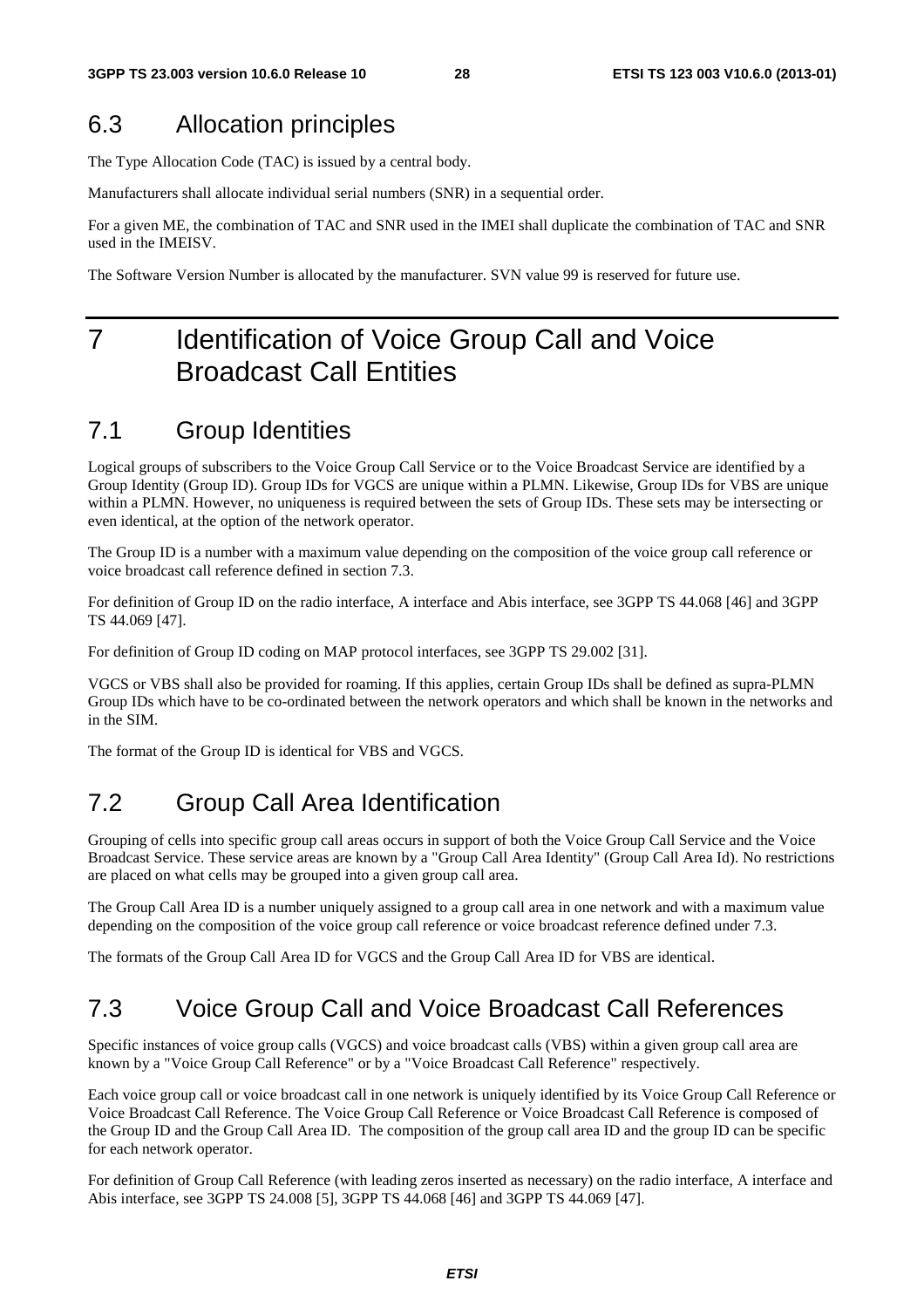For definition of Group Call Reference (also known as ASCI Call Reference, Voice Group Call Reference or Voice Broadcast Call Reference) coding on MAP protocol interfaces, see 3GPP TS 29.002 [31].

The format is given in figure 12.



**Figure 12: Voice Group Call Reference / Voice Broadcast Call Reference** 

### 8 SCCP subsystem numbers

Subsystem numbers are used to identify applications within network entities which use SCCP signalling. In GSM and UMTS, subsystem numbers may be used between PLMNs, in which case they are taken from the globally standardized range (1 - 31) or the part of the national network range (129 - 150) reserved for GSM/UMTS use between PLMNs. For use within a PLMN, they are taken from the part of the national network range (32 - 128 & 151 - 254) not reserved for GSM/UMTS use between PLMNs.

### 8.1 Globally standardized subsystem numbers used for GSM/UMTS

The following globally standardised subsystem numbers have been allocated for use by GSM/UMTS:

0000 0110 HLR (MAP);

0000 0111 VLR (MAP);

0000 1000 MSC (MAP);

0000 1001 EIR (MAP):

0000 1010 is allocated for evolution (possible Authentication Centre).

### 8.2 National network subsystem numbers used for GSM/UMTS

The following national network subsystem numbers have been allocated for use within GSM/UMTS networks:

1111 1001 PCAP;

- 1111 1010BSC (BSSAP-LE);
- 1111 1011 MSC (BSSAP-LE);
- 1111 1100 SMLC (BSSAP-LE);
- 1111 1101 BSS O&M (A interface);
- 1111 1110BSSAP (A interface).

The following national network subsystem numbers have been allocated for use within and between GSM/UMTS networks:

1000 1110 RANAP;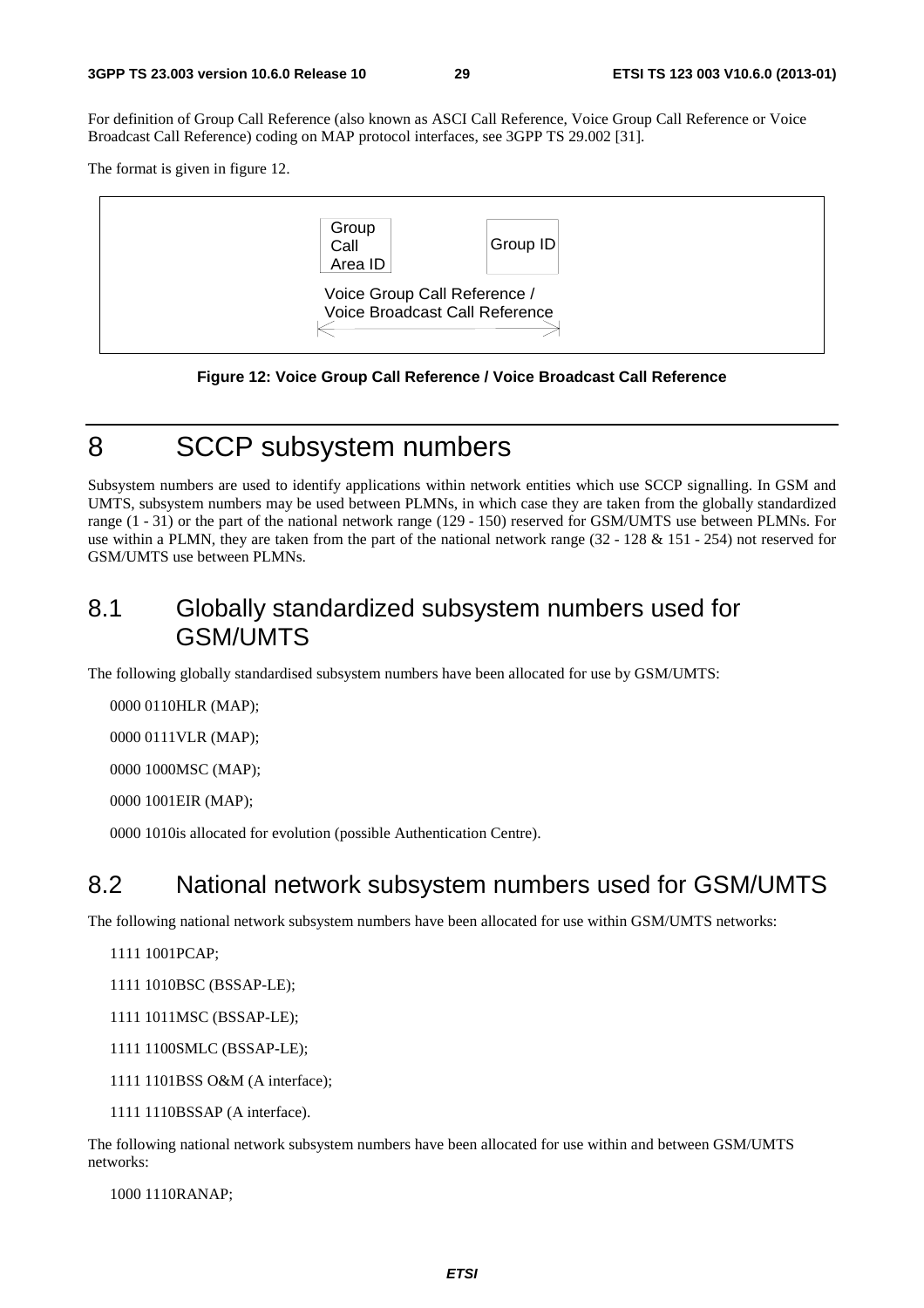1000 1111 RNSAP;

1001 0001 GMLC (MAP);

1001 0010 CAP;

1001 0011 gsmSCF (MAP) or IM-SSF (MAP) or Presence Network Agent;

1001 0100 SIWF (MAP);

1001 0101 SGSN (MAP);

1001 0110 GGSN (MAP).

# 9 Definition of Access Point Name

In the GPRS backbone, an Access Point Name (APN) is a reference to a GGSN. To support inter-PLMN roaming, the internal GPRS DNS functionality is used to translate the APN into the IP address of the GGSN.

#### 9.0 General

Access Point Name as used in the Domain Name System (DNS) Procedures defined in 3GPP TS 29.303 [73] is specified in subclause 19.4.2.2.

#### 9.1 Structure of APN

The APN is composed of two parts as follows:

- The APN Network Identifier; this defines to which external network the GGSN/PGW is connected and optionally a requested service by the MS. This part of the APN is mandatory.
- The APN Operator Identifier; this defines in which PLMN GPRS/EPS backbone the GGSN/PGW is located. This part of the APN is optional.

The APN Operator Identifier is placed after the APN Network Identifier. An APN consisting of both the Network Identifier and Operator Identifier corresponds to a DNS name of a GGSN/PGW; the APN has, after encoding as defined in the paragraph below, a maximum length of 100 octets.

The encoding of the APN shall follow the Name Syntax defined in RFC 2181 [18], RFC 1035 [19] and RFC 1123 [20]. The APN consists of one or more labels. Each label is coded as a one octet length field followed by that number of octets coded as 8 bit ASCII characters. Following RFC 1035 [19] the labels shall consist only of the alphabetic characters (A-Z and a-z), digits (0-9) and the hyphen (-). Following RFC 1123 [20], the label shall begin and end with either an alphabetic character or a digit. The case of alphabetic characters is not significant. The APN is not terminated by a length byte of zero.

NOTE: A length byte of zero is added by the SGSN/MME at the end of the APN before interrogating a DNS server.

For the purpose of presentation, an APN is usually displayed as a string in which the labels are separated by dots (e.g. "Label1.Label2.Label3").

#### 9.1.1 Format of APN Network Identifier

The APN Network Identifier shall contain at least one label and shall have, after encoding as defined in subclause 9.1 above, a maximum length of 63 octets. An APN Network Identifier shall not start with any of the strings "rac", "lac", "sgsn" or "rnc", and it shall not end in ".gprs", i.e. the last label of the APN Network Identifier shall not be "gprs". Further, it shall not take the value "\*".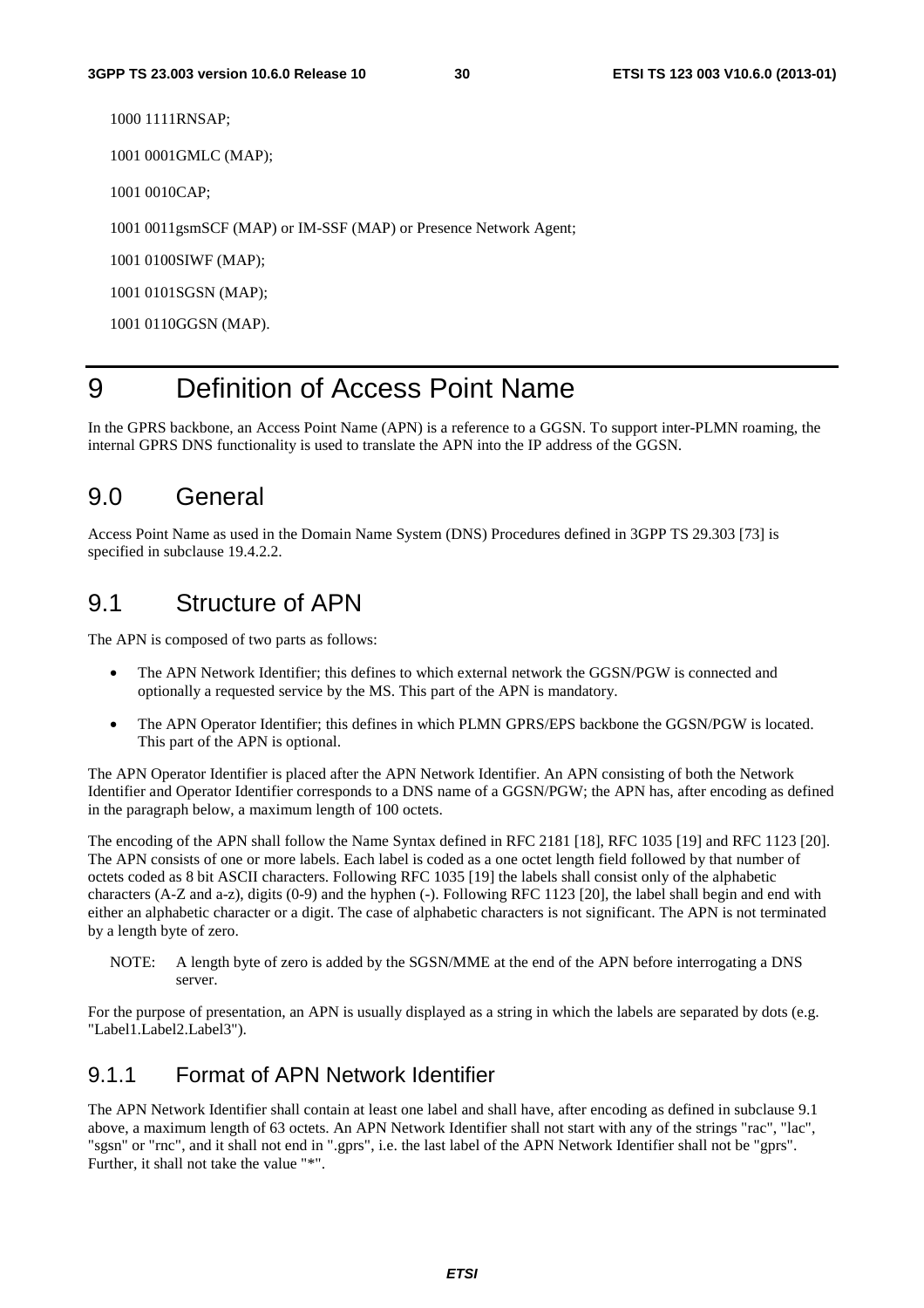In order to guarantee uniqueness of APN Network Identifiers within or between GPRS/EPS PLMN, an APN Network Identifier containing more than one label shall correspond to an Internet domain name. This name should only be allocated by the PLMN if that PLMN belongs to an organisation which has officially reserved this name in the Internet domain. Other types of APN Network Identifiers are not guaranteed to be unique within or between GPRS/EPS PLMNs.

An APN Network Identifier may be used to access a service associated with a GGSN/PGW. This may be achieved by defining:

- an APN which corresponds to a FQDN of a GGSN/PGW, and which is locally interpreted by the GGSN/PGW as a request for a specific service, or
- an APN Network Identifier consisting of 3 or more labels and starting with a Reserved Service Label, or an APN Network Identifier consisting of a Reserved Service Label alone, which indicates a GGSN/PGW by the nature of the requested service. Reserved Service Labels and the corresponding services they stand for shall be agreed between operators who have GPRS/EPS roaming agreements.

#### 9.1.2 Format of APN Operator Identifier

The APN Operator Identifier is composed of three labels. The last label (or domain) shall be "gprs". The first and second labels together shall uniquely identify the GPRS/EPS PLMN.

For each operator, there is a default APN Operator Identifier (i.e. domain name). This default APN Operator Identifier is derived from the IMSI as follows:

"mnc<MNC>.mcc<MCC>.gprs"

where:

"mnc" and "mcc" serve as invariable identifiers for the following digits.

<MNC> and <MCC> are derived from the components of the IMSI defined in subclause 2.2.

This default APN Operator Identifier is used in inter-PLMN roaming situations when attempting to translate an APN consisting only of a Network Identifier into the IP address of the GGSN/PGW in the HPLMN. The PLMN may provide DNS translations for other, more human-readable, APN Operator Identifiers in addition to the default Operator Identifier described above.

In order to guarantee inter-PLMN DNS translation, the <MNC> and <MCC> coding used in the "mnc<MNC>.mcc<MCC>.gprs" format of the APN OI shall be:

- $|MNC\rangle = 3$  digits
- $\langle MCC \rangle = 3$  digits
- If there are only 2 significant digits in the MNC, one "0" digit is inserted at the left side to fill the 3 digits coding of MNC in the APN OI.

As an example, the APN OI for MCC 345 and MNC 12 will be coded in the DNS as "mnc012.mcc345.gprs".

The format of the domain name used in the APN-OI replacement field (as defined in 3GPP TS 23.060 [3] and 3GPP TS 23.401 [72]) is the same as the default APN-OI as defined above except that it may be preceded by one or more labels each separated by a dot.

EXAMPLE 1: province1.mnc012.mcc345.gprs

EXAMPLE 2: ggsn-cluster-A.provinceB.mnc012.mcc345.gprs

The APN constructed using the APN-OI replacement field is only used for DNS translation. The APN when being sent to other network entities over GTP interfaces shall follow the rules as specified in 3GPP TS 23.060 [3] and 3GPP TS 23.401 [72].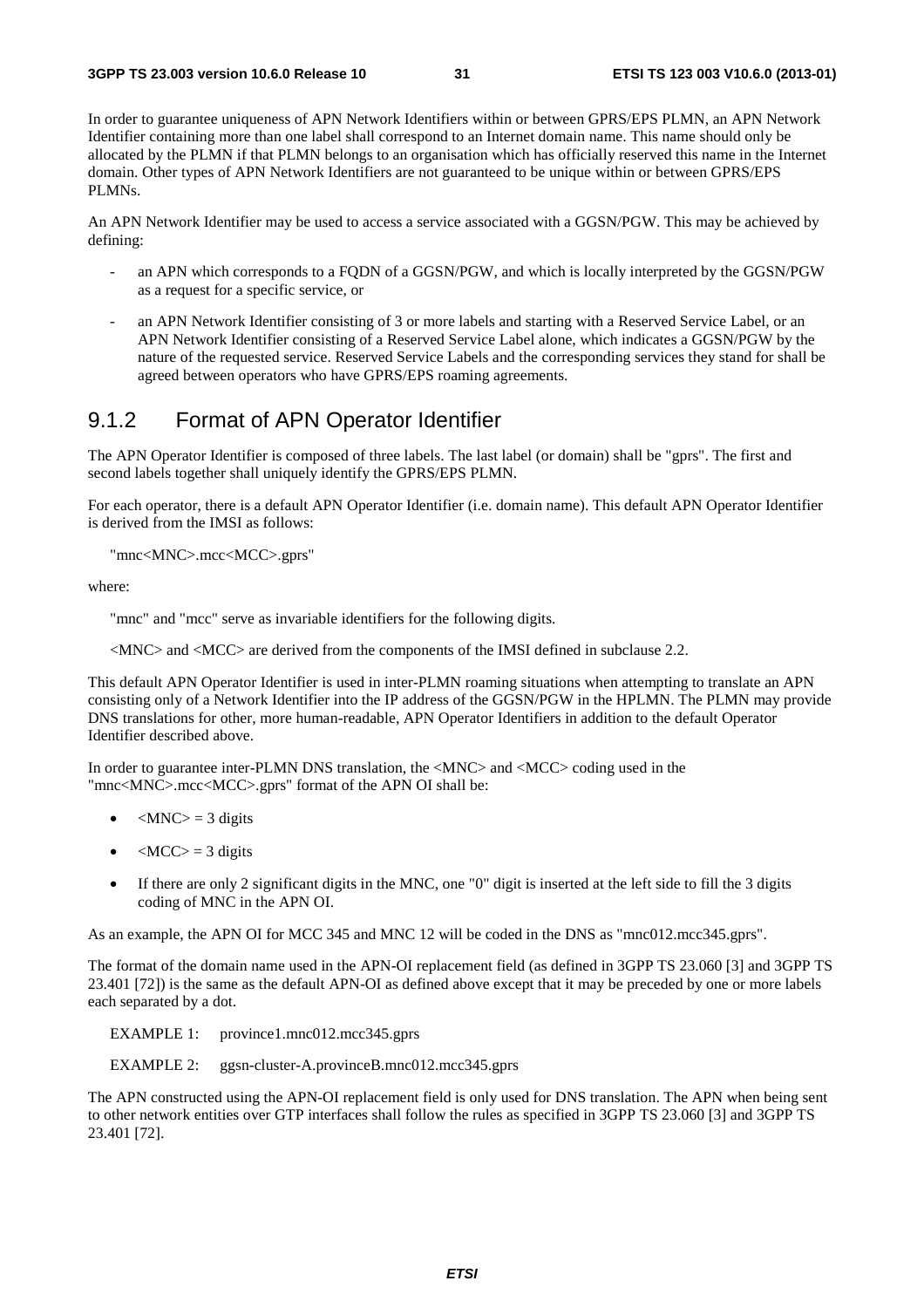# 9.2 Definition of the Wild Card APN

The APN field in the HLR may contain a wild card APN if the HPLMN operator allows the subscriber to access any network of a given PDP Type. If an SGSN has received such a wild card APN, it may either choose the APN Network Identifier received from the Mobile Station or a default APN Network Identifier for addressing the GGSN when activating a PDP context.

### 9.2.1 Coding of the Wild Card APN

The wild card APN is coded as an APN with "\*" as its single label, (i.e. a length octet with value one, followed by the ASCII code for the asterisk).

# 9.3 Definition of Emergency APN

The Emergency APN (Em-APN) is an APN used to derive a PDN GW selected for IMS Emergency call support. The exact encoding of the Em-APN is the responsibility of each PLMN operator as it is only valid within a given PLMN.

# 10 Identification of the Cordless Telephony System entities

# 10.1 General description of CTS-MS and CTS-FP Identities

Every CTS-FP broadcasts a local identity - the Fixed Part Beacon Identity (FPBI) - which contains an Access Rights Identity. Every CTS-MS has both an Access Rights Key and a CTS Mobile Subscriber Identity (CTSMSI). These operate as a pair. A CTS-MS is allowed to access any CTS-FP which broadcasts an FPBI which can be identified by any of the CTS-MS Access Rights Keys of that CTS-MS. The CTS-MS Access Rights Key contains the FPBI and the FPBI Length Indicator (FLI) indicating the relevant part of the FPBI used to control access.

# 10.2 CTS Mobile Subscriber Identities

#### 10.2.1 General

Each CTS-MS has one or more temporary identities which are used for paging and to request access. The structure and allocation principles of the CTS Mobile Subscriber Identities (CTSMSI) are defined below.

### 10.2.2 Composition of the CTSMSI

bit No  $22$   $1$  +-------------------------------------------+ | | |  $+$ - $\text{Type} \left| \texttt{-----Signification} \right. \text{Part} \left. \texttt{-----} \right\}$ CTSMSI 22 bits <------------------------------------------->

#### **Figure 13: Structure of CTSMSI**

The CTSMSI is composed of the following elements:

- CTSMSI Type. Its length is 2 bits;
- Significant Part. Its length is 20 bits.

The following CTSMSI Type values have been allocated for use by CTS:

00 Default Individual CTSMSI;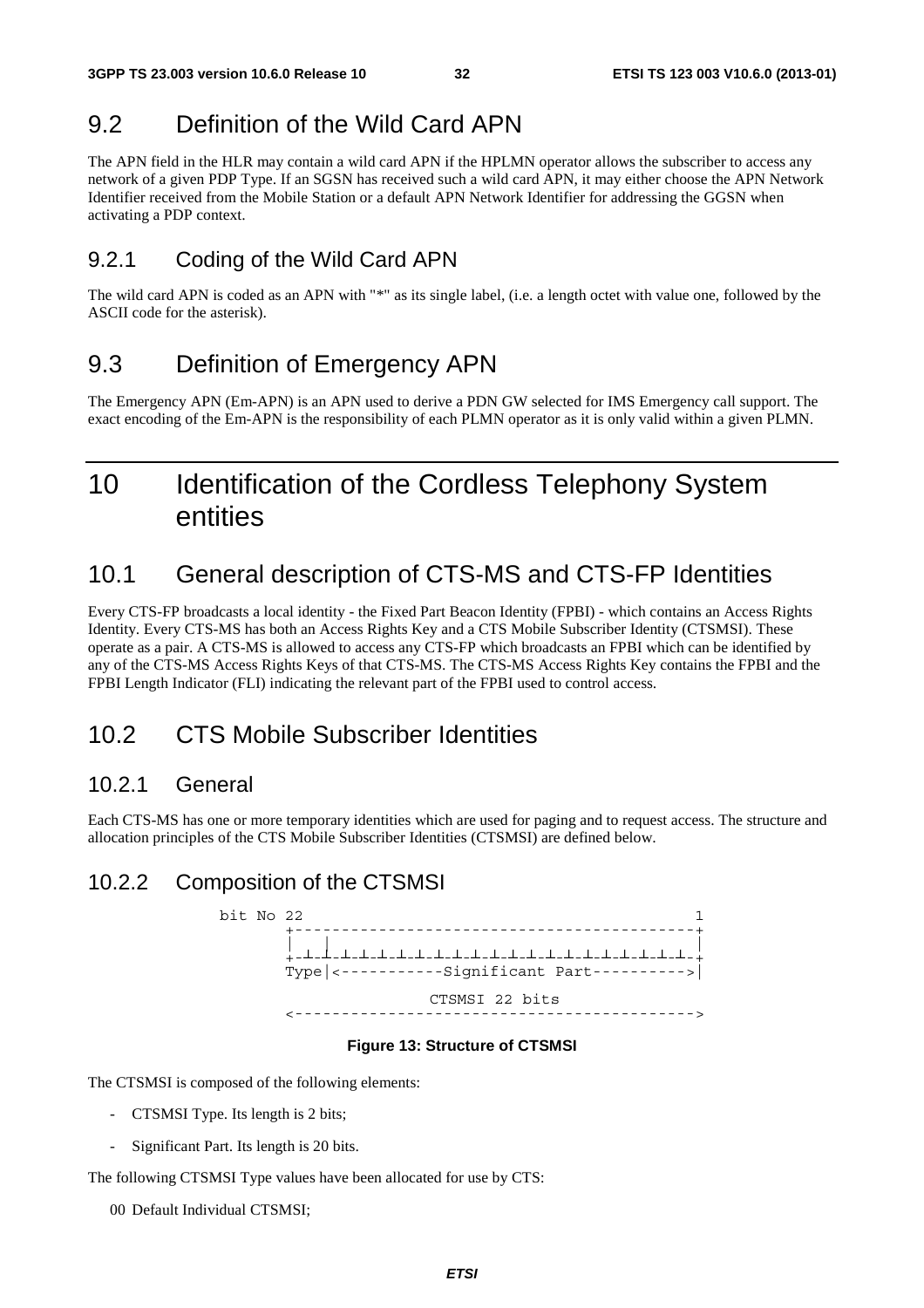- 01 Reserved;
- 10 Assigned Individual CTSMSI;
- 11 Assigned Connectionless Group CTSMSI.

#### 10.2.3 Allocation principles

The default Individual CTSMSI contains the least significant portion of the IMSI. This is the default CTS-MS identity.

Assigned CTSMSIs are allocated by the CTS-FP during enrolment, registration and other access procedures. Significant Part of the assigned CTSMSI shall be allocated in the range 00001-FFFFE. CTS-FP shall not allocate Significant Part equal to 00000 or to FFFFF and shall not allocate Assigned CTSMSI using Reserved Type value. Such assignments shall be ignored by the CTS-MS.

Assigned CTSMSIs are allocated in ciphered mode.

NOTE: The assigned individual CTSMSI should be updated whenever it is sent in clear text on the CTS radio interface during RR connection establishment.

The value FFFFF from the set of Assigned Connectionless Group CTSMSI shall be considered in all CTS-MS as the value of the Connectionless Broadcast Identifier.

#### 10.2.4 CTSMSI hexadecimal representation

The 22 bits of CTSMSI are padded with 2 leading zeroes to give a 6 digit hexadecimal value.

EXAMPLE: binary CTSMSI value: 11 1001 0010 0000 1011 1100

hexadecimal CTSMSI value: 39 20 BC.

### 10.3 Fixed Part Beacon Identity

#### 10.3.1 General

Each CTS-FP has one Fixed Part Beacon Identity known by the enrolled CTS-MSs. The FPBI is periodically broadcast on the BCH logical channel so that the CTS-MSs are able to recognise the identity of the CTS-FP. The FPBI contains an Access Rights Identity.

Enrolled CTS-MSs shall store the FPBI to which their assigned CTSMSIs are related.

Below the structure and allocation principles of the Fixed Part Beacon Identity (FPBI) are defined.

#### 10.3.2 Composition of the FPBI

#### 10.3.2.1 FPBI general structure



#### **Figure 14: General structure of FPBI**

The FPBI is composed of the following elements:

- FPBI Type. Its length is 2 bits;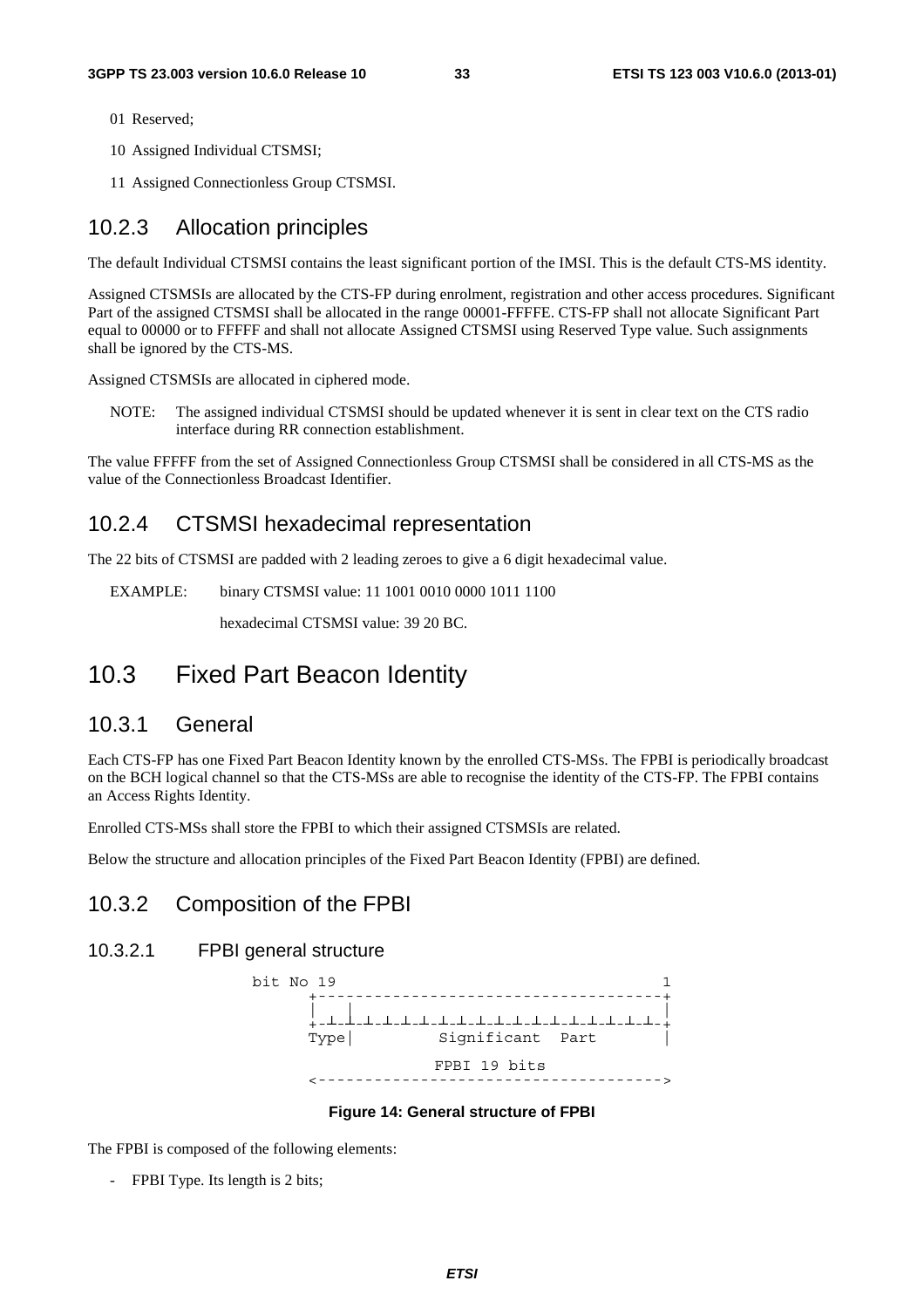- FPBI Significant Part. Its length is 17 bits.
- NOTE: The three LSBs bits of the FPBI form the 3-bit training sequence code (TSC). See 3GPP TS 45.056 [35].

The following FPBI Type values have been allocated for use by CTS:

- 00 FPBI class A: residential and single-cell systems;
- 01 FPBI class B: multi-cell PABXs.

All other values are reserved and CTS-MSs shall treat these values as FPBI class A.

#### 10.3.2.2 FPBI class A

This class is intended to be used for small residential and private (PBX) single cell CTS-FP.



#### **Figure 15: Structure of FPBI class A**

The FPBI class A is composed of the following elements:

- FPBI Class A Type. Its length is 2 bits and its value is 00;
- Fixed Part Number (FPN). Its length is 17 bits. The FPN contains the least significant bits of the Serial Number part of the IFPEI.

The FPBI Length Indicator shall be set to 19 for a class A FPBI.

#### 10.3.2.3 FPBI class B

This class is reserved for more complex private installation such as multi-cell PABXs.



#### **Figure 16: Structure of FPBI class B**

The FPBI class B is composed of the following elements:

- FPBI Class B Type. Its length is 2 bits and its value is 01;
- CTS Network Number (CNN). Its length is defined by the manufacturer or the system installer;
- Fixed Part Number (FPN). Its length is defined by the manufacturer or the system installer;
- Radio Part Number (RPN) assigned by the CTS manufacturer or system installer. Its length is defined by the manufacturer or the system installer.
- NOTE: RPN is used to separate a maximum of  $2^{RPN \text{ length}}$  different cells from each other. This defines a cluster of cells supporting intercell handover. RPN length is submitted to a CTS-MS as a result of a successful attachment.

The FPBI Length Indicator shall be set to  $(2 + CNN$  Length) for a class B FPBI.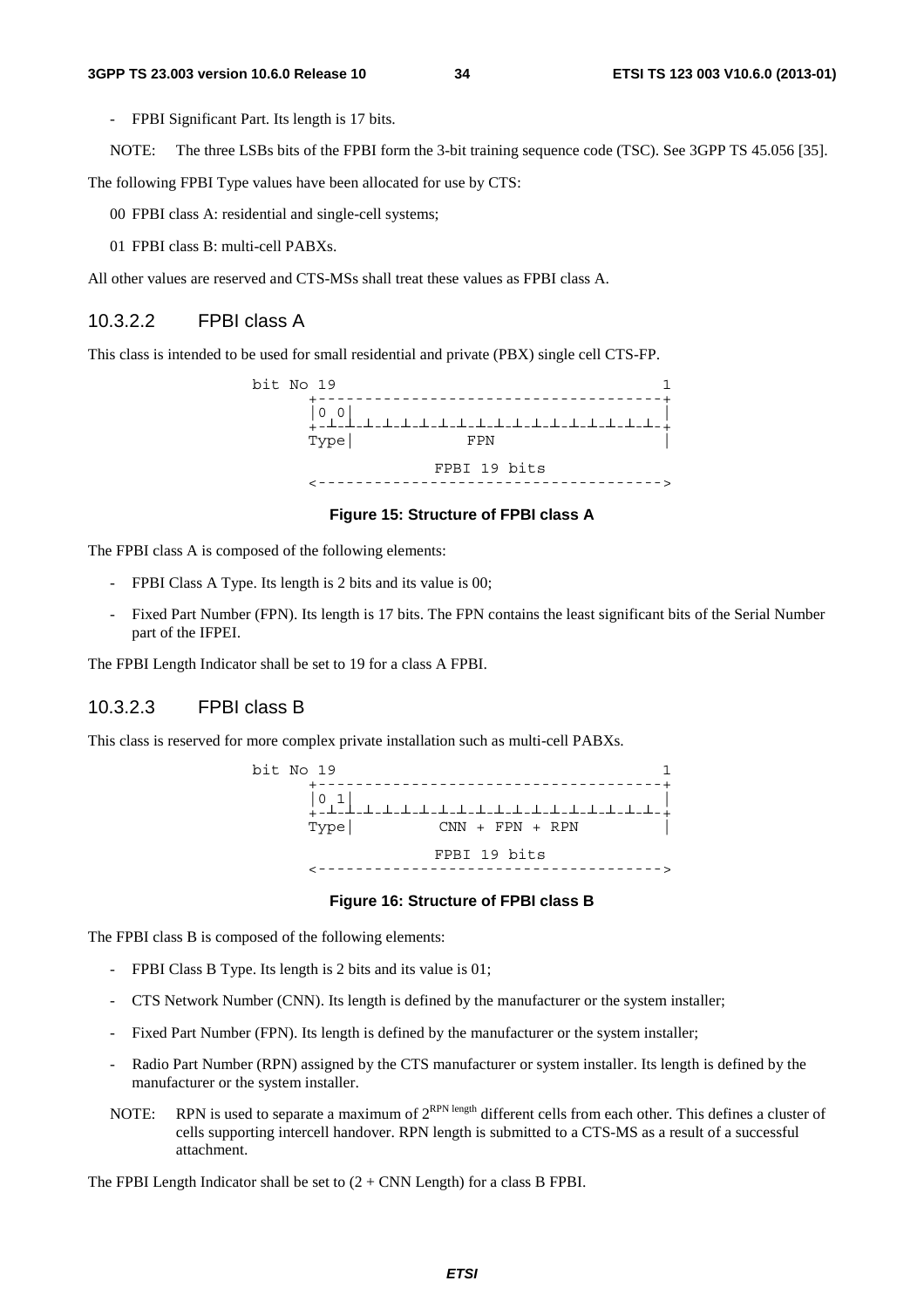#### 10.3.3 Allocation principles

The FPBI shall be allocated during the CTS-FP initialisation procedure. Any change to the value of the FPBI of a given CTS-FP shall be considered as a CTS-FP re-initialisation; i.e. each enrolled CTS-MS needs to be enrolled again.

FPBI are not required to be unique (i.e. several CTS-FP can have the same FPBI in different areas). Care should be taken to limit CTS-MS registration attempts to a fixed part with the same FPBI as another fixed part.

### 10.4 International Fixed Part Equipment Identity

#### 10.4.1 General

The structure and allocation principles of the International Fixed Part Equipment Identity (IFPEI) are defined below.

#### 10.4.2 Composition of the IFPEI



#### **Figure 17: Structure of IFPEI**

The IFPEI is composed of the following elements (each element shall consist of decimal digits only):

- Type Approval Code (TAC). Its length is 6 decimal digits;
- Final Assembly Code (FAC). Its length is 2 decimal digits;
- Serial NumbeR (SNR). Its length is 6 decimal digits;
- Software Version Number (SVN) identifies the software version number of the fixed part equipment. Its length is 2 digits.

Regarding updates of the IFPEI: the TAC, FAC and SNR shall be physically protected against unauthorised change (see 3GPP TS 42.009 [36]); i.e. only the SVN part of the IFPEI can be modified.

#### 10.4.3 Allocation principles

The Type Approval Code (TAC) is issued by a central body.

The place of final assembly (FAC) is encoded by the manufacturer.

Manufacturers shall allocate unique serial numbers (SNR) in a sequential order.

The Software Version Number (SVN) is allocated by the manufacturer after authorisation by the type approval authority. SVN value 99 is reserved for future use.

### 10.5 International Fixed Part Subscription Identity

#### 10.5.1 General

The structure and allocation principles of the International Fixed Part Subscription Identity (IFPSI) are defined below.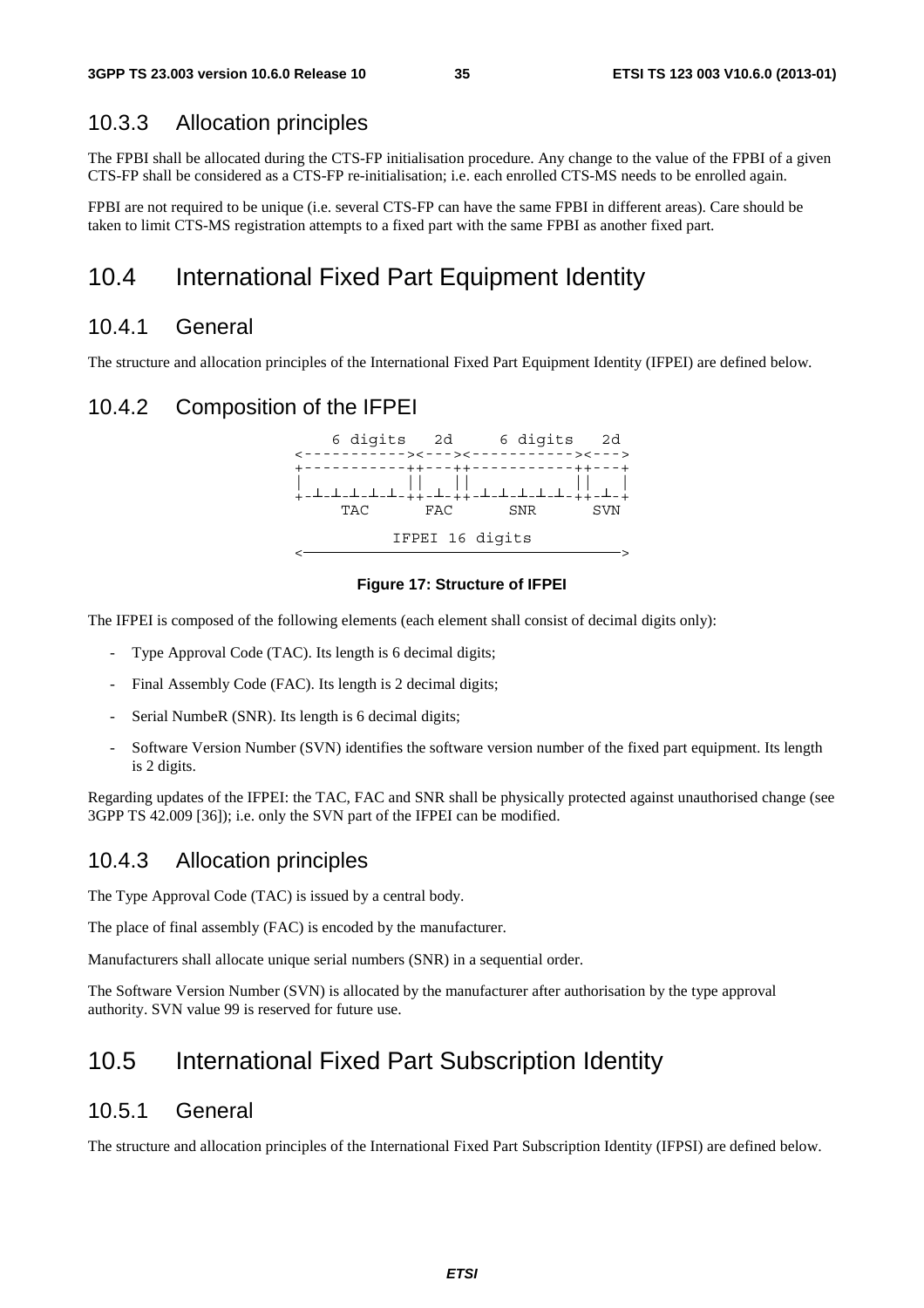#### 10.5.2 Composition of the IFPSI



#### **Figure 18: Structure of IFPSI**

The IFPSI is composed of the following elements (each element shall consist of decimal digits only):

- Mobile Country Code (MCC) consisting of three digits. The MCC identifies the country of the CTS-FP subscriber (e.g. 208 for France);
- CTS Operator Number (CON). Its length is three digits;
- Fixed Part Identification Number (FPIN) identifying the CTS-FP subscriber.

The National Fixed Part Subscriber Identity (NFPSI) consists of the CTS Operator Number and the Fixed Part Identification Number.

#### 10.5.3 Allocation principles

IFPSI shall consist of decimal characters (0 to 9) only.

The allocation of Mobile Country Codes (MCCs) is administered by the ITU-T.

The allocation of CTS Operator Number (CON) and the structure of National Fixed Part Subscriber Identity (NFPSI) are the responsibility of each National Regulation Authority.

CTS Operators shall allocate unique Fixed Part Identification Numbers.

# 11 Identification of Localised Service Area

Cells may be grouped into specific localised service areas. Each localised service area is identified by a localised service area identity (LSA ID). No restrictions are placed on what cells may be grouped into a given localised service area.

The LSA ID can either be a PLMN significant number or a universal identity. This shall be known both in the networks and in the SIM.

The LSA ID consists of 24 bits, numbered from 0 to 23, with bit 0 being the LSB. Bit 0 indicates whether the LSA is a PLMN significant number or a universal LSA. If the bit is set to 0 the LSA is a PLMN significant number; if it is set to 1 it is a universal LSA.

The LSA ID shall be composed as shown in figure 19: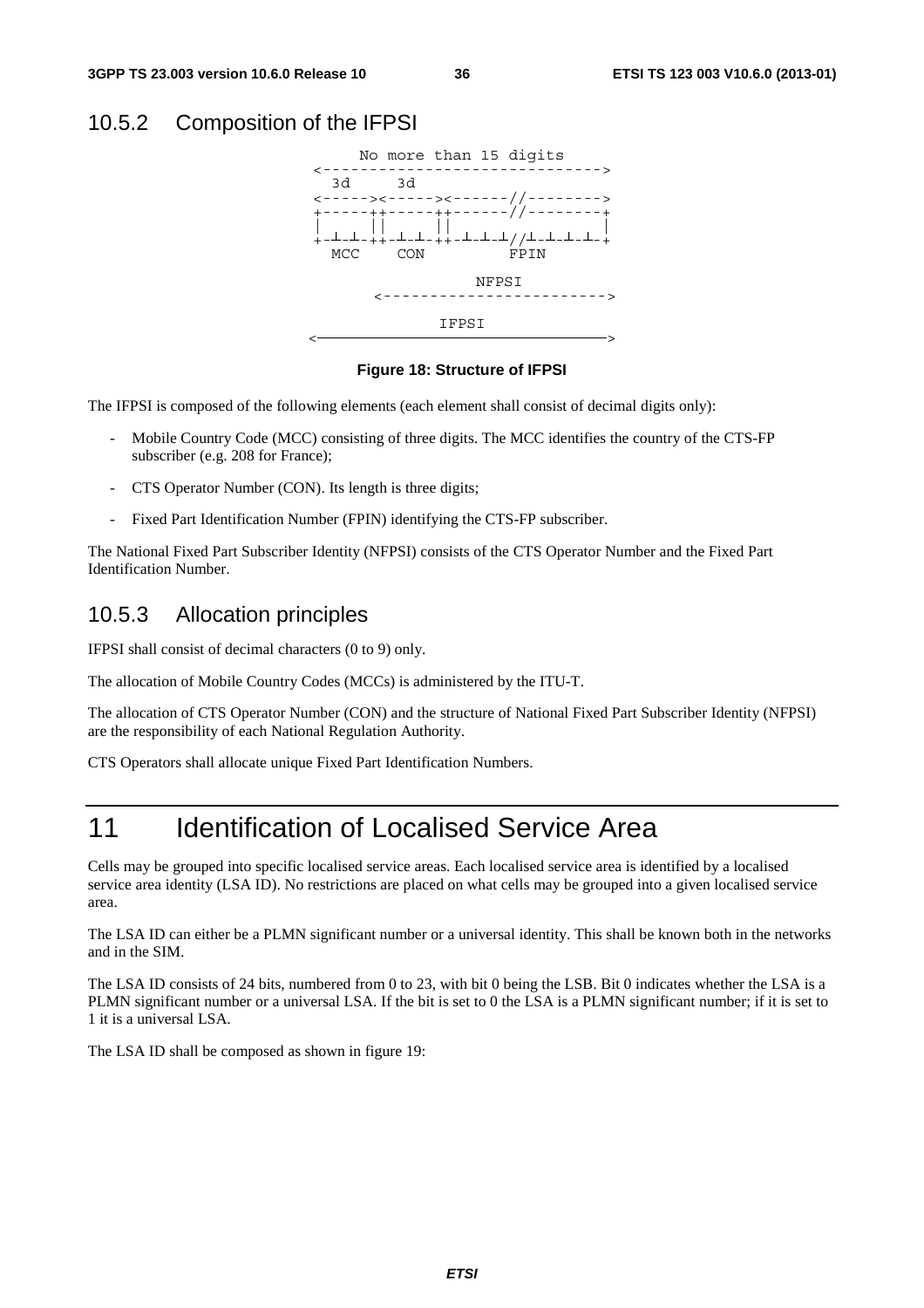| <b>MSB</b> |               | <b>LSB</b> |
|------------|---------------|------------|
|            | 23 bits       | 1 bit      |
|            | <b>LSA ID</b> |            |

**Figure 19: Structure of LSA ID** 

# 12 Identification of PLMN, RNC, Service Area, CN domain and Shared Network Area

The following clauses describe identifiers which are used by both the CN and the UTRAN across the Iu interface. For identifiers which are solely used within the UTRAN, see 3GPP TS 25.401 [16].

NOTE: in the following subclauses, the double vertical bar notation  $\parallel$  indicates the concatenation operator.

### 12.1 PLMN Identifier

A Public Land Mobile Network is uniquely identified by its PLMN identifier. PLMN-Id consists of Mobile Country Code (MCC) and Mobile Network Code (MNC).

#### - **PLMN-Id = MCC || MNC**

The MCC and MNC are predefined within a UTRAN, and set in the RNC via O&M.

## 12.2 CN Domain Identifier

A CN Domain Edge Node is identified within the UTRAN by its CN Domain Identifier. The CN Domain identifier is used over UTRAN interfaces to identify a particular CN Domain Edge Node for relocation purposes. The CN Domain identifier for Circuit Switching (CS) consists of the PLMN-Id and the LAC, whereas for Packet Switching (PS) it consists of the PLMN-Id, the LAC, and the RAC of the first accessed cell in the target RNS.

The two following CN Domain Identifiers are defined:

- **CN CS Domain-Id = PLMN-Id || LAC**
- **CN PS Domain-Id = PLMN-Id || LAC || RAC**

The LAC and RAC are defined by the operator, and set in the RNC via O&M.

For the syntax description and the use of this identifier in RANAP signalling, see 3GPP TS 25.413 [17].

# 12.3 CN Identifier

A CN node is uniquely identified within a PLMN by its CN Identifier (CN-Id). The CN-Id together with the PLMN identifier globally identifies the CN node. The CN-Id together with the PLMN-Id is used as the CN node identifier in RANAP signalling over the Iu interface.

#### **Global CN-Id = PLMN-Id || CN-Id**

The CN-Id is defined by the operator, and set in the nodes via O&M.

For the syntax description and the use of this identifier in RANAP signalling, see 3GPP TS 25.413 [17].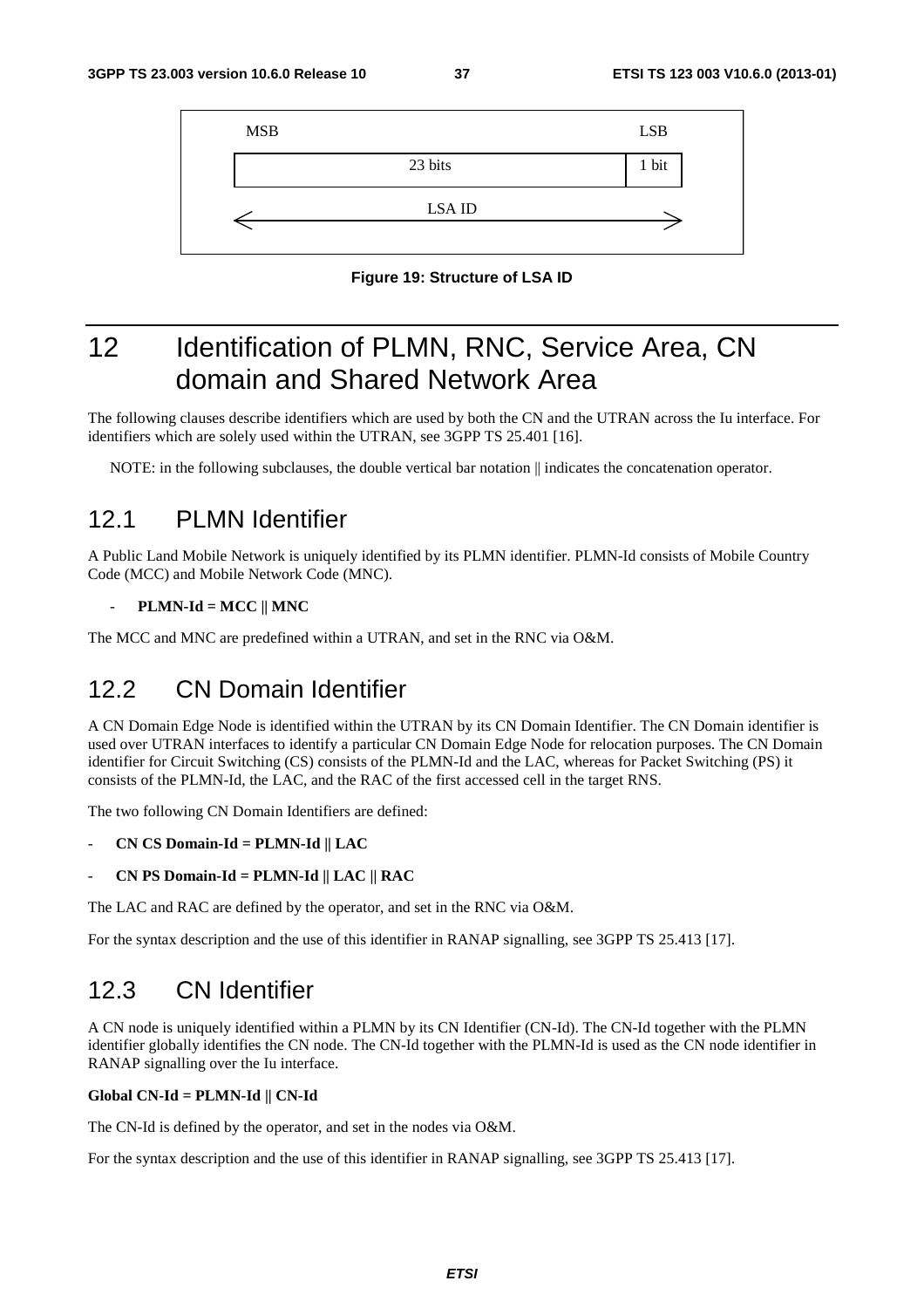# 12.4 RNC Identifier

An RNC node is uniquely identified by its RNC Identifier (RNC-Id). The RNC-Id of an RNC is used in the UTRAN, in a GERAN which is operating in GERAN Iu mode and between them. A BSC which is part of a GERAN operating in Iu mode is uniquely identified by its RNC Identifier (RNC-Id). The RNC-Id of a BSC is used in a GERAN which is operating in GERAN Iu mode, in the UTRAN and between them. RNC-Id together with the PLMN identifier globally identifies the RNC. The RNC-Id on its own or the RNC-Id together with the PLMN-Id is used as the RNC identifier in the UTRAN Iub, Iur and Iu interfaces. The SRNC-Id is the RNC-Id of the SRNC. The C-RNC-Id is the RNC-Id of the controlling RNC. The D-RNC-Id is the RNC Id of the drift RNC.

#### - **Global RNC-Id = PLMN-Id || RNC-Id**

The RNC-Id is defined by the operator, and set in the RNC via O&M

For the syntax description and the use of this identifier in RANAP signalling, see 3GPP TS 25.413 [17].

For the usage of this identifier on Iur-g, see 3GPP TS 43.130 [43].

# 12.5 Service Area Identifier

The Service Area Identifier (SAI) is used to identify an area consisting of one or more cells belonging to the same Location Area. Such an area is called a Service Area and can be used for indicating the location of a UE to the CN.

The Service Area Code (SAC) together with the PLMN-Id and the LAC constitute the Service Area Identifier.

#### - **SAI = PLMN-Id || LAC || SAC**

The SAC is defined by the operator, and set in the RNC via O&M.

For the syntax description and the use of this identifier in RANAP signalling, see 3GPP TS 25.413 [17]. 3GPP TS 25.423 [37] and 3GPP TS 25.419 [38] define the use of this identifier in RNSAP and SABP signalling.

A cell may belong to one or two Service Areas. If it belongs to two Service Areas, one is applicable in the Broadcast (BC) domain and the other is applicable in both the CS and PS domains.

The Broadcast (BC) domain requires that its Service Areas each consist of only one cell. This does not limit the use of Service Areas for other domains. Refer to 3GPP TS 25.410 [39] for a definition of the BC domain.

# 12.6 Shared Network Area Identifier

The Shared Network Area Identifier (SNA-Id) is used to identify an area consisting of one or more Location Areas. Such an area is called a Shared Network Area and can be used to grant access rights to parts of a Shared Network to a UE in connected mode (see 3GPP TS 25.401 [39]).

The Shared Network Area Identifier consists of the PLMN-Id followed by the Shared Network Area Code (SNAC).

#### - **SNA-Id = PLMN-Id || SNAC**

The SNAC is defined by the operator.

For the syntax description and the use of this identifier in RANAP signalling, see 3GPP TS 25.413 [17].

# 13 Numbering, addressing and identification within the IP multimedia core network subsystem

## 13.1 Introduction

This clause describes the format of the parameters needed to access the IP multimedia core network subsystem. For further information on the use of the parameters see 3GPP TS 23.228 [24] and 3GPP TS 29.163 [63]. For more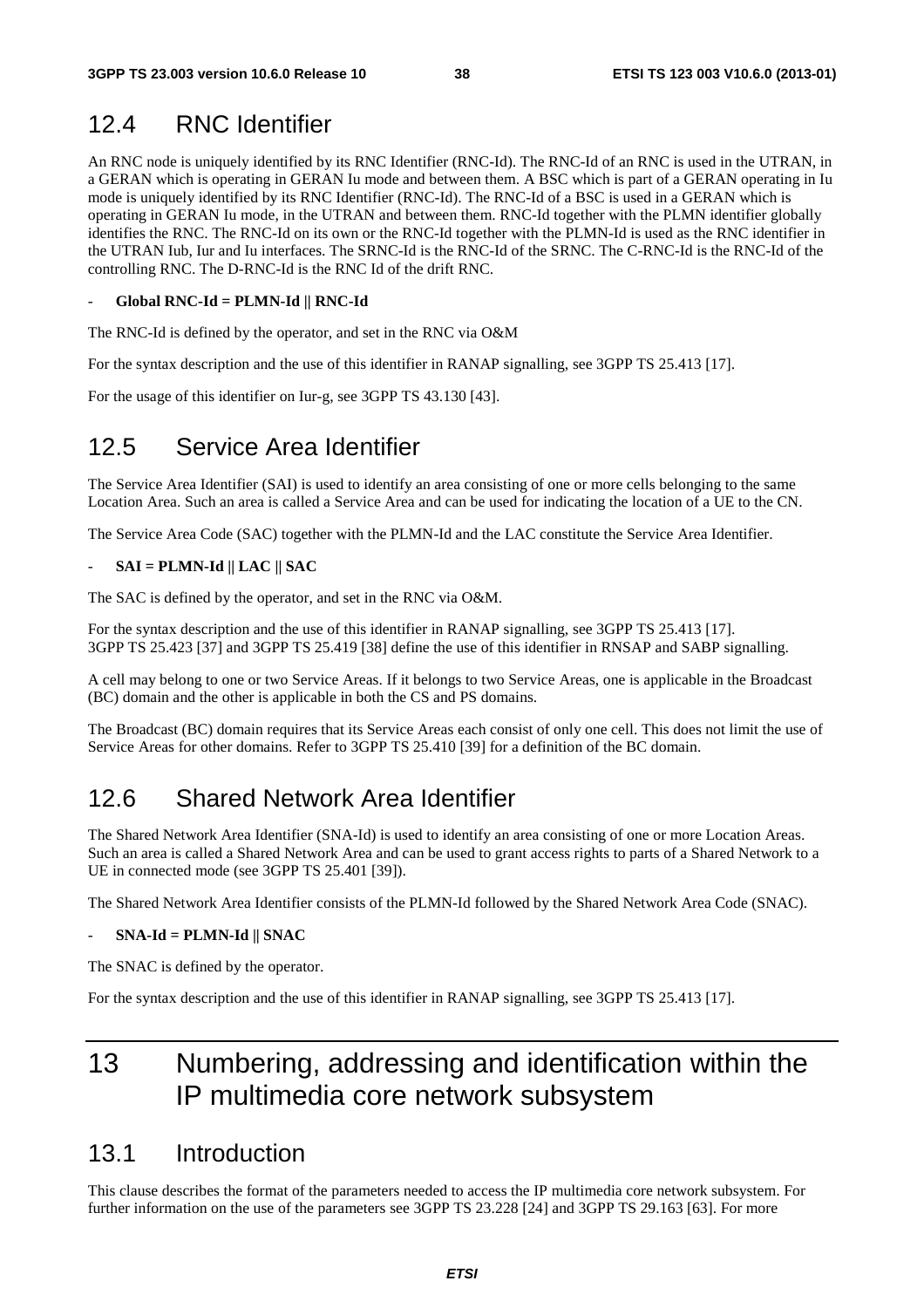information on the ".3gppnetwork.org" domain name and its applicability, see Annex D of the present document. For more information on the ".invalid" top level domain see IETF RFC 2606 [64].

# 13.2 Home network domain name

The home network domain name shall be in the form of an Internet domain name, e.g. operator.com, as specified in IETF RFC 1035 [19].

For 3GPP systems, if there is no ISIM application, the UE shall derive the home network domain name from the IMSI as described in the following steps:

- 1. Take the first 5 or 6 digits, depending on whether a 2 or 3 digit MNC is used (see 3GPP TS 31.102 [27]) and separate them into MCC and MNC; if the MNC is 2 digits then a zero shall be added at the beginning.
- 2. Use the MCC and MNC derived in step 1 to create the "mnc<MNC>.mcc<MCC>.3gppnetwork.org" domain name.
- 3. Add the label "ims." to the beginning of the domain.

An example of a home network domain name is:

IMSI in use: 234150999999999;

where:

- $MCC = 234$ ;
- $MNC = 15$ ; and
- MSIN = 0999999999,

which gives the home network domain name: ims.mnc015.mcc234.3gppnetwork.org.

For 3GPP2 systems, if there is no IMC present, the UE shall derive the home network domain name as described in Annex C of 3GPP2 X.S0013-004 [67].

### 13.3 Private User Identity

The private user identity shall take the form of an NAI, and shall have the form username@realm as specified in clause 2.1 of IETF RFC 4282 [53].

NOTE: It is possible for a representation of the IMSI to be contained within the NAI for the private identity.

For 3GPP systems, if there is no ISIM application, the private user identity is not known. If the private user identity is not known, the private user identity shall be derived from the IMSI.

The following steps show how to build the private user identity out of the IMSI:

- 1. Use the whole string of digits as the username part of the private user identity; and
- 2. convert the leading digits of the IMSI, i.e. MNC and MCC, into a domain name, as described in subclause 13.2.

The result will be a private user identity of the form "<IMSI>@ims.mnc<MNC>.mcc<MCC>.3gppnetwork.org". For example: If the IMSI is 2341509999999999 (MCC = 234, MNC = 15), the private user identity then takes the form "234150999999999@ims.mnc015.mcc234.3gppnetwork.org".

For 3GPP2 systems, if there is no IMC present, the UE shall derive the private user identity as described in Annex C of 3GPP2 X.S0013-004 [67].

### 13.4 Public User Identity

A Public User Identity is any identity used by a user within the IMS subsystem for requesting communication to another user.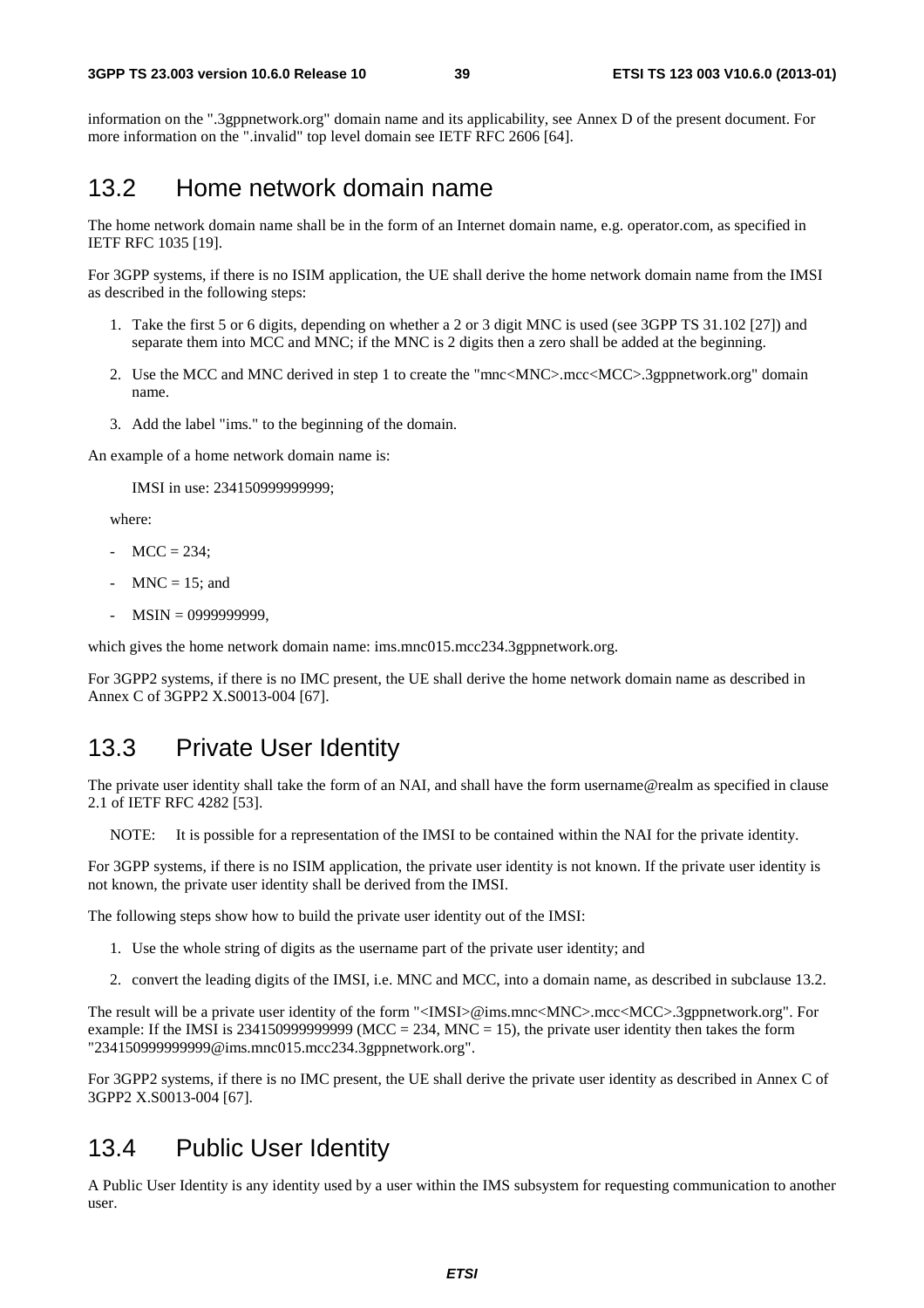The Public User Identity shall take the form of either a SIP URI (see IETF RFC 3261 [26]) or a Tel URI (see IETF RFC 3966 [45]).

The 3GPP specifications describing the interfaces over which Public User Identities are transferred specify the allowed Public User Identity formats, in particular 3GPP TS 24.229 [81] for SIP signalling interfaces, 3GPP TS 29.229 [95] for Cx and Dx interfaces, 3GPP TS 29.329 [96] for Sh interface, 3GPP TS 29.165 [97] for II-NNI interface.

In the case the user identity is a telephone number, it shall be represented either by a Tel URI or by a SIP URI that includes a 'user=phone' URI parameter and a "userinfo" part that shall follow the same format as the Tel URI.

According to 3GPP TS 24.229 [81], the UE can use either:

- a global number as defined in IETF RFC 3966 [45] and following E.164 format, as defined by ITU-T Recommendation E.164 [10] or
- a local number, that shall include a 'phone-context' parameter that identifies the scope of its validity, as per IETF RFC 3966 [45].

According to 3GPP TS 29.165 [97] a global number as defined in IETF RFC 3966 [45] shall be used in a tel-URI or in the user portion of a SIP URI with the user=phone parameter when conveyed via a non-roaming II-NNI except when agreement exists between the operators to also allow other kinds of numbers.

According to 3GPP TS 29.229 [95] and 3GPP TS 29.329 [96] the canonical forms of SIP URI and Tel URI shall be used over the corresponding Diameter interfaces.

The canonical form of a SIP URI for a Public User Identity shall take the form "sip:username@domain" as specified in IETF RFC 3261 [26], section 10.3. SIP URI comparisons shall be performed as defined in IETF RFC 3261 [26], section 19.1.4.

The canonical form of a Tel URI for a Public User Identity shall take the form 'tel:+<CC><NDC><SN>' (max number of digits is 15), that represents an E.164 number and shall contain a global number without parameters and visual separators (see IETF RFC 3966[45], section 3). Tel URI comparisons shall be performed as defined in IETF RFC 3966[45], section 4.

Public User Identities are stored in the HSS either as a distinct Public User Identity or as a Wildcarded Public User Identity. A distinct Public User Identity contains the Public User Identity that is used in routing and it is explicitly provisioned in the HSS.

# 13.4A Wildcarded Public User Identity

Public User Identities may be stored in the HSS as Wildcarded Public User Identities. A Wildcarded Public User Identity represents a collection of Public User Identities that share the same service profile and are included in the same implicit registration set. Wildcarded Public User Identities enable optimisation of the operation and maintenance of the nodes for the case in which a large amount of users are registered together and handled in the same way by the network. The format of a Wildcarded Public User Identity is the same as for the Wildcarded PSI described in subclause 13.5.

# 13.4B Temporary Public User Identity

For 3GPP systems, if there is no ISIM application to host the Public User Identity, a Temporary Public User Identity shall be derived, based on the IMSI. The Temporary Public User Identity shall be of the form as described in sub-clause 13.4 and shall consist of the string "sip:" appended with a username and domain portion equal to the IMSI derived Private User Identity, as described in sub-clause 13.2. An example using the same example IMSI from sub-clause 13.2 can be found below:

EXAMPLE: "sip:234150999999999@ims.mnc015.mcc234.3gppnetwork.org".

For 3GPP2 systems, if there is no IMC present, the UE shall derive the public user identity as described in Annex C of 3GPP2 X.S0013-004 [67].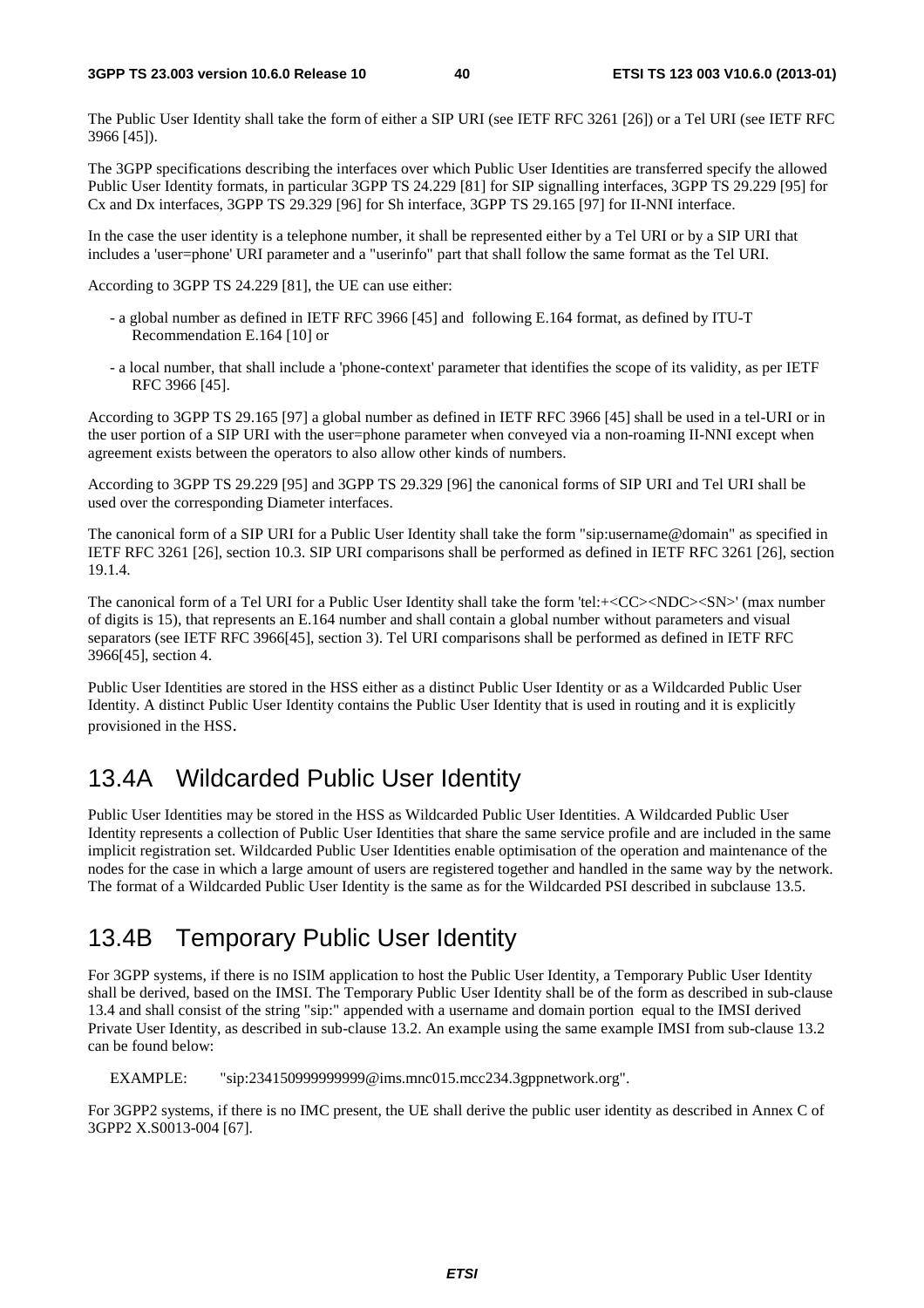# 13.5 Public Service Identity (PSI)

The public service identity shall take the form of either a SIP URI (see IETF RFC 3261 [26]) or a Tel URI (see IETF RFC 3966 [45]). A public service identity identifies a service, or a specific resource created for a service on an application server. The domain part is pre-defined by the IMS operators and the IMS system provides the flexibility to dynamically create the user part of the PSIs.

The PSIs are stored in the HSS either as a distinct PSI or as a wildcarded PSI. A distinct PSI contains the PSI that is used in routing , whilst a wildcarded PSI represents a collection of PSIs. Wildcarded PSIs enable optimisation of the operation and maintenance of the nodes. A wildcarded PSI consists of a delimited regular expression located either in the userinfo portion of the SIP URI or in the telephone-subscriber portion of the Tel URI. The regular expression in the wildcarded PSI shall take the form of Extended Regular Expressions (ERE) as defined in chapter 9 in IEEE 1003.1-2004 Part 1 [60]. The delimiter shall be the exclamation mark character ("!"). If more than two exclamation mark characters are present in the userinfo portion or telephone-subscriber portion of a wildcarded PSI then the outside pair of exclamation mark characters is regarded as the pair of delimiters (i.e. no exclamation mark characters are allowed to be present in the fixed parts of the userinfo portion or telephone-subscriber portion).

When stored in the HSS, the wildcarded PSI shall include the delimiter character to indicate the extent of the part of the PSI that is wildcarded. It is used to separate the regular expression from the fixed part of the wildcarded PSI.

Example: The following PSI could be stored in the HSS - "sip:chatlist!.\*!@example.com".

When used on an interface, the exclamation mark characters within a PSI shall not be interpreted as delimiter..

Example: The following PSIs communicated in interface messages to the HSS will match to the wildcarded PSI of "sip:chatlist!.\*!@example.com" stored in the HSS:

- sip:chatlist1@example.com
- sip:chatlist2@example.com
- sip:chatlist42@example.com
- sip:chatlistAbC@example.com
- sip:chatlist!1@example.com

Note that sip:chatlist1@example.com and sip:chatlist!1@example.com are regarded different specific PSIs, both matching the wildcarded PSI sip:chatlist!.\*!@example.com.

When used by an application server to identify a specific resource (e.g. a chat session) over Inter Operator Network to Network Interface (II-NNI), the PSI should be a SIP URI without including a port number.

NOTE: Based on local configuration policy, a PSI can be routed over Inter Operator Network to Network Interface (II-NNI). Details of this routing are operator specific and out of scope of this specification.

## 13.5A Private Service Identity

The Private Service Identity is applicable to a PSI user and is similar to a Private User Identity in the form of a Network Access Identifier (NAI), which is defined in IETF RFC 4282 [53]. The Private Service Identity is operator defined and although not operationally used for registration, authorisation and authentication in the same way as Private User Identity, it enables Public Service Identities to be associated to a Private Service Identity which is required for compatibility with the Cx procedures.

# 13.6 Anonymous User Identity

The Anonymous User Identity shall take the form of a SIP URI (see IETF RFC 3261 [26]). A SIP URI for an Anonymous User Identity shall take the form "sip:user@domain". The user part shall be the string "anonymous" and the domain part shall be the string "anonymous.invalid". The full SIP URI for Anonymous User Identity is thus:

"sip:anonymous@anonymous.invalid"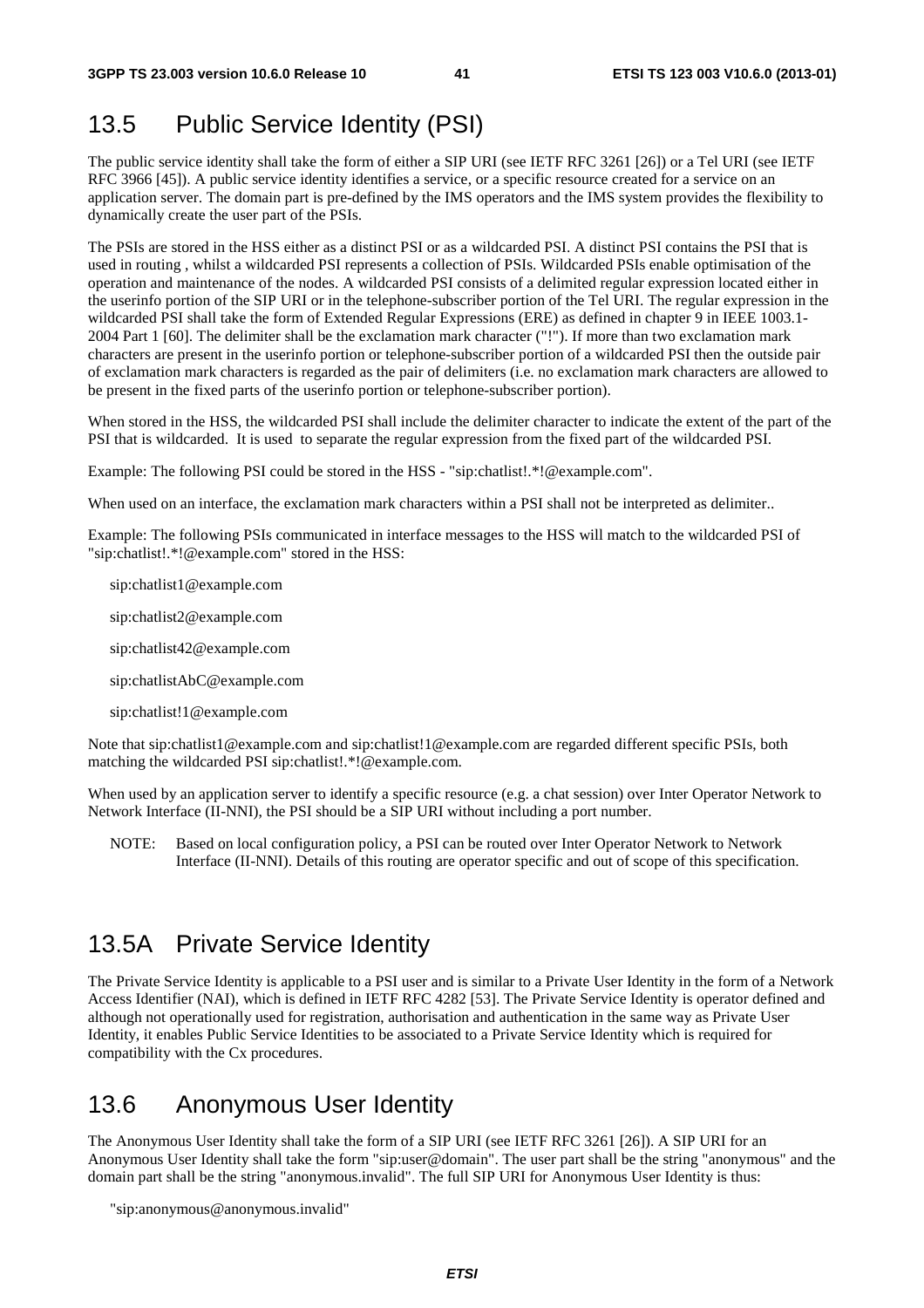For more information on the Anonymous User Identity and when it is used, see 3GPP TS 29.163 [63].

# 13.7 Unavailable User Identity

The Unavailable User Identity shall take the form of a SIP URI (see IETF RFC 3261 [26]). A SIP URI for an Unavailable User Identity shall take the form "sip:user@domain". The user part shall be the string "unavailable" and the domain part shall be the string "unknown.invalid". The full SIP URI for Unavailable User Identity is thus:

"sip:unavailable@unknown.invalid"

For more information on the Unavailable User Identity and when it is used, see 3GPP TS 29.163 [63].

### 13.8 Instance-ID

An instance-id is a SIP Contact header parameter that uniquely identifies the SIP UA performing a registration.

When an IMEI is available, the instance-id shall take the form of a IMEI URN (see draft-montemurro-gsma-imei-urn [79]). The format of the instance-id shall take the form "urn:gsma:imei:<gsma-specifier-defined-substring>" where by the the gsma-specifier-defined-substring shall be the IMEI encoded as defined in draft-montemurro-gsma-imei-urn [79]. The optional <gsma-specifier-defined-param> parameters shall not be included in the instance-id. An example of such an instance-id is as follows:

EXAMPLE: urn:gsma:imei:90420156-025763-0

If no IMEI is available, the instance-id shall take the form of a string representation of a UUID as a URN as defined in IETF RFC 4122 [80]. An example of such an instance-id is as follows:

EXAMPLE: urn:uuid:f81d4fae-7dec-11d0-a765-00a0c91e6bf6

For more information on the instance-id and when it is used, see 3GPP TS 24.229 [81].

### 13.9 XCAP Root URI

### 13.9.1 XCAP Root URI on Ut interface

#### 13.9.1.1 General

XCAP Root URI is an HTTP URI that represents the XCAP Root. Although a valid URI, the XCAP Root URI does not correspond to an actual resource.

#### 13.9.1.2 Format of XCAP Root URI

The XCAP Root URI, as defined in IETF RFC 4825 [94], is an HTTP URI that should have the following format:

"http://xcap.<domain>"

in which "<domain>" identifies the domain hosting the XCAP server.

NOTE 1: The XCAP Root URI does not contain a port portion or an abs path portion of a standard HTTP URI.

If a preconfigured or provisioned XCAP Root URI is available then the UE shall use it. When a preconfigured or provisioned XCAP Root URI does not exist then the UE shall create the XCAP Root URI as follows:

- The first label shall be "xcap".
- The next label(s) shall identify the home network as follows:
- 1. When the UE has an ISIM, the domain name from the IMPI shall be used (see 3GPP TS 31.103 [93]) as follows: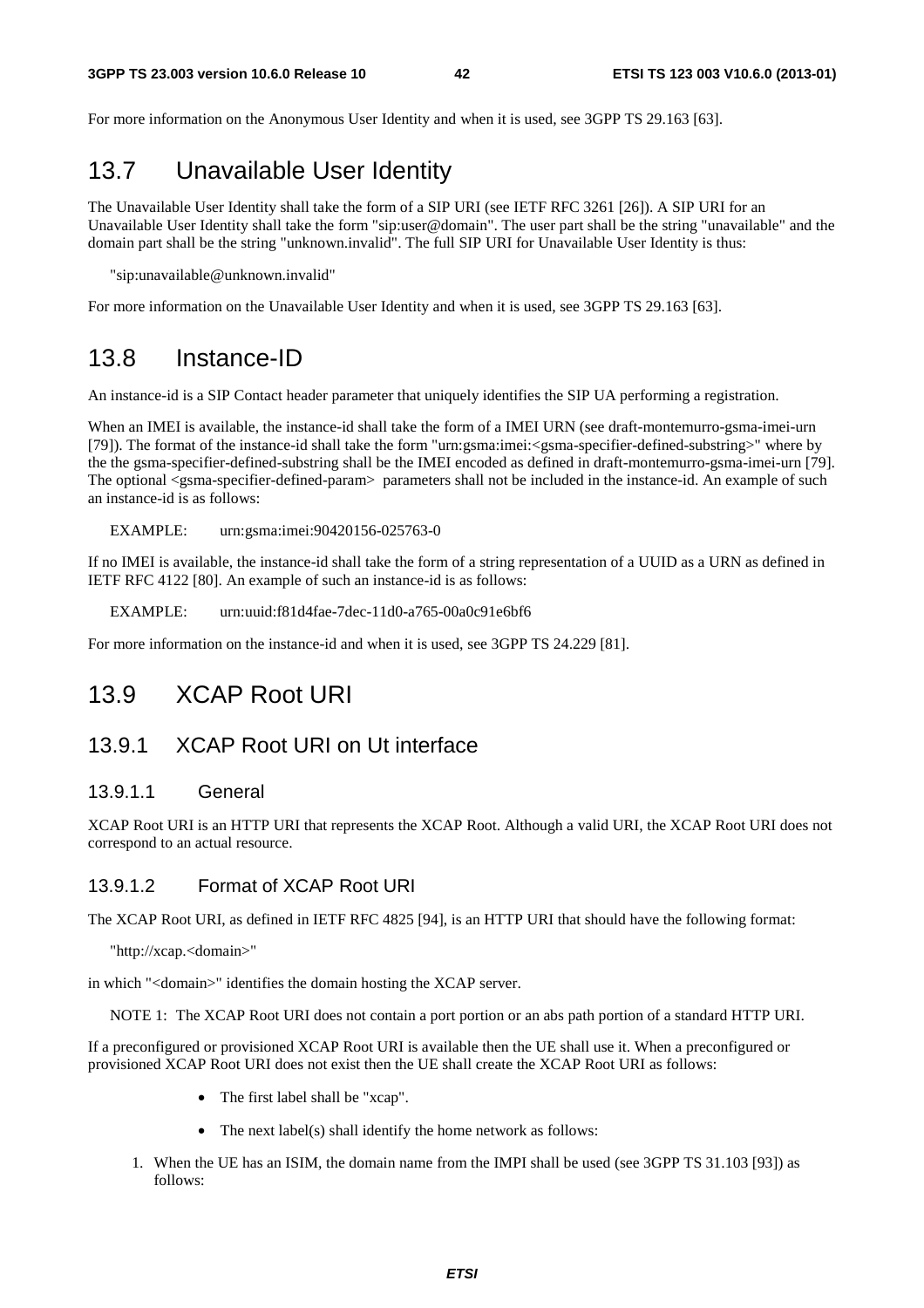- a. if the last two labels of the domain name from the IMPI are "3gppnetwork.org":
	- i. the next labels shall be all labels of the domain name from the IMPI apart from the last two labels; and
	- ii. the last three labels shall be "pub.3gppnetwork.org";
- b. if the last two labels of the domain name from the IMPI are other than the "3gppnetwork.org":
	- i. the next labels shall be all labels of the domain name from the IMPI;
- 2. When the UE has a USIM and does not have ISIM, the home network shall be "ims.mnc<MNC>.mcc<MCC>.pub.3gppnetwork.org" where <MNC> and <MCC> shall be derived from the components of the IMSI defined in subclause 2.2. If there are only two significant digits in the MNC, one "0" digit shall be inserted at the left side to fill the 3 digits coding of MNC in the FQDN of XCAP Root URI.

As an example for the case when the UE has ISIM, where the IMPI is "user@operator.com", the overall XCAP Root URI used by the UE would be:

"http://xcap.operator.com".

As an example for the case when the UE has ISIM, where the IMPI is "234150999999999@ims.mnc015.mcc234.3gppnetwork.org", the overall XCAP Root URI used by the UE would be:

"xcap.ims.mnc015.mcc234.pub.3gppnetwork.org".

As an example for the case when the UE has USIM and does not have ISIM, where the MCC is 345 and the MNC is 12, the overall XCAP Root URI created and used by the UE would be:

"xcap.ims.mnc012.mcc345.pub.3gppnetwork.org"

# 14 Numbering, addressing and identification for 3GPP System to WLAN Interworking

### 14.1 Introduction

This clause describes the format of the parameters needed to access the 3GPP system supporting the WLAN interworking. For further information on the use of the parameters see 3GPP TS 24.234 [48]. For more information on the ".3gppnetwork.org" domain name and its applicability, see Annex D of the present document.

### 14.2 Home network realm

The home network realm shall be in the form of an Internet domain name, e.g. operator.com, as specified in RFC 1035 [19].

When attempting to authenticate within WLAN access, the WLAN UE shall derive the home network domain name from the IMSI as described in the following steps:

- 1. take the first 5 or 6 digits, depending on whether a 2 or 3 digit MNC is used (see 3GPP TS 31.102 [27], 3GPP TS 51.011 [66]) and separate them into MCC and MNC; if the MNC is 2 digits then a zero shall be added at the beginning;
- 2. use the MCC and MNC derived in step 1 to create the "mnc<MNC>.mcc<MCC>. 3gppnetwork.org" domain name;
- 3. add the label "wlan." to the beginning of the domain name.

An example of a WLAN NAI realm is:

IMSI in use: 234150999999999;

Where: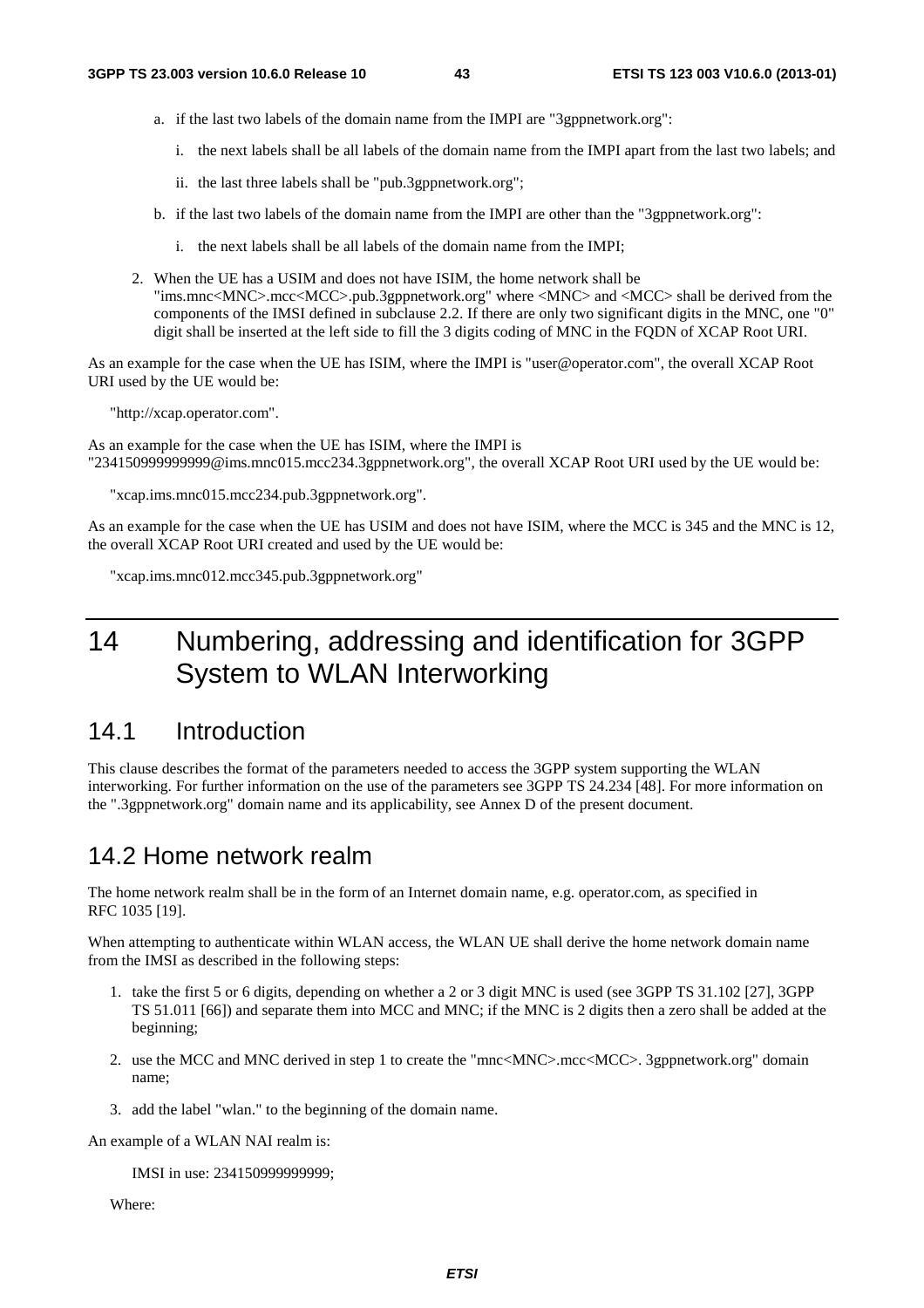$MCC = 234$ :

 $MNC = 15$ ;

MSIN = 0999999999

Which gives the home network domain name: wlan.mnc015.mcc234.3gppnetwork.org.

NOTE: If it is not possible for the WLAN UE to identify whether a 2 or 3 digit MNC is used (e.g. SIM is inserted and the length of MNC in the IMSI is not available in the "Administrative data" data file), it is implementation dependent how the WLAN UE determines the length of the MNC (2 or 3 digits).

# 14.3 Root NAI

The Root NAI shall take the form of a NAI, and shall have the form username@realm as specified in clause 2.1 of IETF RFC 4282 [53].

The username part format of the Root NAI shall comply with IETF RFC 4187 [50] when EAP AKA authentication is used and with IETF RFC 4186 [51], when EAP SIM authentication is used.

When the username part includes the IMSI, the Root NAI shall be built according to the following steps:

- 1. Generate an identity conforming to NAI format from IMSI as defined in EAP SIM [51] and EAP AKA [50] as appropriate;
- 2. Convert the leading digits of the IMSI, i.e. MNC and MCC, into a domain name, as described in subclause 14.2.

The result will be a root NAI of the form:

"0<IMSI>@wlan.mnc<MNC>.mcc<MCC>.3gppnetwork.org", for EAP AKA authentication and "1<IMSI>@wlan.mnc<MNC>.mcc<MCC>.3gppnetwork.org", for EAP SIM authentication

For example, for EAP AKA authentication: If the IMSI is  $2341509999999999$  (MCC = 234, MNC = 15), the root NAI then takes the form 0234150999999999@wlan.mnc015.mcc234.3gppnetwork.org.

## 14.4 Decorated NAI

The Decorated NAI shall take the form of a NAI and shall have the form 'homerealm!username@otherrealm' as specified in clause 2.7 of the IETF RFC 4282 [53].

The realm part of Decorated NAI consists of 'otherrealm', see the IETF draft 2486-bisRFC 4282 [53]. 'Homerealm' is the realm as specified in clause 14.2, using the HPLMN ID ('homeMCC' + 'homeMNC)'. 'Otherrealm' is the realm built using the PLMN ID (visitedMCC + visited MNC) of the PLMN selected as a result of WLAN PLMN selection (see 3GPP TS 24.234 [48]).

The username part format of the Root NAI shall comply with IETF RFC 4187 [50] when EAP AKA authentication is used and with IETF RFC 4186 [51], when EAP SIM authentication is used.

When the username part of Decorated NAI includes the IMSI, it shall be built following the same steps specified for Root NAI in clause 14.3.

The result will be a decorated NAI of the form:

"wlan.mnc<homeMNC>.mcc<homeMCC>.3gppnetwork.org !0<IMSI>@wlan.mnc<visitedMNC>.mcc<visitedMCC>.3gppnetwork.org", for EAP AKA authentication and " wlan.mnc<homeMNC>.mcc<homeMCC>.3gppnetwork.org !1<IMSI>@wlan.mnc<visitedMNC>.mcc<visitedMCC>.3gppnetwork.org ", for EAP SIM authentication

For example, for EAP AKA authentication: If the IMSI is 23415099999999999 (MCC = 234, MNC = 15) and the PLMN ID of the Selected PLMN is  $MCC = 610$ ,  $MNC = 71$  then the Decorated NAI takes the form wlan.mnc015.mcc234.3gppnetwork.org!0234150999999999@wlan.mnc071.mcc610.3gppnetwork.org.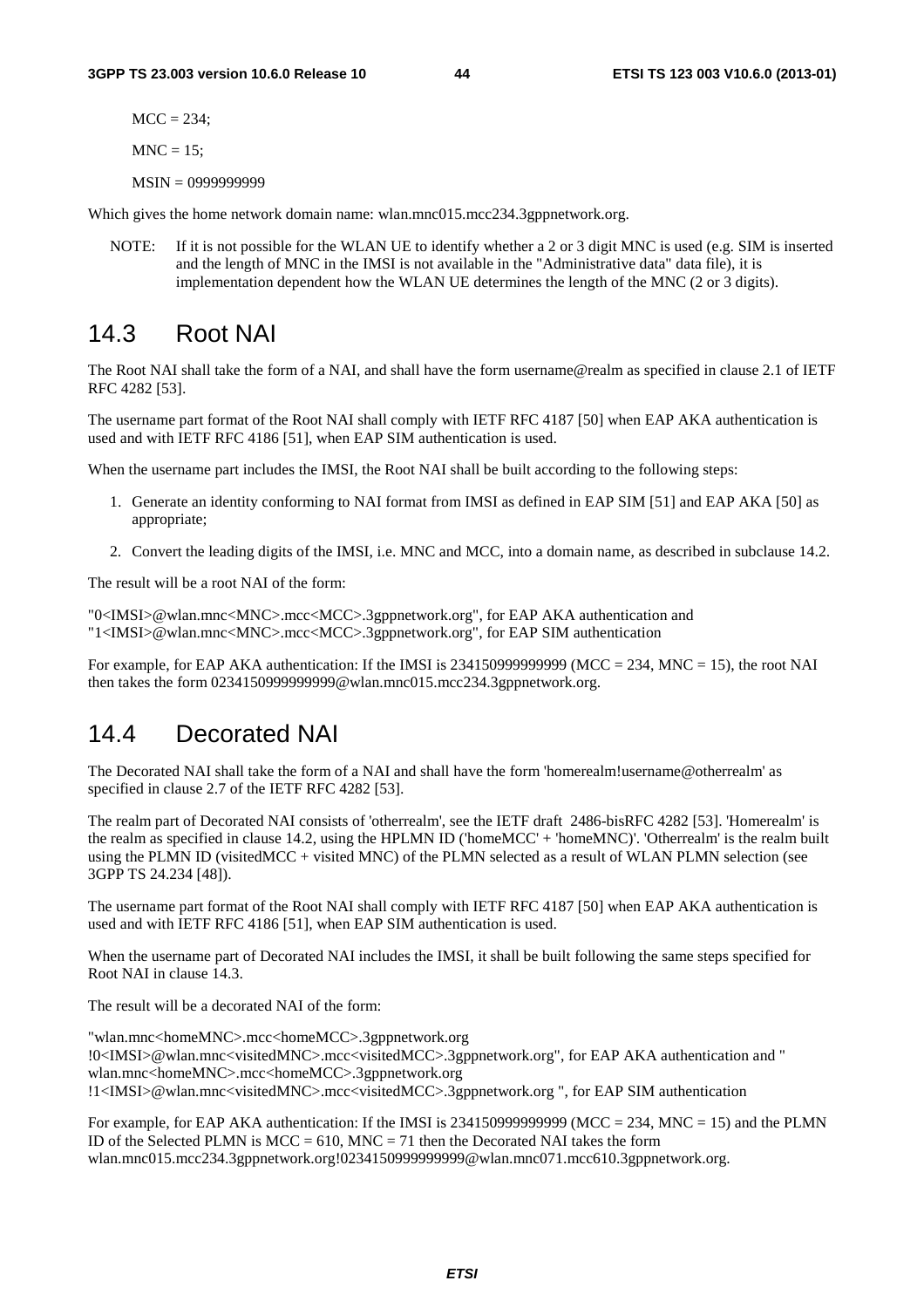NOTE: the 'otherrealm' specified in the present document is resolved by the WLAN AN. If the WLAN AN does not have access to the GRX, then the WLAN AN should resolve the realm by other means e.g. static look-up table, private local DNS server acting as an authoritative name server for that sub-domain.

## 14.4A Fast Re-authentication NAI

The Fast Re-authentication NAI in both EAP-SIM and EAP-AKA shall take the form of a NAI as specified in clause 2.1 of IETF RFC 4282 [53]. If the 3GPP AAA server does not return a complete NAI, the Fast Re-authentication NAI shall consist of the username part of the fast re-authentication identity as returned from the 3GPP AAA server and the same realm as used in the permanent user identity. If the 3GPP AAA server returns a complete NAI as the reauthentication identity, then this NAI shall be used. The username part of the fast re-authentication identity shall be decorated as described in 14.4 if the Selected PLMN is different from the HPLMN.

NOTE: The permanent user identity is either the root or decorated NAI as defined in clauses 14.3 and 14.4.

EXAMPLE 1: If the fast re-authentication identity returned by the 3GPP AAA Server is 458405627015 and the IMSI is 2341509999999999 (MCC = 234, MNC = 15), the Fast Re-authentication NAI for the case when NAI decoration is not used takes the form: 458405627015@wlan.mnc015.mcc234.3gppnetwork.org

EXAMPLE 2: If the fast re-authentication identity returned by the 3GPP AAA Server is "458405627015@aaa1.wlan.mnc015.mcc234.3gppnetwork.org" and the IMSI is 234150999999999 (MCC = 234,  $MNC = 15$ ), the Fast Re-authentication NAI for the case when NAI decoration is not used takes the form: 458405627015@aaa1.wlan.mnc015.mcc234.3gppnetwork.org

EXAMPLE 3: If the fast re-authentication identity returned by the 3GPP AAA Server is 458405627015 and the IMSI is 234150999999999999 (MCC = 234, MNC = 15), and the PLMN ID of the Selected PLMN is MCC = 610, MNC = 71, the Fast Re-authentication NAI takes the form: wlan.mnc015.mcc234.3gppnetwork.org !458405627015@wlan.mnc071.mcc610.3gppnetwork.org

## 14.5 Temporary identities

The Temporary identities (Pseudonyms and re-authentication identities) shall take the form of a NAI username as specified in clause 2.1 of the IETF RFC 4282 [53].

Temporary identity shall be generated as specified in subclause 6.4.1 of 3GPP TS 33.234 [55]. This part of the temporary identity shall follow the UTF-8 transformation format specified in IETF RFC 2279 [54] except for the following reserved hexadecimal octet value:

#### FF.

When the temporary identity username is coded with FF, this reserved value is used to indicate the special case when no valid temporary identity exists in the WLAN UE (see 3GPP TS 24.234 [48]). The network shall not allocate a temporary identity with the whole username coded with the reserved hexadecimal value FF.

For EAP-AKA authentication, the username portion of the pseudonym identity shall be prepended with the single digit "2" and the username portion of the fast re-authentication identity shall be prepended with the single digit "4" as specified in sub-clause 4.1.1.7 of IETF RFC 4187 [50].

For EAP-SIM authentication, the username portion of the pseudonym identity shall be prepended with the single digit "3" and the username portion of the fast re-authentication identity shall be prepended with the single digit "5" as specified in sub-clause 4.2.1.7 of IETF RFC 4186 [51].

# 14.6 Alternative NAI

The Alternative NAI shall take the form of a NAI, i.e. 'any username@REALM' as specified of IETF RFC 4282 [53]. The Alternative NAI shall not be routable from any AAA server.

The Alternative NAI shall contain a username part which is not derived from the IMSI. The username part shall not be a null string.

The REALM part of the NAI shall be 'unreachable.3gppnetwork.org'.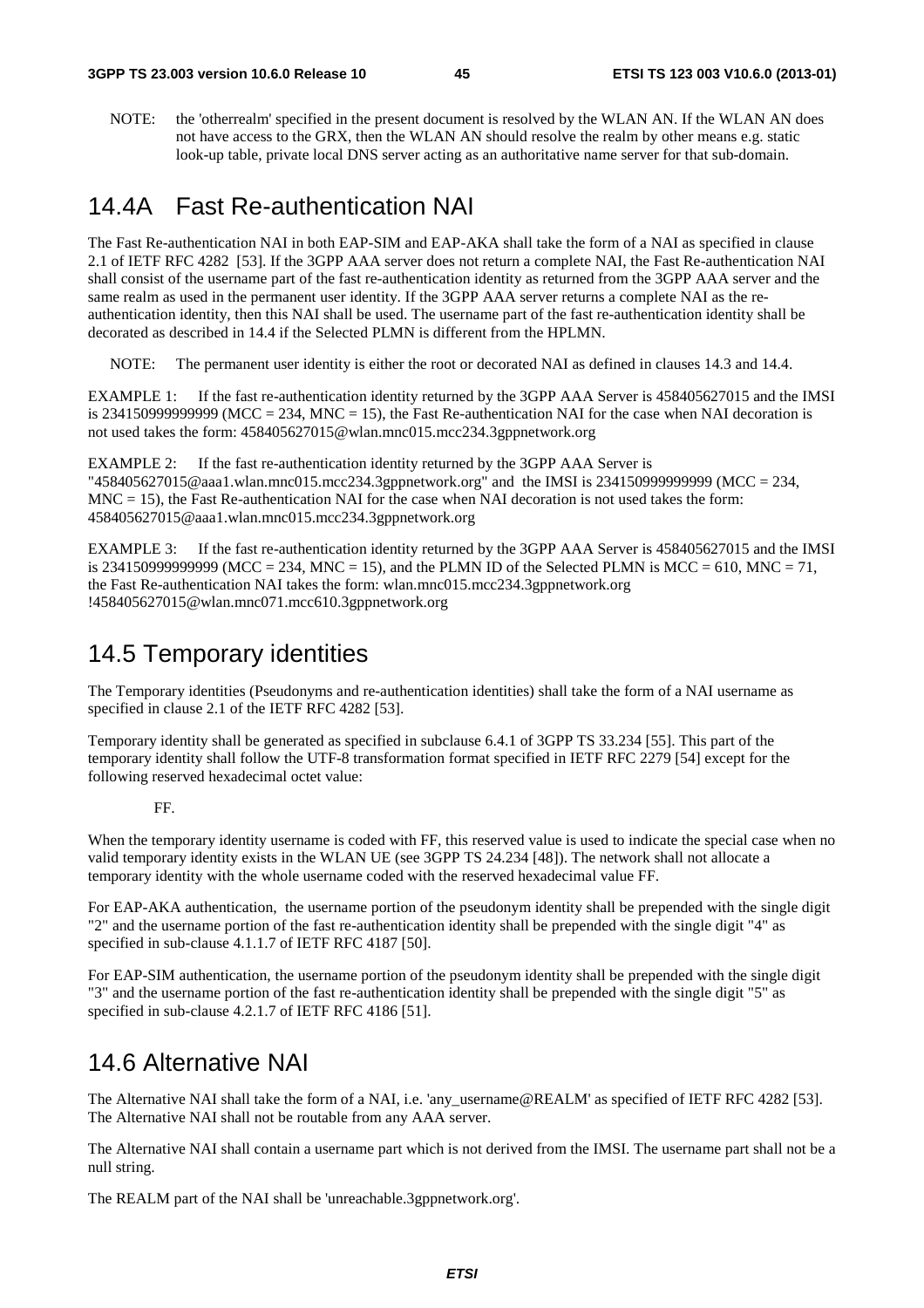The result shall be an NAI in the form of:

"<any\_non\_null\_string>@unreachable.3gppnetwork.org"

# 14.7 W-APN

The W-APN is composed of two parts as follows:

- The W-APN Network Identifier; this defines to which external network the PDG is connected.
- The W-APN Operator Identifier; this defines in which PLMN the PDG serving the W-APN is located.

The W-APN Operator Identifier is placed after the W-APN Network Identifier. The W-APN consisting of both the Network Identifier and Operator Identifier corresponds to a FQDN of a PDG; the W-APN has, after encoding as defined in the paragraph below, a maximum length of 100 octets.

The encoding of the W-APN shall follow the Name Syntax defined in IETF RFC 2181 [18], IETF RFC 1035 [19] and IETF RFC 1123 [20]. The W-APN consists of one or more labels. Each label is coded as a one octet length field followed by that number of octets coded as 8 bit ASCII characters. Following IETF RFC 1035 [19] the labels shall consist only of the alphabetic characters (A-Z and a-z), digits (0-9) and the hyphen (-). Following IETF RFC 1123 [20], the label shall begin and end with either an alphabetic character or a digit. The case of alphabetic characters is not significant. The W-APN is not terminated by a length byte of zero.

For the purpose of presentation, a W-APN is usually displayed as a string in which the labels are separated by dots (e.g. "Label1.Label2.Label3").

The W-APN for the support of IMS Emergency calls shall take the form of a common, reserved Network Identifier described in subclause 14.7.1 together with the usual W-APN Operator Identifier as described in subclause 14.7.2.

### 14.7.1 Format of W-APN Network Identifier

The W-APN Network Identifier follows the format defined for APNs in subclause 9.1.1. In addition to what has been defined in subclause 9.1.1 the W-APN Network Identifier shall not contain "w-apn." and not end in ".3gppnetwork.org".

A W-APN Network Identifier may be used to access a service associated with a PDG. This may be achieved by defining:

- a W-APN which corresponds to a FQDN of a PDG, and which is locally interpreted by the PDG as a request for a specific service, or
- a W-APN Network Identifier consisting of 3 or more labels and starting with a Reserved Service Label, or a W-APN Network Identifier consisting of a Reserved Service Label alone, which indicates a PDG by the nature of the requested service. Reserved Service Labels and the corresponding services they stand for shall be agreed between operators who have WLAN roaming agreements.

The W-APN Network Identifier for the support of IMS Emergency calls shall take the form of a common, reserved Network Identifier of the form "sos".

As an example, the W-APN for MCC 345 and MNC 12 is coded in the DNS as:

"sos.w-apn.mnc012.mcc345.pub.3gppnetwork.org".

where "sos" is the W-APN Network Identifier and " mnc012.mcc345.pub.3gppnetwork.org " is the W-APN Operator Identifier.

### 14.7.2 Format of W-APN Operator Identifier

The W-APN Operator Identifier is composed of six labels. The last three labels shall be "pub.3gppnetwork.org". The second and third labels together shall uniquely identify the PLMN. The first label distinguishes the domain name as a W-APN.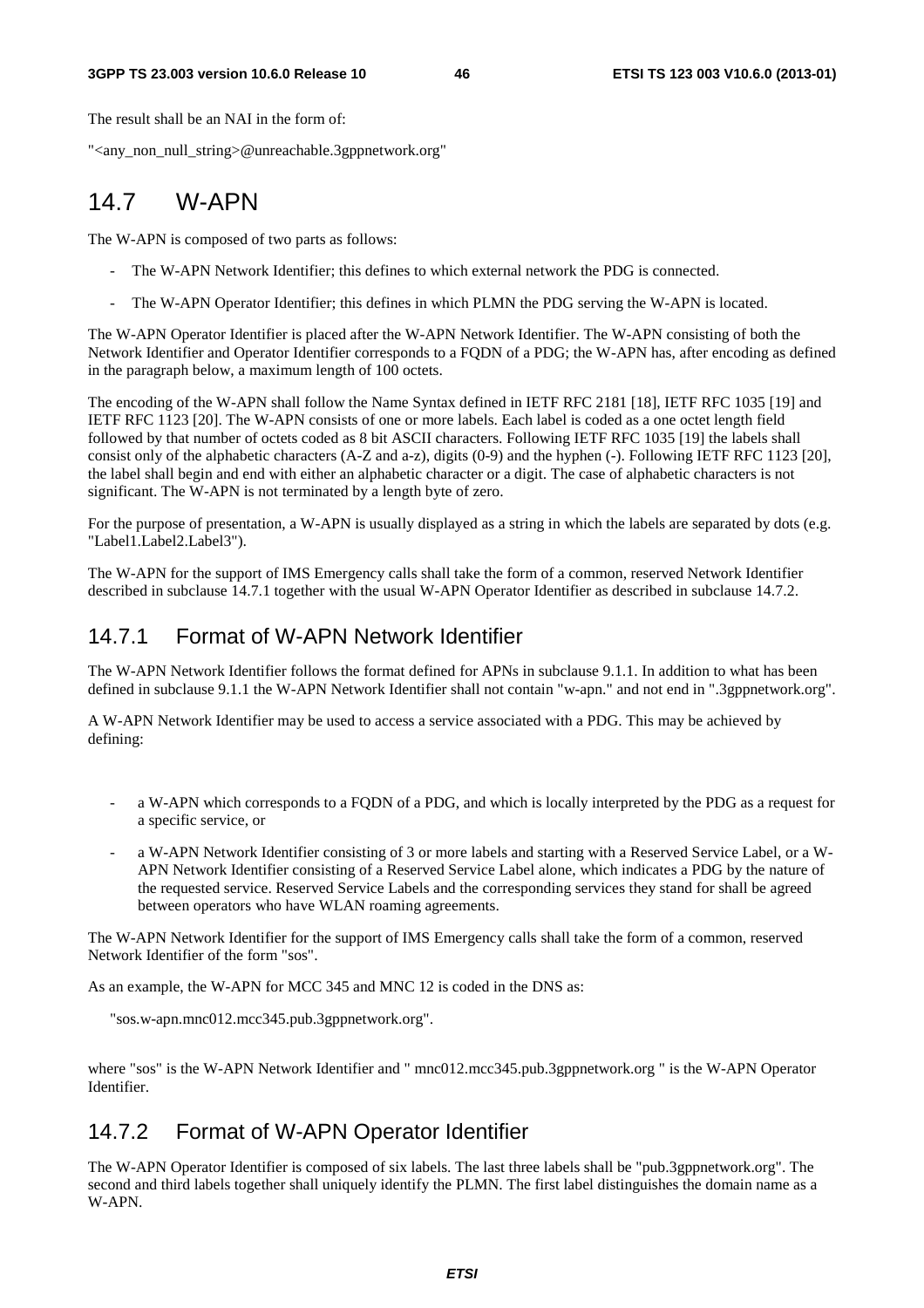For each operator, there is a default W-APN Operator Identifier (i.e. domain name). This default W-APN Operator Identifier is derived from the IMSI as follows:

"w-apn.mnc<MNC>.mcc<MCC>.pub.3gppnetwork.org"

where:

"mnc" and "mcc" serve as invariable identifiers for the following digits.

<MNC> and <MCC> are derived from the components of the IMSI defined in subclause 2.2.

Alternatively, the default W-APN Operator Identifier is derived using the MNC and MCC of the VPLMN. See 3GPP TS 24.234 [48] for more information.

The default W-APN Operator Identifier is used in both non-roaming and roaming situations when attempting to translate a W-APN consisting only of a Network Identifier into the IP address of the PDG in the HPLMN.

In order to guarantee inter-PLMN DNS translation, the <MNC> and <MCC> coding used in the "w-apn.mnc<MNC>.mcc<MCC>.pub.3gppnetwork.org" format of the W-APN OI shall be:

- $|MNC\rangle = 3$  digits
- $\langle MCC \rangle = 3$  digits

If there are only 2 significant digits in the MNC, one "0" digit shall be inserted at the left side to fill the 3 digits coding of MNC in the W-APN OI.

As an example, the W-APN OI for MCC 345 and MNC 12 is coded in the DNS as:

"w-apn.mnc012.mcc345.pub.3gppnetwork.org".

#### 14.7.3 Alternative Format of W-APN Operator Identifier

For situations when the PDG serving the W-APN is located in such network that is not part of the GRX (i.e. the Interoperator IP backbone), the default Operator Identifier described in sub-clause 14.7.2 is not available for use. This restriction originates from the '.3gppnetwork.org' domain, which is only available in GRX DNS for actual use. Thus an alternative format of W-APN Operator Identifier is required for this case.

The Alternative W-APN Operator Identifiers shall be constructed as follows:

"w-apn.<valid operator"s REALM>"

where:

<valid operator"s REALM> corresponds to REALM names owned by the operator hosting the PDG serving the desired W-APN.

REALM names are required to be unique, and are piggybacked on the administration of the Public Internet DNS namespace. REALM names may also belong to the operator of the VPLMN.

As an example, the W-APN OI for the Operator REALM "notareal.com" is coded in the Public Internet DNS as:

"w-apn.notareal.com".

### 14.8 Emergency Realm and Emergency NAI for Emergency Cases

The emergency realm shall be of the form of a home network realm as described in clause 14.2 prefixed with the label "sos." at the beginning of the domain name.

An example of a WLAN emergency NAI realm is:

IMSI in use: 234150999999999;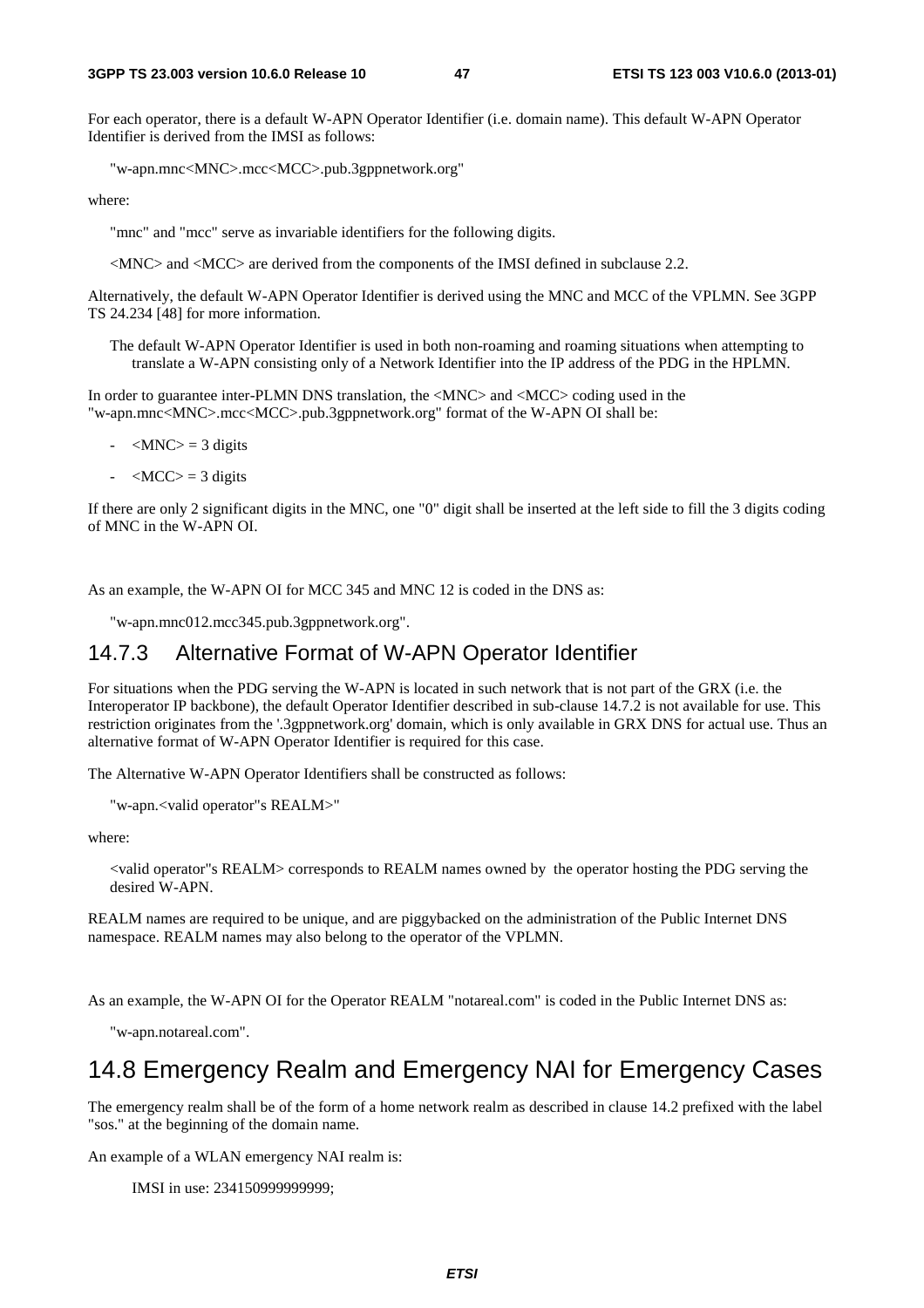Where:

 $MCC = 234$ ;

 $MNC = 15$ :

MSIN = 0999999999

Which gives the home network domain name: sos.wlan.mnc015.mcc234.3gppnetwork.org.

The NAI for emergency cases shall be of the form as specified in subclauses 14.3 and 14.4, with the addition of the emergency realm as described above for PLMNs where the emergency realm is supported.

When UE is using I-WLAN as the access network for IMS emergency calls and IMSI is not available, the Emergency NAI shall be an NAI compliant with IETF RFC 4282 [53] consisting of username and realm, either constructed with IMEI or MAC address, as specified in 3GPP TS 33.234 [55]. The exact format shall be:

imei<IMEI>@sos.wlan.mnc<visitedMNC>.mcc<visitedMCC>.3gppnetwork.org

or if IMEI is not available,

mac<MAC>@sos.wlan.mnc<visitedMNC>.mcc<visitedMCC>.3gppnetwork.org

The realm part of the above NAI consists of the realm built using the PLMN ID (visitedMCC + visitedMNC) of the PLMN selected as a result of the network selection procedure, as specified in section 5.2.5.4 of the 3GPP TS 24.234 [48].

The MNC and MCC shall be with 3 digits coded. If there are only 2 significant digits in the MNC, one "0" digit shall be inserted at the left side to fill the 3 digits coding of MNC in the realm of the NAI.

For example, if the IMEI is 219551288888888, and the selected PLMN is with MCC 345 and MNC 12, the Emergency NAI then takes the form of imei2195512888888888@sos.wlan.mnc012.mcc345.3gppnetwork.org.

For example, if the MAC address is 44-45-53-54-00-AB, and the selected PLMN is with MCC 345 and MNC 12, the Emergency NAI then takes the form of [mac4445535400AB@s](mailto:mac4445535400AB@sos.invalid)os.wlan.mnc012.mcc345.3gppnetwork.org, where the MAC address is represented in hexadecimal format without separators.

# 15 Identification of Multimedia Broadcast/Multicast Service

### 15.1 Introduction

This clause describes the format of the parameters needed to access the Multimedia Broadcast/Multicast service. For further information on the use of the parameters see 3GPP TS 23.246 [52].

## 15.2 Structure of TMGI

Temporary Mobile Group Identity (TMGI) is used within MBMS to uniquely identify Multicast and Broadcast bearer services.

TMGI is composed as shown in figure 15.2.1.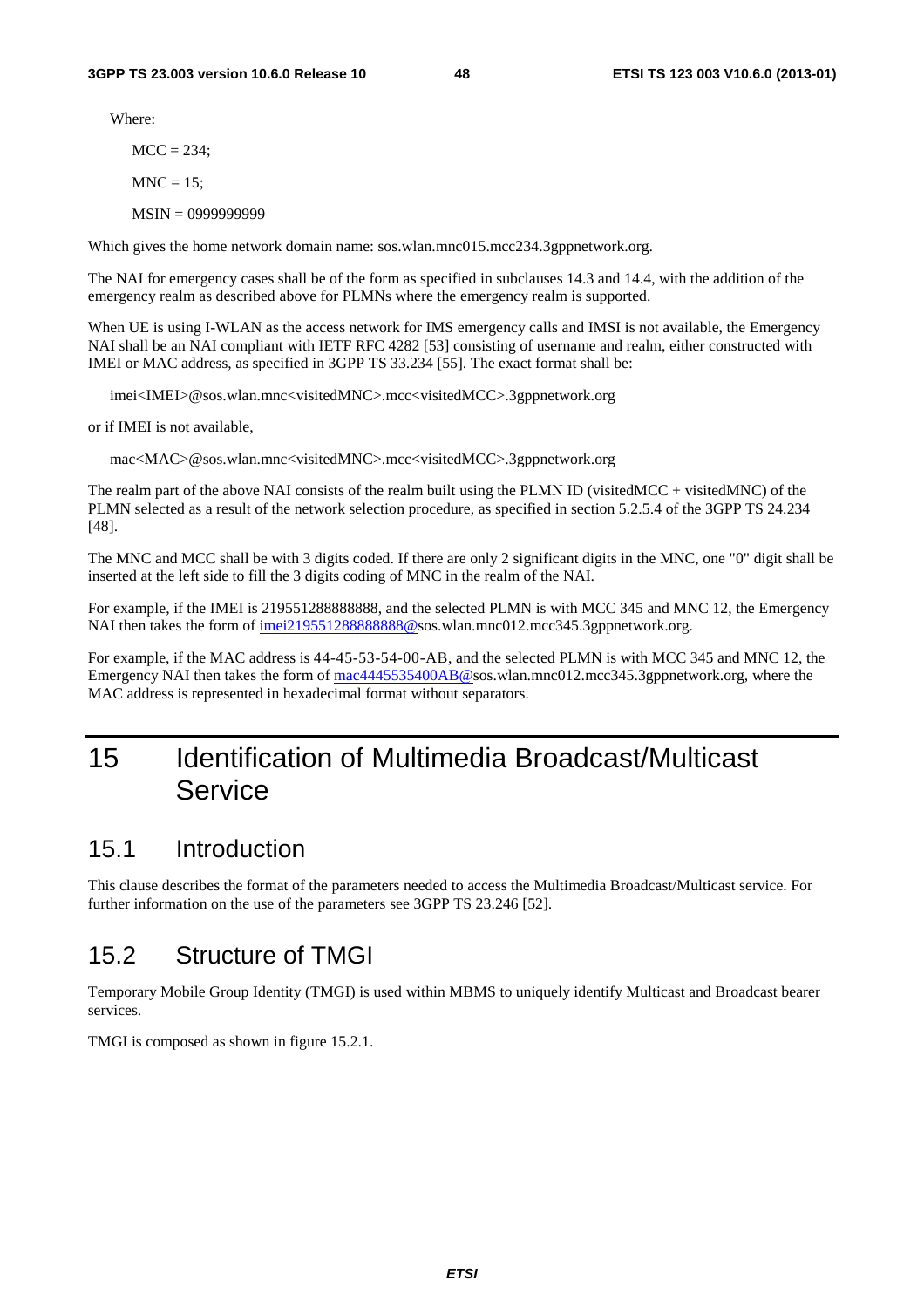

**Figure 15.2.1: Structure of TMGI** 

The TMGI is composed of three parts:

- 1) MBMS Service ID consisting of three octets. MBMS Service ID consists of a 6-digit fixed-length hexadecimal number between 000000 and FFFFFF. MBMS Service ID uniquely identifies an MBMS bearer service within a PLMN.
- 2) Mobile Country Code (MCC) consisting of three digits. The MCC identifies uniquely the country of domicile of the BM-SC;
- 3) Mobile Network Code (MNC) consisting of two or three digits (depending on the assignment to the PLMN by its national numbering authority). The MNC identifies the PLMN which the BM-SC belongs to. For more information on the use of the TMGI, see 3GPP TS 23.246 [52].

# 15.3 Structure of MBMS SAI

The MBMS Service Area (MBMS SA) is defined in 3GPP TS 23.246 [52]. It comprises of one or more MBMS Service Area Identities (MBMS SAIs), in any case each MBMS SA shall not include more than 256 MBMS SAIs. An MBMS SAI shall identify a group of cells within a PLMN, that is independent of the associated Location/Routing/Service Area and the physical location of the cell(s). A cell shall be able to belong to one or more MBMS SAs, and therefore is addressable by one or more MBMS SAIs.

The MBMS SAI shall be a decimal number between 0 and 65,535 (inclusive). The value 0 shall have special meaning; it denotes the whole PLMN as the MBMS Service Area and it shall indicate to a receiving RNC/BSS that all cells reachable by that RNC/BSS are part of the MBMS Service Area.

With the exception of the specific MBMS Service Ares Identity with value 0, the MBMS Service Area Identity shall be unique within a PLMN and shall be defined in such a way that all the corresponding cells are MBMS capable.

# 15.4 Home Network Realm

The home network realm shall be in the form of an Internet domain name, e.g. operator.com, as specified in IETF RFC 1035 [19].

During the MBMS service activation in roaming scenario, the BM-SC in the visted network shall derive the home network domain name from the IMSI as described in the following steps:

- 1. Take the first 5 or 6 digits, depending on whether a 2 or 3 digit MNC is used (see 3GPP TS 31.102 [27], 3GPP TS 51.011 [66]) and separate them into MCC and MNC; if the MNC is 2 digits then a zero shall be added at the beginning;
- 2. Use the MCC and MNC derived in step 1 to create the "mnc<MNC>.mcc<MCC>.3gppnetwork.org" realm name;
- 3. Add the label "mbms." to the beginning of the realm name.

An example of a home realm used in the MBMS roaming case is:

IMSI in use: 234150999999999;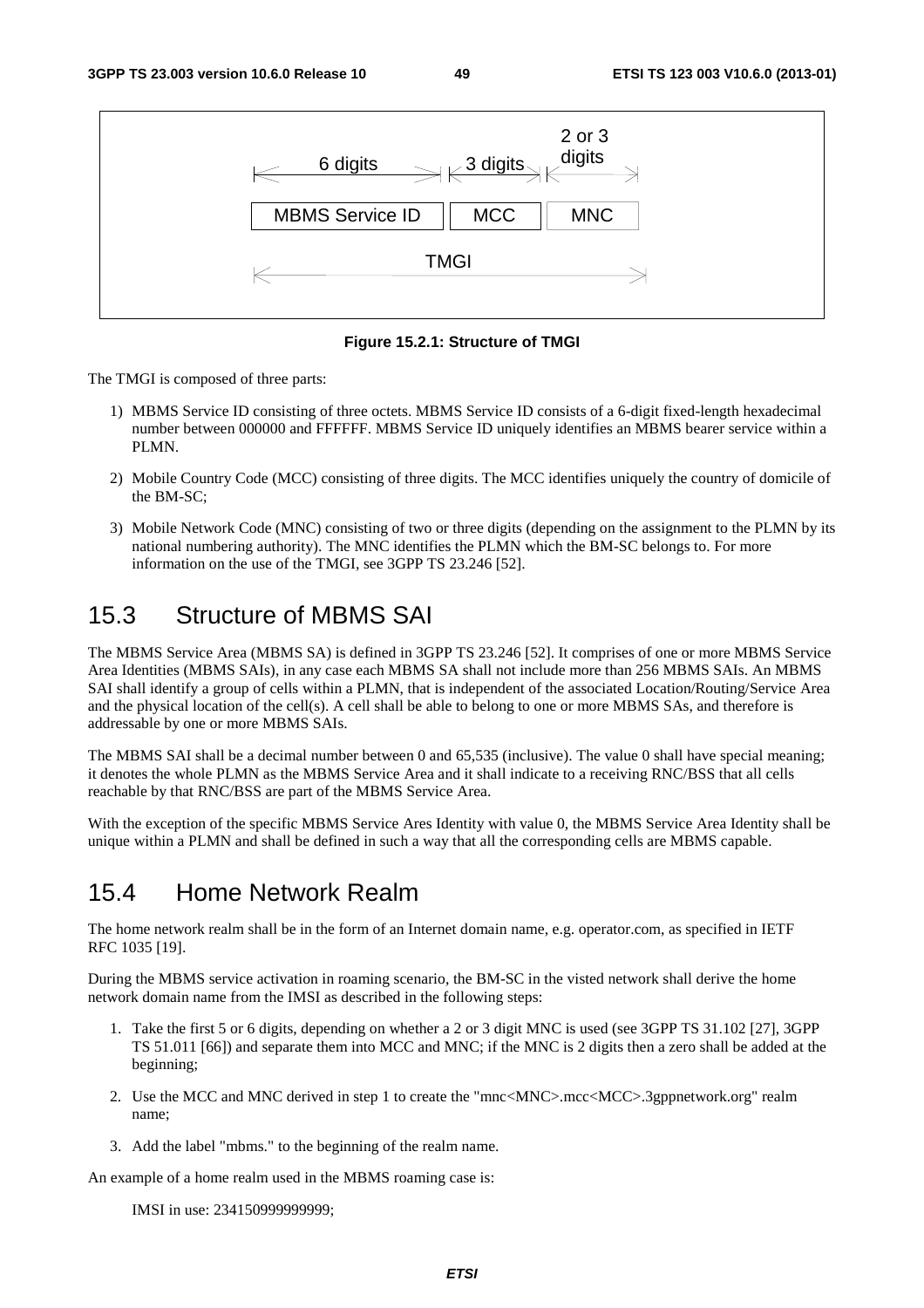Where:

 $MCC = 234$ ;

 $MNC = 15$ :

MSIN = 0999999999

Which gives the home network realm: mbms.mnc015.mcc234.3gppnetwork.org.

# 16 Numbering, addressing and identification within the GAA subsystem

## 16.1 Introduction

This clause describes the format of the parameters needed to access the GAA system. For further information on the use of the parameters see 3GPP TS 33.221 [58]. For more information on the ".3gppnetwork.org" domain name and its applicability, see Annex D of the present document.

### 16.2 BSF address

The Bootstrapping Server Function (BSF) address is in the form of a Fully Qualified Domain Name as defined in IETF RFC 1035 [19].

For 3GPP systems, the UE shall discover the BSF address from the identity information related to the UICC application that is used during the bootstrapping procedure i.e. IMSI for USIM, or IMPI for ISIM, in the following way:

- In the case where the USIM is used in bootstrapping, the BSF address shall be derived as follows:
	- 1. take the first 5 or 6 digits, depending on whether a 2 or 3 digit MNC is used (see 3GPP TS 31.102 [27]) and separate them into MCC and MNC; if the MNC is 2 digits then a zero shall be added at the beginning;
	- 2. use the MCC and MNC derived in step 1 to create the "mnc<MNC>.mcc<MCC>.pub.3gppnetwork.org" domain name;
	- 3. add the label "bsf." to the beginning of the domain.

Example 1: If IMSI in use is "234150999999999", where MCC=234, MNC=15, and MSIN=0999999999, the BSF address would be "bsf.mnc015.mcc234.pub.3gppnetwork.org".

- In the case where ISIM is used in bootstrapping, the BSF address shall be derived as follows:
	- 1. extract the domain name from the IMPI;
	- 2. if the last two labels of the domain name extracted from the IMPI are "3gppnetwork.org":
		- a. the first label is "bsf";
		- b. the next labels are all labels of the domain name extracted from the IMPI apart from the last two labels; and
		- c. the last three labels are "pub.3gppnetwork.org";
	- Example 2: If the IMPI in use is "2341509999999999@ims.mnc015.mcc234.3gppnetwork.org", the BSF address would be "bsf.ims.mnc015.mcc234.pub.3gppnetwork.org".
		- 3. if the last two labels of the domain name extracted from the IMPI are other than the "3gppnetwork.org":
			- a. add the label "bsf." to the beginning of the domain.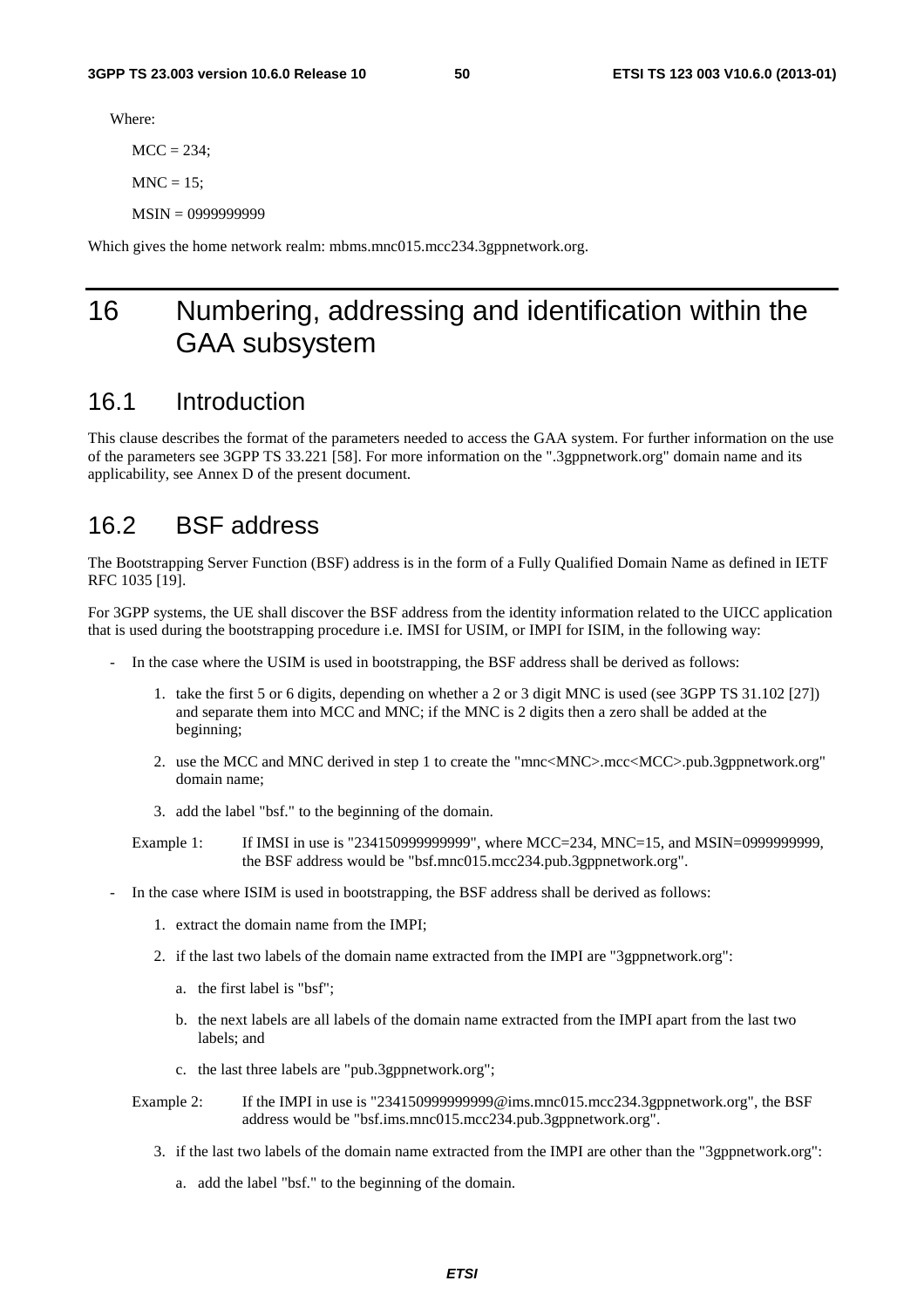Example 3: If the IMPI in use is "user@operator.com", the BSF address would be "bsf.operator.com ".

# 17 Numbering, addressing and identification within the Generic Access Network

### 17.1 Introduction

This clause describes the format of the parameters needed to access the Generic Access Network (GAN). For further information on the use of the parameters and GAN in general, see 3GPP TS 43.318 [61] and 3GPP TS 44.318 [62]. For more information on the ".3gppnetwork.org" domain name and its applicability, see Annex D of the present document.

### 17.2 Network Access Identifiers

#### 17.2.1 Home network realm

The home network realm shall be in the form of an Internet domain name, e.g. operator.com, as specified in IETF RFC 1035 [19].

The UE shall derive the home network realm from the IMSI as described in the following steps:

- 1. take the first 5 or 6 digits, depending on whether a 2 or 3 digit MNC is used (see 3GPP TS 31.102 [27], 3GPP TS 51.011 [66]) and separate them into MCC and MNC; if the MNC is 2 digits then a zero shall be added at the beginning;
- 2. use the MCC and MNC derived in step 1 to create the "mnc<MNC>.mcc<MCC>.3gppnetwork.org" network realm;
- 3. add the label "gan." to the beginning of the network realm.

An example of a home network realm is:

IMSI in use: 234150999999999;

Where:

 $MCC = 234$ :

 $MNC = 15$ ;

MSIN = 0999999999,

Which gives the home network realm: gan.mnc015.mcc234.3gppnetwork.org.

NOTE: If it is not possible for the UE to identify whether a 2 or 3 digit MNC is used (e.g. SIM is inserted and the length of MNC in the IMSI is not available in the "Administrative data" data file), it is implementation dependent how the UE determines the length of the MNC (2 or 3 digits).

### 17.2.2 Full Authentication NAI

The Full Authentication NAI in both EAP-SIM and EAP-AKA shall take the form of an NAI as specified in clause 2.1 of IETF RFC 4282 [53]. The format of the Full Authentication NAI shall comply with IETF RFC 4187 [50] when EAP-AKA authentication is used and with IETF RFC 4186 [51], when EAP-SIM authentication is used. The realm used shall be a home network realm as defined in sub-clause 17.2.1.

The result will therefore be an identity of the form:

"0<IMSI>@gan.mnc<MNC>.mcc<MCC>.3gppnetwork.org", for EAP-AKA authentication and "1<IMSI>@gan.mnc<MNC>.mcc<MCC>.3gppnetwork.org", for EAP-SIM authentication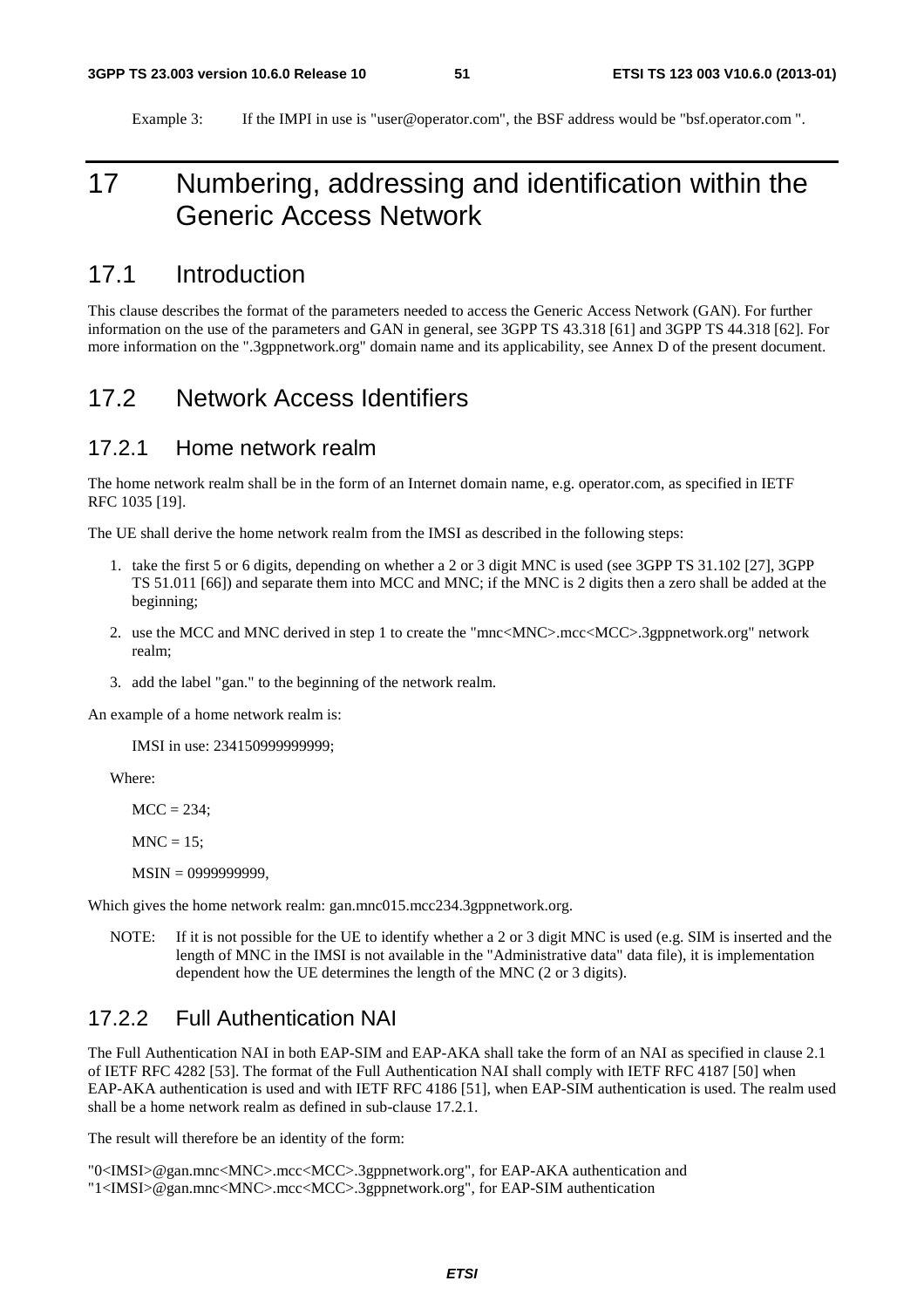- EXAMPLE 1: For EAP AKA authentication: If the IMSI is 2341509999999999 (MCC = 234, MNC = 15), the Full Authentication NAI takes the form 0234150999999999@gan.mnc015.mcc234.3gppnetwork.org.
- EXAMPLE 2: For EAP SIM authentication: If the IMSI is  $2341509999999999$  (MCC = 234, MNC = 15), the Full Authentication NAI takes the form 1234150999999999@gan.mnc015.mcc234.3gppnetwork.org.

#### 17.2.3 Fast Re-authentication NAI

The Fast Re-authentication NAI in both EAP-SIM and EAP-AKA shall take the form of an NAI as specified in clause 2.1 of IETF RFC 4282 [53]. The UE shall use the re-authentication identity received during the previous EAP-SIM or EAP-AKA authentication procedure. If such an NAI contains a realm part then the UE should not modify it, otherwise it shall use a home network realm as defined in sub clause 17.2.1.

The result will therefore be an identity of the form:

"<re-authentication ID\_username>@<re-authentication ID\_realm> for both EAP-SIM and EAP-AKA authentication when a realm is present in the re-authentication identity received during the previous EAP-SIM or EAP-AKA authentication procedure and

"<re-authentication\_ID\_username>@gan.mnc<MNC>.mcc<MCC>.3gppnetwork.org", for both EAP-SIM and EAP-AKA authentication when a realm is *not* present in the re-authentication identity received during the previous EAP-SIM or EAP-AKA authentication procedure.

- EXAMPLE 1: If the re-authentication identity is "12345" and the IMSI is 2341509999999999 (MCC = 234, MNC  $= 15$ ), the Fast Re-authentication NAI takes the form 12345@gan.mnc015.mcc234.3gppnetwork.org
- EXAMPLE 2: If the re-authentication identity is "12345@aaa1.gan.mnc015.mcc234.3gppnetwork.org", the Fast Re-authentication NAI takes the form 12345@aaa1.gan.mnc015.mcc234.3gppnetwork.org

### 17.3 Node Identifiers

#### 17.3.1 Home network domain name

The home network domain name shall be in the form of an Internet domain name, e.g. operator.com, as specified in IETF RFC 1035 [19].

The UE shall derive the home network domain name from the IMSI as described in the following steps:

- 1. take the first 5 or 6 digits, depending on whether a 2 or 3 digit MNC is used (see 3GPP TS 31.102 [27], 3GPP TS 51.011 [66]) and separate them into MCC and MNC; if the MNC is 2 digits then a zero shall be added at the beginning;
- 2. use the MCC and MNC derived in step 1 to create the "mnc<MNC>.mcc<MCC>.pub.3gppnetwork.org" domain name;
- 3. add the label "gan." to the beginning of the domain name.

An example of a home network domain name is:

IMSI in use: 234150999999999;

Where:

 $MCC = 234$ :

 $MNC = 15$ :

MSIN = 0999999999,

Which gives the home network domain name: gan.mnc015.mcc234.pub.3gppnetwork.org.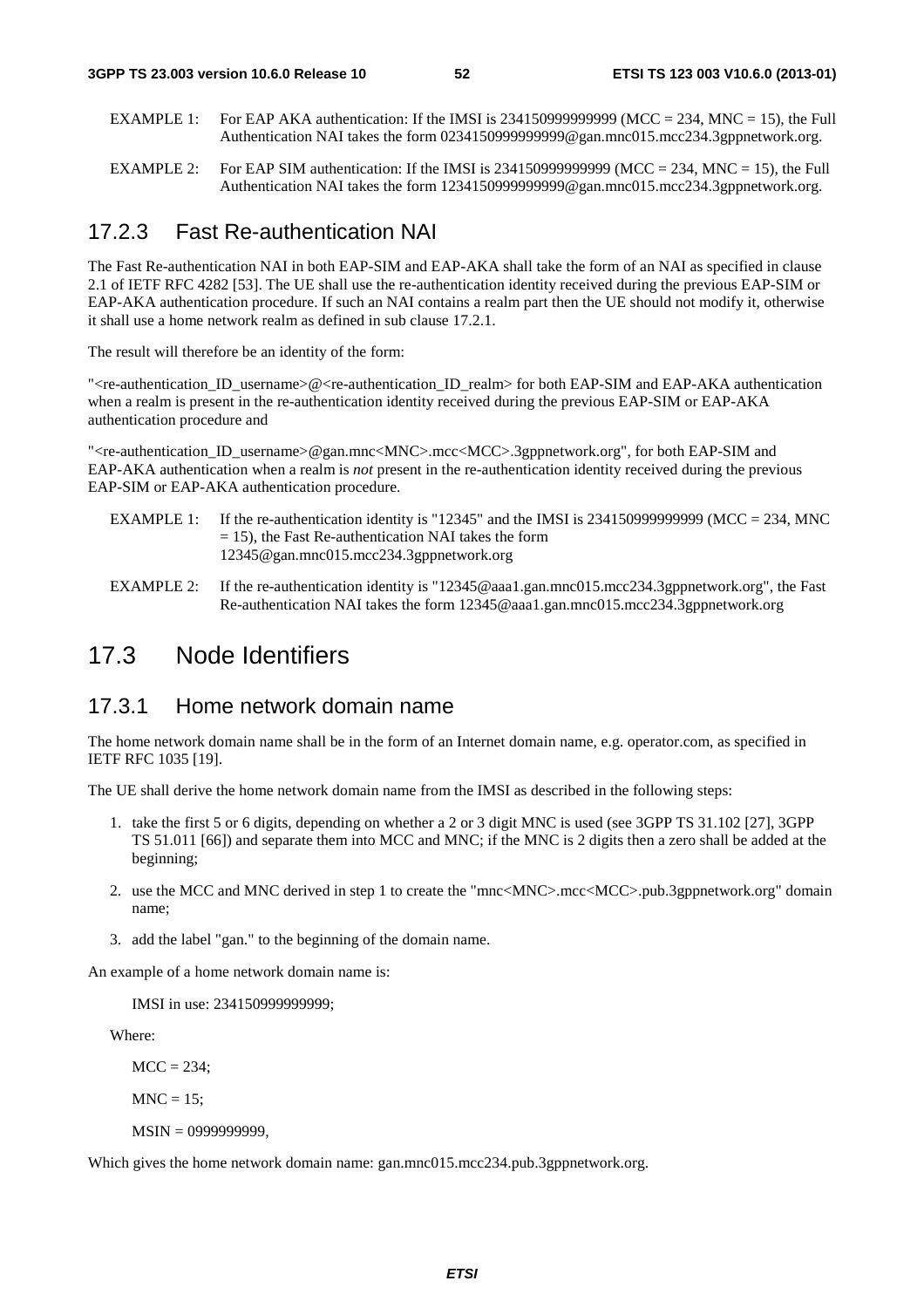NOTE: If it is not possible for the UE to identify whether a 2 or 3 digit MNC is used (e.g. SIM is inserted and the length of MNC in the IMSI is not available in the "Administrative data" data file), it is implementation dependent how the UE determines the length of the MNC (2 or 3 digits).

#### 17.3.2 Provisioning GANC-SEGW identifier

The Provisioning GANC-SEGW identifier shall take the form of a fully qualified domain name (FQDN) as specified in IETF RFC 1035 [19]. If the (U)SIM is not provisioned with the FQDN or IP address of the Provisioning GANC-SEGW, the UE derives an FQDN from the IMSI to identify the Provisioning GANC-SEGW. The UE shall derive such an FQDN as follows:

- 1. create a domain name as specified in 17.3.1;
- 2. add the label "psegw." to the beginning of the domain name.

An example of an FQDN for a Provisioning GANC-SEGW is:

IMSI in use: 234150999999999;

Where:

 $MCC = 234$ ;

 $MNC = 15$ :

MSIN = 0999999999,

Which gives the FODN: psegw.gan.mnc015.mcc234.pub.3gppnetwork.org.

NOTE: If it is not possible for the UE to identify whether a 2 or 3 digit MNC is used (e.g. SIM is inserted and the length of MNC in the IMSI is not available in the "Administrative data" data file), it is implementation dependent how the UE determines the length of the MNC (2 or 3 digits).

#### 17.3.3 Provisioning GANC identifier

The Provisioning GANC identifier shall take the form of a fully qualified domain name (FQDN) as specified in IETF RFC 1035 [19]. If the (U)SIM is not provisioned with the FQDN or IP address of the Provisioning GANC, the UE derives an FQDN from the IMSI to identify the Provisioning GANC. The UE shall derive such an FQDN as follows:

- 1. create a domain name as specified in 17.3.1;
- 2. add the label "pganc." to the beginning of the domain name.

An example of an FQDN for a Provisioning GANC is:

IMSI in use: 234150999999999;

Where:

 $MCC = 234$ :

 $MNC = 15$ ;

```
 MSIN = 0999999999,
```
Which gives the FQDN: pganc.gan.mnc015.mcc234.pub.3gppnetwork.org.

NOTE: If it is not possible for the UE to identify whether a 2 or 3 digit MNC is used (e.g. SIM is inserted and the length of MNC in the IMSI is not available in the "Administrative data" data file), it is implementation dependent how the UE determines the length of the MNC (2 or 3 digits).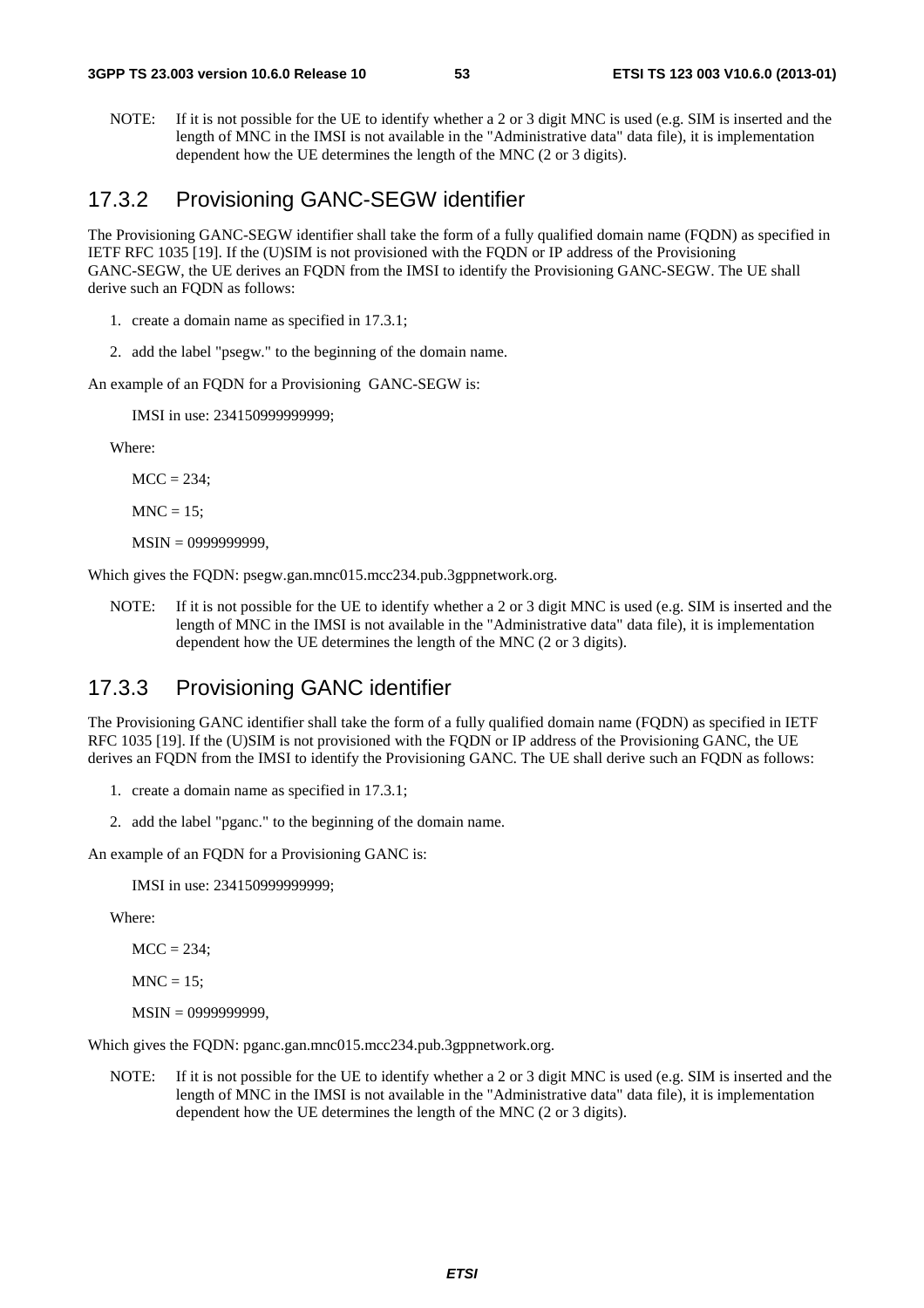# 18 Addressing and Identification for IMS Service Continuity and Single-Radio Voice Call Continuity

### 18.1 Introduction

This clause describes the format of the parameters needed for the support of IMS Service Continuity. For further information on the use of the parameters see 3GPP TS 23.237 [71] and also 3GPP TS 23.292 [70].

# 18.2 CS Domain Routeing Number (CSRN)

A CS Domain Routeing Number (CSRN) is a number that is used to route a call from the IM CN subsystem to the user in the CS domain. The structure is as defined in sub-clause 3.4.

# 18.3 IP Multimedia Routeing Number (IMRN)

An IP Multimedia Routeing Number (IMRN) is a routable number that points to the IM CN subsystem. In a roaming scenario, the IMRN has the same structure as an international ISDN number (see sub-clause 3.4). The Tel URI format of the IMRN (see IETF RFC 3966 [45]) is treated as a PSI (see sub-clause 13.5) within the IM CN subsystem.

# 18.4 Session Transfer Number (STN)

A Session Transfer Number (STN) is a public telecommunication number, as defined by ITU-T Recommendation E.164 [10] and is used by the UE to request Session Transfer of the media path from PS to CS access.

# 18.5 Session Transfer Identifier (STI)

A Session Transfer Identifier (STI) is a SIP URI or SIP dialogue ID (see IETF RFC 3261 [26] for more information) and is used by the UE to request Session Transfer of a media path.

# 18.6 Session Transfer Number for Single Radio Voice Call Continuity (STN-SR)

The Session Transfer Number for Single Radio Voice Call Continuity (STN-SR) is a public telecommunication number, as defined by ITU-T Recommendation E.164 [10] and is used by the MSC Server to request session transfer of the media path from the PS domain to CS domain.

# 18.7 Correlation MSISDN

A Correlation MSISDN (C-MSISDN) is an MSISDN (see sub-clause 3.3) that is used for correlation of sessions at access transfer and to route a call from the IM CN subsystem to the same user in the CS domain. The C-MSISDN is equal to the MSISDN or the basic MSISDN if multinumbering option is used (see 3GPP TS 23.008 [2], section 2.1.3) of the CS access. Any MSISDN of a user that can be used for TS11 (telephony) in the CS domain which is not shared by more than one IMS Private Identity in an IMS CN subsystem, can serve as the user's C-MSISDN.

The C-MSISDN is bound to the IMS Private User Identity and is uniquely assigned per IMSI and IMS Private User Identity.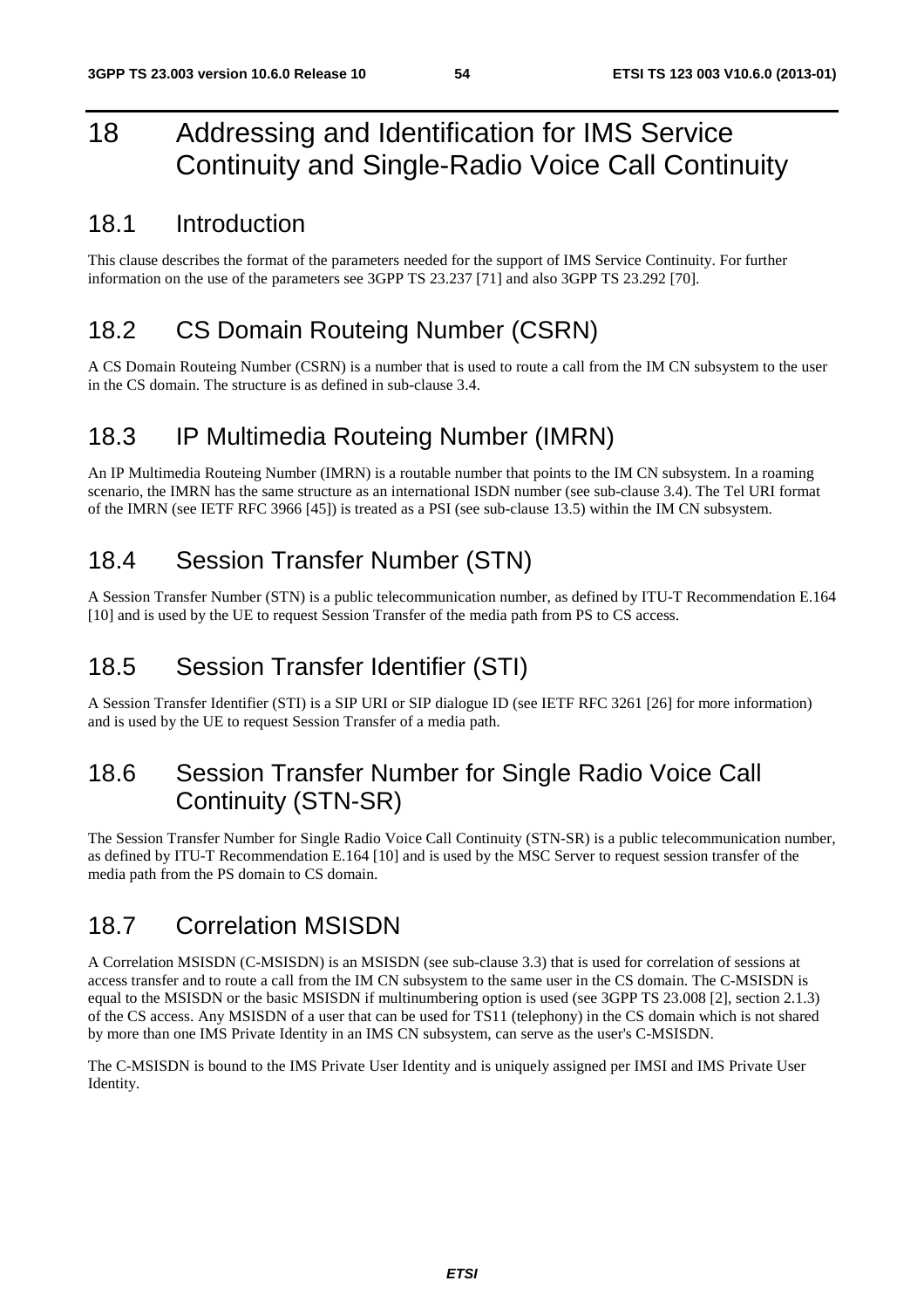# 19 Numbering, addressing and identification for the Evolved Packet Core (EPC)

### 19.1 Introduction

This clause describes the format of the parameters needed to access the Enhanced Packet Core (EPC). For further information on the use of the parameters see 3GPP TS 23.401 [72] and 3GPP TS 23.402 [68]. For more information on the ".3gppnetwork.org" domain name and its applicability, see Annex D of the present document

## 19.2 Home Network Realm/Domain

The home Network Realm/Domain shall be in the form of an Internet domain name, e.g. operator.com, as specified in IETF RFC 1035 [19].

The Home Network Realm/Domain shall be in the form of "epc.mnc<MNC>.mcc<MCC>.3gppnetwork.org", where "<MNC>" and "<MCC>" fields correspond to the MNC and MCC of the operator"s PLMN. Both the "<MNC>" and "<MCC>" fields are 3 digits long. If the MNC of the PLMN is 2 digits, then a zero shall be added at the beginning.

For example, the Home Network Realm/Domain of an IMSI shall be derived as described in the following steps:

- 1. take the first 5 or 6 digits, depending on whether a 2 or 3 digit MNC is used (see 3GPP TS 31.102 [27]) and separate them into MCC and MNC; if the MNC is 2 digits then a zero shall be added at the beginning;
- 2. use the MCC and MNC derived in step 1 to create the "mnc<MNC>.mcc<MCC>.3gppnetwork.org" domain name;
- 3. add the label "epc" to the beginning of the domain name.

An example of a Home Network Realm/Domain is:

IMSI in use: 234150999999999;

Where:

 $MCC = 234$ :

 $MNC = 15$ ;

MSIN = 0999999999;

Which gives the Home Network Realm/Domain name: epc.mnc015.mcc234.3gppnetwork.org.

NOTE: If it is not possible for a UE to identify whether a 2 or 3 digit MNC is used (e.g. USIM is inserted and the length of MNC in the IMSI is not available in the "Administrative data" data file), it is implementation dependent how the UE determines the length of the MNC (2 or 3 digits).

## 19.3 3GPP access to non-3GPP access interworking

#### 19.3.1 Introduction

This subclause describes the format of the UE identification needed to access the 3GPP EPC from both 3GPP and non-3GPP accesses.

The NAI is generated respectively by:

- the S-GW at the S5/S8 reference point;
- the non-3GPP access network or client at the S2a reference point;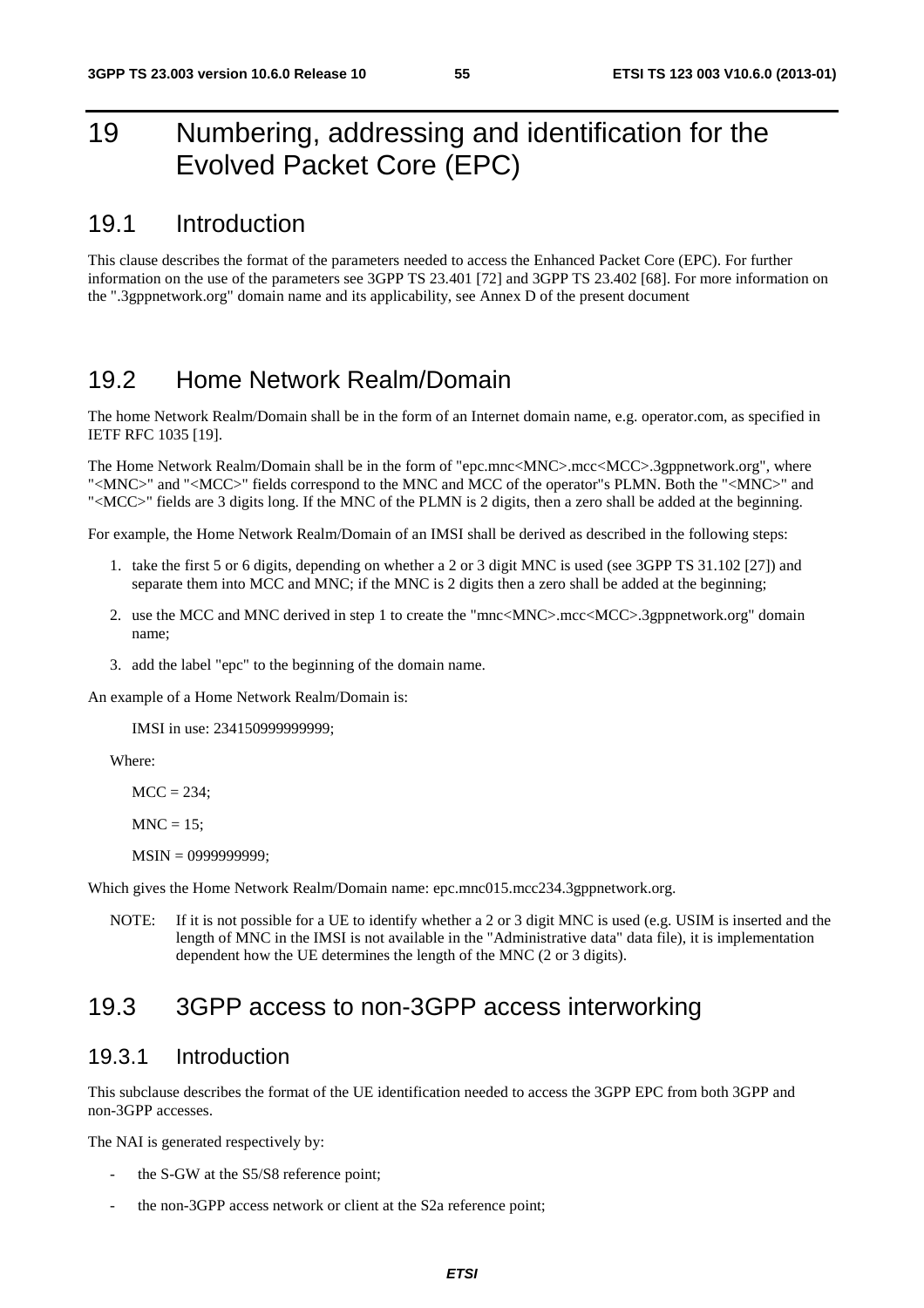- the ePDG at the S2b reference point:
- the DSMIPv6 client at the S2c reference point.

The NAI shall be generated based on the IMSI or, when UE is performing emergency attach and IMSI is not available or not authenticated, on the IMEI (see subclause 19.3.6).

For further information on the use of the parameters see 3GPP TS 24.234 [48].

### 19.3.2 Root NAI

The Root NAI shall take the form of an NAI, and shall have the form username@realm as specified in clause 2.1 of IETF RFC 4282 [53].

The format of the username part of the Root NAI shall comply with IETF RFC 4187 [50] for use with EAP AKA authentication. For EAP-AKA', see IETF RFC 5448 [82], the Root NAI shall comply with IETF RFC 4187 [50] except that the username part of the Root NAI shall be prepended with the single digit "6".

When the username part includes the IMSI, the Root NAI shall be built according to the following steps:

- 1. Generate an identity conforming to NAI format from IMSI as defined in EAP AKA [50] as appropriate;
- 2. Convert the leading digits of the IMSI, i.e. MNC and MCC, into a domain name, as described in subclause 19.2.
- 3. Prefix domain name with the label of "nai".

The result will be a root NAI of the form:

"0<IMSI>@nai.epc.mnc<MNC>.mcc<MCC>.3gppnetwork.org" for EAP AKA authentication

"6<IMSI>@nai.epc.mnc<MNC>.mcc<MCC>.3gppnetwork.org" for EAP AKA' authentication

For example, if the IMSI is  $2341509999999999$  (MCC = 234, MNC = 15), the root NAI then takes the form as 0234150999999999@nai.epc.mnc015.mcc234.3gppnetwork.org for EAP AKA authentication, and takes the form as [6234150999999999@nai.epc.mnc015.mcc234.3gppnetwork.org](mailto:0234150999999999@epc.mnc015.mcc234.3gppnetwork.org) for EAP AKA" authentication.

The NAI sent in the Mobile Node Identifier field in PMIPv6 shall not include the digit prepended in front of the IMSI that is described above. Consequently the Permanent User Identity assigned by the 3GPP AAA Server when Network Based Mobility is used shall not include this digit either.

### 19.3.3 Decorated NAI

The Decorated NAI shall take the form of a NAI and shall have the form 'homerealm!username@otherrealm' as specified in clause 2.7 of the IETF RFC 4282 [53].

The realm part of Decorated NAI consists of 'otherrealm', see the IETF RFC 4282 [53]. 'Homerealm' is the realm as specified in subclause 19..2, using the HPLMN ID ('homeMCC' + 'homeMNC)'. 'Otherrealm' is the realm built using the PLMN ID (visitedMCC + visited MNC) of the PLMN selected as a result of the PLMN selection (see 3GPP TS 23.402 [68]).

The username part format of the Root NAI shall comply with IETF RFC 4187 [50] for use with EAP AKA. For EAP AKA', see IETF RFC 5448 [82], the Root NAI shall comply with IETF RFC 4187 [50] except that the username part of the NAI shall be prepended with single digit "6".

When the username part of Decorated NAI includes the IMSI, it shall be built following the same steps specified for Root NAI in subclause 19.3.2.

The result will be a decorated NAI of the form:

nai.epc.mnc<homeMNC>.mcc<homeMCC>.3gppnetwork.org !0<IMSI>@nai.epc.mnc<visitedMNC>.mcc<visitedMCC>.3gppnetwork.org for EAP AKA authentication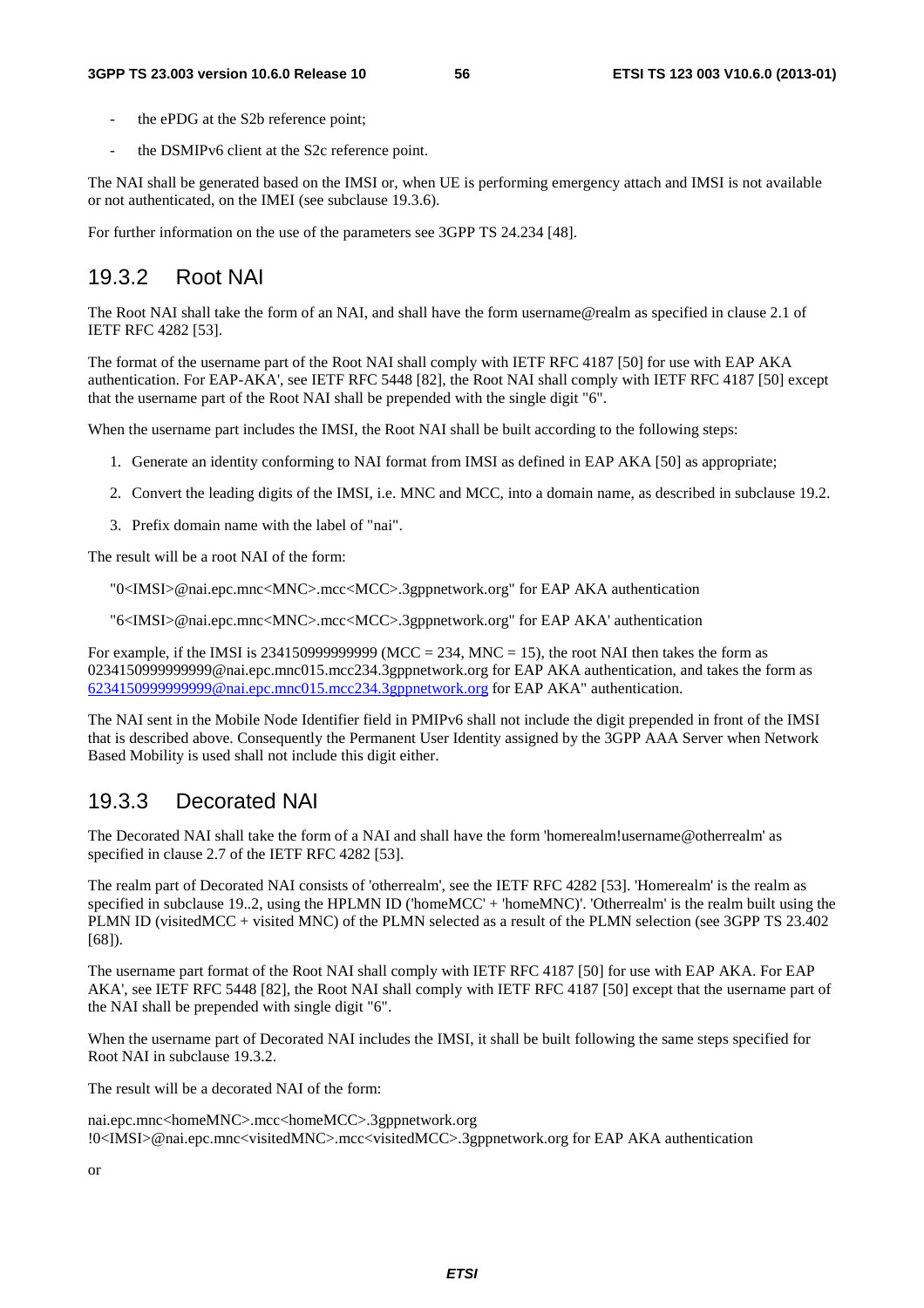nai.epc.mnc<homeMNC>.mcc<homeMCC>.3gppnetwork.org !6<IMSI>@nai.epc.mnc<visitedMNC>.mcc<visitedMCC>.3gppnetwork.org for EAP AKA' authentication.

For example, if the IMSI is  $234150999999999$  (MCC = 234, MNC = 15) and the PLMN ID of the Selected PLMN is  $MCC = 610$ ,  $MNC = 71$ , then the Decorated NAI takes the form either as

nai.epc.mnc015.mcc234.3gppnetwork.org!0234150999999999@nai.epc.mnc071.mcc610.3gppnetwork.org for EAP AKA authentication or

nai.epc.mnc015.mcc234.3gppnetwork.org!6234150999999999@nai.epc.mnc071.mcc610.3gppnetwork.org for EAP AKA' authentication.

### 19.3.4 Fast Re-authentication NAI

The Fast Re-authentication NAI shall take the form of a NAI as specified in clause 2.1 of IETF RFC 4282 [53]. If the 3GPP AAA server does not return a complete NAI, the Fast Re-authentication NAI shall consist of the username part of the fast re-authentication identity as returned from the 3GPP AAA server and the same realm as used in the permanent user identity. If the 3GPP AAA server returns a complete NAI as the re-authentication identity, then this NAI shall be used. The username part of the fast re-authentication identity shall be decorated as described in 19.3.3 if the Selected PLMN is different from the HPLMN.

For EAP-AKA authentication, the username portion of the fast re-authentication identity shall be prepended with the single digit "4" as specified in sub-clause 4.1.1.7 of IETF RFC 4187 [50].

For EAP AKA', see IETF RFC 5448 [82], the Fast Re-authentication NAI shall comply with IETF RFC 4187 [50] except that the username part of the NAI shall be prepended with single digit "8".

- NOTE: The permanent user identity is either the Root NAI or Decorated NAI as defined in clauses 19.3.2 and 19.3.3, respectively.
- EXAMPLE 1: If the fast re-authentication identity returned by the 3GPP AAA Server is 358405627015 and the IMSI is 2341509999999999 (MCC = 234, MNC = 15), the Fast Re-authentication NAI for the case when NAI decoration is not used takes the form: 358405627015@nai.epc.mnc015.mcc234.3gppnetwork.org
- EXAMPLE 2: If the fast re-authentication identity returned by the 3GPP AAA Server is "358405627015@aaa1.nai.epc.mnc015.mcc234.3gppnetwork.org" and the IMSI is  $234150999999999$  (MCC = 234, MNC = 15), the Fast Re-authentication NAI for the case when NAI decoration is not used takes the form: 358405627015@aaa1.nai.epc.mnc015.mcc234.3gppnetwork.org
- EXAMPLE 3: If the fast re-authentication identity returned by the 3GPP AAA Server is 358405627015 and the IMSI is 23415099999999999 (MCC = 234, MNC = 15), and the PLMN ID of the Selected PLMN is  $MCC = 610$ ,  $MNC = 71$ , the Fast Re-authentication NAI takes the form: nai.epc.mnc015.mcc234.3gppnetwork.org !358405627015@nai.epc.mnc071.mcc610.3gppnetwork.org.

#### 19.3.5 Pseudonym Identities

The pseudonym shall take the form of an NAI, as specified in sub-clause 2.1 of IETF RFC 4282 [53].

The pseudonym shall be generated as specified in sub-clause 6.4.1 of 3GPP TS 33.234 [55]. This part of the pseudonym shall follow the UTF-8 transformation format specified in IETF RFC 2279 [54] except for the following reserved hexadecimal octet value:

#### FF

When the pseudonym username is coded with FF, this reserved value is used to indicate the special case when no valid temporary identity exists in the UE (see 3GPP TS 24.234 [48] for more information). The network shall not allocate a temporary identity with the whole username coded with the reserved hexadecimal value FF.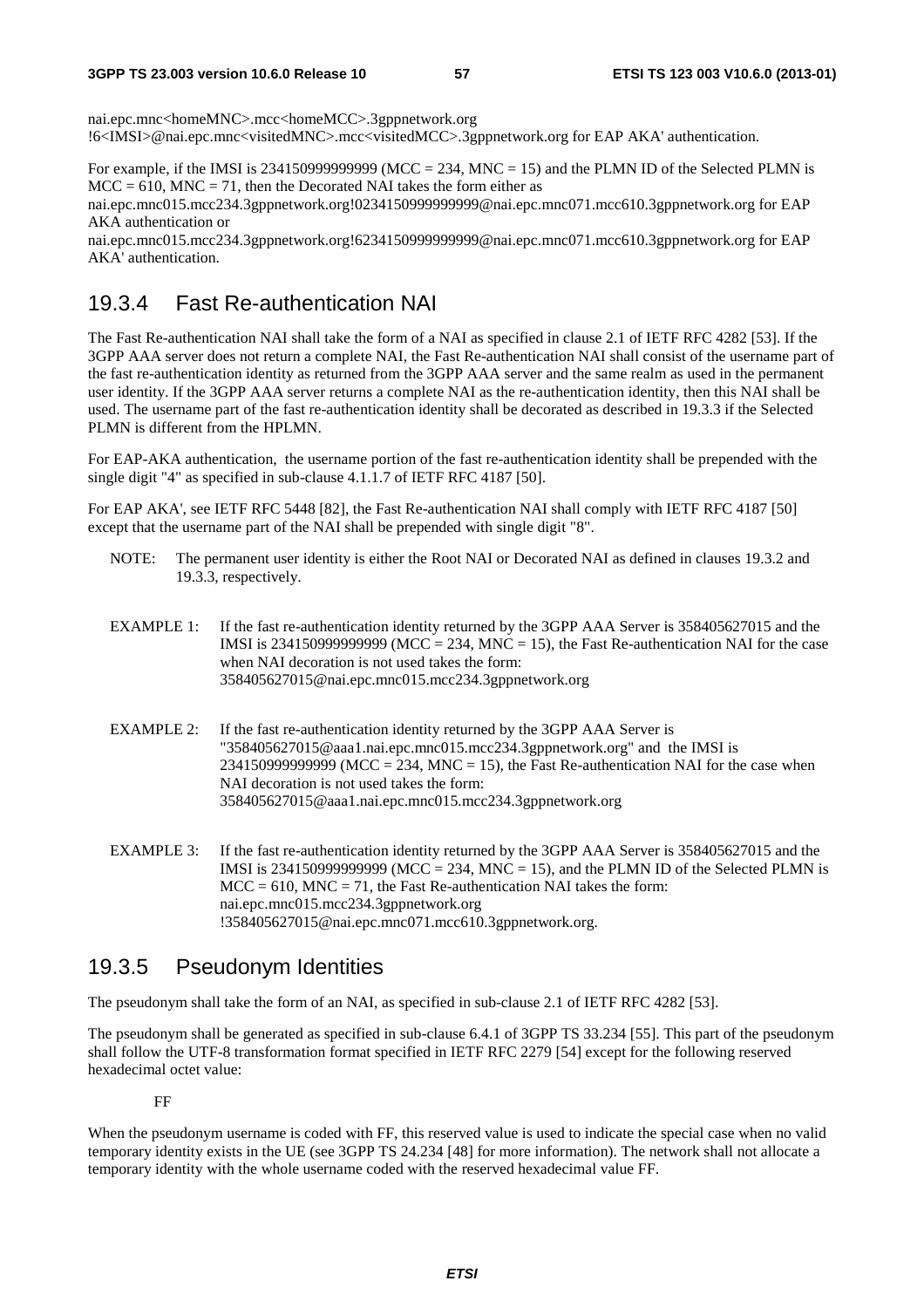The username portion of the pseudonym identity shall be prepended with the single digit "2" as specified in sub-clause 4.1.1.7 of IETF RFC 4187 [50] for EAP-AKA. For EAP AKA', see IETF RFC 5448 [82], the pseudonym NAI shall comply with IETF RFC 4187 [50] except that the username part of the NAI shall be prepended with single digit "7".

- NOTE: The permanent user identity is either the Root NAI or Decorated NAI as defined in sub-clauses 19.3.2 and 19.3.3, respectively.
- EXAMPLE 1: For EAP AKA, if the pseudonym returned by the 3GPP AAA Server is 258405627015 and the IMSI is 234150999999999 (MCC = 234, MNC = 15), the pseudonym NAI for the case when NAI decoration is not used takes the form: 258405627015@nai.epc.mnc015.mcc234.3gppnetwork.org
- EXAMPLE 2: For EAP AKA', if the pseudonym returned by the 3GPP AAA Server is 758405627015 and the IMSI is 234150999999999 (MCC = 234, MNC = 15), the pseudonym NAI for the case when NAI decoration is not used takes the form: 758405627015@nai.epc.mnc015.mcc234.3gppnetwork.org
- EXAMPLE 3: For EAP AKA, if the pseudonym returned by the 3GPP AAA Server is 258405627015 and the IMSI is 2341509999999999 (MCC = 234, MNC = 15), and the PLMN ID of the Selected PLMN is  $MCC = 610$ ,  $MNC = 71$ , the pseudonym NAI takes the form: nai.epc.mnc015.mcc234.3gppnetwork.org! 258405627015@nai.epc.mnc071.mcc610.3gppnetwork.org
- EXAMPLE 4: For EAP AKA', if the pseudonym returned by the 3GPP AAA Server is 758405627015 and the IMSI is 234150999999999 ( $MCC = 234$ ,  $MNC = 15$ ), and the PLMN ID of the Selected PLMN is  $MCC = 610$ ,  $MNC = 71$ , the pseudonym NAI takes the form: nai.epc.mnc015.mcc234.3gppnetwork.org! 758405627015@nai.epc.mnc071.mcc610.3gppnetwork.org

### 19.3.6 Emergency NAI for Limited Service State

This subclause describes the format of the UE identification needed to access the 3GPP EPC from both 3GPP and non-3GPP accesses, when UE is performing emergency attach and IMSI is not available or not authenticated. For more information, see sections 4.6.1 and 5.2 of 3GPP TS 23.402 [68].

The Emergency NAI for Limited Service State shall take the form of an NAI, and shall have the form username@realm as specified in clause 2.1 of IETF RFC 4282 [53]. The exact format shall be:

imei<IMEI>@sos.invalid

NOTE: The top level domain ".invalid" is a reserved top level domain, as specified in IETF RFC 2606 [64], and is used here due to the fact that this NAI never needs to be resolved for routing (as specified in 3GPP TS 23.402 [68]).

or

mac<MAC>@sos.invalid

For example, if the IMEI is 219551288888888, the Emergency NAI for Limited Service State then takes the form of imei219551288888888@sos.invalid.

For example, if the MAC address is 44-45-53-54-00-AB, the Emergency NAI for Limited Service State then takes the form of [mac4445535400AB@sos.invalid,](mailto:mac4445535400AB@sos.invalid) where the MAC address is represented in hexadecimal format without separators.

# 19.4 Identifiers for Domain Name System procedures

#### 19.4.1 Introduction

This clause describes Domain Name System (DNS) related identifiers used by the procedures specified in 3GPP TS 29.303 [73].

The DNS identifiers for APNs for legacy systems (as defined in clause 9), RAIs (as defined in clause C.1, GSNs (as defined in clause C.2) and RNCs (as defined in clause C.3) in the present document use the top level domain ".gprs" and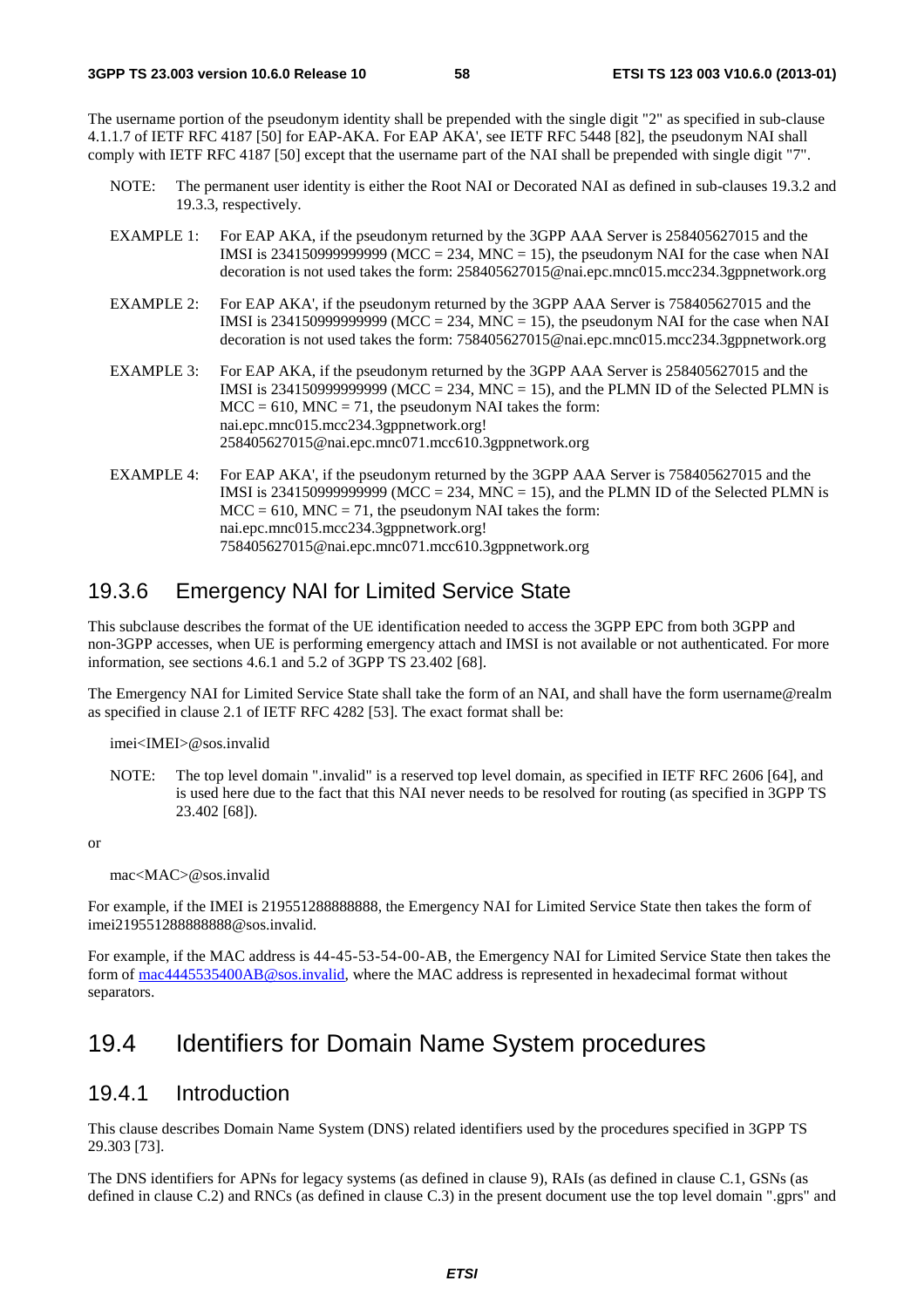have a similar purpose and function as those described below. These clauses are still valid and DNS records based on these and the below types of identifiers are expected to coexist in an operator's network for the purpose of backwards compatibility and interworking with legacy networks.

The APN as defined in clause 9 is used also in EPC to identify the access network to be used for a specific PDN connection or PDP Context. In addition, the APN Network Identifier (APN-NI) part of the APN as defined in subclause 9.1.1 of the present document may be used to access a service associated with a PDN-GW or GGSN. This is achieved by defining an APN which in addition to being usable to select a PDN-GW or GGSN is locally interpreted by the PDN-GW or GGSN as a request for a specific service.

For DNS procedures defined in 3GPP TS 29.303 [73], an APN-FQDN derived from a given APN is used instead of the APN itself as defined in subclause 19.4.2.2. For all other purposes, including communication between EPC nodes and to the UE, the APN format defined in clause 9 is used. In order to support backwards compatibility with existing GPRS/PS roaming using the Gn/Gp interfaces, the APN as specified in clause 9 of the present document may also be used for the DNS procedures as defined in 3GPP TS 23.060 [3].

### 19.4.2 Fully Qualified Domain Names (FQDNs)

#### 19.4.2.1 General

The encoding of any identifier used as part of a Fully Qualifed Domain Name (FQDN) shall follow the Name Syntax defined in IETF RFC 2181 [18], IETF RFC 1035 [19] and IETF RFC 1123 [20]. An FQDN consists of one or more labels. Each label is coded as a one octet length field followed by that number of octets coded as 8 bit ASCII characters. Following IETF RFC 1035 [19] the labels shall consist only of the alphabetic characters (A-Z and a-z), digits (0-9) and the hyphen (-). Following IETF RFC 1123 [20], the label shall begin and end with either an alphabetic character or a digit. The case of alphabetic characters is not significant. Identifiers are not terminated by a length byte of zero.

NOTE: A length byte of zero is added by the querying entity at the end of the FQDN before interrogating a DNS server.

For the purpose of presentation, identifiers are usually displayed as a string in which the labels are separated by dots (e.g. "Label1.Label2.Label3").

#### 19.4.2.2 Access Point Name FQDN (APN-FQDN)

#### 19.4.2.2.1 Structure

The Access Point Name FQDN (APN-FQDN) is derived from an APN as follows. The APN consists of an APN Network Identifier (APN-NI) and an APN Operator Identifier (APN-OI), which are as defined in subclause 9.1.1 and 9.1.2 of the present document.

If an APN is constructed using the default APN-OI, the APN-FQDN shall be obtained from the APN by inserting the labels "apn.epc." between the APN-NI and the default APN - OI, and by replacing the label ".gprs" at the end of the default APN-OI with the labels ".3gppnetwork.org".

EXAMPLE1: For an APN of internet.mnc015.mcc234.gprs, the derived APN-FODN is internet.apn.epc.mnc015.mcc234.3gppnetwork.org

If an APN is constructed using the APN-OI Replacement field (as defined in 3GPP TS 23.060 [3] and 3GPP TS 23.401 [72]), the APN-FQDN shall be obtained from the APN by inserting the labels "apn.epc." between the label "mnc<MNC>" and its preceding label, and by replacing the label ".gprs" at the end of the APN-OI Replacement field with the labels ".3gppnetwork.org".

EXAMPLE 2: If an APN-OI Replacement field is province1.mnc015.mcc234.gprs and an APN-NI is internet, the derived APN-FQDN is internet. province1.apn.epc.mnc015.mcc234.3gppnetwork.org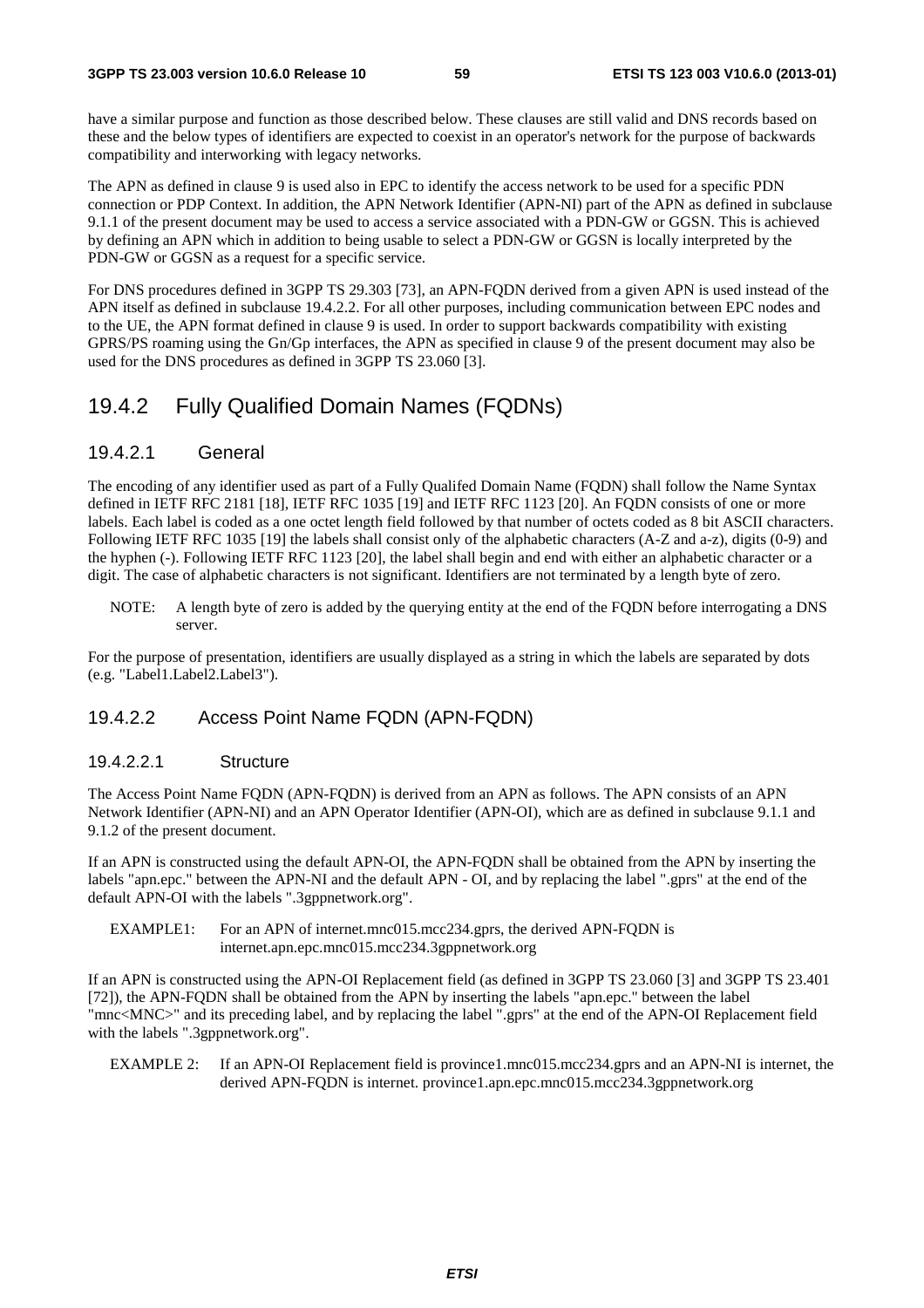| 19.4.2.2.2 | Void |
|------------|------|
|            |      |

19.4.2.2.3 Void

19.4.2.2.4 Void

#### 19.4.2.3 Tracking Area Identity (TAI)

The Tracking Area Identity (TAI) consists of a Mobile Country Code (MCC), Mobile Network Code (MNC), and Tracking Area Code (TAC). It is composed as shown in figure 19.4.2.3.1.



#### **Figure 19.4.2.3.1: Structure of the Tracking Area Identity (TAI)**

The TAI is composed of the following elements:

- Mobile Country Code (MCC) identifies the country in which the PLMN is located. The value of the MCC is the same as the three digit MCC contained in the IMSI;
- Mobile Network Code (MNC) is a code identifying the PLMN in that country. The value of the MNC is the same as the two or three digit MNC contained in the IMSI;
- Tracking Area Code (TAC) is a fixed length code (of 2 octets) identifying a Tracking Area within a PLMN. This part of the tracking area identification shall be coded using a full hexadecimal representation. The following are reserved hexadecimal values of the TAC:
	- 0000, and
	- FFF<sub>E</sub>
- NOTE: The above reserved values are used in some special cases when no valid TAI exists in the MS (see 3GPP TS 24.301 [90] for more information).

A subdomain name can be derived from the TAI. This shall be done by adding the label "tac" to the beginning of the Home Network Realm/Domain (see subclause 19.2) and encoding the TAC as a sub-domain. This is called the TAI FQDN..

The TAI FQDN shall be constructed as follows:

tac-lb<TAC-low-byte>.tac-hb<TAC-high-byte>.tac.epc.mnc<MNC>.mcc<MCC>.3gppnetwork.org

The TAC is a 16-bit integer. The <TAC-high-byte> is the hexadecimal string of the most significant byte in the TAC and the <TAC-low-byte > is the hexadecimal string of the least significant byte. If there are less than 2 significant digits in  $\langle TAC\text{-high-byte}\rangle$  or  $\langle TAC\text{-low-byte}\rangle$ , "0" digit(s) shall be inserted at the left side to fill the 2 digit coding.

#### 19.4.2.4 Mobility Management Entity (MME)

A Mobility Management Entity (MME) within an operator's network is identified using a MME Group ID (MMEGI), and an MME Code (MMEC).

A subdomain name shall be derived from the MNC and MCC by adding the label "mme" to the beginning of the Home Network Realm/Domain (see subclause 19.2).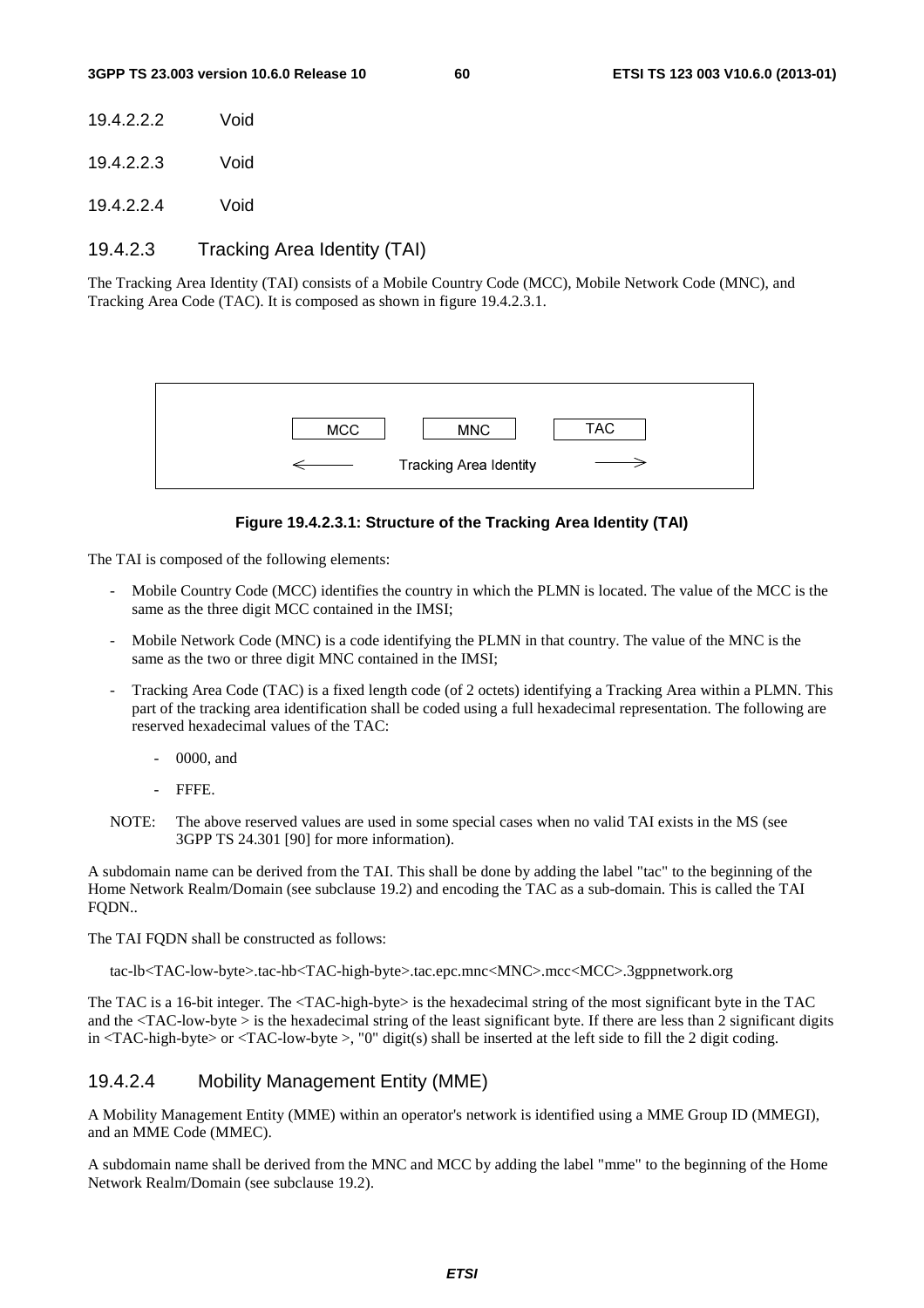The MME node FODN shall be constructed as:

mmec<MMEC>.mmegi<MMEGI>.mme.epc.mnc<MNC>.mcc<MCC>.3gppnetwork.org

Where  $\langle$ MMEC> and  $\langle$ MMEGI> are the hexadecimal strings of the MMEC and MMEGI.

An MME pool FQDN shall be constructed as:

mmegi<MMEGI>.mme.epc.mnc<MNC>.mcc<MCC>.3gppnetwork.org

#### 19.4.2.5 Routing Area Identity (RAI) - EPC

The Routing Area Identity (RAI) consists of a RAC, LAC, MNC and MCC.

A subdomain name for use by core network nodes based on RAI shall be derived from the MNC and MCC by adding the label "rac" to the beginning of the Home Network Realm/Domain (see subclause 19.2).

The RAI FQDN shall be constructed as:

rac<RAC>.lac<LAC>.rac.epc.mnc<MNC>.mcc<MCC>.3gppnetwork.org

<RAC> and <LAC> shall be Hex coded digits representing the LAC and RAC codes respectively.

If there are less than 4 significant digits in <RAC> or <LAC>, one or more "0" digit(s) is/are inserted at the left side to fill the 4 digit coding.

Note: Above subdomain is for release 8 core network nodes to allow DNS records other than A/AAAA records. The subdomain name in Annex C.2 are still used for existing A/AAAA records for pre-Release 8 nodes and are also still used for backward compatibility.

#### 19.4.2.6 Serving GPRS Support Node (SGSN) within SGSN pool

A specific SGSN within an operator's network is identified using the RAI FQDN (subclause 19.4.2.5) and the Network Resource Identifier (NRI) (see 3GPP TS 23.236 [23]). Such an identifier can be used by a target MME or SGSN node to connect to the source SGSN node.

The SGSN FODN shall be constructed as:

nri-sgsn<NRI>.rac<RAC>.lac<LAC>.rac.epc.mnc<MNC>.mcc<MCC>.3gppnetwork.org

<NRI> shall be Hex coded digits representing the NRI code of the SGSN.

If there are less than 4 significant digits in  $\langle NRI \rangle$ , one or more "0" digit(s) is/are inserted at the left side to fill the 4 digit coding. Coding for other fields is the same as in Section 19.4.2.5.

When a target MME constructs the FQDN of the source SGSN in the case of SGSN pooling, it should derive the NRI from the 8-bit MME Code received in the GUTI from the UE. However, if the length of the NRI, e.g., X, which is configured in the MME is less than 8 bits, then the MME should use only the most significant X bits of the MME Code as the NRI within the SGSN FODN.

Note: Above subdomain is for release 8 core network nodes to allow DNS records other than A/AAAA records. The subdomain name in Annex C.2 are still used for existing A/AAAA records for pre-Release 8 nodes and are also still used for backward compatibility. .

#### 19.4.2.7 Target RNC-ID for U-TRAN

In the special case of a UTRAN target RNC a possible SGSN that can control that RNC can be identified by RNC-ID. This identifier can be used for SRNS relocation with a U-TRAN target RNC.

A subdomain name for use by core network nodes based on RNC-ID shall be derived from the MNC and MCC by adding the label "rnc" to the beginning of the Home Network Realm/Domain (see subclause 19.2).

The RNC FQDN shall be constructed as:

```
rnc<RNC>.rnc.epc.mnc<MNC>.mcc<MCC>.3gppnetwork.org
```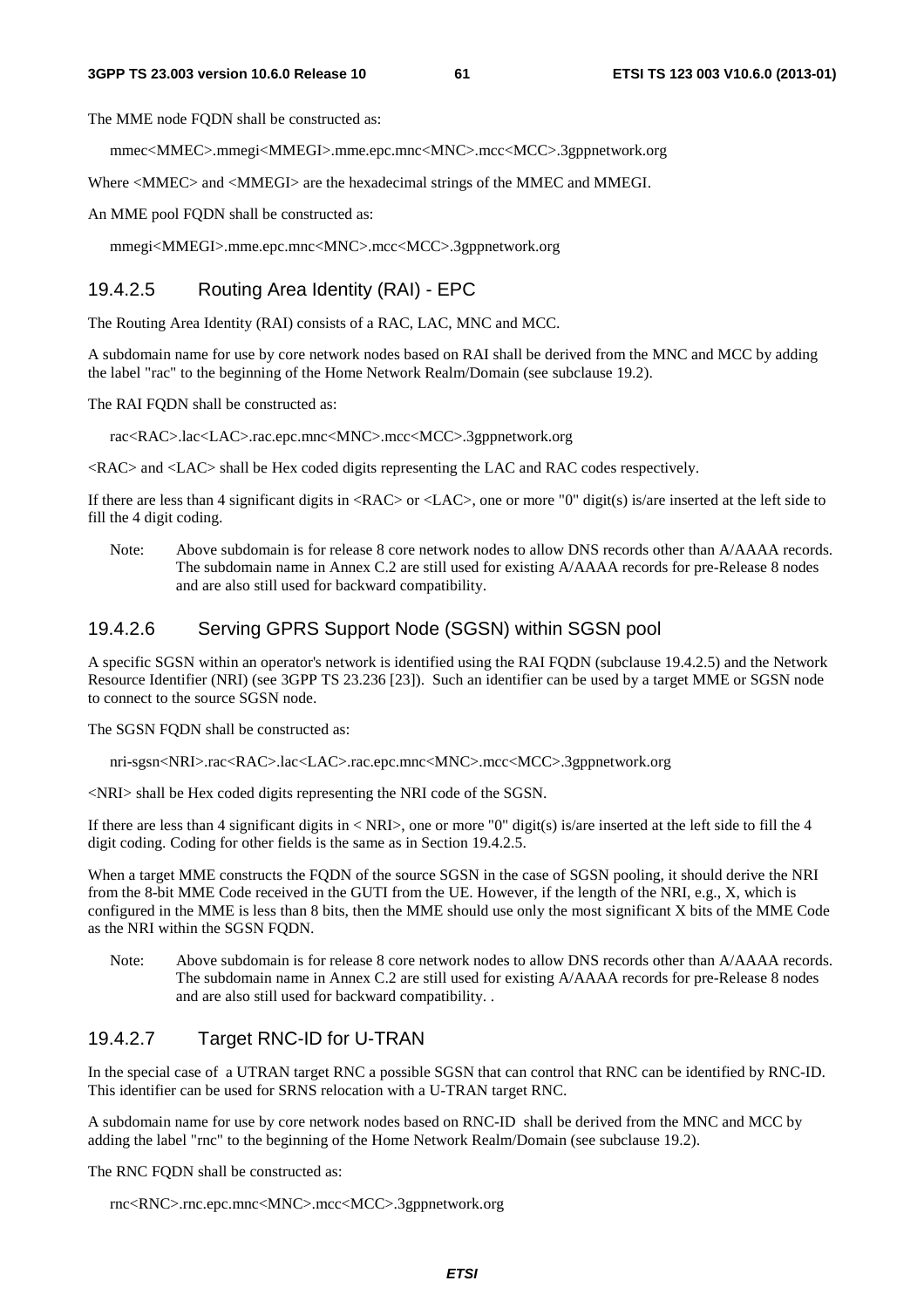<RNC> shall be Hex coded digits representing the RNC-ID code of the RNC.

If there are less than 4 significant digits in  $\langle RNC \rangle$ , one or more "0" digit(s) is/are inserted at the left side to fill the 4 digit coding.

NOTE: Above subdomain is for release 8 core network nodes to allow DNS records other than A/AAAA records. The subdomain name in Annex C.3 are still used for existing A/AAAA records for pre-Release 8 nodes and are still used for backward compatibility. However, RNC-ID in Annex C.3 was originally intended for the case where only one SGSN controlled an RNC-ID and gave the SGSN IP address. The usage for the above RNC FQDN is potentially broader and can target an SGSN pool.

#### 19.4.2.8 DNS subdomain for operator usage in EPC

The EPC nodes DNS subdomain (DNS zone) shall be derived from the MNC and MCC by adding the label "node" to the beginning of the Home Network Realm/Domain (see subclause 19.2) and shall be constructed as:

```
node.epc.mnc<MNC>.mcc<MCC>.3gppnetwork.org
```
This DNS subdomain is formally placed into the operator's control. 3GPP shall never take this DNS subdomain back or any zone cut/subdomain within it for any purpose. As a result the operator can safely provision any DNS records it chooses under this subdomain without concern about future 3GPP standards encroaching on the DNS names within this zone.

#### 19.4.2.9 ePDG Fully Qualified Domain Name

The ePDG Fully Qualified Domain Name (ePDG FQDN) contains an Operator Identifier that shall uniquely identify the PLMN where the ePDG is located. The ePDG FQDN is composed of seven labels. The last three labels shall be "pub.3gppnetwork.org". The third and fourth labels together shall uniquely identify the PLMN. The first two labels shall be "epdg.epc". The result of the ePDG FQDN will be:

```
"epdg.epc.mnc<MNC>.mcc<MCC>.pub.3gppnetwork.org"
```
In the roaming case, the UE may utilise the services of the VPLMN. In this case, the ePDG FQDN Operator Identifier shall be constructed as described above, but using the MNC and MCC of the VPLMN.

In order to guarantee inter-PLMN DNS translation, the <MNC> and <MCC> coding used in the "epdg.epc. mnc<MNC>.mcc<MCC>.pub.3gppnetwork.org" format of the ePDG FQDN Operator Identifier shall be:

- $-MNC$  = 3 digits
- $-MCC$  = 3 digits

If there are only 2 significant digits in the MNC, one "0" digit shall be inserted at the left side to fill the 3 digits coding of MNC in the ePDG FQDN.

As an example, the ePDG FQDN Operator Identifier for MCC 345 and MNC 12 is coded in the DNS as:

"epdg.epc.mnc012.mcc345.pub.3gppnetwork.org".

#### 19.4.2.10 Global eNodeB-ID for eNodeB

The Global eNodeB-ID is used to identify eNodeBs globally which is composed of the concatenation of MCC, MNC and the eNodeBID. The MCC and MNC are the same as included in the E-UTRAN Cell Global Identifier (ECGI) (see subclause 19.6).

A subdomain name shall be derived from the MNC and MCC by adding the label "enb" to the beginning of the Home Network Realm/Domain (see subclause 19.2).

The Global eNodeB-ID FQDN shall be constructed as:

```
enb<eNodeB-ID>.enb.epc.mnc<MNC>.mcc<MCC>.3gppnetwork.org
```
The  $\leq$ NodeB-ID $>$ shall be coded using a full hexadecimal representation. If there are less than 4 significant digits in  $\leq$ eNodeB-ID>, "0" digit(s) shall be inserted at the left side to fill the 4 digit coding.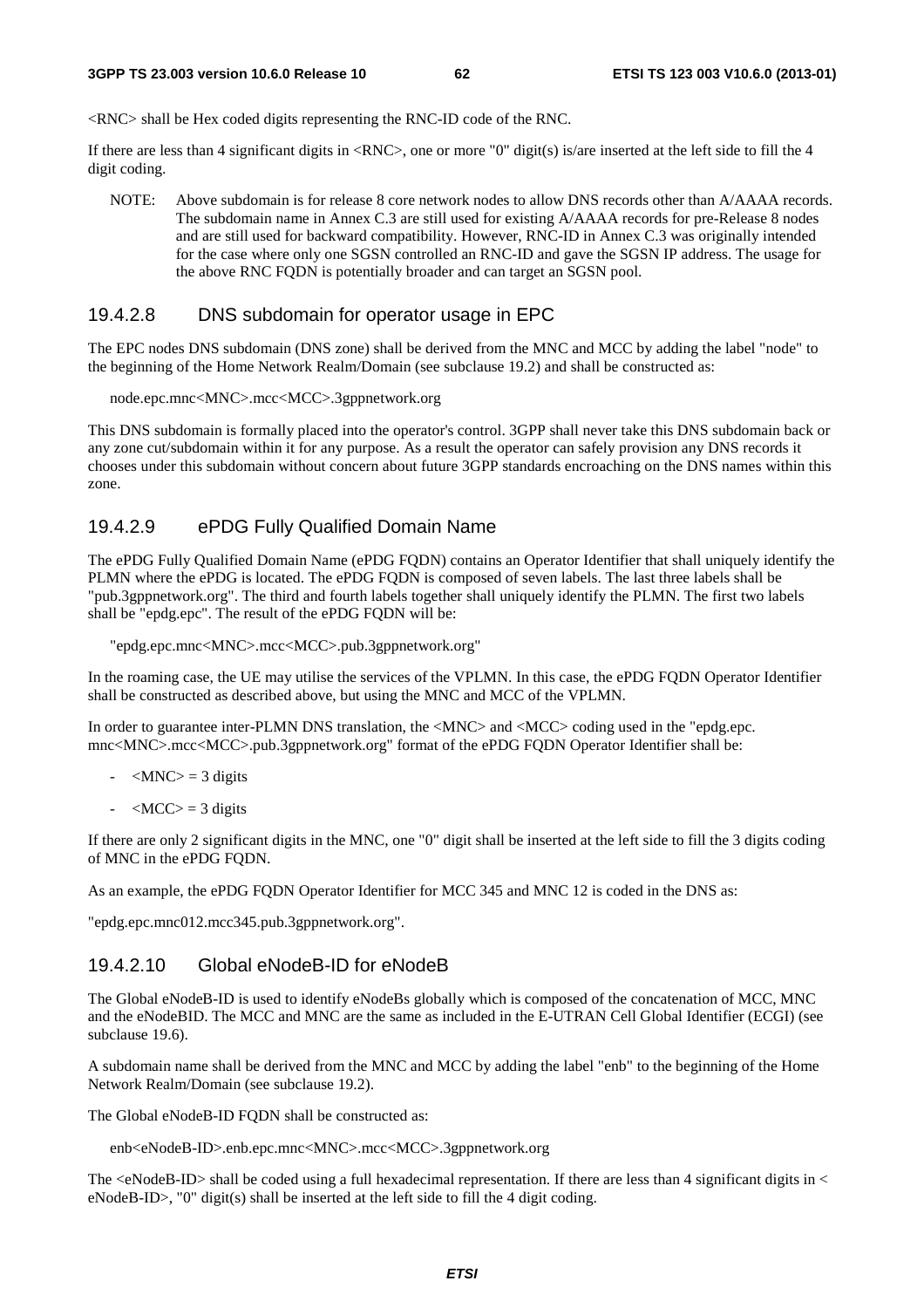# 19.4.3 Service and Protocol service names for 3GPP

A list of standardized "service-parms" names is required to identify a "service" as defined in section 6.5 of IETF RFC 3958 [74].

The following table defines the names to be used in the procedures specified in 3GPP TS 29.303 [73]:

| <b>Description</b>                              | IETF RFC 3958 section 6.5<br>'app-service' name | IETF RFC 3958 section 6.5<br>'app-protocol' name                                                                                               |
|-------------------------------------------------|-------------------------------------------------|------------------------------------------------------------------------------------------------------------------------------------------------|
| PGW and interface types supported<br>by the PGW | x-3gpp-pgw                                      | $x$ -s5-gtp, $x$ -s5-pmip,<br>$x$ -s $8$ -qtp, $x$ -s $8$ -pmip,<br>x-s2a-pmip, x-s2a-mipv4, x-s2b-pmip,<br>x-s2b-gtp, x-s2c-dsmip, x-gn, x-gp |
| SGW and interface types supported<br>by the SGW | x-3gpp-sgw                                      | x-s5-gtp, x-s5-pmip,<br>x-s8-gtp, x-s8-pmip,<br>x-s11, x-s12, x-s4,<br>x-s1-u, x-s2a-pmip, x-s2b-pmip                                          |
| GGSN                                            | x-3gpp-ggsn                                     | x-gn, x-gp                                                                                                                                     |
| SGSN                                            | x-3gpp-sgsn                                     | $x-gn, x-gp, x-s4, x-s3, x-s16$                                                                                                                |
| MME and interface types supported<br>by the MME | x-3qpp-mme                                      | x-s10, x-s11, x-s3, x-s6a, x-s1-mme,<br>x-gn, x-gp                                                                                             |
| <b>MSC Server</b>                               | x-3gpp-msc                                      | X-SV                                                                                                                                           |

#### **Table 19.4.3.1: List of 'app-service' and 'app-protocol' names**

- NOTE 1: The formats follow the experimental format as specified in IETF RFC 3958 [74]. For example, to find the S8 PMIP interfaces on a PGW the Service Parameter of "3gpp-pgw:x-s8-pmip" would be used as input in the procedures defined in IETF RFC 3958 [74].
- NOTE 2: Currently 'app-service' names identify 3GPP node type and 'app-protocol' identify 3GPP interfaces, which differs from more common usage of S-NAPTR where app-protocol is used for transport protocol. Type of nodes (i.e PGW, SGW, SGSN, MME, MSC Server etc) and interfaces (i.e. S11, S5, S8, Sv, etc.) follow the standard names from 3GPP TS 23.401 [72] ,3GPP TS 29.060 [6] and3GPP TS 23.216 [92] with prefix "x-" added.
- NOTE 3: x-gn denotes an intra-PLMN interface using GTPv1-C, x-gp denotes a inter-PLMN interface using GTPv1-C.
- NOTE 4: The app-service of x-3gpp-pgw with app-protocols x-gn or x-gp identifies the co-located GGSN function on a PGW. The app-service of x-3gpp-ggsn with app-protocols x-gn or x-gp identifies a GGSN function that is not co-located with a PGW.
- NOTE 5: The app-service of x-3gpp-msc with app-protocol x-sv identifies the MSC Sv interface service.

# 19.5 Access Network Identity

A trusted non-3GPP access network used by the UE to access EPS can be identified using the Access Network Identity. The Access Network Identity is used as an input parameter in the EPS security procedures as specified in 3GPP TS 33.402 [69]. The format and signalling of the parameter between the network and the UE is specified in 3GPP TS 24.302 [77 and the format and signalling of this parameter between access network and core network is specified in 3GPP TS 29.273 [78].

The encoding of the Access Network Identity shall be specified within 3GPP, but the Access Network Identity definition for each non-3GPP access network is under the responsibility of the corresponding standardisation organisation respectively.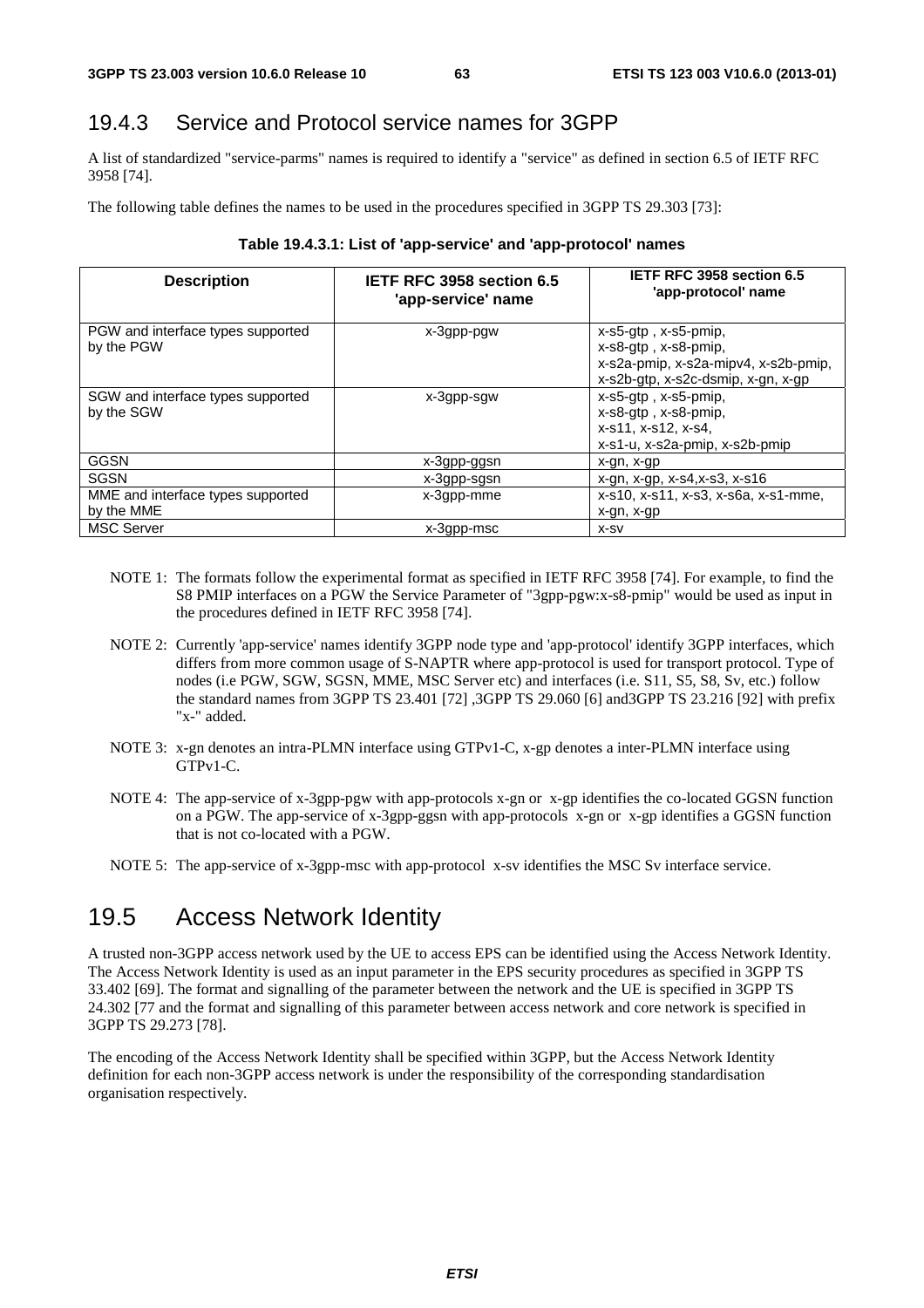#### 19.6 E-UTRAN Cell Identity (ECI) and E-UTRAN Cell Global Identification (ECGI)

The E-UTRAN Cell Global Identification (ECGI) shall be composed of the concatenation of the PLMN Identifier (PLMN-Id) and the E-UTRAN Cell Identity (ECI) as shown in figure 19.6.1 and shall be globally unique:



#### **Figure 19.6.1: Structure of E-UTRAN Cell Global Identification**

The ECI shall be of fixed length of 28 bits and shall be coded using full hexadecimal representation. The exact coding of the ECI is the responsibility of each PLMN operator.

For more details on ECI and ECGI, see 3GPP TS 36.413 [84].

# 20 Addressing and Identification for IMS Centralized **Services**

# 20.1 Introduction

This clause describes the format of the parameters needed specifically for IMS Centralized Services (ICS). For further information on the use of ICS parameters, see 3GPP TS 23.292 [70].

# 20.2 UE based solution

In this solution, the UE is provisioned with an ICS specific client that simply reuses IMS registration as defined in 3GPP TS 23.228 [24]. Therefore, ICS capable UE shall reuse the identities defined in clause 13.

# 20.3 Network based solution

#### 20.3.1 General

In this solution the MSC Server enhanced for ICS performs a special IMS registration on behalf of the UE. Thus, the MSC Server enhanced for ICS shall use a Private User Identity and Temporary Public User Identity that are different to those defined in clause 13 (see 3GPP TS 23.292 [70], sub-clause 4.6.2 for more information). Furthermore, the MSC Server enhanced for ICS derives a Conference Factory URI that is known to the home IMS. These are defined in the following sub-clauses.

### 20.3.2 Home network domain name

The home network domain name shall be in the form of an Internet domain name, e.g. operator.com, as specified in IETF RFC 1035 [19].

The MSC Server enhanced for ICS shall derive the home network domain name from the subscriber's IMSI as described in the following steps:

1. Take the first 5 or 6 digits, depending on whether a 2 or 3 digit MNC is used (see 3GPP TS 31.102 [27]) and separate them into MCC and MNC; if the MNC is 2 digits then a zero shall be added at the beginning.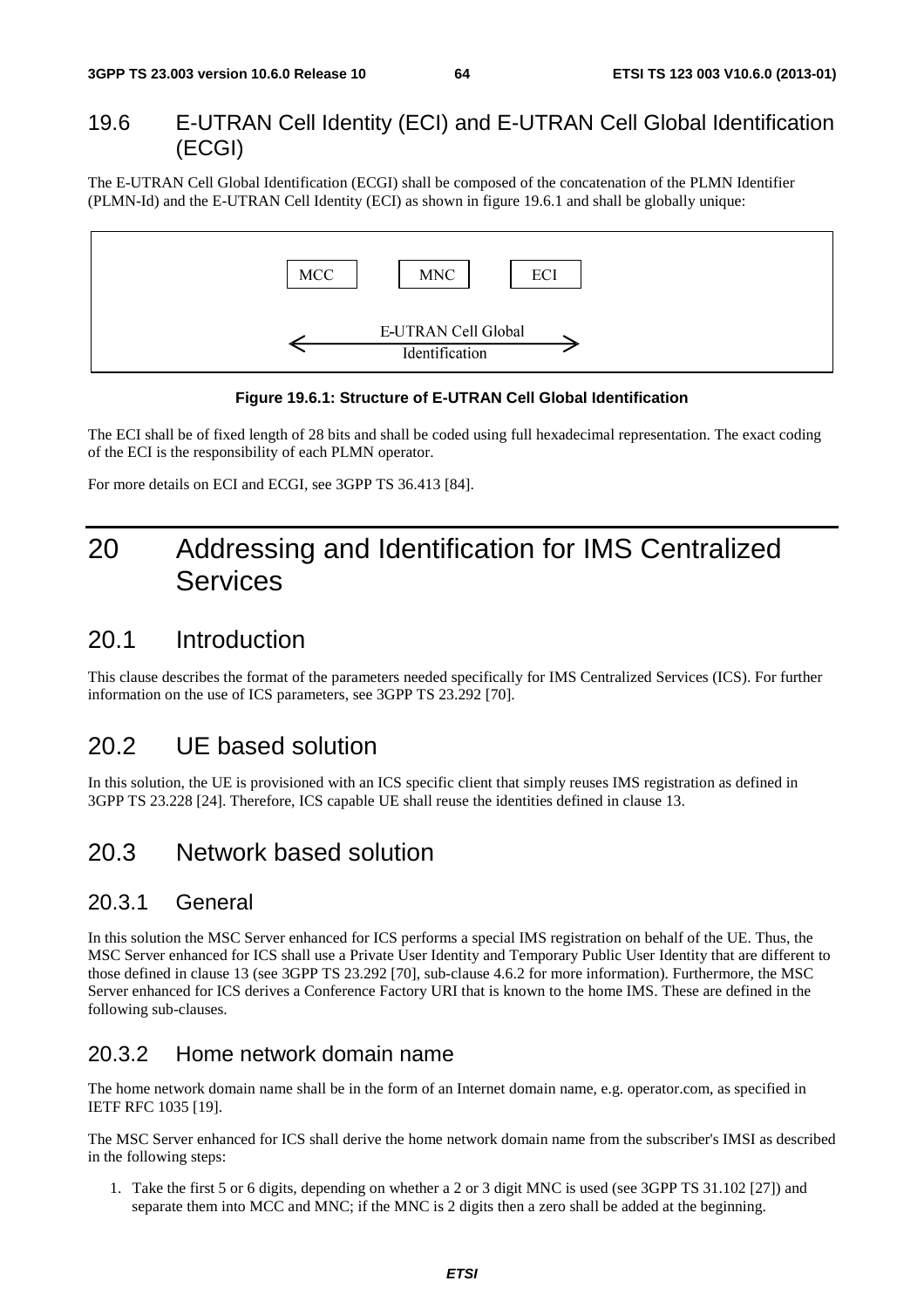- 2. Use the MCC and MNC derived in step 1 to create the "mnc<MNC>.mcc<MCC>.3gppnetwork.org" domain name.
- 3. Add the label "ics." to the beginning of the domain.

An example of a home network domain name is:

IMSI in use: 234150999999999;

where:

- $MCC = 234$ ;
- $MNC = 15$ ; and
- MSIN = 0999999999,

which gives the home network domain name: ics.mnc015.mcc234.3gppnetwork.org

#### 20.3.3 Private User Identity

The Private User Identity shall take the form of an NAI, and shall have the form "username@realm" as specified in clause 2.1 of IETF RFC 4282 [53].

The MSC Server enhanced for ICS shall derive the Private User Identity from the subscriber's IMSI as follows:

- 1. Use the whole string of digits as the username part of the private user identity; and
- 2. convert the leading digits of the IMSI, i.e. MNC and MCC, into a domain name, as described in sub-clause 20.3.2.

The result will be a Private User Identity of the form "<IMSI>@ics.mnc<MNC>.mcc<MCC>.3gppnetwork.org". For example if the IMSI is 2341509999999999 (MCC = 234, MNC = 15), the private user identity then takes the form 234150999999999@ics.mnc015.mcc234.3gppnetwork.org

### 20.3.4 Public User Identity

The Public User Identity shall take the form of a SIP URI (see IETF RFC 3261 [26]), and shall have the form "sip:username@domain".

The MSC Server enhanced for ICS shall derive the Public User Identity from the subscriber's IMSI. The Public User Identity shall consist of the string "sip:" appended with a username and domain portion equal to the IMSI derived Private User Identity described in sub-clause 20.3.3. An example using the same example IMSI from sub-clause 20.3.3 can be found below:

EXAMPLE: "sip:234150999999999@ics.mnc015.mcc234.3gppnetwork.org".

#### 20.3.5 Conference Factory URI

The Conference Factory URI shall take the form of a SIP URI (see IETF RFC 3261 [26]) with a host portion set to the home network domain name as described in subclause 20.3.2 prefixed with "conf-factory.". An example using the same example IMSI from sub-clause 20.3.2 can be found below:

EXAMPLE: "sip:conf-factory.ics.mnc015.mcc234.3gppnetwork.org".

The user portion of the SIP URI is optional and implementation specific.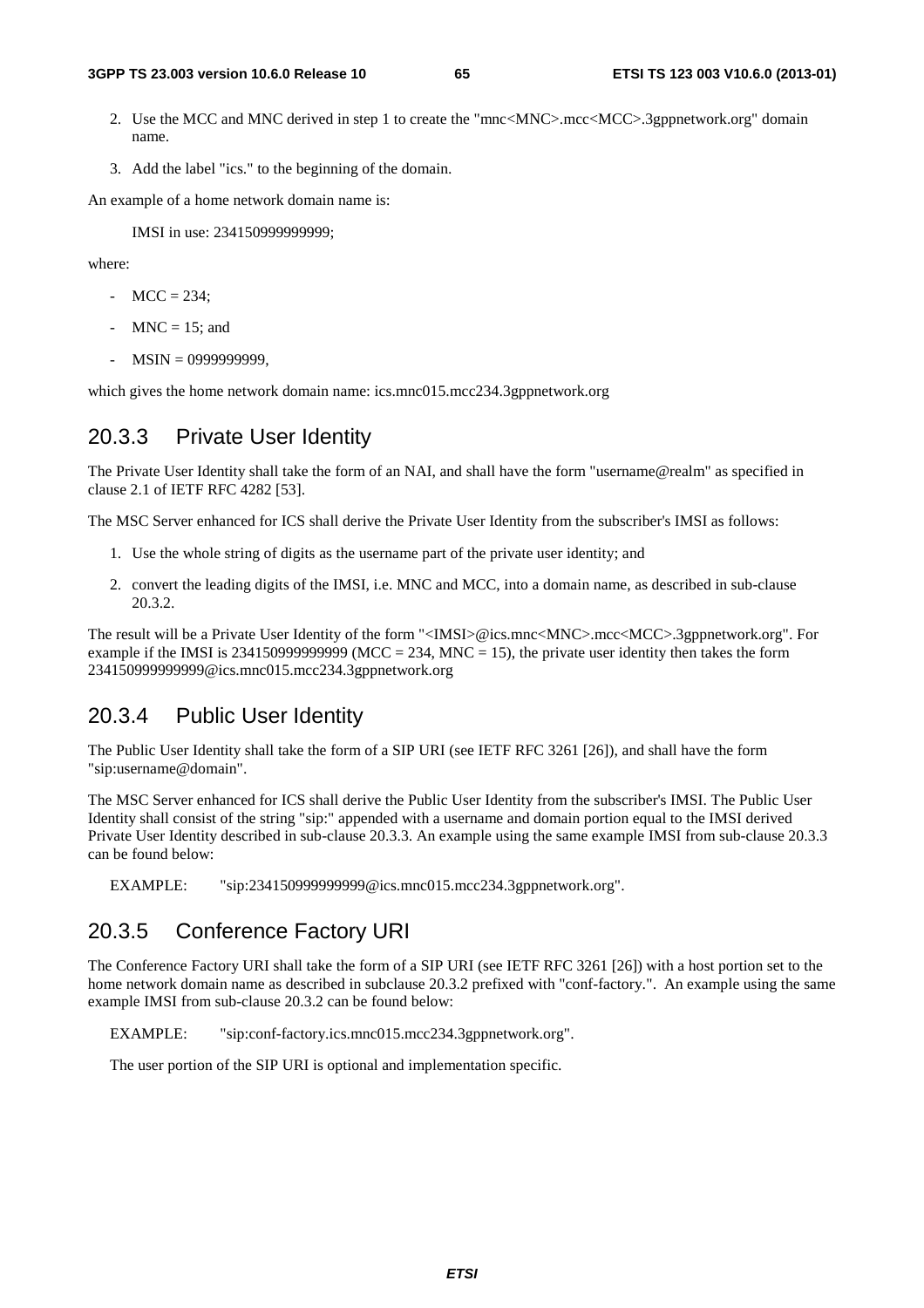# 21 Addressing and Identification for Dual Stack Mobile IPv6 (DSMIPv6)

### 21.1 Introduction

This clause describes the format of the parameters needed by the UE to use Dual Stack Mobile IPv6 (DSMIPv6 as specified in 3GPP TS 23.327 [76] and 3GPP TS 23.402 [68].

# 21.2 Home Agent – Access Point Name (HA-APN)

#### 21.2.1 General

The HA-APN is composed of two parts as follows:

- The HA-APN Network Identifier; this defines to which external network the HA is connected.
- The HA-APN Operator Identifier; this defines in which PLMN the HA serving the HA-APN is located.

The HA-APN Operator Identifier is placed after the HA-APN Network Identifier. The HA-APN consisting of both the Network Identifier and Operator Identifier corresponds to a FQDN of a HA; the HA-APN has, after encoding as defined in the paragraph below, a maximum length of 100 octets.

The encoding of the HA-APN shall follow the Name Syntax defined in IETF RFC 2181 [18], IETF RFC 1035 [19] and IETF RFC 1123 [20]. The HA-APN consists of one or more labels. Each label is coded as a one octet length field followed by that number of octets coded as 8 bit ASCII characters. Following IETF RFC 1035 [19] the labels shall consist only of the alphabetic characters (A-Z and a-z), digits (0-9) and the hyphen (-). Following IETF RFC 1123 [20], the label shall begin and end with either an alphabetic character or a digit. The case of alphabetic characters is not significant. The HA-APN is not terminated by a length byte of zero.

For the purpose of presentation, a HA-APN is usually displayed as a string in which the labels are separated by dots (e.g. "Label1.Label2.Label3").

## 21.2.2 Format of HA-APN Network Identifier

The HA-APN Network Identifier follows the format defined for APNs in subclause 9.1.1. In addition to what has been defined in subclause 9.1.1 the HA-APN Network Identifier shall not contain "ha-apn." or "w-apn." and not end in ".3gppnetwork.org".

A HA-APN Network Identifier may be used to access a service associated with a HA. This may be achieved by defining:

- a HA-APN which corresponds to a FODN of a HA, and which is locally interpreted by the HA as a request for a specific service, or
- a HA-APN Network Identifier consisting of 3 or more labels and starting with a Reserved Service Label, or a HA-APN Network Identifier consisting of a Reserved Service Label alone, which indicates a HA by the nature of the requested service. Reserved Service Labels and the corresponding services they stand for shall be agreed between operators who have roaming agreements.

As an example, the HA-APN for MCC 345 and MNC 12 is coded in the DNS as:

"internet.ha-apn.mnc012.mcc345.pub.3gppnetwork.org".

where "internet" is the HA-APN Network Identifier and "mnc012.mcc345.pub.3gppnetwork.org " is the HA-APN Operator Identifier.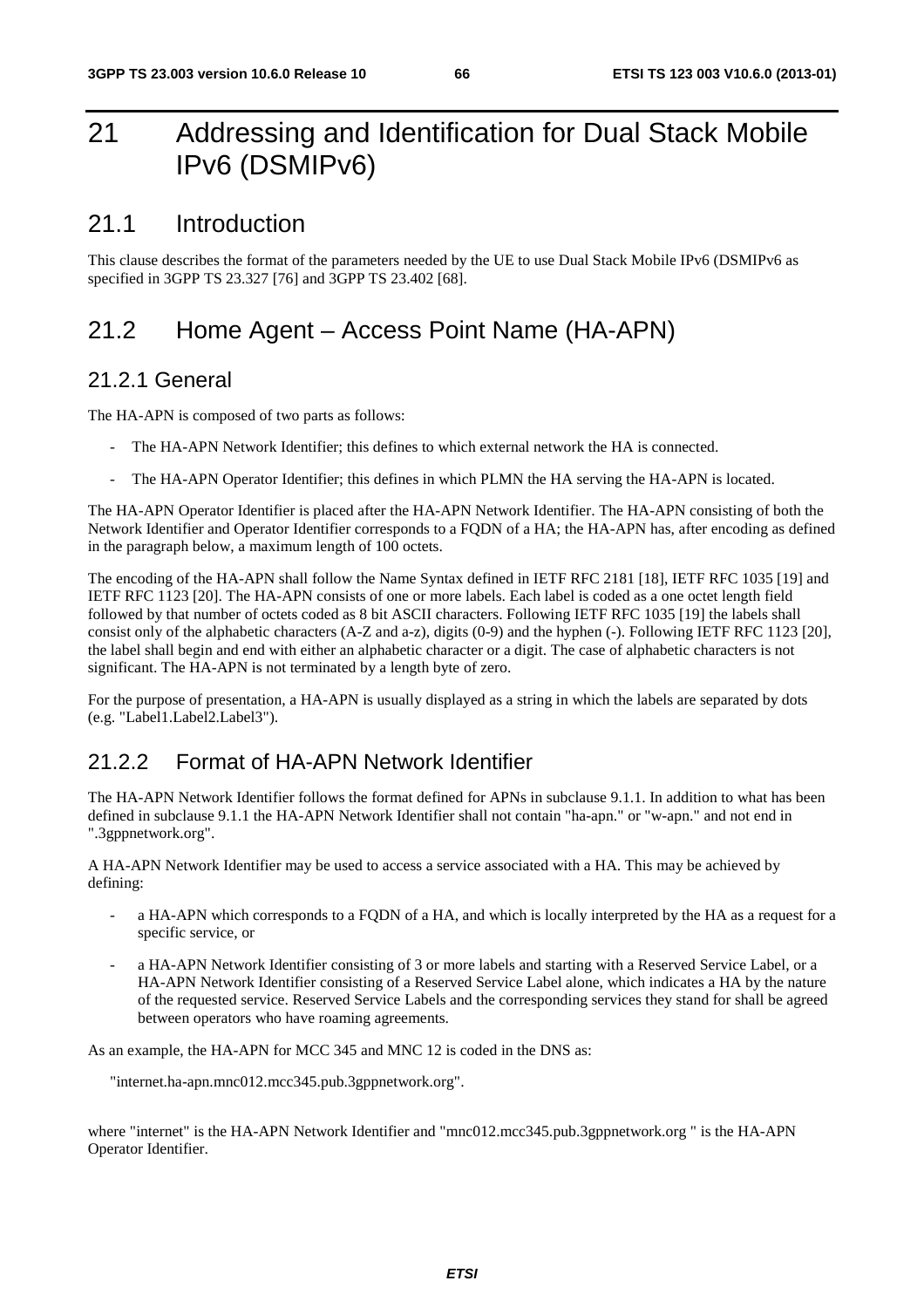### 21.2.3 Format of HA-APN Operator Identifier

The HA-APN Operator Identifier is composed of six labels. The last three labels shall be "pub.3gppnetwork.org". The second and third labels together shall uniquely identify the PLMN. The first label distinguishes the domain name as a HA-APN.

For each operator, there is a default HA-APN Operator Identifier (i.e. domain name). This default HA-APN Operator Identifier is derived from the IMSI as follows:

"ha-apn.mnc<MNC>.mcc<MCC>.pub.3gppnetwork.org"

where:

"mnc" and "mcc" serve as invariable identifiers for the following digits.

<MNC> and <MCC> are derived from the components of the IMSI defined in subclause 2.2.

Alternatively, the default HA-APN Operator Identifier is derived using the MNC and MCC of the VPLMN.

In order to guarantee inter-PLMN DNS translation, the <MNC> and <MCC> coding used in the "ha-apn.mnc<MNC>.mcc<MCC>.pub.3gppnetwork.org" format of the HA-APN OI shall be:

- $-MNC$  = 3 digits
- $-MCC$  = 3 digits

If there are only 2 significant digits in the MNC, one "0" digit shall be inserted at the left side to fill the 3 digits coding of MNC in the HA-APN OI.

As an example, the HA-APN OI for MCC 345 and MNC 12 is coded in the DNS as:

"ha-apn.mnc012.mcc345.pub.3gppnetwork.org".

# 22 Addressing and identification for ANDSF

## 22.1 Introduction

This clause describes the format of the parameters needed by the UE to use Access Network Discovery and Selection Function (ANDSF) as specified in 3GPP TS 23.402 [68].

# 22.2 ANDSF Server Name (ANDSF-SN)

#### 22.2.1 General

ANDSF Server Name (ANDSF-SN) is used by UE to discover ANDSF Server in the network.

#### 22.2.2 Format of ANDSF-SN

The ANDSF-SN is composed of six labels. The last three labels shall be "pub.3gppnetwork.org". The second and third labels together shall uniquely identify the PLMN. The first label shall be "andsf".

The ANDSF-SN is derived from the IMSI or Visited PLMN Identity as follows:

```
"andsf.mnc<MNC>.mcc<MCC>.pub.3gppnetwork.org"
```
where:

"mnc" and "mcc" serve as invariable identifiers for the following digits.

When contacting Visited ANDSF (V-ANDSF), the <MNC> and <MCC> shall be derived from the Visited PLMN Identity as defined in subclause 12.1.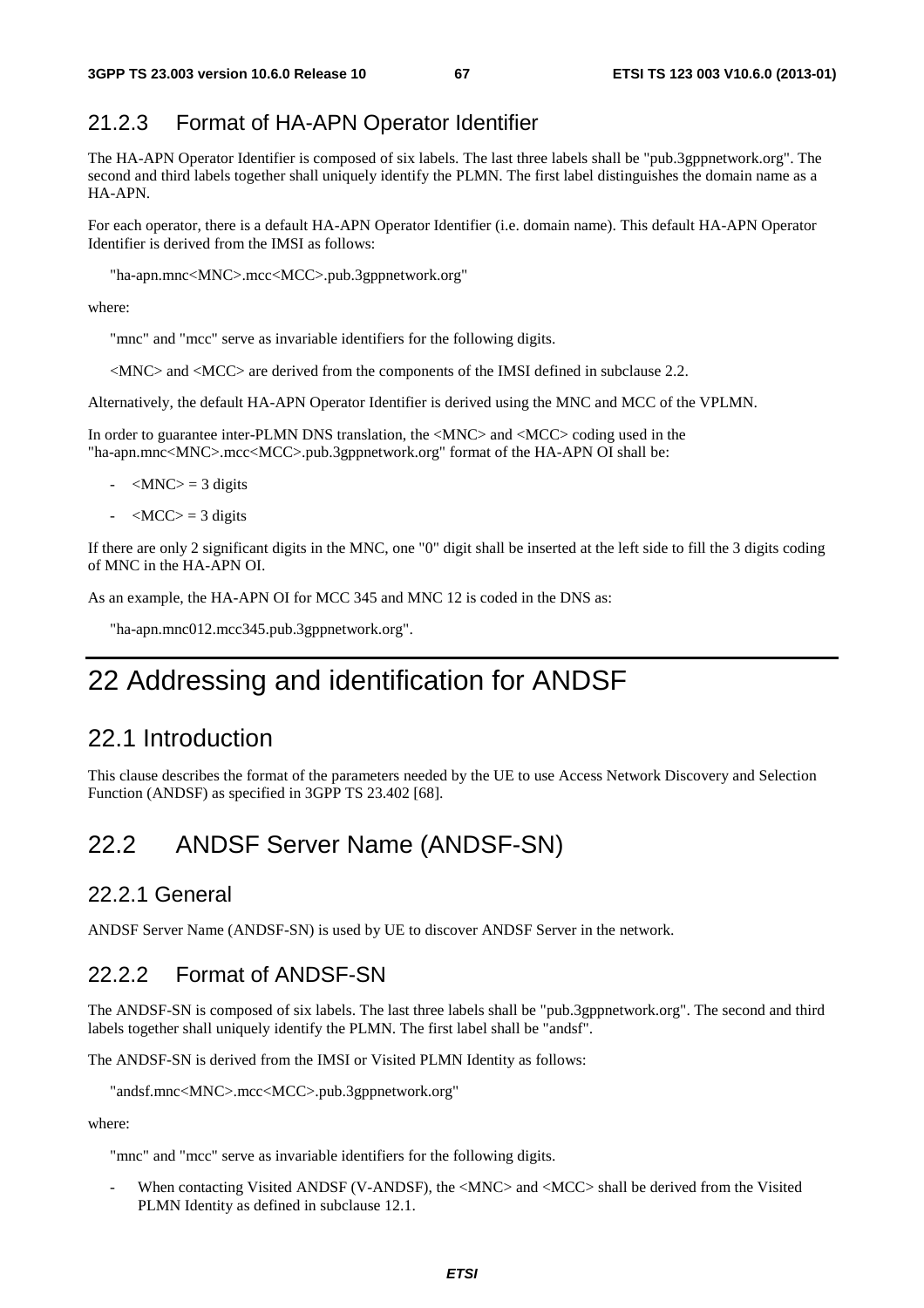When contacting Home ANDSF (H-ANDSF), the <MNC> and <MCC> shall be derived from the components of the IMSI defined in subclause 2.2.

In order to guarantee inter-PLMN DNS translation, the <MNC> and <MCC> coding used in the "andsf.mnc<MNC>.mcc<MCC>.pub.3gppnetwork.org" format of the ANDSF-SN shall be:

- $-MNC$  = 3 digits
- $\langle \text{MCC} \rangle = 3$  digits

If there are only 2 significant digits in the MNC, one "0" digit shall be inserted at the left side to fill the 3 digits coding of MNC in the ANDSF-SN.

As an example, the ANDSF-SN OI for MCC 345 and MNC 12 is coded in the DNS as:

"andsf.mnc012.mcc345.pub.3gppnetwork.org".

# 23 Numbering, addressing and identification for the Relay Node OAM System

## 23.1 Introduction

This clause describes some information needed to access the Relay Node OAM system as specified in TS 36.300 [91]. For more information on the ".3gppnetwork.org" domain name and its applicability, see Annex D of the present document.

## 23.2 OAM System Realm/Domain

The OAM system shall be in the form of an Internet domain name, e.g. operator.com, as specified in IETF RFC 1035 [19].

The OAM System Realm/Domain shall be in the form of "oam.mnc<MNC>.mcc<MCC>.3gppnetwork.org", where "<MNC>" and "<MCC>" fields correspond to the MNC and MCC of the operator"s PLMN. Both the "<MNC>" and "<MCC>" fields are 3 digits long. If the MNC of the PLMN is 2 digits, then a zero shall be added at the beginning.

For example, the OAM System Realm/Domain of an IMSI shall be derived as described in the following steps:

- 1. take the first 5 or 6 digits, depending on whether a 2 or 3 digit MNC is used (see 3GPP TS 31.102 [27]) and separate them into MCC and MNC; if the MNC is 2 digits then a zero shall be added at the beginning;
- 2. use the MCC and MNC derived in step 1 to create the "mnc<MNC>.mcc<MCC>.3gppnetwork.org" domain name;
- 3. add the label "oam" to the beginning of the domain name.

An example of an OAM System Realm/Domain is:

IMSI in use: 234150999999999;

Where:

 $MCC = 234$ ;

 $MNC = 15$ :

MSIN = 0999999999;

Which gives the OAM System Realm/Domain name: oam.mnc015.mcc234.3gppnetwork.org.

NOTE: If it is not possible for a Relay Node to identify whether a 2 or 3 digit MNC is used (e.g. USIM is inserted and the length of MNC in the IMSI is not available in the "Administrative data" data file), it is implementation dependent how the Relay Node determines the length of the MNC (2 or 3 digits).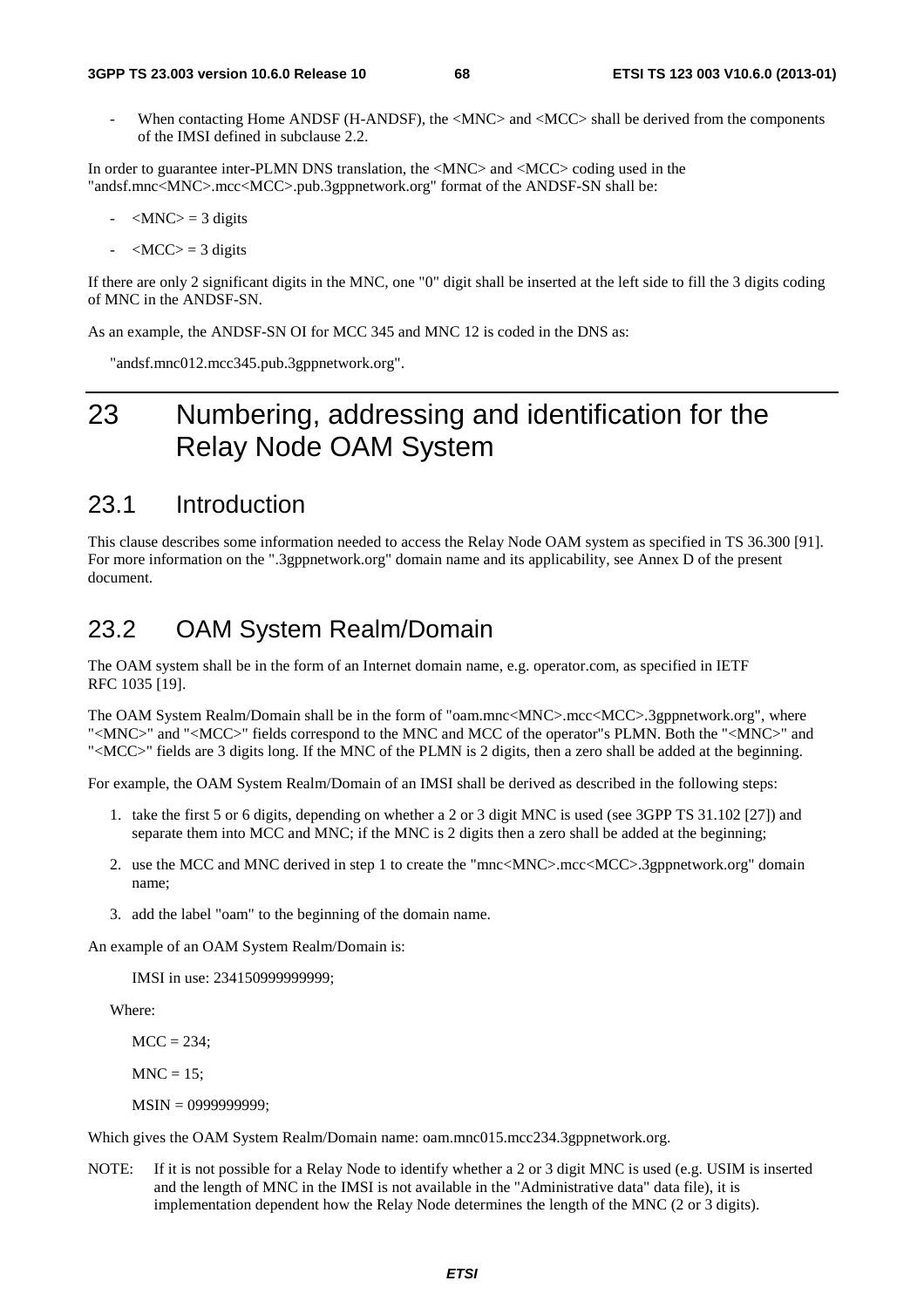# 23.3 Identifiers for Domain Name System procedures

### 23.3.1 Introduction

This clause describes Domain Name System (DNS) related identifiers used by the procedures specified in 3GPP TS 29.303 [73].

### 23.3.2 Fully Qualified Domain Names (FQDNs)

#### 23.3.2.1 General

See subclause 19.4.2.1.

#### 23.3.2.2 Relay Node Vendor-Specific OAM System

As part of the startup procedure, relay nodes (see 3GPP TS 36.300 [91], sub-clause 4.7) needs to discover its Operations and Maintainence (OAM) system. A relay node vendor-specific OAM system within an operator"s network is identified using the relay node type allocation code from IMEI or IMEISV (IMEI-TAC), MNC and MCC from IMSI and in some cases also tracking area code information associated to the eNB serving the relay node.

A subdomain name for use by EUTRAN OAM system nodes shall be derived from the MNC and MCC by adding the label "eutran" to the beginning of the OAM System Realm/Domain (see sub-clause 23.2).

The vendor-specific relay node OAM system FQDN shall be constructed as following:

• tac-lb<TAC-low-byte>.tac-hb<TAC-high-byte>.imei-tac<IMEI-TAC>.eutranrn.oam.mnc<MNC>.mcc<MCC>.3gppnetwork.org

The IMEI-TAC is 8 decimal digits (see sub-clause 6.2).

NOTE: IMEI-TAC is used for the type allocation code from IMEI or IMEISV instead of TAC in this sub-clause in order to separate it from the tracking area code (TAC).

The TAC is a 16 bit integer. <TAC-high-byte> is the hexadecimal string of the most significant byte in the TAC and <TAC-low-byte > is the hexadecimal string of the least significant byte. If there are less than 2 significant digits in <TAC-high-byte> or <TAC-low-byte >, "0" digit(s) shall be inserted at the left side to fill the 2 digit coding.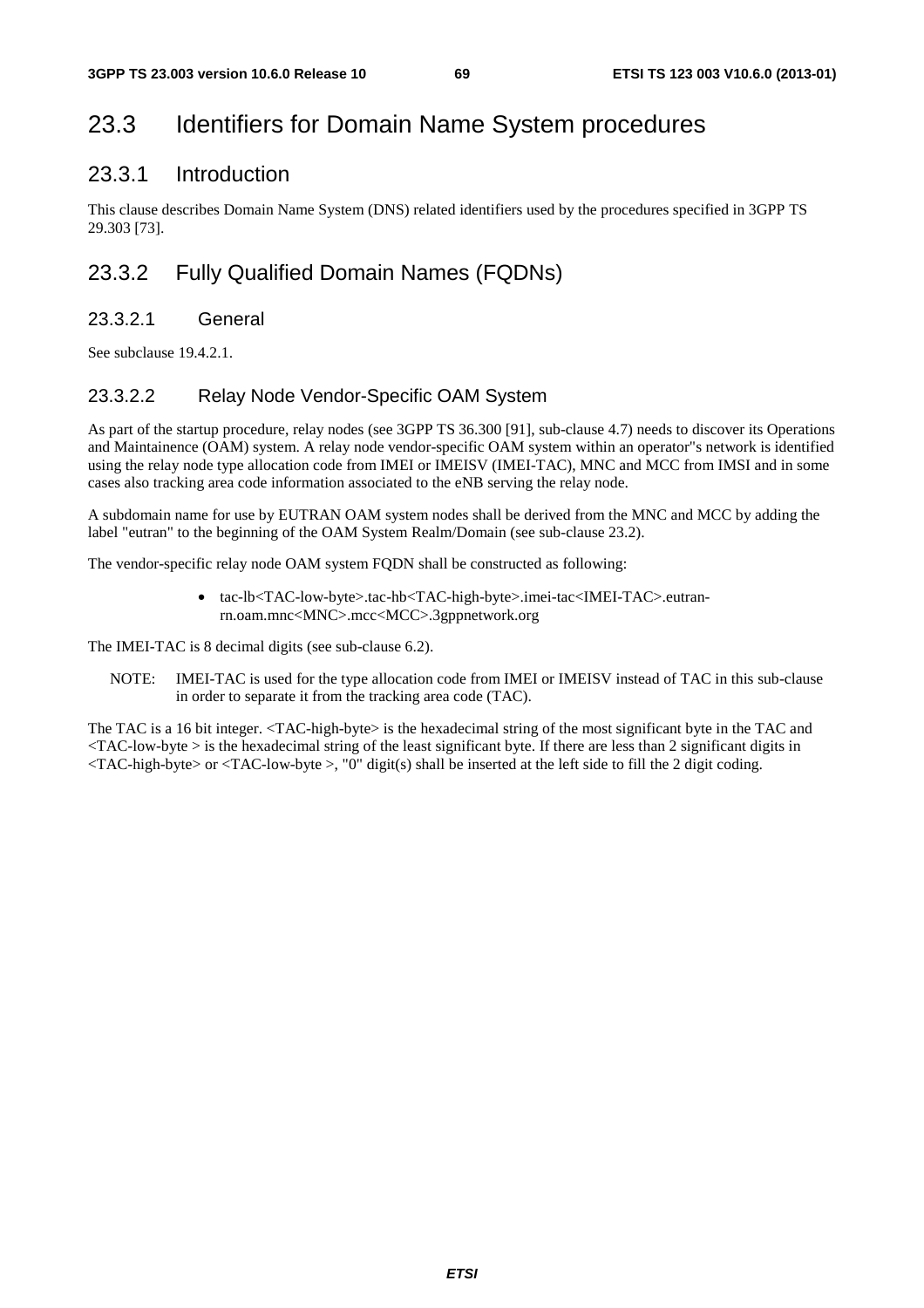# Annex A (informative): Colour Codes

# A.1 Utilization of the BSIC

A BSIC is allocated to each cell. A BSIC can take one of 64 values. In each cell the BSIC is broadcast in each burst sent on the SCH, and is then known by all MSs which synchronise with this cell. The BSIC is used by the MS for several purposes, all aiming at avoiding ambiguity or interference which can arise when an MS in a given position can receive signals from two cells *using the same BCCH frequency*.

Some of the uses of the BSIC relate to cases where the MS is attached to one of the cells. Other uses relate to cases where the MS is attached to a third cell, usually somewhere between the two cells in question.

The first category of uses includes:

- The three least significant bits of the BSIC indicate which of the 8 training sequences is used in the bursts sent on the downlink common channels of the cell. Different training sequences allow for a better transmission if there is interference. The group of the three least significant bits of the BSIC is called the BCC (Base station Colour Code).
- The BSIC is used to modify the bursts sent by the MSs on the access bursts. This aims to avoid one cell correctly decoding access bursts sent to another cell.

The second category of uses includes:

- When in connected mode, the MSs measure and report the level they receive on a number of frequencies, corresponding to the BCCH frequencies of neighbouring cells in the same network as the used cell. Along with the measurement result, the MS sends to the network the BSIC which it has received on that frequency. This enables the network to discriminate between several cells which happen to use the same BCCH frequency. Poor discrimination might result in faulty handovers.
- The content of the measurement report messages is limited to information for 6 neighbour cells. It is therefore useful to limit the reported cells to those to which handovers are accepted. For this purpose, each cell provides a list of the values of the three most significant bits of the BSICs which are allocated to the cells which are useful to consider for handovers (usually excluding cells in other PLMNs). This information enables the MS to discard information for cells with non-conformant BSICs and not to report them. The group of the three most significant bits of the BSIC is called the NCC (Network Colour Code).

It should be noted that when in idle mode, the MS identifies a cell (for cell selection purposes) according to the cell identity broadcast on the BCCH and *not* by the BSIC.

# A.2 Guidance for planning

From these uses, the following planning rule can be derived:

 *If there exist places where MSs can receive signals from two cells, whether in the same PLMN or in different PLMNs, which use the same BCCH frequency, it is highly preferable that these two cells have different BSICs.* 

Where the coverage areas of two PLMNs overlap, the rule above is respected if:

- 1) The PLMNs use different sets of BCCH frequencies (In particular, this is the case if no frequency is common to the two PLMNs. This usually holds for PLMNs in the same country), or
- 2) The PLMNS use different sets of NCCs, or
- 3) BSIC and BCCH frequency planning is co-ordinated.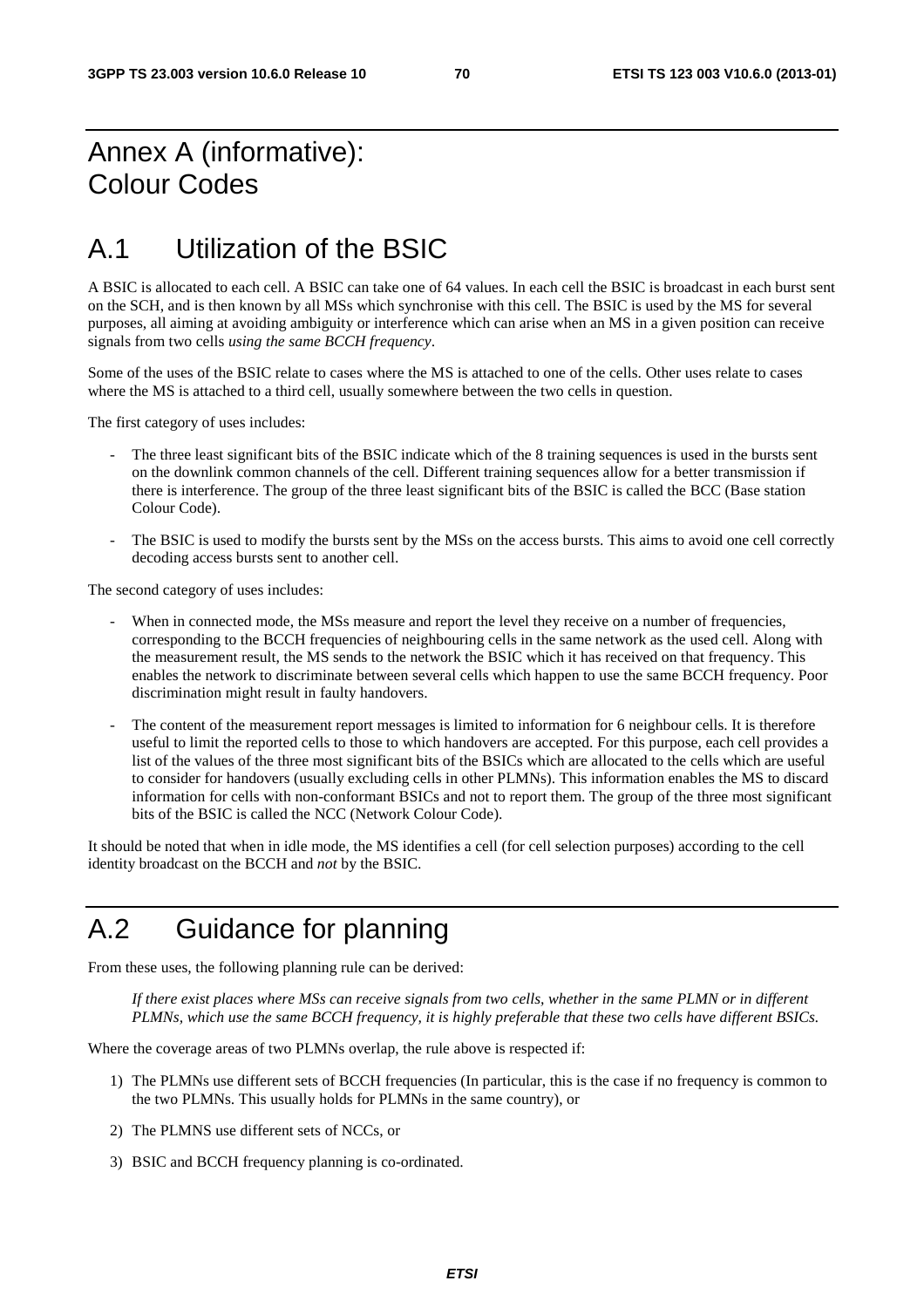Recognizing that method 3) is more cumbersome than method 2), and that method 1) is too constraining, it is suggested that overlapping PLMNs which use a common part of the spectrum agree on different NCCs to be used in any overlapping areas. As an example, a preliminary NCC allocation for countries in the European region can be found in clause A.3 of this annex.

This example can be used as a basis for bilateral agreements. However, the use of the NCCs allocated in clause A.3 is not compulsory. PLMN operators can agree on different BSIC allocation rules in border areas. The use of BSICs is not constrained in non-overlapping areas, or if ambiguities are resolved by using different sets of BCCH frequencies.

# A.3 Example of PLMN Colour Codes (NCCs) for the European region

| 0                           |
|-----------------------------|
| 1                           |
| 3                           |
| 1                           |
| 0                           |
| 0                           |
| 3                           |
| $\boldsymbol{0}$            |
| 0                           |
| 3                           |
| $\overline{c}$              |
| $\overline{c}$              |
| $\overline{2}$              |
| 1                           |
| 3 (possibly $0$ (=France))  |
| 0                           |
| 3                           |
| 3                           |
| 0 (possibly $2 (= Italy)$ ) |
| 1                           |
| 2                           |
| 1                           |
| $\overline{c}$              |
| $\overline{2}$              |
| 1 (possibly $2($ =Italy)    |
| 3                           |
|                             |

This allows a second operator for each country by allocating the colour codes n (in the table) and  $n + 4$ . More than 2 colour codes per country may be used provided that in border areas only the values n and/or n+4 are used.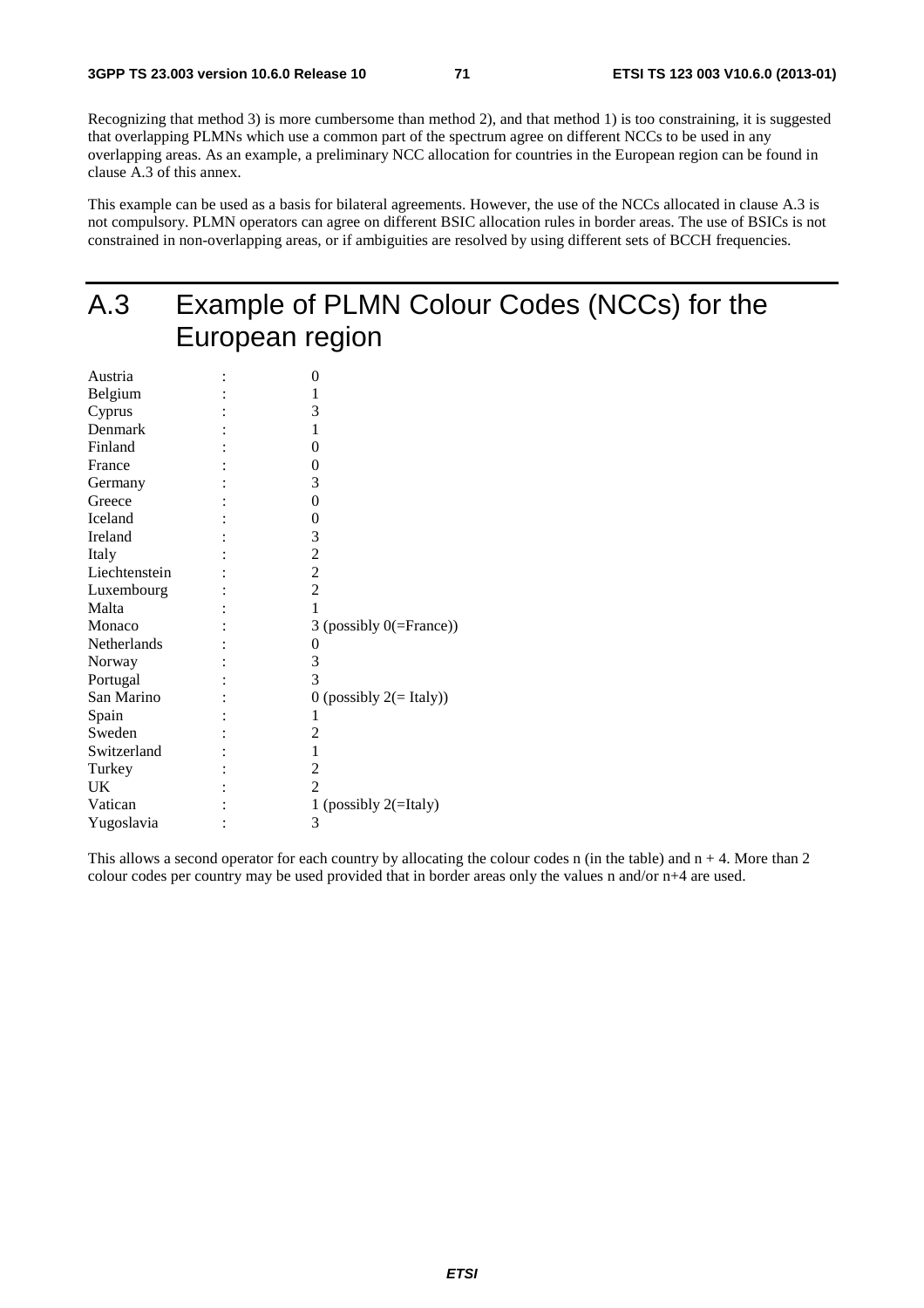#### Annex B (normative): IMEI Check Digit computation

#### B.1 Representation of IMEI

The International Mobile station Equipment Identity and Software Version number (IMEISV), as defined in clause 6, is a 16 digit decimal number composed of three distinct elements:

- an 8 digit Type Allocation Code (TAC);
- a 6 digit Serial Number (SNR); and
- a 2 digit Software Version Number (SVN).

The IMEISV is formed by concatenating these three elements as illustrated below:

| TAC.                                         | <b>SNR</b> | <b>SVN</b> |
|----------------------------------------------|------------|------------|
| <b>Figure A.1: Composition of the IMEISV</b> |            |            |

The IMEI is complemented by a check digit as defined in clause 3. The Luhn Check Digit (CD) is computed on the 14 most significant digits of the IMEISV, that is on the value obtained by ignoring the SVN digits.

The method for computing the Luhn check is defined in Annex B of the International Standard "Identification cards - Numbering system and registration procedure for issuer identifiers" (ISO/IEC 7812 [3]).

In order to specify precisely how the CD is computed for the IMEI, it is necessary to label the individual digits of the IMEISV, excluding the SVN. This is done as follows:

The (14 most significant) digits of the IMEISV are labelled D14, D13 ... D1, where:

- $TAC = D14, D13 \dots D7$  (with D7 the least significant digit of TAC);
- $SNR = D6, D5 ... D1$  (with D1 the least significant digit of SNR).

#### B.2 Computation of CD for an IMEI

Computation of CD from the IMEI proceeds as follows:

- Step 1: Double the values of the odd labelled digits D1, D3, D5 ... D13 of the IMEI.
- Step 2: Add together the individual digits of all the seven numbers obtained in Step 1, and then add this sum to the sum of all the even labelled digits D2, D4, D6 ... D14 of the IMEI.
- Step 3: If the number obtained in Step 2 ends in 0, then set CD to be 0. If the number obtained in Step 2 does not end in 0, then set CD to be that number subtracted from the next higher number which does end in 0.

#### B.3 Example of computation

#### **IMEI (14 most significant digits):**

|  |  |  |  |                              |  |  |  |  | SNR |                                                                                           |  |  |
|--|--|--|--|------------------------------|--|--|--|--|-----|-------------------------------------------------------------------------------------------|--|--|
|  |  |  |  | D14 D13 D12 D11 D10 D9 D8 D7 |  |  |  |  |     | D <sub>6</sub> D <sub>5</sub> D <sub>4</sub> D <sub>3</sub> D <sub>2</sub> D <sub>1</sub> |  |  |
|  |  |  |  | $0 \t 5 \t 3 \t 1$           |  |  |  |  |     |                                                                                           |  |  |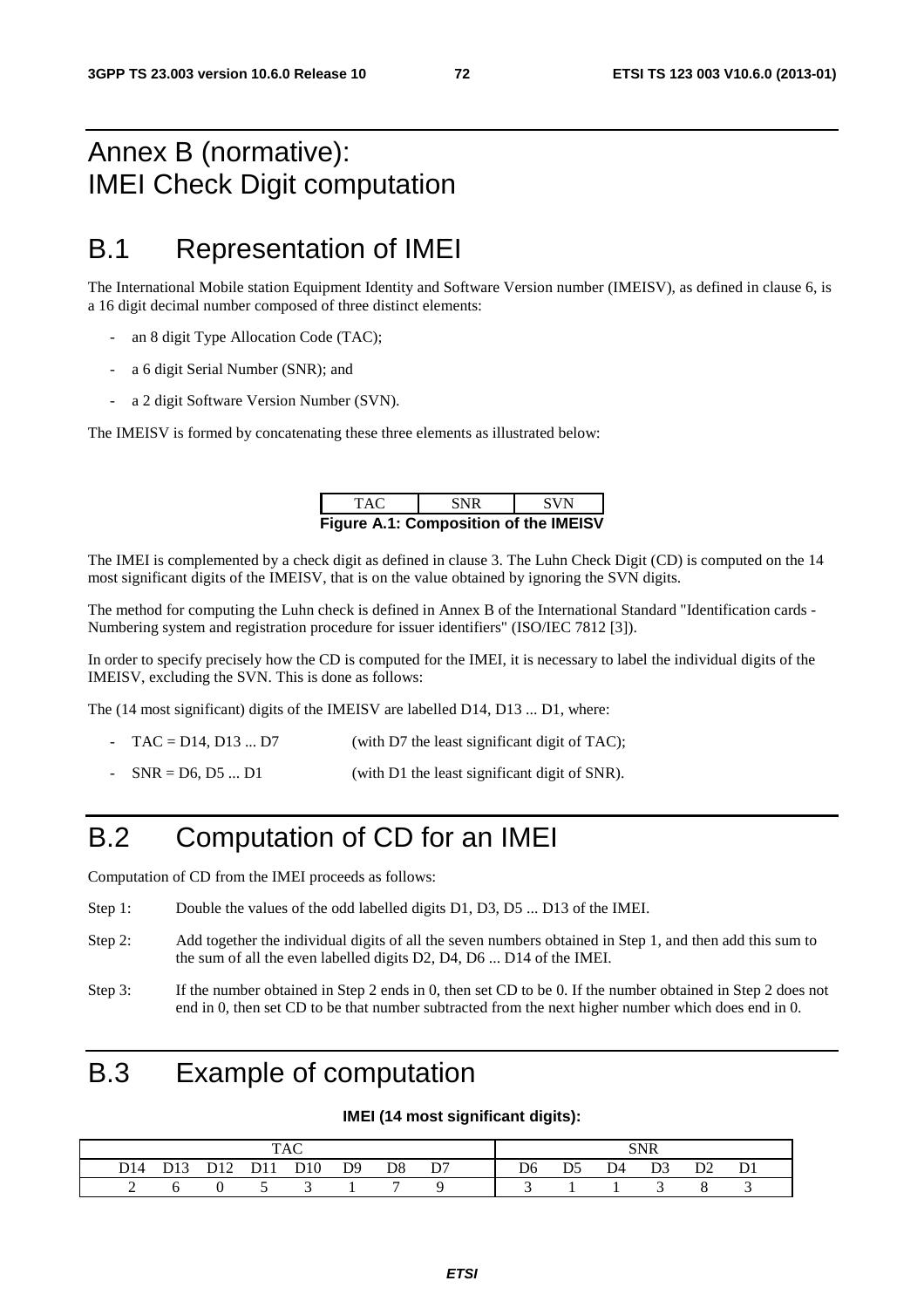|  |                          |                          |           | $\mathbf{r}$ |                       |  |           |                |                          |
|--|--------------------------|--------------------------|-----------|--------------|-----------------------|--|-----------|----------------|--------------------------|
|  | $\overline{\phantom{a}}$ | $\mathbf{v}$<br>$\Delta$ | $\Lambda$ |              | <b>Tr</b><br>$\Delta$ |  | $\Lambda$ | <b>TP</b><br>- | $\overline{\phantom{a}}$ |
|  |                          | 10                       |           |              | 10                    |  |           |                |                          |
|  |                          |                          |           |              | Step 2:               |  |           |                |                          |

**Step 1:** 

 $2 + 1 + 2 + 0 + 1 + 0 + 3 + 2 + 7 + 1 + 8 + 3 + 2 + 1 + 6 + 8 + 6 = 53$ 

**Step 3:** 

 $CD = 60 - 53 = 7$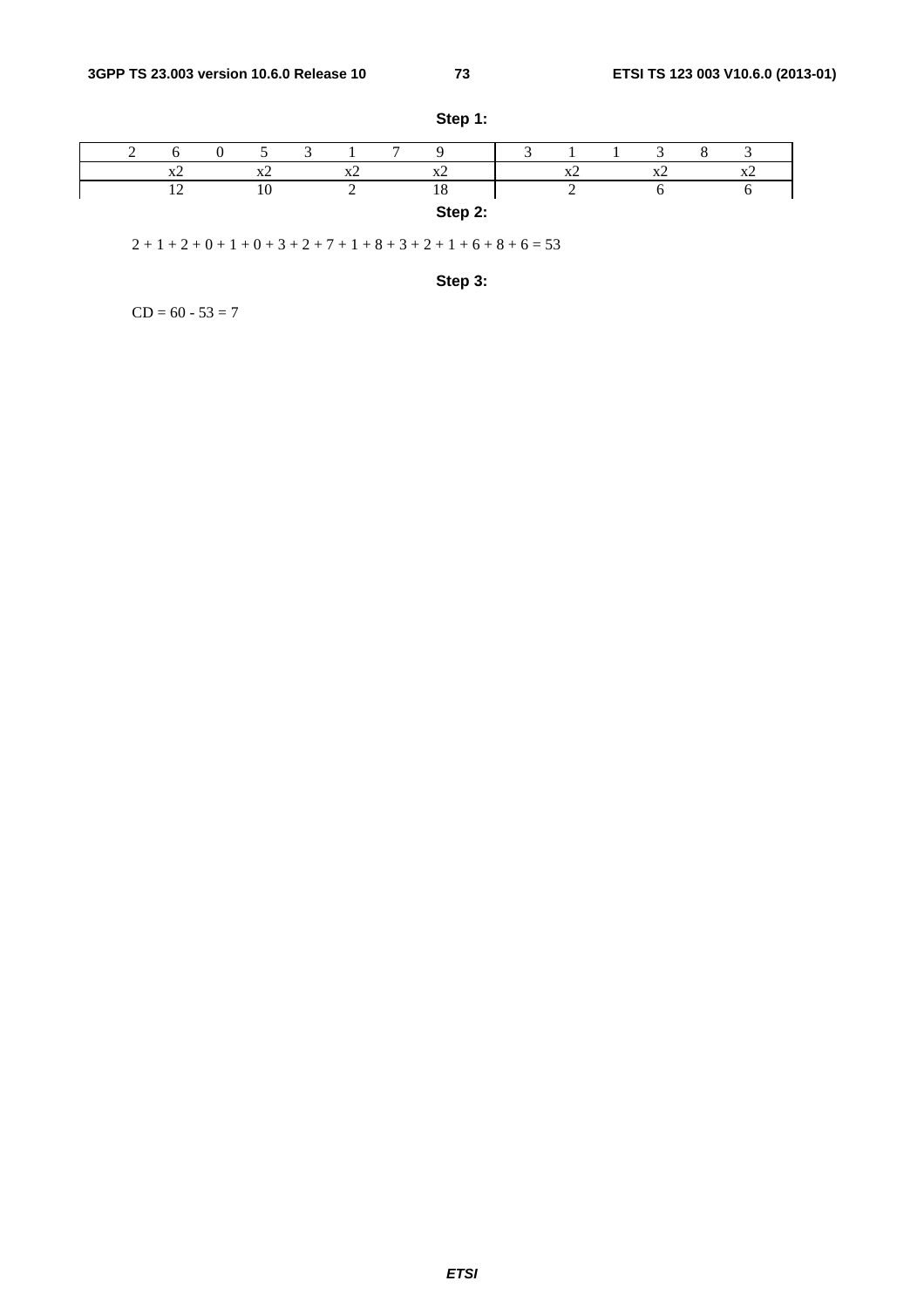### Annex C (normative): Naming convention

This normative annex defines a naming convention which will make it possible for DNS servers to translate logical names for GSNs and RAs to physical IP addresses. The use of logical names is optional, but if the option is used, it shall comply with the naming convention described in this annex. The fully qualified domain names used throughout this annex shall follow the format defined in IETF RFC 1035 [19].

## C.1 Routing Area Identities

This subclause describes a possible way to support inter-PLMN roaming.

When an MS roams between two SGSNs within the same PLMN, the new SGSN finds the address of the old SGSN from the identity of the old RA. Thus, each SGSN can determine the address of every other SGSN in the PLMN.

When an MS roams from an SGSN in one PLMN to an SGSN in another PLMN, the new SGSN may be unable to determine the address of the old SGSN. Instead, the SGSN transforms the old RA information to a logical name of the form:

racAAAA.lacBBBB.mncYYY.mccZZZ.gprs

A and B shall be Hex coded digits; Y and Z shall be encoded as single digits (in the range 0-9).

If there are less than 4 significant digits in AAAA or BBBB, one or more "0" digit(s) is/are inserted at the left side to fill the 4 digit coding. If there are only 2 significant digits in YYY, a "0" digit is inserted at the left side to fill the 3 digit coding.

As an example, the logical name for RAC 123A, LAC 234B, MCC 167 and MNC 92 will be coded in the DNS server as:

*rac123A.lac234B.mnc092.mcc167.gprs*.

The SGSN may then acquire the IP address of the old SGSN from a DNS server, using the logical address. Introducing the DNS concept in GPRS enables operators to use logical names instead of IP addresses when referring to nodes (e.g. GSNs), thus providing flexibility and transparency in addressing. Each PLMN should include at least one DNS server (which may optionally be connected via the DNS service provided by the GSM Association). Note that these DNS servers are GPRS internal entities, unknown outside the GPRS system.

The above implies that at least MCC  $\parallel$  MNC  $\parallel$  LAC  $\parallel$  RAC (= RAI) is sent as the RA parameter over the radio interface when an MS roams to another RA.

If for any reason the new SGSN fails to obtain the address of the old SGSN, the new SGSN takes the same actions as when the corresponding event occurs within one PLMN.

Another way to support seamless inter-PLMN roaming is to store the SGSN IP addresses in the HLR and request them when necessary.

If Intra Domain Connection of RAN Nodes to Multiple CN Nodes (see 3GPP TS 23.236 [23]) is applied then the Network Resource Identifier (NRI) identifies uniquely a given SGSN node out of all the SGSNs serving the same pool area.

If the new SGSN is not able to extract the NRI from the old P-TMSI, it shall retrieve the address of the default SGSN (see 3GPP TS 23.236 [23]) serving the old RA, using the logical name described earlier in this section. The default SGSN in the old RA relays the GTP signalling to the old SGSN identified by the NRI in the old P-TMSI unless the default SGSN itself is the old SGSN.

If the new SGSN is able to extract the NRI from the old P-TMSI, then it shall attempt to derive the address of the old SGSN from the NRI and the old RAI. NRI-to-SGSN assignments may be either configured (by O&M) in the new SGSN, or retrieved from a DNS server. If a DNS server is used, it shall be queried using the following logical name, derived from the old RAI and NRI information: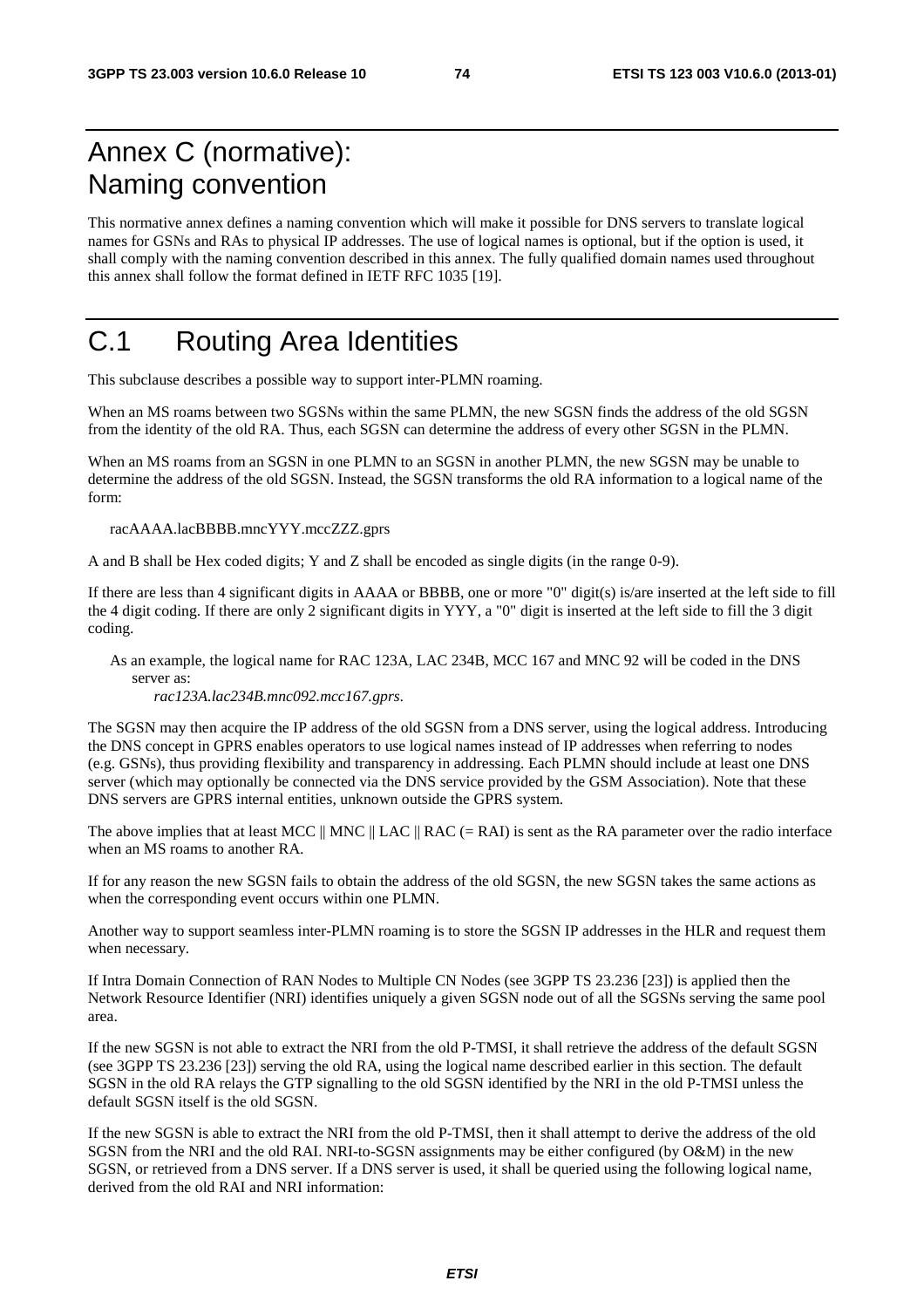nriCCCC.racDDDD.lacEEEE.mncYYY.mccZZZ.gprs

C, D and E shall be Hex coded digits, Y and Z shall be encoded as single digits (in the range 0-9). If there are less than 4 significant digits in CCCC, DDDD or EEEE, one or more "0" digit(s) is/are inserted at the left side to fill the 4 digit coding. If there are only 2 significant digits in YYY, a "0" digit is inserted at the left side to fill the 3 digits coding.

As an example, the logical name for NRI 3A, RAC 123A, LAC 234B, MCC 167 and MNC 92 will be coded in the DNS server as:

*nri003A.rac123A.lac234B.mnc092.mcc167.gprs*.

If for any reason the new SGSN fails to obtain the address of the old SGSN using this method, then as a fallback method it shall retrieve the address of the default SGSN serving the old RA.

#### C.2 GPRS Support Nodes

This subclause defines a naming convention for GSNs.

It shall be possible to refer to a GSN by a logical name which shall then be translated into a physical IP address. This clause proposes a GSN naming convention which would make it possible for an internal GPRS DNS server to make the translation.

An example of how a logical name of an SGSN could appear is: *sgsnXXXX.mncYYY.mccZZZ.gprs* 

X, shall be Hex coded digits, Y andZz shall be encoded as single digits (in the range 0-9)*.* 

If there are less than 4 significant digits in XXXX one or more "0" digit(s) is/are inserted at the left side to fill the 4 digits coding. If there are only 2 significant digits in YYY, a "0" digit is inserted at the left side to fill the 3 digit coding.

As an example, the logical name for SGSN 1B34, MCC 167 and MNC 92 will be coded in the DNS server as: *sgsn1B34. mnc092.mcc167.gprs*

## C.3 Target ID

This subclause describes a possible way to support SRNS relocation.

In UMTS, when SRNS relocation is executed, a target ID which consists of MCC, MNC and RNC ID is used as routeing information to route to the target RNC via the new SGSN. An old SGSN shall resolve a new SGSN IP address by a target ID to send the Forward Relocation Request message to the new SGSN.

It shall be possible to refer to a target ID by a logical name which shall be translated into an SGSN IP address to take into account inter-PLMN handover. The old SGSN transforms the target ID information into a logical name of the form:

rncXXXX.mncYYY.mccZZZ.gprs

X shall be Hex coded digits; Y and Z shall be encoded as single digits (in the range 0-9). If there are less than 4 significant digits in XXXX, one or more "0" digit(s) is/are inserted at the left side to fill the 4 digits coding. If there are only 2 significant digits in YYY, a "0" digit is inserted at the left side to fill the 3 digit coding. Then, for example, a DNS server is used to translate the logical name to an SGSN IP address.

As an example, the logical name for RNC 1B34, MCC 167 and MNC 92 will be coded in the DNS server as: *rnc1B34.mnc092.mcc167.gprs*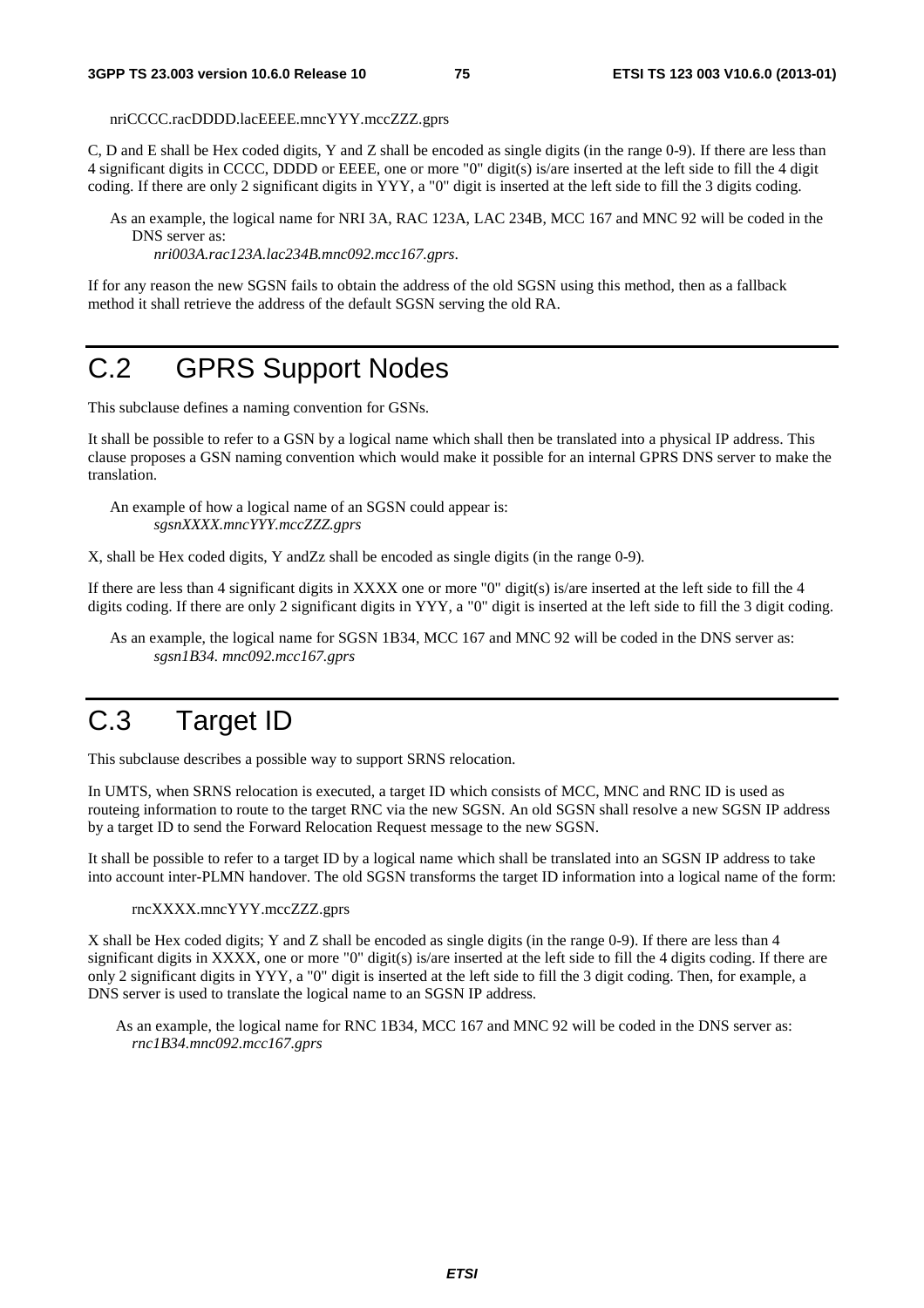### Annex D (informative): Applicability and use of the ".3gppnetwork.org" domain name

There currently exists a private IP network between operators to provide connectivity for user transparent services that utilise protocols that rely on IP. This includes (but is not necessarily limited to) such services as GPRS/PS roaming, WLAN roaming, GPRS/PS inter-PLMN handover and inter-MMSC MM delivery. This inter-PLMN IP backbone network consists of indirect connections using brokers (known as GRXs – GPRS Roaming Exchanges) and direct inter-PLMN connections (e.g. private wire); it is however *not* connected to the Internet. More details can be found in GSMA PRD IR.34 [57].

Within this inter-PLMN IP backbone network, the domain name ".gprs" was originally conceived as the only domain name to be used to enable DNS servers to translate logical names for network nodes to IP addresses (and vice versa). However, after feedback from the Internet Engineering Task Force (IETF) it was identified that use of this domain name has the following drawbacks:

- 1. Leakage of DNS requests for the ".gprs" top level domain into the public Internet is inevitable at sometime or other, especially as the number of services (and therefore number of nodes) using the inter-PLMN IP backbone increases. In the worst case scenario of faulty clients, the performance of the Internet's root DNS servers would be seriously degraded by having to process requests for a top level domain that does not exist.
- 2. It would be very difficult for network operators to detect if/when DNS requests for the ".gprs" domain were leaked to the public Internet (and therefore the security policies of the inter-PLMN IP backbone network were breached), because the Internet's root DNS servers would simply return an error message to the sender of the request only.

To address the above, the IETF recommended using a domain name that is *routable* in the pubic domain but which requests to it are not actually *serviced* in the public domain. The domain name ".3gppnetwork.org" was chosen as the new top level domain name to be used (as far as possible) within the inter-PLMN IP backbone network.

Originally, only the DNS servers connected to the inter-PLMN IP backbone network were populated with the correct information needed to service requests for *all* sub-domains of this domain. However, it was later identified that some new services needed their allocated sub-domain(s) to be resolvable by the UE and not just inter-PLMN IP network nodes. To address this, additional, higher-level sub-domains were created:

- "pub.3gppnetwork.org", which is to be used for domain names that need to be resolvable by UEs (and possibly network nodes too) that are connected to a local area network that is connected to the Internet; and
- "ipxuni.3gppnetwork.org", which is to be used for domain names for UNI interfaces that need to be resolvable by UEs that are connected to a local area network that is not connected to the Internet (e.g. local area networks connected to the inter-PLMN IP network of the IPX).

Therefore, DNS requests for the above domain names can be resolved, while requests for all other sub-domains of "3gppnetwork.org" can simply be configured to return the usual DNS error for unknown hosts (thereby avoiding potential extra, redundant load on the Internet's root DNS servers).

The GSM Association is in charge of allocating new sub-domains of the ".3gppnetwork.org" domain name. The procedure for requesting new sub-domains can be found in Annex E.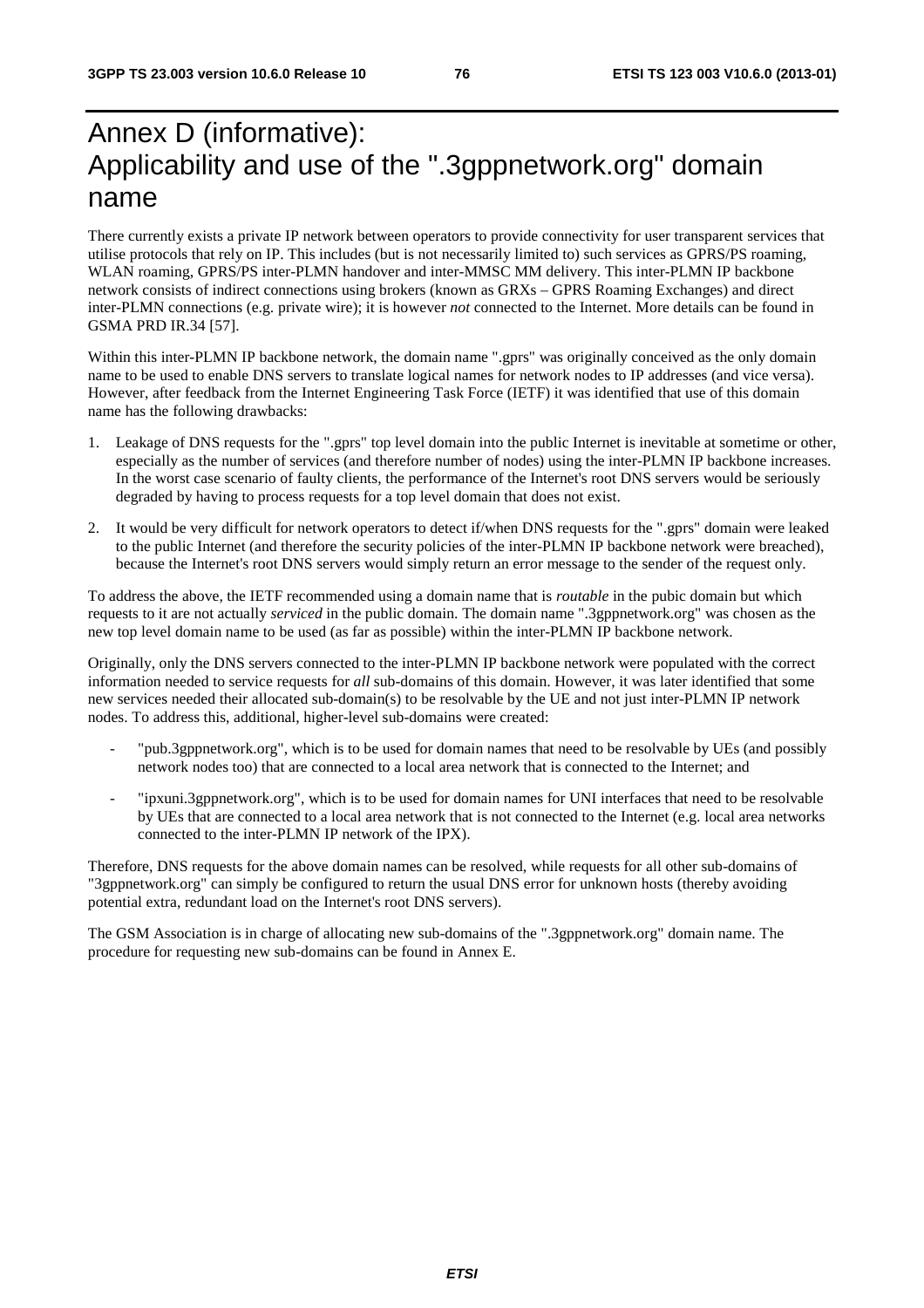#### Annex E (normative): Procedure for sub-domain allocation

When a 3GPP member company identifies the need for a new sub-domain name of ".3gppnetwork.org", that 3GPP member company shall propose a CR to this specification at the earliest available meeting of the responsible working group for this TS. The CR shall propose a new sub-domain name. The new sub-domain proposed shall be formatted in one of the formats as described in the following table.

| <b>Sub-domain Format</b>                                                                               | <b>Intended Usage</b>                                                                                                                                                                                                                                            |
|--------------------------------------------------------------------------------------------------------|------------------------------------------------------------------------------------------------------------------------------------------------------------------------------------------------------------------------------------------------------------------|
| <service id="">.mnc<mnc>.mcc<mcc>.3qppnetwork.org<br/>(see notes 1 and 2)</mcc></mnc></service>        | Domain name that is to be resolvable by network<br>nodes only. This format inherently adds protection to<br>the identified node, in that attempted DNS<br>resolutions instigated directly from end user<br>equipment will fail indefinitely.                     |
| <service id="">.mnc<mnc>.mcc<mcc>.pub.3qppnetwork.org<br/>(see notes 1 and 2)</mcc></mnc></service>    | Domain name that is to be resolvable by UEs and/or<br>network nodes. This format inherently adds global<br>resolution capability, but at the expense of<br>confidentiality of network topology.                                                                  |
| <service id="">.mnc<mnc>.mcc<mcc>.ipxuni.3qppnetwork.org<br/>(see notes 1 and 2)</mcc></mnc></service> | Domain name for UNI interface that is to be<br>resolvable by UEs that are connected to an inter-<br>PLMN IP network that has no connectivity to the<br>Internet.<br>This format inherently adds resolution capability for<br>UEs in closed IP networks e.g. IPX. |

#### **Table E.1: Sub-domain formats for the "3gppnetwork.org" domain and their respective intended usage**

- NOTE 1: "<service ID>" is a chosen label, conformant to DNS naming conventions (usually IETF RFC 1035 [19] and IETF RFC 1123 [20]) that clearly and succinctly describe the service and/or operation that is intended to use this sub-domain.
- NOTE 2: "<MNC>" and "<MCC>" are the MNC (padded to the left with a zero, if only a 2-digit MNC) and MCC of a PLMN.

Care should be taken when choosing which format a domain name should use. Once a format has been chosen, the responsible working group shall then check the CR and either endorse it or reject it. If the CR is endorsed, then the responsible working group shall send an LS to the GSMA IREG describing the following key points:

- the context
- the service
- intended use
- involved actors
- proposed new sub-domain name

GSMA IREG will then verify the consistence of the proposal and its usage within the domain"s structure and interworking rules (e.g. access to the GRX Root DNS servers). GSMA IREG will then endorse or reject the proposal and inform the responsible working group (in 3GPP). It is possible that GSMA IREG will also specify, changes to the newly proposed sub-domain name (e.g. due to requested sub-domain name already allocated).

It should be noted that services already defined to use the ".gprs" domain name will continue to do so and shall not use the new domain name of ".3gppnetwork.org"; this is to avoid destabilising services that are already live.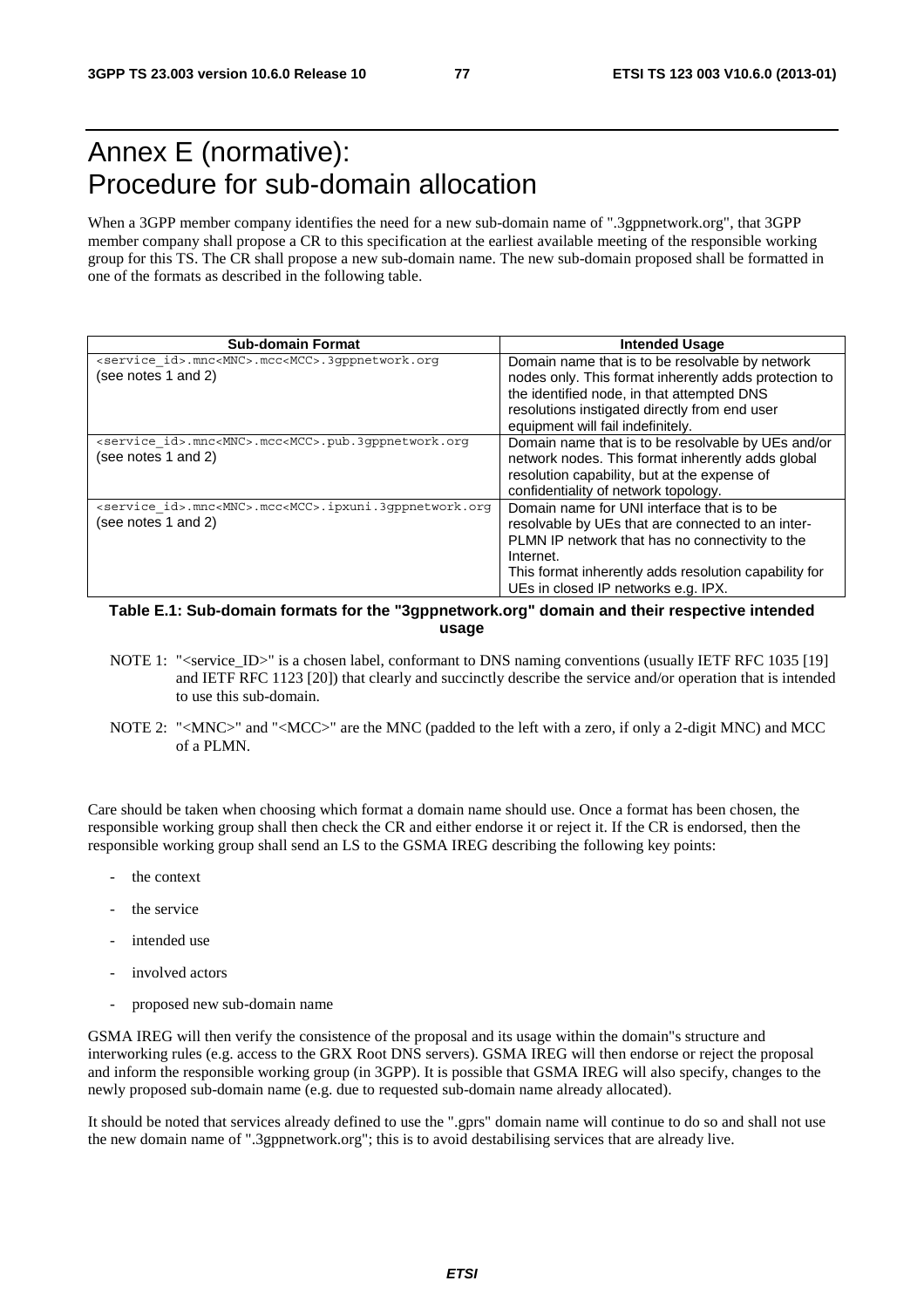٦

#### Annex F (informative): Change history

|                |                    |                |                  |                 | <b>Change history</b> |                                                                                          |
|----------------|--------------------|----------------|------------------|-----------------|-----------------------|------------------------------------------------------------------------------------------|
| <b>TSG CN#</b> | <b>Spec</b>        | <b>Version</b> | <b>CR</b>        | <phase></phase> | <b>New Version</b>    | Subject/Comment                                                                          |
|                | Apr 1999 GSM 03.03 | 7.0.0          |                  |                 |                       | Transferred to 3GPP CN1                                                                  |
| CN#03          | 23.003             |                |                  |                 | 3.0.0                 | Approved at CN#03                                                                        |
| <b>CN#04</b>   | 23.003             | 3.0.0          | 001              | <b>R99</b>      | 3.1.0                 | Definition of escape PLMN code                                                           |
| CN#04          | 23.003             | 3.0.0          | 002r1            | R99             | 3.1.0                 | SSN reallocation for CAP, gsmSCF, SIWF, GGSN,<br>SGSN,                                   |
| <b>CN#04</b>   | 23.003             | 3.0.0          | 003              | <b>R99</b>      | 3.1.0                 | Correction of VGC/VBC reference                                                          |
| <b>CN#04</b>   | 23.003             | 3.0.0          | 004              | R99             | 3.1.0                 | Harmonisation of the MNC-length; correction of CR<br>A019r1                              |
| <b>CN#04</b>   | 23.003             | 3.0.0          | 005              | R99             | 3.1.0                 | Correction to the MNC length                                                             |
| <b>CN#05</b>   | 23.003             | 3.1.3          | 007r1            | <b>R99</b>      | 3.2.0                 | ASCII coding of <mnc> and <mcc> in APN OI</mcc></mnc>                                    |
| CN#05          | 23.003             | 3.1.3          | 008              | <b>R99</b>      | 3.2.0                 | New SSN allocation for RANAP and RNSAP                                                   |
| CN#06          | 23.003             | 3.2.1          | 011              | R99             | 3.3.0                 | Support of VLR and HLR Data Restoration<br>procedures with LCS                           |
| <b>CN#07</b>   | 23.003             | 3.3.0          | 014              | <b>R99</b>      | 3.4.0                 | Necessity of the function of the calculation of an<br>SGSN IP address from the target ID |
| <b>CN#07</b>   | 23.003             | 3.3.0          | 016              | R99             | 3.4.0                 | Definition of Service Area Identification                                                |
| <b>CN#07</b>   | 23.003             | 3.3.0          | 017r2            | R99             | 3.4.0                 | Modification of clause 6.2 to enhance IMEI security                                      |
| <b>CN#07</b>   | 23.003             | 3.3.0          | 018              | <b>R99</b>      | 3.4.0                 | Coding of a deleted P-TMSI signature                                                     |
| <b>CN#07</b>   | 23.003             | 3.4.0          | 013r2            | <b>R99</b>      | 3.4.1                 | Introduction of Reserved Service Labels in the APN                                       |
| <b>CN#08</b>   | 23.003             | 3.4.1          | 019              | <b>R99</b>      | 3.5.0                 | <b>Missing UTRAN identifiers</b>                                                         |
| <b>CN#08</b>   | 23.003             | 3.4.1          | 021r1            | <b>R99</b>      | 3.5.0                 | Editorial Modification of clause 6.2.2.                                                  |
| <b>CN#08</b>   | 23.003             | 3.4.1          | $\overline{022}$ | R99             | 3.5.0                 | <b>IMEI Formats and Encoding</b>                                                         |
| <b>CN#09</b>   | 23.003             | 3.5.0          | 023              | <b>R99</b>      | 3.6.0                 | Alignment of 23.003 with text from 25.401                                                |
| CN#10          | 23.003             | 3.6.0          | 024              | R99             | 3.7.0                 | Moving informative Annex A from 3G TS 29.060                                             |
|                |                    |                |                  |                 |                       | and making it normative.                                                                 |
| CN#11          | 23.003             | 3.7.0          | 025              | <b>R99</b>      | 3.8.0                 | Clarification to Definition of Service Area Identifier                                   |
| CN#11          | 23.003             | 3.7.0          | $\overline{026}$ | R99             | 3.8.0                 | Forbidden APN network identifier labels                                                  |
| CN#11          | 23.003             | 3.8.0          |                  | Rel-4           | 4.0.0                 | Updated from R99 to Rel-4 after CN#11                                                    |
| CN#12          | 23.003             | 4.0.0          | 028r1            | Rel-4           | 4.1.0                 | Remove reference to TS23.022                                                             |
| <b>CN#12</b>   | 23.003             | 4.1.0          | 029r1            | Rel-5           | 5.0.0                 | New Subsystem Number for the Position                                                    |
|                |                    |                |                  |                 |                       | Calculation Application Part on the lupc interface                                       |
| CN#13          | 23.003             | 5.0.0          | 032              | Rel-5           | 5.1.0                 | Clarification on APN labels that begin with a digit                                      |
| CN#13          | 23.003             | 5.0.0          |                  | Rel-5           | 5.1.0                 | Editorial clean up                                                                       |
| CN#14          | 23.003             | 5.1.0          | 033              | Rel-5           | 5.2.0                 | Rules for TMSI partitioning                                                              |
| CN#14          | 23.003             | 5.1.0          | 035              | Rel-5           | 5.2.0                 | Introduction of Global CN-ID definition                                                  |
| CN#16          | 23.003             | 5.2.0          | 037r1            | Rel-5           | 5.3.0                 | luFlex support for determining old SGSN during                                           |
|                |                    |                |                  |                 |                       | handover/relocation                                                                      |
| CN#16          | 23.003             | 5.2.0          | 038              | Rel-5           | 5.3.0                 | Allocation of unique prefixes to IPv6 terminals                                          |
| CN#16          | 23.003             | 5.2.0          | 041r2            | Rel-5           | 5.3.0                 | Use of a temporary public user identity                                                  |
| CN#16          | 23.003             | 5.2.0          | 044              | Rel-5           | 5.3.0                 | Restructuring the IMEI to combine the TAC and<br><b>FAC</b>                              |
| CN#16          | 23.003             | 5.2.0          | 045              | Rel-5           | 5.3.0                 | Use of the TLLI codespace in GERAN Iu mode                                               |
| <b>CN#17</b>   | 23.003             | 5.3.0          | 048r3            | Rel-5           | 5.4.0                 | Clarification on the definition of DNS                                                   |
| <b>CN#17</b>   | 23.003             | 5.3.0          | 050r1            | Rel-5           | 5.4.0                 | Support for Shared Network in connected mode:<br>definition of SNA                       |
| <b>CN#17</b>   | 23.003             | 5.3.0          | 053r1            | Rel-5           | 5.4.0                 | Restructuring the IMEI to combine the TAC and<br>FAC in Annex B                          |
| <b>CN#17</b>   | 23.003             | 5.3.0          | 054              | Rel-5           | 5.4.0                 | SCCP sub-system Number for IM-SSF                                                        |
| CN#18          | 23.003             | 5.4.0          | 055r1            | Rel-5           | 5.5.0                 | lur-g Introduction                                                                       |
| CN#18          | 23.003             | 5.4.0          | 056r2            | Rel-5           | 5.5.0                 | Editorial clean-up                                                                       |
| CN#18          | 23.003             | 5.4.0          | 057              | Rel-5           | 5.5.0                 | Correction of the private user identity's form                                           |
| CN#18          | 23.003             | 5.4.0          | 058              | Rel-5           | 5.5.0                 | Addition of a reference to the ITU-T<br>RECOMMENDATION E.212 for Mobile Country<br>Codes |
| CN#18          | 23.003             | 5.4.0          | 059              | Rel-5           | 5.5.0                 | Correction to the form of public user identity                                           |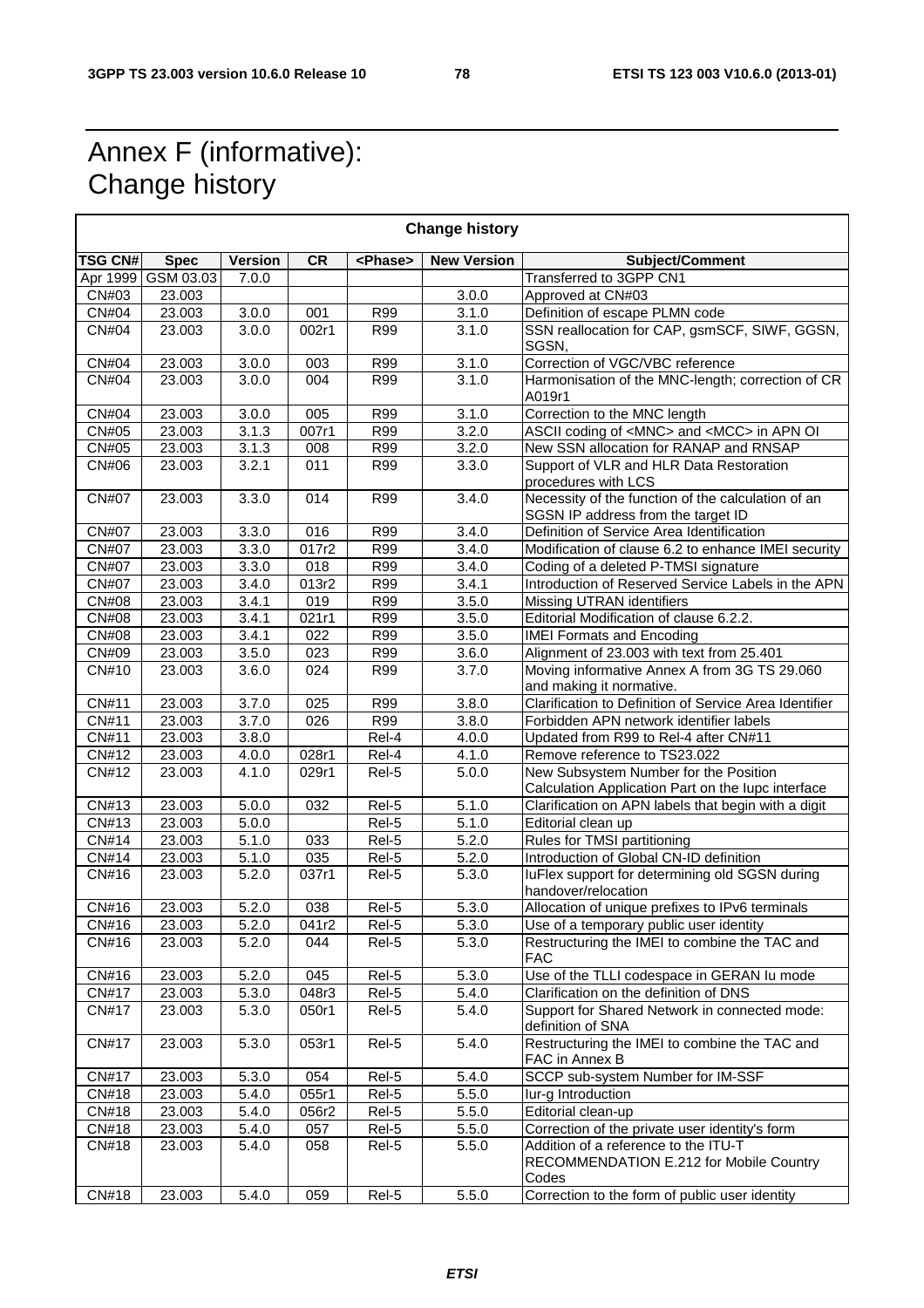$\overline{\phantom{a}}$ 

|                              |                  |                |                      |                 | <b>Change history</b> |                                                                                  |
|------------------------------|------------------|----------------|----------------------|-----------------|-----------------------|----------------------------------------------------------------------------------|
| <b>TSG CN#</b>               | <b>Spec</b>      | <b>Version</b> | <b>CR</b>            | <phase></phase> | <b>New Version</b>    | Subject/Comment                                                                  |
| CN#18                        | 23.003           | 5.4.0          | 062                  | Rel-5           | 5.5.0                 | Fix miss-interworking for LMSI handling (LMSI                                    |
|                              |                  |                |                      |                 |                       | definition)                                                                      |
| CN#18                        | 23.003           | 5.5.0          |                      | Rel-5           | 5.5.1                 | Corrupted figures 13 - 18 fixed                                                  |
| <b>CN#20</b>                 | 23.003           | 5.5.1          | 065                  | Rel-5           | 5.6.0                 | Correction to Annex C.3 - Target ID                                              |
| <b>CN#21</b>                 | 23.003           | 5.6.0          | 072                  | Rel-5           | 5.7.0                 | Correction to definition of Group-ID, Group call area                            |
|                              |                  |                |                      |                 |                       | ID and Group Call Reference                                                      |
| <b>CN#21</b>                 | 23.003           | 5.7.0          | 073r2                | Rel-6           | 6.0.0                 | PSI definition                                                                   |
| <b>CN#22</b>                 | 23.003           | 6.0.0          | 078                  | Rel-6           | 6.1.0                 | On the length of the APN NI                                                      |
| CN#23                        | 23.003           | 6.1.0          | 081                  | Rel-6           | 6.2.0                 | Changes and corrections to DNS names                                             |
| CN#23                        | 23.003           | 6.1.0          | 083r2                | Rel-6           | 6.2.0                 | Changes to enable the GSMA root DNS<br>architecture using ".3gppnetwork.org" TLD |
| CN#23                        | 23.003           | 6.1.0          | 085r1                | Rel-6           | 6.2.0                 | WLAN access parameters moved from TS 24.234                                      |
|                              |                  |                |                      |                 |                       | to TS 23.003                                                                     |
| CN#23                        | 23.003           | 6.1.0          | 087                  | Rel-6           | 6.2.0                 | Assignment of SSN for Presence Network Agent                                     |
| <b>CN#24</b>                 | 23.003           | 6.2.0          | 086r4                | Rel-6           | 6.3.0                 | Clarification of the uses of SIP URIs for Public User                            |
|                              |                  |                |                      |                 |                       | ID                                                                               |
| <b>CN#24</b>                 | 23.003           | 6.2.0          | 088r1                | Rel-6           | 6.3.0                 | <b>Addition of TMGI</b>                                                          |
| <b>CN#25</b>                 | 23.003           | 6.3.0          | 089                  | Rel-6           | 6.4.0                 | Background of and procedures for the                                             |
|                              |                  |                |                      |                 |                       | '.3gppnetwork.org" domain name                                                   |
| <b>CN#25</b>                 | 23.003           | 6.3.0          | 090r2                | Rel-6           | 6.4.0                 | Decorated NAI format                                                             |
| <b>CN#25</b>                 | 23.003           | 6.3.0          | 091r1                | Rel-6           | 6.4.0                 | Introduction of temporary identities                                             |
| CN#26                        | 23.003           | 6.4.0          | 092r2                | Rel-6           | 6.5.0                 | 'otherrealm' format of Decorated NAI                                             |
| <b>CN#26</b>                 | 23.003           | 6.4.0          | 095r1                | Rel-6           | 6.5.0                 | Clarification of NRI position within (P)-TMSI                                    |
| CN#26                        | 23.003           | 6.4.0          | 096r1                | Rel-6           | 6.5.0                 | <b>BSF</b> address                                                               |
| <b>CN#27</b>                 | 23.003           | 6.5.0          | 097                  | Rel-6           | 6.6.0                 | Clarification of the TMGI                                                        |
| <b>CN#27</b>                 | 23.003           | 6.5.0          | 093r3                | Rel-6           | 6.6.0                 | Definition of Alternative NAI                                                    |
| $\overline{C}$ T#28<br>CT#28 | 23.003<br>23.003 | 6.6.0<br>6.6.0 | 0099r4<br>0100r5     | Rel-6<br>Rel-6  | 6.7.0<br>6.7.0        | <b>W-APN Definition</b><br>Correction to wildcards in PSI                        |
|                              |                  | 6.7.0          |                      | Rel-6           | 6.7.1                 | 2005-07: Correct line break before clause 14                                     |
|                              |                  |                |                      |                 |                       | header                                                                           |
| CT#29                        | 23.003           | 6.7.1          | 0102r2               | Rel-6           | 6.8.0                 | Corrections to "3gppnetwork.org" addressing                                      |
| CT#29                        | 23.003           | 6.7.1          | 0103                 | Rel-6           | 6.8.0                 | Addition of addressing for the Generic Access                                    |
|                              |                  |                |                      |                 |                       | <b>Network</b>                                                                   |
| CT#29                        | 23.003           | 6.7.1          | 0104r1               | Rel-6           | 6.8.0                 | <b>PSI</b> routing                                                               |
| CT#31                        | 23.003           | 6.8.0          | 0106r1               | Rel-6           | 6.9.0                 | <b>IETF</b> references update                                                    |
| CT#32                        | 23.003           | 6.9.0          | 0107r1               | Rel-6           | 6.10.0                | Fast re-authentication identity clarification                                    |
| CT#32                        | 23.003           | 6.9.0          | 0109r1               | Rel-6           | 6.10.0                | Case insensitive naming convention                                               |
|                              |                  |                | 0111r1               |                 |                       | Correction to the W-APN definition                                               |
| CT#32                        | 23.003           | 6.10.0         | $\overline{01}$ 12r1 | Rel-7           | 7.0.0                 | Definition of Anonymous URI in IMS                                               |
| CT#33                        | 23.003           | 7.0.0          | 0117r1               | Rel-7           | 7.1.0                 | Re-authentication identity definition correction                                 |
|                              |                  |                | 0115r3               |                 |                       | Definition of MBMS SAI                                                           |
| CT#34                        | 23.003           | 7.1.0          | 0118<br>0119r2       | Rel-7           | 7.2.0                 | Voice Call Continuity Identification and Addressing<br>Unavailable User Identity |
|                              |                  |                | 0120                 |                 |                       | Emergency Realm for I-WLAN network                                               |
|                              |                  |                |                      |                 |                       | advertisment                                                                     |
|                              |                  |                | 0121                 |                 |                       | Definition of emergency W-APN                                                    |
|                              |                  |                | 0122r2               |                 |                       | Format of emergency public identity                                              |
| CT#35                        | 23.003           | 7.2.0          | 0128r2               | Rel-7           | 7.3.0                 | Definition of Private Service identity                                           |
|                              |                  |                | 0126r2               |                 |                       | Definition of emergency APN for IMS em-calls                                     |
|                              |                  |                | 0129r2               |                 |                       | Clarification to TMGI definition                                                 |
| CT#36                        | 23.003           | 7.3.0          | 0131r2               | Rel-7           | 7.4.0                 | Correction of derivation of identifiers, by the UE,<br>using the IMSI            |
| CT#37                        | 23.003           | 7.4.0          | 0134r1               | Rel-7           | 7.5.0                 | Home realm construction for MBMS roaming                                         |
|                              |                  |                | 0135r2               |                 |                       | PSI clarification                                                                |
|                              |                  |                | 0136                 |                 |                       | Remove emergency APN                                                             |
| CT#38                        | 23.003           | 7.5.0          | 0138                 | Rel-7           | 7.6.0                 | Correction to text describing W-APN format                                       |
| CT#39                        | 23.003           | 7.6.0          | 0141r1               | Rel-7           | 7.7.0                 | Structure of TMGI                                                                |
| CT#39                        | 23.003           | 7.7.0          | 0140                 | Rel-8           | 8.0.0                 | Wildcarded Public User Identities format                                         |
| CT#40                        | 23.003           | 8.0.0          | 0142r2               | Rel-8           | 8.1.0                 | IMS public and private identity derivation in 3GPP2                              |
|                              |                  |                | 0144                 |                 |                       | Minor corrections to the IMS section                                             |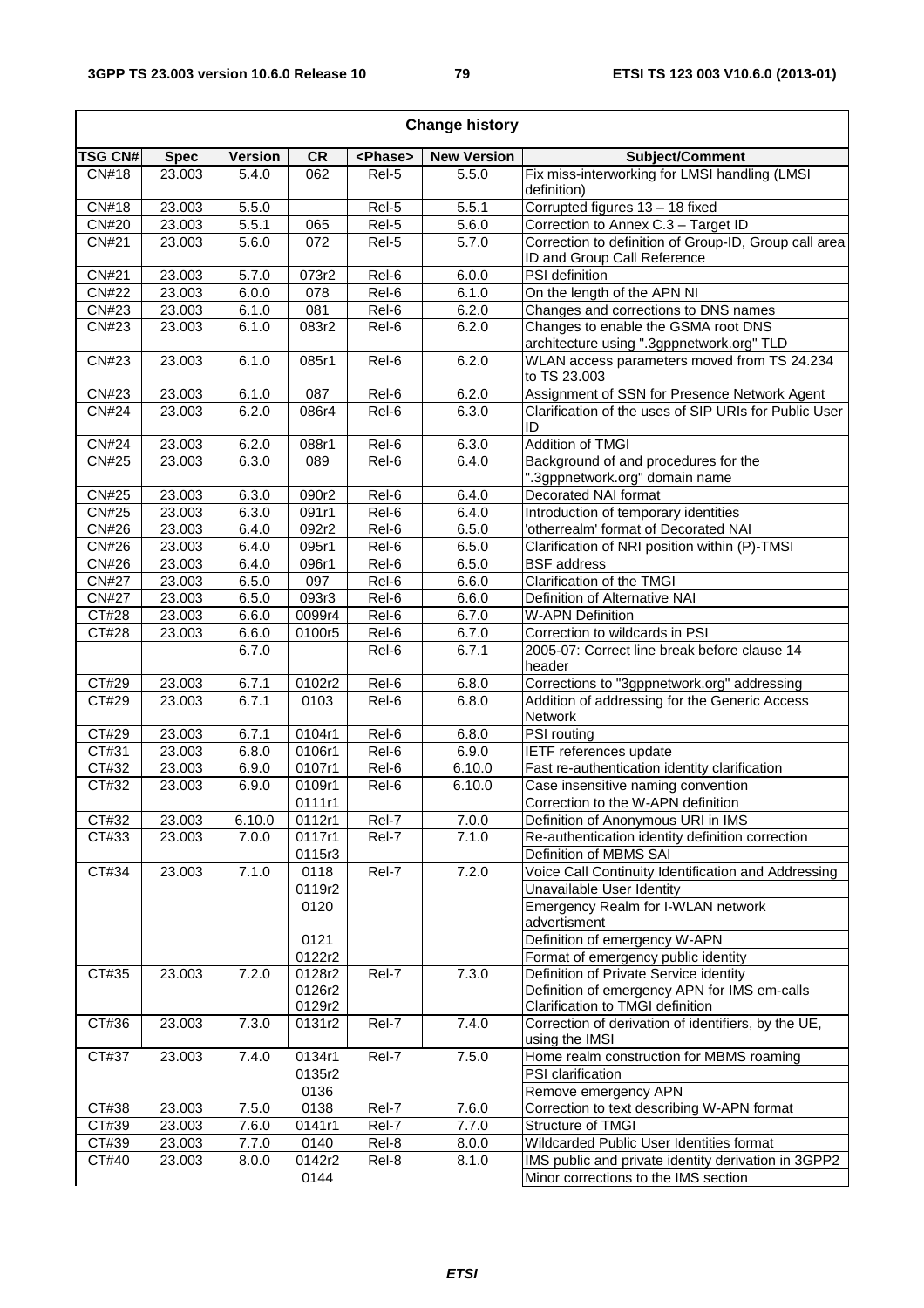$\mathbf{r}$ 

 $\overline{\phantom{0}}$ 

|                |             |         |                |                 | <b>Change history</b> |                                                                                          |
|----------------|-------------|---------|----------------|-----------------|-----------------------|------------------------------------------------------------------------------------------|
| <b>TSG CN#</b> | <b>Spec</b> | Version | <b>CR</b>      | <phase></phase> | <b>New Version</b>    | Subject/Comment                                                                          |
|                |             |         | 0146r2         |                 |                       | NAI for 3GPP access to Non-3GPP Access                                                   |
|                |             |         |                |                 |                       | Interworking                                                                             |
|                |             |         | 0143r2         |                 |                       | Addition of IMS Centralized Services related<br>identities                               |
| CT#41          | 23.003      | 8.1.0   | 0150           | Rel-8           | 8.2.0                 | <b>Emergency Public User Identity Removal</b>                                            |
|                |             |         | 0152r3         |                 |                       | Introduction of IMC in support of common IMS                                             |
|                |             |         | 0153r1         |                 |                       | Introduction of STN-SR                                                                   |
|                |             |         | 0154r1         |                 |                       | Addition and correction of DNS related identifiers                                       |
|                |             |         |                |                 |                       | for EPC                                                                                  |
|                |             |         | 0155r1         |                 |                       | Definition of Globally Unique Temporary UE Identity                                      |
|                |             |         | 0156           |                 |                       | Reference correction                                                                     |
|                |             |         | 0158r1         |                 |                       | Addition of Conference Factory URI for IMS                                               |
|                |             |         |                |                 |                       | <b>Centralized Services</b>                                                              |
|                |             |         | 0159r1         |                 |                       | Naming for HA discovery HA-APN                                                           |
|                |             |         | 0160r2         |                 |                       | Definition and format of access network identifier                                       |
| CT#42          | 23.003      | 8.2.0   | 0161<br>0162   |                 | 8.3.0                 | <b>SGSN related FQDNs</b><br>New "nodes" subdomain for EPC                               |
|                |             |         | 0165           |                 |                       | Clarify the mapping between M-TMSI and P-TMSI                                            |
|                |             |         | 0166           |                 |                       | Revising the GUTI Definition                                                             |
|                |             |         | 0163r4         |                 |                       | <b>Closed Subscriber Group</b>                                                           |
|                |             |         | 0167r1         |                 |                       | Adding the S-TMSI Definition                                                             |
|                |             |         | 0168r1         |                 |                       | Definition of instance Id                                                                |
|                |             |         | 0169           |                 |                       | STN-SR in SGSN                                                                           |
| CT#43          | 23.003      | 8.3.0   | 0170           | Rel-8           | 8.4.0                 | Correction to NAI format                                                                 |
|                |             |         | 0172           |                 |                       | Missing service identifiers for DNS procedures                                           |
|                |             |         | 0174           |                 |                       | Correction of the GUTI format                                                            |
|                |             |         | 0176r1         |                 |                       | Correction of the GUTI P-TMSI mapping                                                    |
|                |             |         | 0177           |                 |                       | Corrections to Service Continuity addressing                                             |
|                |             |         | 0178r1         |                 |                       | Support of EAP-AKA"                                                                      |
|                |             |         | 0179r2         |                 |                       | Naming for ANDSF discovery                                                               |
|                |             |         | 0180r1         |                 |                       | ePDG naming                                                                              |
|                |             |         | 0181r2         |                 |                       | Clarification about canonical form of IMS Public<br>User Identity when format is TEL URL |
|                |             |         | 0182           |                 |                       | Temporary Identity Tag Values for Fast Re-                                               |
|                |             |         |                |                 |                       | authentication Ids                                                                       |
|                |             |         | 0187r2         |                 |                       | DNS-APN-OI                                                                               |
| CT#44          | 23.003      | 8.4.0   | 0189r1         | Rel-8           | 8.5.0                 | <b>HNB Name Definition</b>                                                               |
|                |             |         | 0190r1         |                 |                       | Clarification on TAI FQDN                                                                |
|                |             |         | 0191<br>0193r2 |                 |                       | Service Parameters for S2c<br>Reference update for draft-montemurro-gsma-imei-           |
|                |             |         |                |                 |                       | urn                                                                                      |
| CT#45          | 23.003      | 8.5.0   | 0194r1         | Rel-8           | 8.6.0                 | Public User Identity definition in TS 23.003                                             |
|                |             |         | 0197r1         |                 |                       | Inclusion of CSG Type                                                                    |
| CT#45          | 23.003      | 8.6.0   | 0199r1         | Rel-9           | 9.0.0                 | IMEI Based NAI definitions for emergency services                                        |
| CT#46          | 23.003      | 9.0.0   | 0200r1         | Rel-9           | 9.1.0                 | <b>IMEI based NAI</b>                                                                    |
|                |             |         | 0205r4         |                 |                       | <b>IMEI Based NAI</b>                                                                    |
|                |             |         | 0210r1         |                 |                       | Reintroducing Emergency APN definition for IMS                                           |
|                |             |         |                |                 |                       | based Emergency Call                                                                     |
|                |             |         | 0212r1         |                 |                       | Clarification for the format of ANDSF-SN in                                              |
|                |             |         |                |                 |                       | roaming scenario                                                                         |
|                |             |         | 0215<br>0217   |                 |                       | <b>Tracking Area Code</b><br>E-UTRAN Cell Global Identification definition               |
| CT#47          | 23.003      | 9.1.0   | 0213r4         | Rel-9           | 9.2.0                 | Defining H(e)NB identity                                                                 |
|                |             |         | 0219r2         |                 |                       | Exclude prepended digit from the NAI in PMIPv6                                           |
|                |             |         | 0221r2         |                 |                       | APN-FQDN construction                                                                    |
|                |             |         | 0223           |                 |                       | Corrections to APN structure                                                             |
|                |             |         | 0225r1         |                 |                       | Correction on Home Network Realm/Domain                                                  |
|                |             |         | 0227           |                 |                       | Corrections to IMS Public Identity                                                       |
| CT#48          | 23.003      | 9.2.0   | 0229r1         | Rel-9           | 9.3.0                 | Removal of the redundancy reference to 23.401                                            |
|                |             |         | 0232r1         |                 |                       | IMEI and IMEISV                                                                          |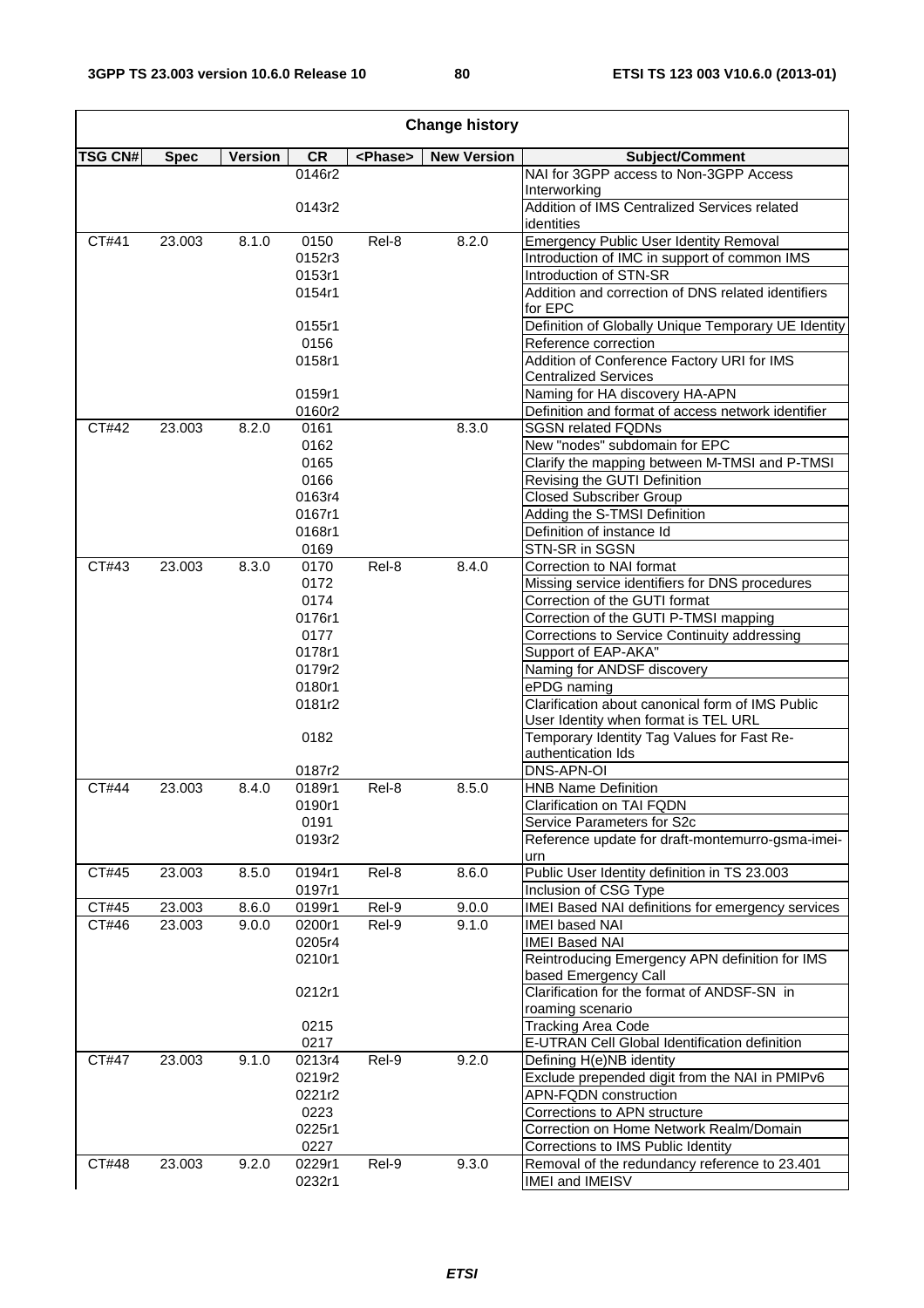|                |             |                |        |                 | <b>Change history</b> |                                                                             |
|----------------|-------------|----------------|--------|-----------------|-----------------------|-----------------------------------------------------------------------------|
| <b>TSG CN#</b> | <b>Spec</b> | <b>Version</b> | CR     | <phase></phase> | <b>New Version</b>    | Subject/Comment                                                             |
|                |             |                | 0235r1 |                 |                       | Remove ambiguities and improved definition of<br><b>HNB Unique Identity</b> |
|                |             |                | 0237r2 |                 |                       | Essential corrections to GUTI mapping                                       |
| CT#49          | 23.003      | 9.3.0          | 0242r1 | Rel-9           | 9.4.0                 | PSI use for services hosted in an AS                                        |
|                |             |                | 0246r3 |                 |                       | Essential corrections to GUTI mapping                                       |
|                |             |                | 0247r2 |                 |                       | Use of NRI                                                                  |
|                |             |                | 0256   |                 |                       | Format of the Unavailable User Identity                                     |
|                |             |                | 0257   |                 |                       | Clarification of UE behaviour with regards to LAC<br>format                 |
| CT#50          | 23.003      | 9.4.0          | 0252r2 | Rel-9           | 9.5.0                 | Correction of C-MSISDN definition                                           |
|                |             |                | 0265   |                 |                       | Updating IMEI URN draft reference                                           |
|                |             |                | 0268r1 |                 |                       | Determination of type of source node during<br>TAU/RAU                      |
| CT#50          | 23.003      | 9.5.0          | 0258r3 | <b>Rel-10</b>   | 10.0.0                | eNodeB-ID FQDN for DNS procedures                                           |
|                |             |                | 0269r1 |                 |                       | Determination of type of source node during<br>TAU/RAU                      |
|                |             |                | 0259   |                 |                       | Service Parameter on PGW selection for GTP                                  |
|                |             |                |        |                 |                       | based S2b                                                                   |
| CT#51          | 23.003      | 10.0.0         | 0274r3 | <b>Rel-10</b>   | 10.1.0                | Relay Node OAM system identification                                        |
|                |             |                | 0279r3 |                 |                       | Correction of C-MSISDN definition                                           |
|                |             |                | 0277r1 |                 |                       | Determination of type of source node during<br>TAU/RAU                      |
|                |             |                | 0285   |                 |                       | Correction to a reference of an outdated IETF draft<br>to an RFC            |
|                |             |                | 0280r2 |                 |                       | Correction to the reserved values for Tracking Area<br>Code (TAC)           |
|                |             |                | 0286   |                 |                       | <b>DNS Service Support For Sv</b>                                           |
|                |             |                | 0289   |                 |                       | Clarfication of decoding of NRI                                             |
| CT#52          | 23.003      | 10.1.0         | 0290   | <b>Rel-10</b>   | 10.2.0                | Closed Subscriber Group clarification                                       |
|                |             |                | 0293r2 |                 |                       | UE moving from E-UTRAN to GERAN                                             |
|                |             |                | 0294r2 |                 |                       | <b>XCAP Addressing</b>                                                      |
|                |             |                | 0296r1 |                 |                       | <b>APN Network Identifier</b>                                               |
|                |             |                | 0299   |                 |                       | <b>Updating IMEI URN draft reference</b>                                    |
| CT#53          | 23.003      | 10.2.0         | 0307   | <b>Rel-10</b>   | 10.3.0                | Updating IMEI URN draft reference                                           |
|                |             |                | 0282r4 |                 |                       | Format of Public User Identities and SIP/TEL URI                            |
|                |             |                | 0303r3 |                 |                       | Emergency NAI for UICC-less Terminal                                        |
| CT#54          | 23.003      | 10.3.0         | 0316r1 | $Rel-10$        | 10.4.0                | Definition of Distinct Public User Identity                                 |
|                |             |                | 0309r1 |                 |                       | Emergency NAI for UICC-less Terminal                                        |
| CT#55          | 23.003      | 10.4.0         | 0333   | <b>Rel-10</b>   | 10.5.0                | <b>BSF</b> address correction                                               |
|                |             |                | 0321r2 |                 |                       | Correction to domain name for XCAP Root URI                                 |
|                |             |                | 0325   |                 |                       | Updating IMEI URN draft reference                                           |
| CT#58          | 23.003      | 10.5.0         | 0351r1 | <b>Rel-10</b>   | 10.6.0                |                                                                             |